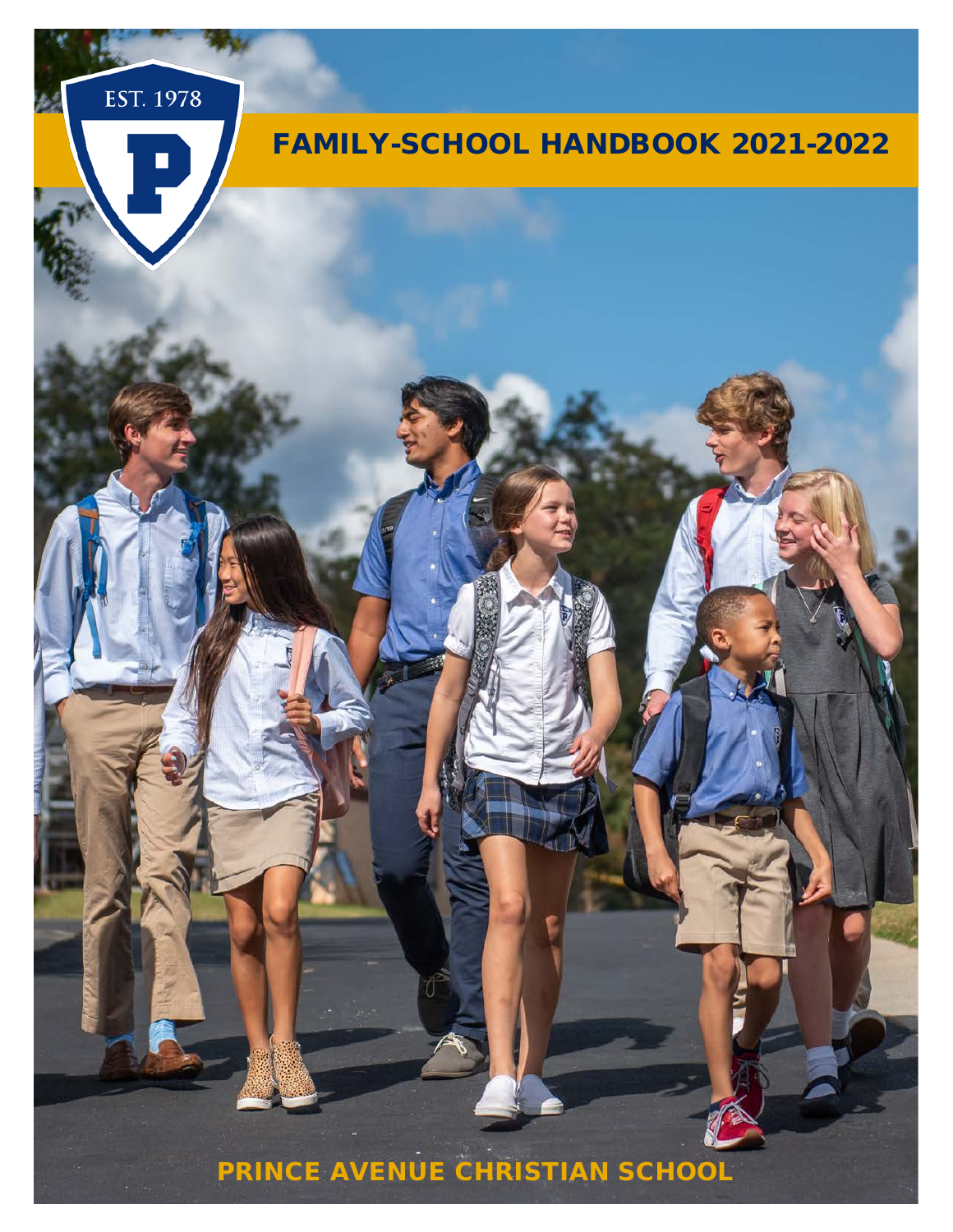# **TABLE OF CONTENTS**

| STATEMENT OF BIBLICAL MORALITY 2                  |  |
|---------------------------------------------------|--|
|                                                   |  |
|                                                   |  |
|                                                   |  |
|                                                   |  |
|                                                   |  |
|                                                   |  |
|                                                   |  |
|                                                   |  |
|                                                   |  |
|                                                   |  |
|                                                   |  |
| FINANCIAL INFORMATION 10                          |  |
|                                                   |  |
|                                                   |  |
|                                                   |  |
|                                                   |  |
|                                                   |  |
| Returned Payments and/or Overdue Balances 14      |  |
|                                                   |  |
|                                                   |  |
|                                                   |  |
| ACADEMIC INFORMATION 19                           |  |
|                                                   |  |
|                                                   |  |
|                                                   |  |
|                                                   |  |
|                                                   |  |
|                                                   |  |
| Educational Support Services 21                   |  |
|                                                   |  |
|                                                   |  |
|                                                   |  |
|                                                   |  |
|                                                   |  |
|                                                   |  |
| Hope and Zell Miller Scholarship Requirements. 27 |  |
|                                                   |  |
|                                                   |  |
| Student Recognition and Awards28                  |  |
|                                                   |  |
| Report Cards and Interim Reports 30               |  |
| Retention/Promotion Policies 30                   |  |
|                                                   |  |
|                                                   |  |
| Textbook and Instructional Materials32            |  |
|                                                   |  |
|                                                   |  |

| ATTENDANCE REQUIREMENTS34<br>Senior Off-Campus Lunch Attendance Policy<br>Senior End of the Year Attendance 35<br>Daily Attendance Requirements for Participation<br>CONDUCT AND DISCIPLINE36<br>Discipline Categories and Consequences  41<br>Definition and Expectations Concerning Conduct<br>Guidelines for Permitted Electronic Items 45<br><b>Student Technology Acceptable Use and Safety</b><br>Daily Uniforms for Kindergarten-12th 49<br>Dress Uniforms for Kindergarten-12 <sup>th</sup> 50<br>Spirit Day for Kindergarten-12th51 |                            |  |
|----------------------------------------------------------------------------------------------------------------------------------------------------------------------------------------------------------------------------------------------------------------------------------------------------------------------------------------------------------------------------------------------------------------------------------------------------------------------------------------------------------------------------------------------|----------------------------|--|
|                                                                                                                                                                                                                                                                                                                                                                                                                                                                                                                                              | SCHOOL AND OFFICE HOURS 33 |  |
|                                                                                                                                                                                                                                                                                                                                                                                                                                                                                                                                              |                            |  |
|                                                                                                                                                                                                                                                                                                                                                                                                                                                                                                                                              |                            |  |
|                                                                                                                                                                                                                                                                                                                                                                                                                                                                                                                                              |                            |  |
|                                                                                                                                                                                                                                                                                                                                                                                                                                                                                                                                              |                            |  |
|                                                                                                                                                                                                                                                                                                                                                                                                                                                                                                                                              |                            |  |
|                                                                                                                                                                                                                                                                                                                                                                                                                                                                                                                                              |                            |  |
|                                                                                                                                                                                                                                                                                                                                                                                                                                                                                                                                              |                            |  |
|                                                                                                                                                                                                                                                                                                                                                                                                                                                                                                                                              |                            |  |
|                                                                                                                                                                                                                                                                                                                                                                                                                                                                                                                                              |                            |  |
|                                                                                                                                                                                                                                                                                                                                                                                                                                                                                                                                              |                            |  |
|                                                                                                                                                                                                                                                                                                                                                                                                                                                                                                                                              |                            |  |
|                                                                                                                                                                                                                                                                                                                                                                                                                                                                                                                                              |                            |  |
|                                                                                                                                                                                                                                                                                                                                                                                                                                                                                                                                              |                            |  |
|                                                                                                                                                                                                                                                                                                                                                                                                                                                                                                                                              |                            |  |
|                                                                                                                                                                                                                                                                                                                                                                                                                                                                                                                                              |                            |  |
|                                                                                                                                                                                                                                                                                                                                                                                                                                                                                                                                              |                            |  |
|                                                                                                                                                                                                                                                                                                                                                                                                                                                                                                                                              |                            |  |
|                                                                                                                                                                                                                                                                                                                                                                                                                                                                                                                                              |                            |  |
|                                                                                                                                                                                                                                                                                                                                                                                                                                                                                                                                              |                            |  |
|                                                                                                                                                                                                                                                                                                                                                                                                                                                                                                                                              |                            |  |
|                                                                                                                                                                                                                                                                                                                                                                                                                                                                                                                                              |                            |  |
|                                                                                                                                                                                                                                                                                                                                                                                                                                                                                                                                              |                            |  |
|                                                                                                                                                                                                                                                                                                                                                                                                                                                                                                                                              |                            |  |
|                                                                                                                                                                                                                                                                                                                                                                                                                                                                                                                                              |                            |  |
|                                                                                                                                                                                                                                                                                                                                                                                                                                                                                                                                              |                            |  |
|                                                                                                                                                                                                                                                                                                                                                                                                                                                                                                                                              |                            |  |
|                                                                                                                                                                                                                                                                                                                                                                                                                                                                                                                                              |                            |  |
|                                                                                                                                                                                                                                                                                                                                                                                                                                                                                                                                              |                            |  |
|                                                                                                                                                                                                                                                                                                                                                                                                                                                                                                                                              |                            |  |
|                                                                                                                                                                                                                                                                                                                                                                                                                                                                                                                                              |                            |  |
|                                                                                                                                                                                                                                                                                                                                                                                                                                                                                                                                              |                            |  |
|                                                                                                                                                                                                                                                                                                                                                                                                                                                                                                                                              |                            |  |
|                                                                                                                                                                                                                                                                                                                                                                                                                                                                                                                                              |                            |  |
|                                                                                                                                                                                                                                                                                                                                                                                                                                                                                                                                              |                            |  |
|                                                                                                                                                                                                                                                                                                                                                                                                                                                                                                                                              |                            |  |
|                                                                                                                                                                                                                                                                                                                                                                                                                                                                                                                                              |                            |  |
|                                                                                                                                                                                                                                                                                                                                                                                                                                                                                                                                              |                            |  |
|                                                                                                                                                                                                                                                                                                                                                                                                                                                                                                                                              |                            |  |
|                                                                                                                                                                                                                                                                                                                                                                                                                                                                                                                                              |                            |  |
|                                                                                                                                                                                                                                                                                                                                                                                                                                                                                                                                              |                            |  |
|                                                                                                                                                                                                                                                                                                                                                                                                                                                                                                                                              |                            |  |
|                                                                                                                                                                                                                                                                                                                                                                                                                                                                                                                                              |                            |  |
|                                                                                                                                                                                                                                                                                                                                                                                                                                                                                                                                              |                            |  |
|                                                                                                                                                                                                                                                                                                                                                                                                                                                                                                                                              |                            |  |
|                                                                                                                                                                                                                                                                                                                                                                                                                                                                                                                                              |                            |  |
|                                                                                                                                                                                                                                                                                                                                                                                                                                                                                                                                              |                            |  |
|                                                                                                                                                                                                                                                                                                                                                                                                                                                                                                                                              |                            |  |
|                                                                                                                                                                                                                                                                                                                                                                                                                                                                                                                                              |                            |  |
|                                                                                                                                                                                                                                                                                                                                                                                                                                                                                                                                              |                            |  |
|                                                                                                                                                                                                                                                                                                                                                                                                                                                                                                                                              |                            |  |
|                                                                                                                                                                                                                                                                                                                                                                                                                                                                                                                                              |                            |  |
|                                                                                                                                                                                                                                                                                                                                                                                                                                                                                                                                              |                            |  |
|                                                                                                                                                                                                                                                                                                                                                                                                                                                                                                                                              |                            |  |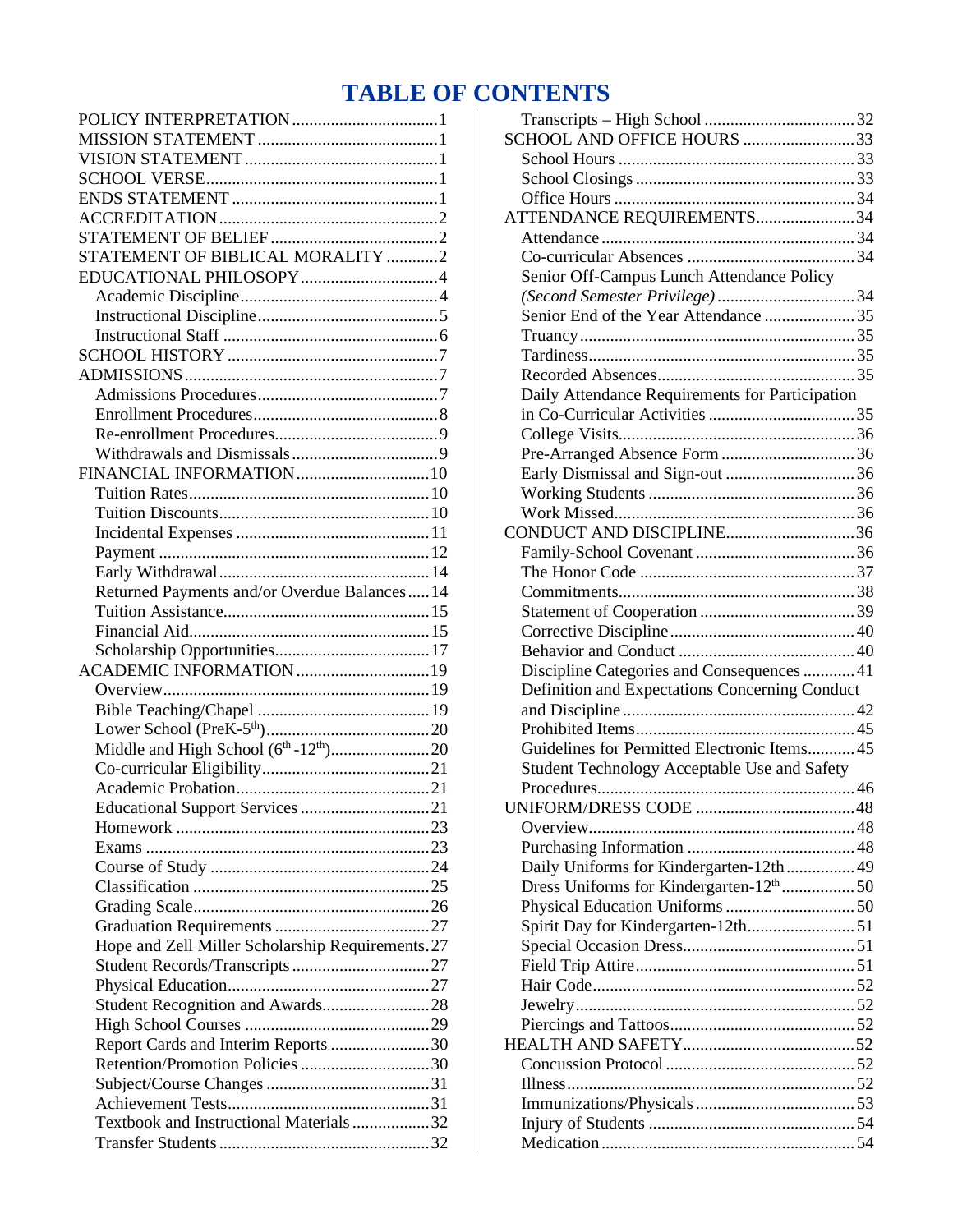| Field Trip/Athletic Event Transportation55        |  |
|---------------------------------------------------|--|
|                                                   |  |
| Birthday Celebrations (Lower School)55            |  |
|                                                   |  |
|                                                   |  |
|                                                   |  |
|                                                   |  |
| Creating and Maintaining Official Prince Avenue   |  |
| Christian School Social Networking Sites57        |  |
| Guidelines for the Use of Social Networking Sites |  |
|                                                   |  |
|                                                   |  |
|                                                   |  |
|                                                   |  |
|                                                   |  |
|                                                   |  |
|                                                   |  |
|                                                   |  |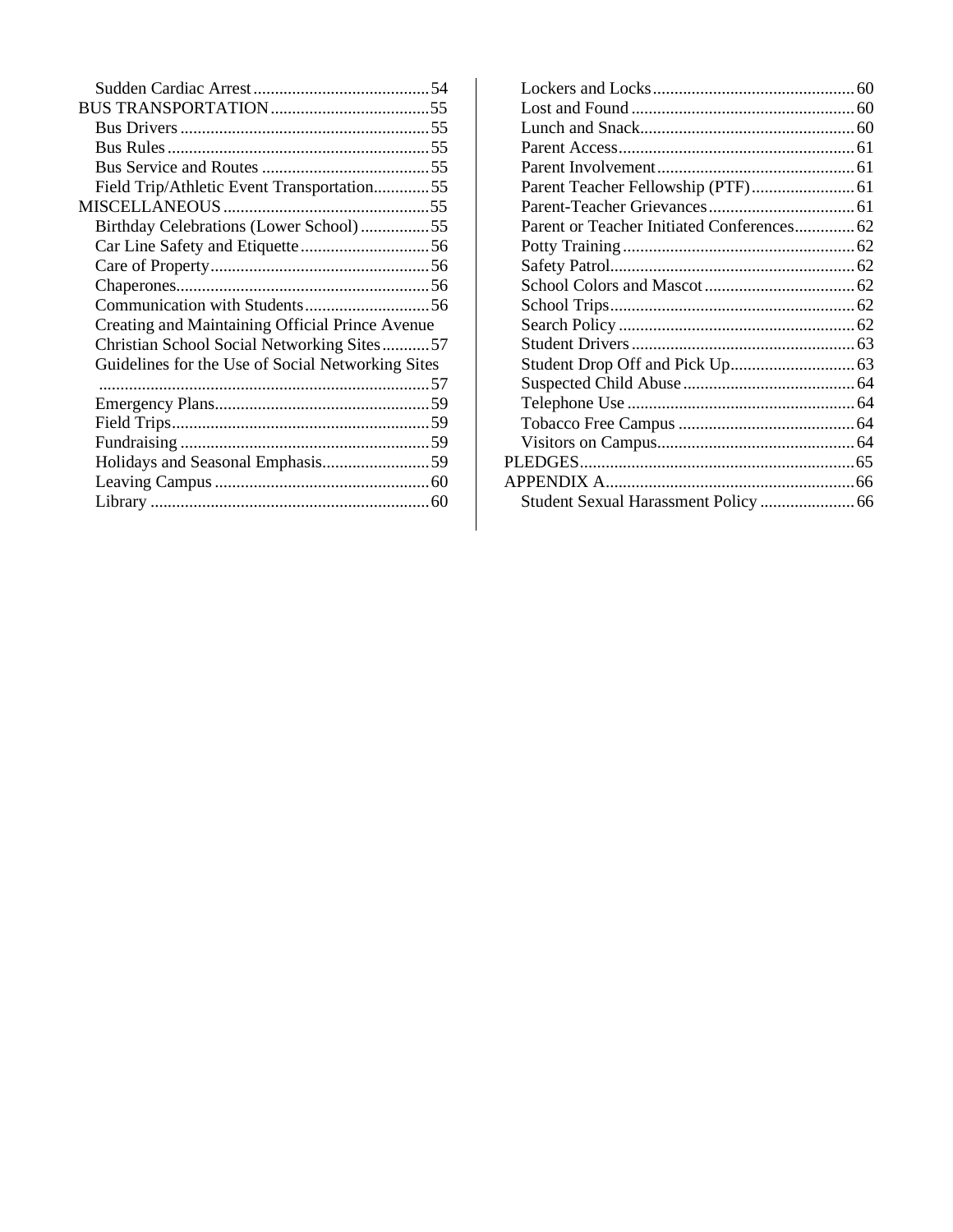## <span id="page-3-0"></span>**POLICY INTERPRETATION**

All written policies and areas of concern either specifically or not specifically covered in the Family-School Handbook are subject to clarification and/or change by the school leadership. Policies dealing with appropriate behavior will transcend the school boundaries and apply both in and out of school.

### <span id="page-3-1"></span>**MISSION STATEMENT**

To partner with Christian families to provide scripturally based discipleship while pursuing excellence in academics, fine arts, and athletics from a biblical worldview.

### <span id="page-3-2"></span>**VISION STATEMENT**

Guided by God's Word as our foundation, we aspire to be the preferred choice for Christian families in the greater Athens area by providing a premier college preparatory education while discipling students to grow in a personal relationship with Jesus Christ.

### <span id="page-3-3"></span>**SCHOOL VERSE**

"Being manifested that you are a letter of Christ, cared for by us, written not with ink, but with the Spirit of the living God, not on tablets of stone, but on tablets of human hearts." II Corinthians 3:2-3 NAS

### <span id="page-3-4"></span>**ENDS STATEMENT**

Prince Avenue Christian School students are followers of Jesus Christ who are pursuing their purpose for the glory of God, applying knowledge with Godly wisdom, communicating God's love to others and sharing their God-given resources in biblical ways.

Followers of Jesus Christ…

- *P* who are *pursuing* their purpose for the glory of God as they
	- embrace a growing relationship with God
	- demonstrate knowledge of Scripture and its relevance to daily life
	- yield fruit through the power of the Holy Spirit
	- develop a deep sense of personal responsibility before God and others
	- articulate and defend the tenets of the Christian faith

A who are *applying* knowledge with Godly wisdom as they

- read proficiently and strategically
- demonstrate proficiency in math, science and technology
- think critically and logically
- effectively evaluate and express truths and ideas orally and in writing
- develop and care for their bodies as the temple of the Holy Spirit
- develop an appreciation for the fine arts

**C** who are *communicating* God's love to others as they

- articulate God's mission for themselves
- value and act with humility, character, integrity, strength, dignity, and courage
- articulate truth with gentleness and respect
- evangelize and disciple locally and globally
- **S** who are **sharing** their God-given resources in biblical ways as they
	- recognize and develop talents and passions
	- demonstrate a servant's spirit
	- manage and give of their time, energies and financial resources
	- develop as leaders and as team members
	- understand and minister to their community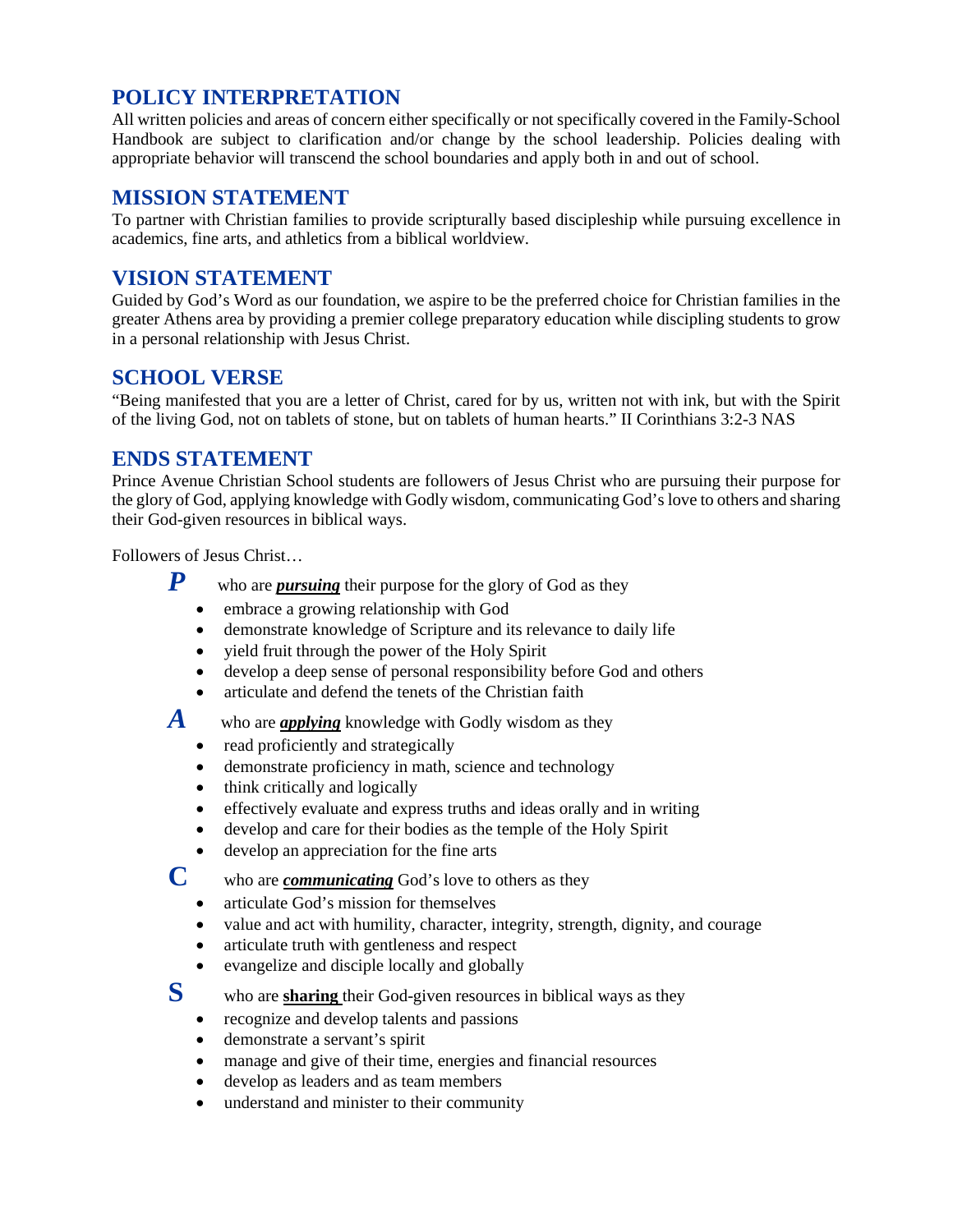## <span id="page-4-0"></span>**ACCREDITATION**

Prince Avenue Christian School (PACS) is fully accredited by the Southern Association of Independent Schools (SAIS)/Cognia (formerly AdvancED) and the Association of Christian Schools International (ACSI).

### <span id="page-4-1"></span>**STATEMENT OF BELIEF**

We believe that the Scriptures of the Old and New Testaments are inspired by God and inerrant in the original writing, and that they are the supreme and final authority in faith and life.

We believe in one God who exists eternally in three persons:

- the Father Almighty, who created all things, visible and invisible, for His own glory and purpose.
- the Son, our Lord Jesus Christ, who, being one in substance with the Father, came down from Heaven, was conceived of the Holy Spirit, born of the virgin Mary, died as the substitute for our sins, rose bodily from the grave according to Scripture, ascended to Glory to serve as our Advocate, and will come again to judge all humanity.
- the Holy Spirit, who, being equal with the Father and Son, proceeds from them to convict the world of sin, to seal, equip and empower God's people.

We believe that man was created in the image of God by a direct act of God and did not evolve from existing forms of life. The historical Adam, acting as the representative of all humanity, sinned and thereby incurred not only physical death but also spiritual death which is separation from God. Consequently, all humans are born with a sinful nature.

We believe that salvation is by grace through faith apart from works of the law, secured by the finished work of the Lord Jesus Christ, and granted to all who place their faith in Jesus Christ. We further believe in the eternal security of all those who are genuinely saved.

We believe that the will of God is summarized in these two commandments: The first is, "You shall love the Lord your God with all your heart, with all your soul and with all your strength." The second is this, "You shall love your neighbor as yourself."

### <span id="page-4-2"></span>**STATEMENT OF BIBLICAL MORALITY**

When an individual becomes a member of a community, he or she always lays aside certain personal rights for the good of the total community. To this end, it is understood that those who accept positions of leadership, employment, or volunteer service within Prince Avenue Christian School, and enrolled students and their parent(s)/legal guardian(s) are to commit themselves to uphold the standards as cited in this statement.

PACS stands firmly upon the historical truth claims and moral foundations of Christianity. This includes, but is not limited to, the biblical definition of marriage, the attendant boundaries of sexuality and moral conduct, and the clear biblical teaching that gender is both sacred and established by God's design.

In addition, the Board of Trustees urges parents, leaders and employees to recognize their scriptural responsibility (Deuteronomy 6:1-9, Psalm 78:5, 6, Proverbs 22:6) to provide their children with a Christian education and to understand that the primary responsibility for this task rests with the parents (Ephesians 6:4). PACS was founded and continues to operate upon biblical values and the desire and commitment for Bible-believing Christian parents to enroll their children in an intentionally Christian environment. PACS will accept students who are willing to support the school's philosophy of Christian education, student conduct requirements, and the school's stated positions and whose parents are willing to allow their children to be educated and influenced in an intentionally Christian environment. Continued enrollment at PACS is contingent upon this same understanding and support by both the student and parents.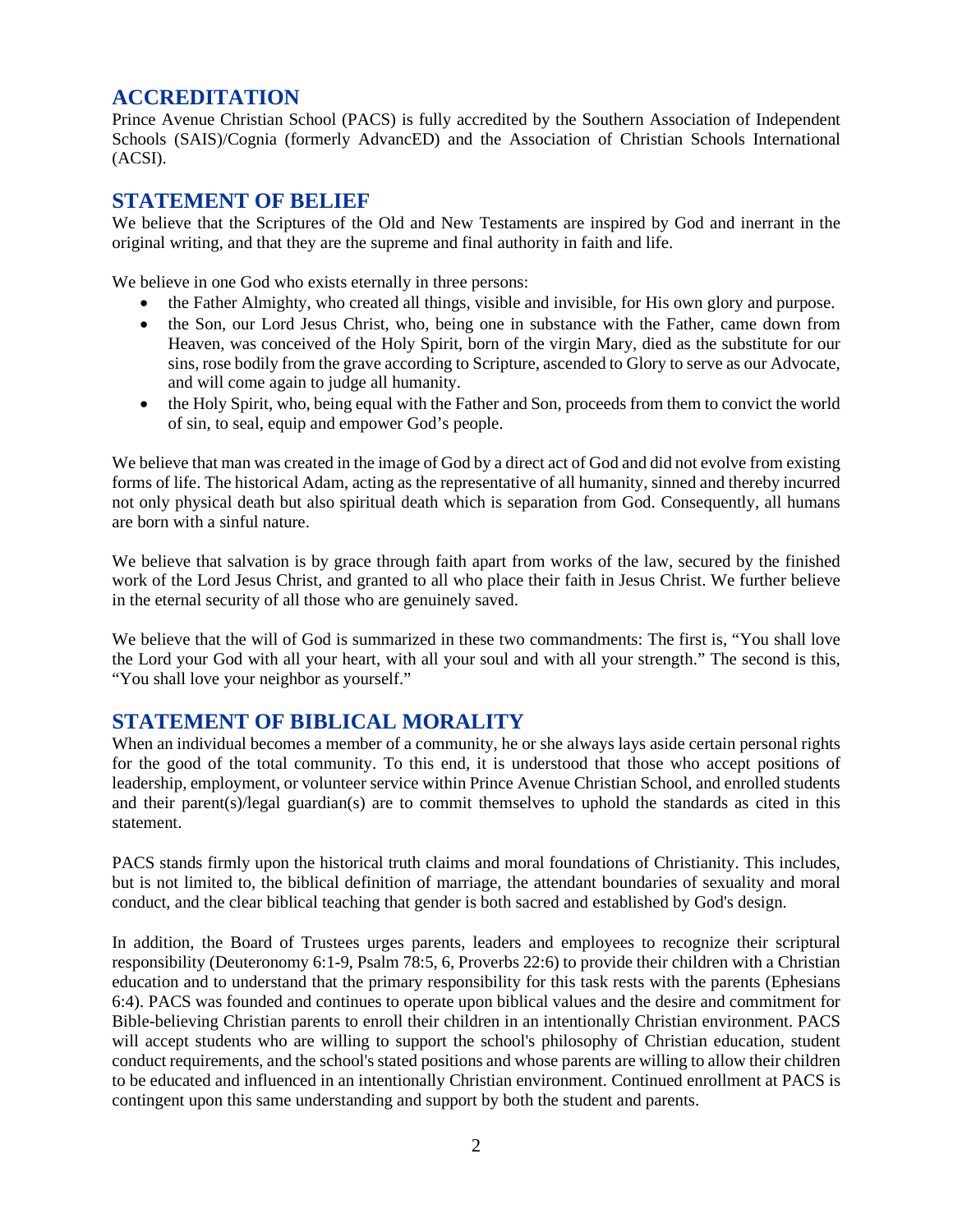PACS is a religious institution providing an education in a distinct Christian environment, believing its biblical role is to work in conjunction with the home to mold students to be Christ-like. On occasions in which the atmosphere or conduct within a particular home or the activities of the student are counter to or in opposition to the biblical lifestyle the school teaches, the school reserves the right, within its sole discretion, to refuse admission of an applicant or discontinue enrollment of a current student. This includes, but is not necessarily limited to, living in, practicing, condoning, or supporting sexual immorality, including but not limited to, sex outside of marriage, homosexual acts, bi-sexual acts; gender identity different than the birth sex chromosomal level; promoting such practices; or otherwise, the inability to support the moral principles of the school (Leviticus, 20:13a, Romans 1:27, Matthew 19:4-6).

PACS believes that humanity's creation in the image of God included ability to choose between right and wrong; thus, individuals were made morally responsible for their choices. Since the fall of Adam, people are unable, in their own strength, to be right. This is due to original sin, which is not simply the following of Adam's example, but rather the corruption of the nature of each mortal and is reproduced naturally in Adam's descendants. Because of it, humans are very far gone from original righteousness, and by nature are continually inclined to evil. They cannot of themselves even call upon God or exercise faith for salvation. But through Jesus Christ the prevenient grace of God makes possible what humans in self effort cannot do. It is bestowed freely upon all, enabling all who will to turn and be saved. This is validated by Genesis 6:5; 8:21; Deuteronomy 30:19; Joshua 24:15; 1 Kings 20:40; Psalms 51:5; Isaiah 64:6; Jeremiah 17:9; Mark 7:21–23; Luke 16:15; John 7:17; Romans 3:10–12; 5:12–21; 1 Corinthians 15:22; Ephesians 2:1–3; 1 Timothy 2:5; Titus 3:5; Hebrews 11:6; and Revelation 22:17.

PACS believes that every person is created in the image of God, that human sexuality reflects that image in terms of intimate love, communication, fellowship, subordination of the self to the larger whole, and fulfillment. God's Word makes use of the marriage relationship as the supreme metaphor for His relationship with His covenant people and for revealing the truth that this relationship is of one God with one people. Therefore, God's plan for human sexuality is that it is to be expressed only in a monogamous lifelong relationship between one man and one woman within the framework of marriage. This is the only relationship that is divinely designed for the birth and rearing of children and is a union made in the sight of God, taking priority over every other human relationship. This is validated by Genesis 1:27-28; 2:18, 20, 23-24; Isaiah 54:4-8; 62:5b; Jeremiah 3:14; Ezekiel 16; Hosea 2; Malachi 2:14; Matthew 19:4-6; Mark 10:9; John 2:1-2, 11; 1 Corinthians 9:5; Ephesians 5:23-32; 1 Timothy 5:14; Hebrews 13:4; and Revelation 19:7-8.

PACS believes the teachings of the Scriptures regarding marriage and divorce; we affirm that sexual relationships outside of marriage and sexual relationships between persons of the same sex are immoral and sinful. We further affirm that heterosexual monogamy is God's plan for marriage, and we regard sexual sin, such as adultery and homosexual behavior, as the only biblical grounds for considering divorce, and then only when appropriate counseling has failed to restore the relationship. PACS abhors the trend to ignore God's laws of chastity and purity and vigorously opposes public acceptance of sexual promiscuity and all factors and practices that promote it. The school maintains a biblical view of human sexuality that makes the sexual experience, within the framework of marriage, a gift of God to be enjoyed as communion of a man and woman, as well as for the purpose of procreation. Sexual relationships outside of marriage and sexual relationships between persons of the same sex are immoral and sinful. The depth of the sinfulness of homosexual practice is recognized, and yet we believe the grace of God sufficient to overcome both the practice of such activity and the perversion leading to its practice. This is validated by Exodus 20:14, 17; 22:19; Leviticus 20:10-16; Matthew 5:32; 19:19; Mark 10:11-12; and Luke 16:18.

Gender differentiation and male/female uniqueness are part of a divine design that God indelibly engraved upon creation. God gives our bodies to us for spiritual and relational purposes, as well as physical ones. It is His desire that the most fundamental distinctions we experience as human beings should remind us that our completeness is ultimately found in communion with Himself and others. For this reason, "The Lord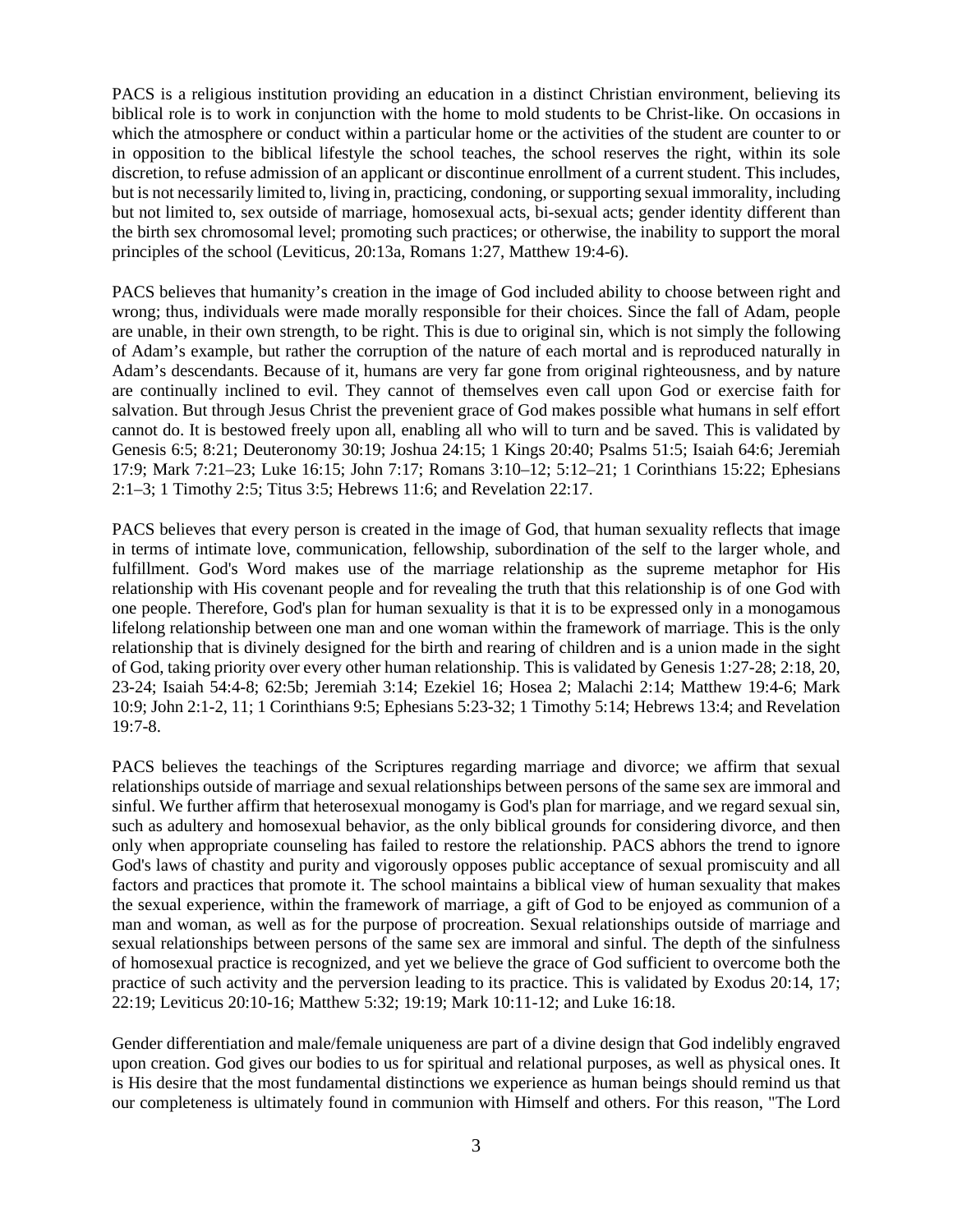God said, 'It is not good for the man to be alone. I will make a helper suitable for him'" (Genesis 2:18). Personal fulfillment involves intimate fellowship and union with God, as exemplified by the ideal of Christ as the bridegroom and the Church as His bride (Ephesians 5:22-32; Revelation 19:7-9). Based on our biblical and theological study, there is no argument for a "third gender" among humans. Gender confusion and dysphoria are ultimately the biological, psychological, social and spiritual consequences of the human race's fallen condition. This state of depravity affects all persons individually and collectively. While society is at liberty to legitimize any behavior, it chooses simply by reclassifying and renaming it, Christfollowers adhere to biblical boundaries. It is our Christian conviction that renaming them cannot normalize sin and its expressions. We call upon biblical Christians to continue to accept their role as witnesses who speak prophetically about the need for repentance and sanctification in every culture.

#### **MARRIAGE, GENDER, AND SEXUALITY STATEMENT**

We believe that God wonderfully and immutably creates each person as male or female. These two distinct, complementary genders together reflect the image and nature of God (Genesis 1:26-27). We believe that the term "marriage" has only one meaning: the uniting of one man and one woman in a single, exclusive union, as delineated in Scripture (Genesis 2:18-25). We believe that God intends sexual intimacy to occur only between a man and a woman who are married to each other (1 Corinthians 6:18; 7:2-5; Hebrews 13:4). We believe that God has commanded that no intimate sexual activity be engaged in outside of a marriage between a man and a woman. We believe that any form of sexual immorality (including adultery, fornication, homosexual behavior, bisexual conduct, and use of pornography) is sinful and offensive to God (Matthew 15:18-20; 1 Corinthians 6:9-10). We believe that in order to preserve the function and integrity of PACS as Christian ministry, and to provide a biblical role model to the PACS families, it is imperative that all persons employed by PACS in any capacity, or who serve as volunteers, agree to and abide by this Statement on Marriage, Gender, and Sexuality (Matthew 5:16; Philippians 2:14-16; 1 Thessalonians 5:22). We believe that God offers redemption and restoration to all who confess and forsake their sin, seeking His mercy and forgiveness through Jesus Christ (Acts 3:19-21; Romans 10:9-10; 1 Corinthians 6:9-11). We believe that every person must be afforded compassion, love, kindness, respect, and dignity (Mark 12:28- 31; Luke 6:31). Hateful and harassing behavior or attitudes directed toward any individual are to be repudiated and are not in accord with Scripture.

#### **FINAL AUTHORITY IN MATTERS OF BELIEF AND CONDUCT STATEMENT**

The Statement of Faith does not exhaust the extent of our beliefs. The Bible itself, as the inspired and infallible Word of God that speaks with final authority concerning truth, morality, and the proper conduct of mankind, is the sole and final source of all that we believe. For purposes of PACS's faith, doctrine, practice, policy, and discipline, our Board of Trustees is PACS's final interpretive authority on the Bible's meaning and application.

### <span id="page-6-0"></span>**EDUCATIONAL PHILOSOPY**

### <span id="page-6-1"></span>**Academic Discipline**

A quality academic program places legitimate demands on students on a regular basis so that, while academic lessons are being learned, the student is also developing character through discipline. This is especially true in the Christian context. We have the opportunity to instill character in our students that will bear the fruit of glorifying God. Our goal is to prepare our students to live as representatives of Christ in any vocational field to which God calls them.

Each academic discipline provides opportunities to learn about God's nature and prepare students for future spiritual usefulness.

• The Bible curriculum gives students a foundational knowledge of Bible content and a growing desire for spiritual insights into God's purposes and practical application to their lives.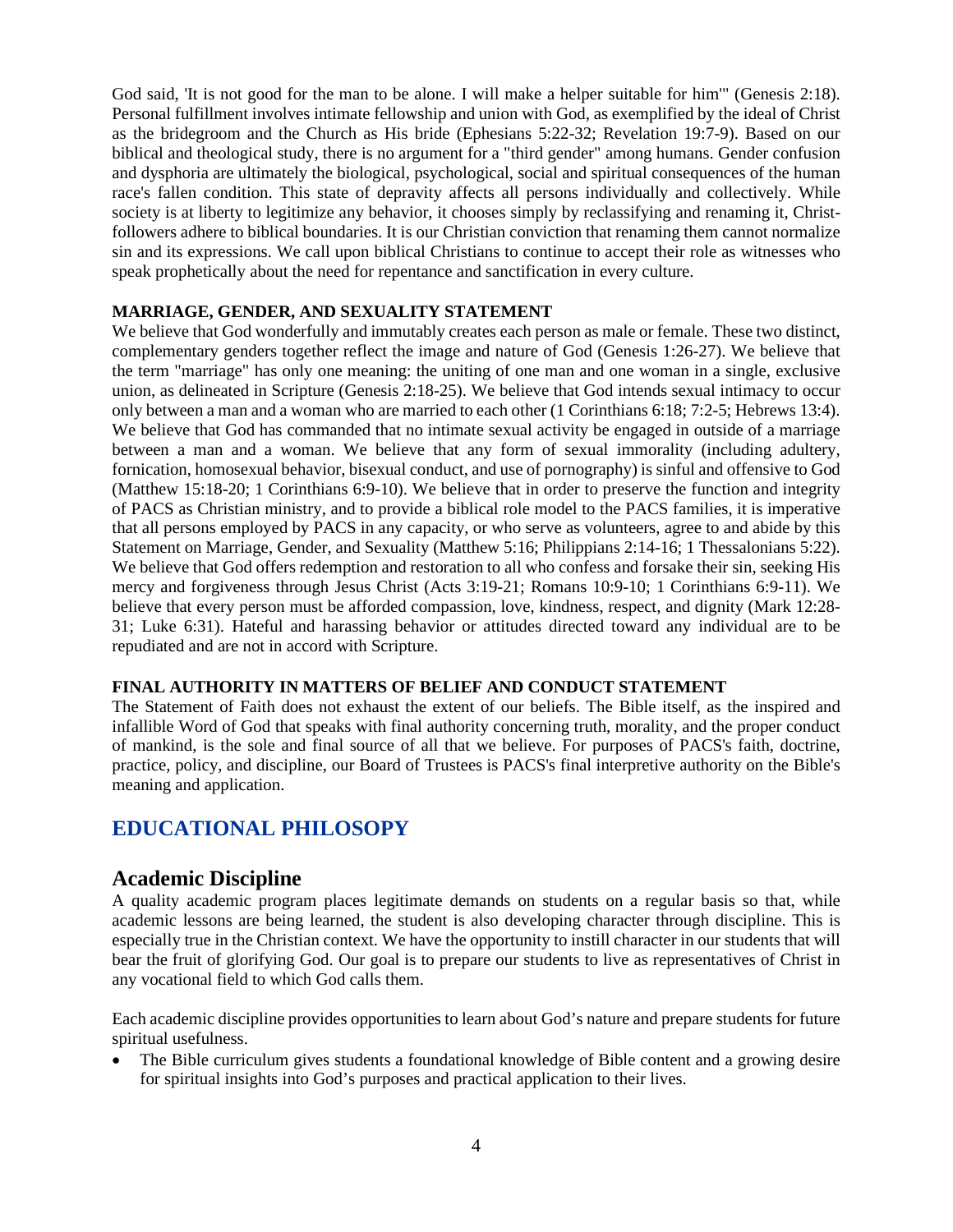- The Language Arts curriculum develops skills that students need in order to effectively communicate to others the valuable spiritual truths God has developed in their lives, to understand what the Lord has done in the lives of others, and to understand what He tells them directly from His Word.
- The Math curriculum reflects the orderliness and wisdom of God.
- The Science curriculum establishes God as Creator and Sustainer of the physical world He has provided for us, and in which He illustrates many aspects of His nature.
- The Social Studies curriculum shows how God has been active in every age to accomplish His purposes, thus providing insights and applications for today.
- The Physical Education program is designed to help students understand their physical body and how it fits into God's plan for them as people created in His image.
- The Fine Arts Education program releases the creativity within each student and allows each student to use that creativity to glorify God.

### <span id="page-7-0"></span>**Instructional Discipline**

The teachers at Prince Avenue Christian School are committed to doing their best to educate and equip our students to live for Christ. In evaluating our faculty, as well as non-teaching staff, there are three basic areas of consideration. They are:

#### **Spiritual**

Our teachers are to love the Lord first and foremost in their lives. They are to have a clear testimony of salvation by grace through faith in the Lord Jesus Christ and a desire to grow in that relationship. They are to be faithful in their support of a local, Bible believing church. They are to be men and women who are committed to prayer, in general, and for their specific students. They are to have a sense of calling to Christian education.

#### **Educational**

Our teachers are to be competent in the subject/grade level in which they teach. They are to hold at least a bachelor's degree from an accredited college or university. They are expected to demonstrate adequate academic preparation and classroom management skills which will enable them to provide instructional services to students using a traditional or online format. They are to be involved in regular activities that will further improve their abilities to teach effectively.

#### **Relational**

Our teachers are to love the children and young people who are a part of Prince Avenue Christian School. Our teachers understand that love and compassion can produce far more effective results than mere mechanics. Our teachers are to understand the importance of maintaining open communication and trust with their students' families and will work to ensure that those relationships are healthy ones.

#### **Academically, the school endeavors:**

- to promote high academic standards within the potential of each individual as a unique creation of God and to help students realize their full academic potential (Colossians 3:23)
- to help students gain a thorough comprehension and command of the fundamental processes of reading, writing, speaking, listening, and mathematics (II Timothy 2:15)
- to teach and encourage the use of effective study habits (II Timothy 2:15)
- to teach students how to perform independent research and to reason logically (Proverbs 2:1-10; I Corinthians 14:40)
- to motivate students to pursue independent study in areas of personal interest (I Corinthians 12:14-21)
- to develop creative and analytical thinking and the proper use of Biblical criteria for evaluating and defending one's beliefs (I Peter 3:15)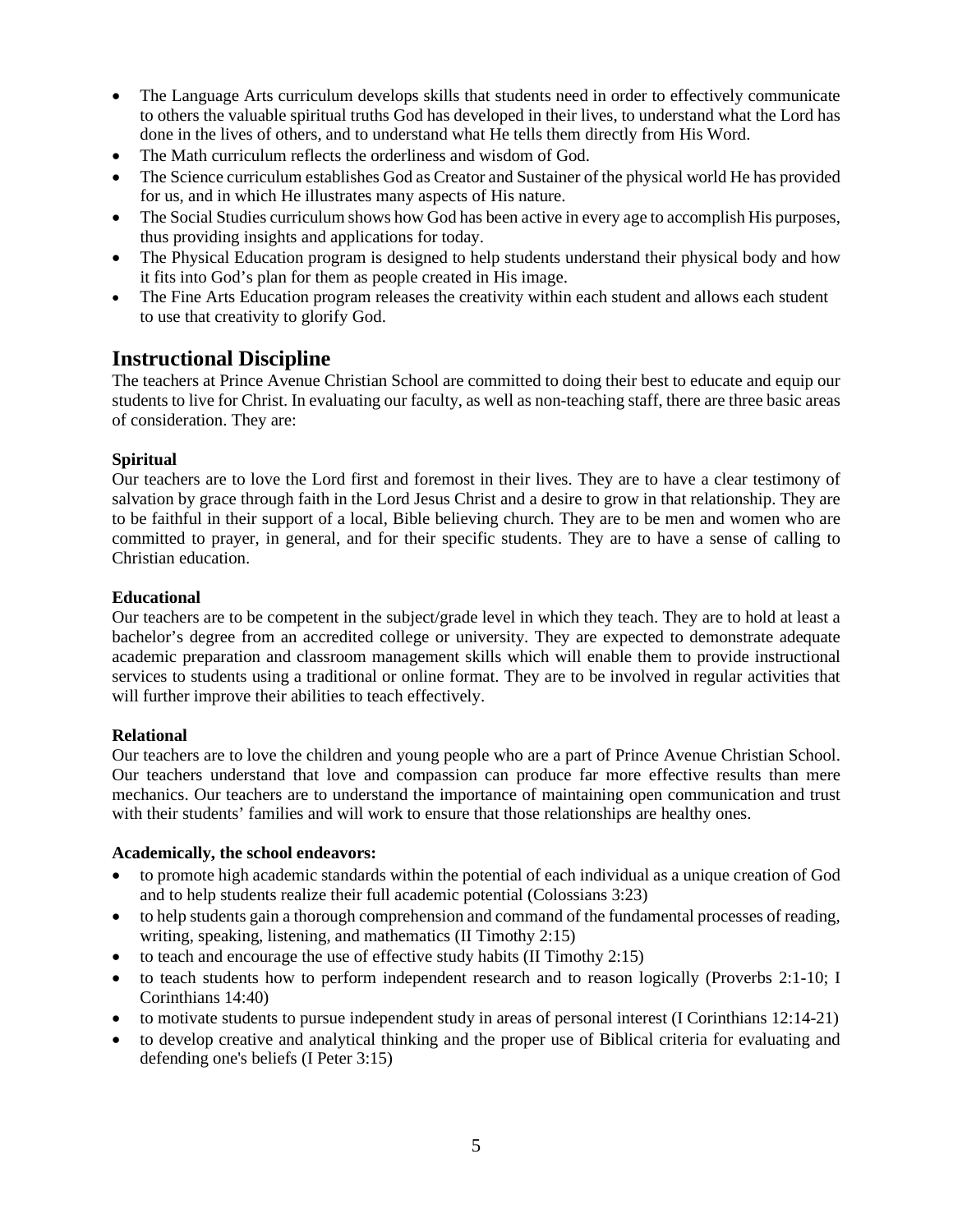- to promote effective citizenship through an understanding and appreciation of our Christian and American heritages of responsible freedom, human dignity, and respect for authority (I Corinthians 12:28; I Thessalonians 4:1-12)
- to discuss world issues and relate them to God's plan for man (I Corinthians 12:28; Isaiah 9:6-7)
- to promote the development of the student's understanding, appreciation, and personal expressions of the fine arts (Genesis 2:8-9).

#### **For students' spiritual and moral growth, the school seeks:**

- to teach the Bible as God's inspired Word and to help students develop attitudes of love and respect toward it (II Timothy 3:16)
- to teach the basic doctrines of the Bible
- to lead students to a decision of confessing Jesus Christ as Lord and Savior (Romans 10:9-11)
- to develop a desire to know and to obey the will of God as revealed in the Scriptures (John 14:23)
- to equip students to carry out the will of God in their daily lives (II Timothy 3:17)
- to impart an understanding of each Christian's place in the church and an understanding of the church's worldwide tasks of witnessing, evangelizing, and discipling and to stimulate each student's involvement in such tasks (Matthew 28:19-20)
- to develop the mind of Christ toward godliness and sin and to teach students how to overcome sin (II Corinthians 5:17-21)

#### **For students' personal development, the school aims:**

- to encourage the development of self-discipline and responsibility in students based upon submission to God and on proper authority in accordance with God's Word (II Timothy 2:15-16)
- to encourage spiritual growth through personal Bible study, prayer, service, and application of Biblical principles to every part of life (Joshua 1:8).
- to help students in developing an understanding as well as an acceptance of themselves as unique individuals created in the image of God and to help them attain their fullest potential (Psalms 139:14- 15)
- to teach students to treat all people with love and respect since they too are made in God's image (Ephesians 4:32)
- to assist students in becoming contributing members of society (I Timothy 4:12)
- to promote an understanding of time as a God-given commodity and the responsibility for effective use of it (Ecclesiastes 3:13)
- to teach a Biblical view of life and work and to provide skills for personal relationships and future endeavors (Psalms 90:12, 17)
- to develop positive Biblical attitudes toward marriage and the family and the understanding and skills needed to establish God-honoring homes (Exodus 20:12)
- to promote physical fitness, proper health habits, and wise use of the body as the temple of God (Romans 12:1; Philippians 3:21)
- to impart Biblical attitudes regarding God's ownership as well as our stewardship of all things (Ephesians 4:32; 5:1-2)
- to teach manners and politeness; teaching girls to be ladies and boys to be gentlemen
- to support their local church (Hebrews 10:23-25)
- to discourage dating relationships among those students who are too immature to handle the emotional trauma and temptations sometimes associated with such relationships (II Timothy 2:22; Song of Solomon 2:7).

### <span id="page-8-0"></span>**Instructional Staff**

All full-time teachers shall be graduates of a recognized college or university and hold a minimum of a bachelor's degree. All full-time classroom teachers must meet the standards for certification through ACSI.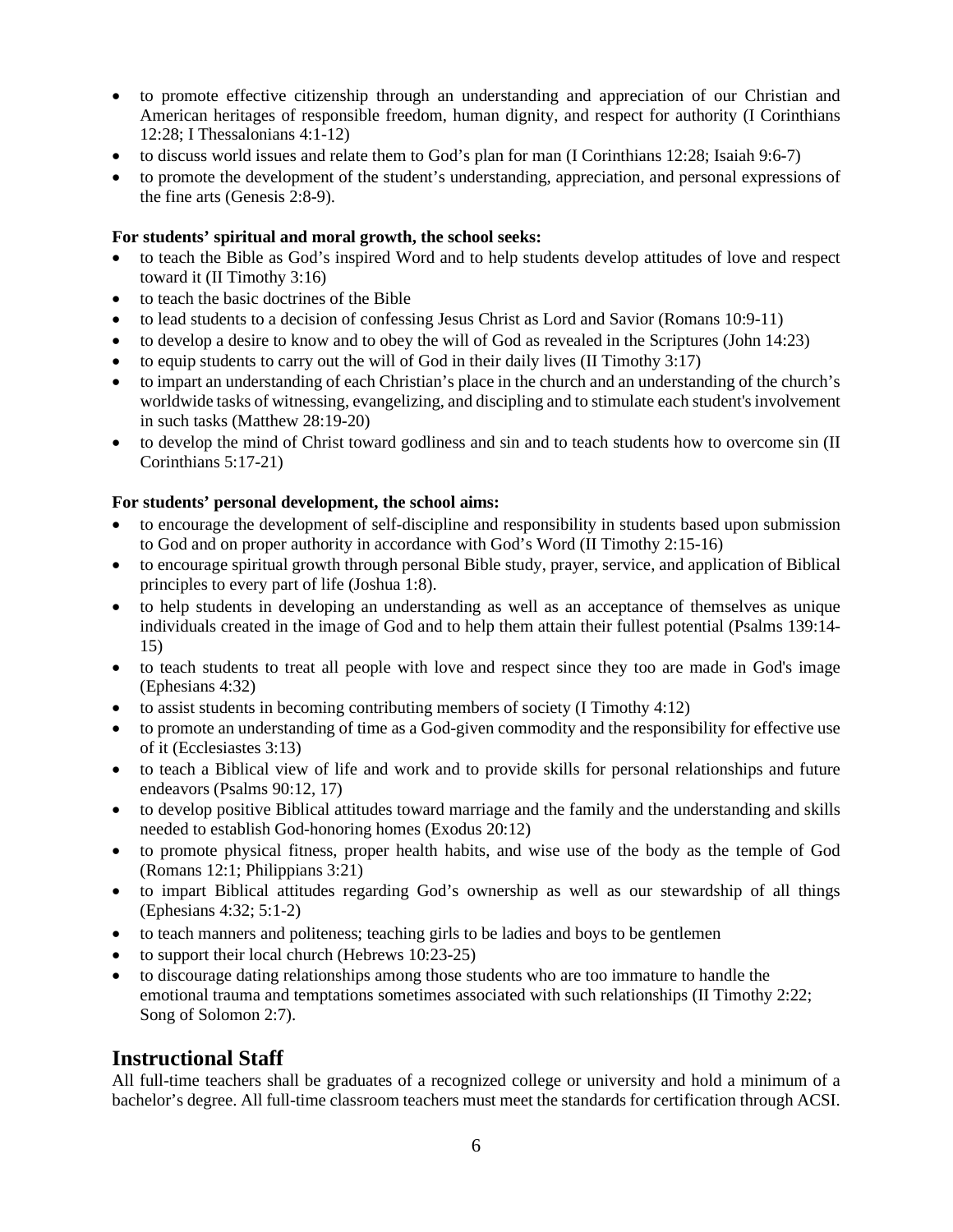### <span id="page-9-0"></span>**SCHOOL HISTORY**

Through the vision of Pastor Bill Ricketts, the school opened in 1978 in downtown Athens as a ministry of Prince Avenue Baptist Church. The school got its start by meeting in the church's facilities, and new grades were added each year with the first class of three students graduating in 1986. During those early years, students were taught using the self-paced Accelerated Christian Education System, and traditional classroom instruction evolved as the school matured. As the school grew, the mascot was changed from the Minutemen to the Wolverines, and the school earned accreditation by the Association of Christian Schools International (ACSI) and the Southern Association of Colleges and Schools (SACS). The early years saw membership in the Georgia Christian Athletic Association (GCAA), but as the school grew, it became a member of Georgia High School Association (GHSA), which was followed by its relocation to a new 40 acre campus in Oconee County.

Once relocated on the Oconee campus, the school continued to grow and new academic and cocurricular activities were added. Today, the school is accredited by the rigorous standards established by the Southern Association of Independent Schools (SAIS), the Southern Association of Colleges and Schools (SACS), Cognia (formerly AdvancED) and the Association of Christian Schools International (ACSI), and offers academic courses that include honors, advanced placement, and dual enrollment classes. The fine arts program includes award-winning visual, choral, drama, band, and performing arts. The school's robust athletic program has organized sports from second to twelfth grade with fourteen varsity sports and multiple GHSA region championships; yearly, several graduates are recruited to play college athletics. Teaching from a biblical worldview with God's word as its foundation, Prince Avenue Christian School places a strong emphasis on its covenant model that admits families who are professing believers in Jesus Christ. The school's strategic goal is to inspire young men and women to become fully devoted followers of Jesus Christ and to challenge them to achieve their highest academic, artistic, and athletic potential.

### <span id="page-9-1"></span>**ADMISSIONS**

### <span id="page-9-2"></span>**Admissions Procedures**

*Prince Avenue Christian School (PACS) does not discriminate on the basis of race, color, birth gender, ethnic origin or age in its employment or admissions.*

Attendance at PACS is a privilege. The school reserves the right to refuse enrollment to any student or students of families who have demonstrated disharmony regarding the purpose, objectives, standards, policies, rules or regulations of the school.

Prince Avenue Christian School believes that in order to provide the best academic and spiritual training, we must make certain exclusions. We, therefore, choose not to accept for enrollment students who are not in good standing with the institution in which they are presently and/or previously enrolled, high school students who do not wish to attend PACS, or any student whose needs cannot be met academically, behaviorally, or spiritually. We believe that the standards of Prince Avenue Christian School are easier to maintain when the students' and parents' attitudes are in agreement with the school's philosophies and policies. This cooperation helps to support the standards here at PACS. Those who are not in agreement with the school's philosophies and policies need not apply/enroll.

As a Christian school, we are committed to serving as a partner with Christian parents to develop "students who are followers of Jesus Christ who are pursuing their purpose for the glory of God, applying knowledge with Godly wisdom, communicating God's love to others and sharing their God-given resources in biblical ways" (Prince Avenue Ends Statement).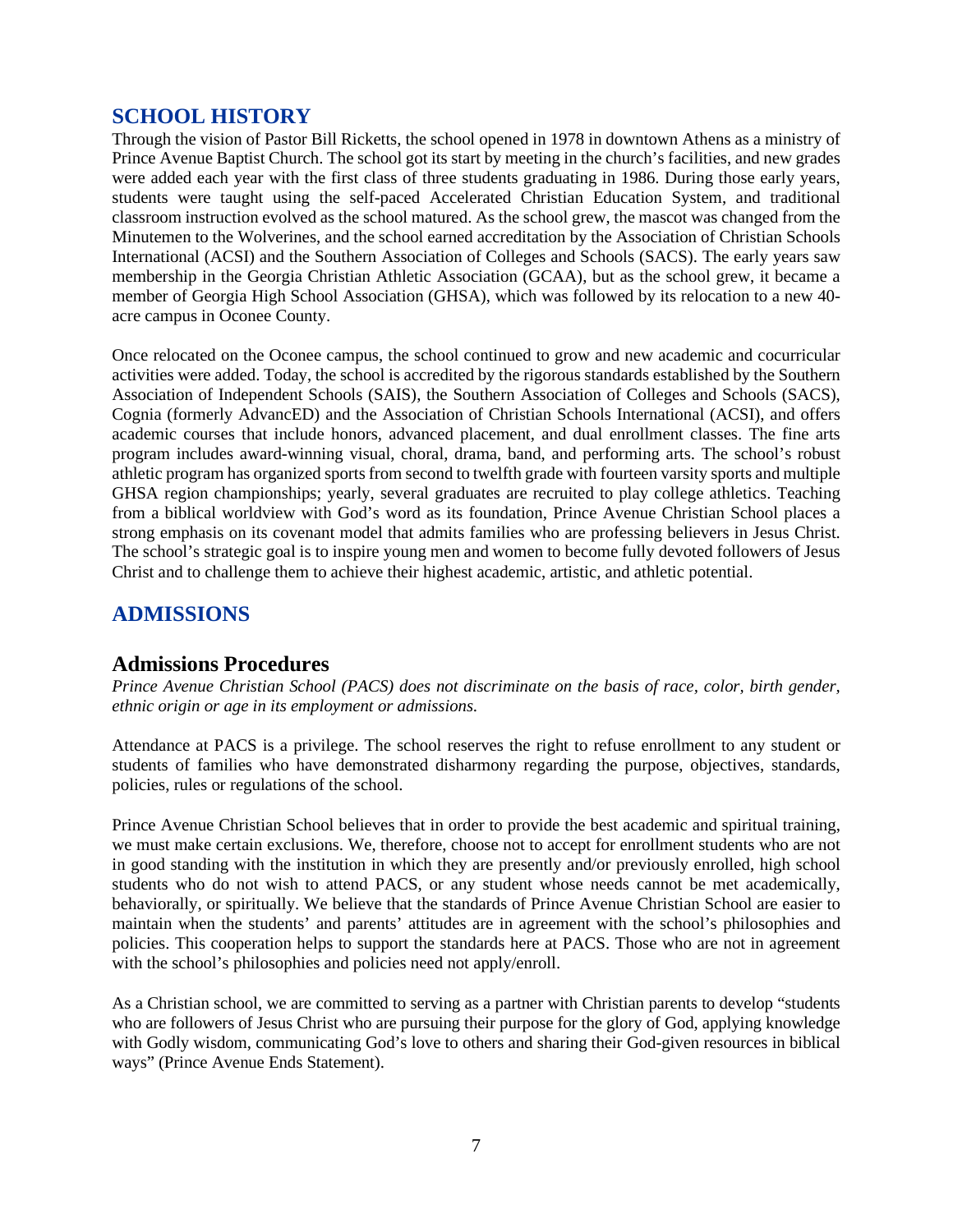We consider it essential that our students and families believe The Word of God is the final authority on all matters of faith and conduct. Therefore, items expressly forbidden in the Scripture are never acceptable. Included among these are such as, but not limited to drunkenness, stealing, lying, the use of slanderous or profane language, pornography, addictive behaviors of any kind, extramarital sex, and homosexual behavior.

Also condemned by Scripture are such attitudes as greed, jealousy, pride, lust, bitterness, hostility, an unforgiving spirit, and prejudice based on race, birth gender, and socioeconomic status. Therefore, Prince Avenue Christian School strives to see these attitudes eliminated as evidenced in speech and action and replaced by Christ-like attitudes appropriate for maturing Christians.

We also believe that our parents and students should be involved in a local community of believers in order to best develop a strong relationship with God, and to learn to minister to one another as Christ commands. Regular attendance infers normal involvement in the community of believers, and may include attendance at worship services, Sunday school or community or youth/children's groups.

Applicants may be asked to accompany their parents for the interview. A prospective student is encouraged to visit the school for at least half of a school day to evaluate whether PACS is the academic institution for them. In some cases, this may be a requirement initiated by the school.

For students entering  $6<sup>th</sup> - 12<sup>th</sup>$  grades, spiritual disposition and development is considered, as well as academic, behavioral, and social needs.

Students who are admitted to PACS as a transfer or first-time student will be received into the appropriate grade level on the following terms:

#### **PreK**

- Students in PreK-3 must be three (3) years old on or before September  $1<sup>st</sup>$ . PreK-3 students must demonstrate age appropriate behavior (e.g., must be potty trained).
- Students in PreK-4 must be four (4) years old on or before September  $1<sup>st</sup>$ . PreK-4 students must demonstrate age appropriate behavior (e.g., must be potty trained).

### **Kindergarten through 12th grade**

During the first grading period of each year, grade level placement will be considered probationary. Within that time, all factors will be reviewed in order to place the child in the appropriate grade. All students must demonstrate age appropriate behavior.

- Kindergarten students must be five (5) years old on or before September 1.
- First grade students must be six (6) years old on or before September 1.
- Records from previous schools must be received.
- All new kindergarten through 12<sup>th</sup> grade students must successfully complete and meet required guidelines through the PACS admission testing and evaluation procedure.
- Students are required to successfully complete the previous grade level. (Recommendations from previous school educators as well as standardized test scores will be considered.)
- Students who have been expelled or are not in good standing from a previous school may not be eligible for enrollment to PACS.

### <span id="page-10-0"></span>**Enrollment Procedures**

Online applications are available at [http://princeave.org/admissions/online-application.](http://princeave.org/admissions/online-application) Registration is not finalized until the following items have been completed and/or received.

- Application process completed online, and application fee paid
- Copy of student's Birth Certificate and Certificate of Immunization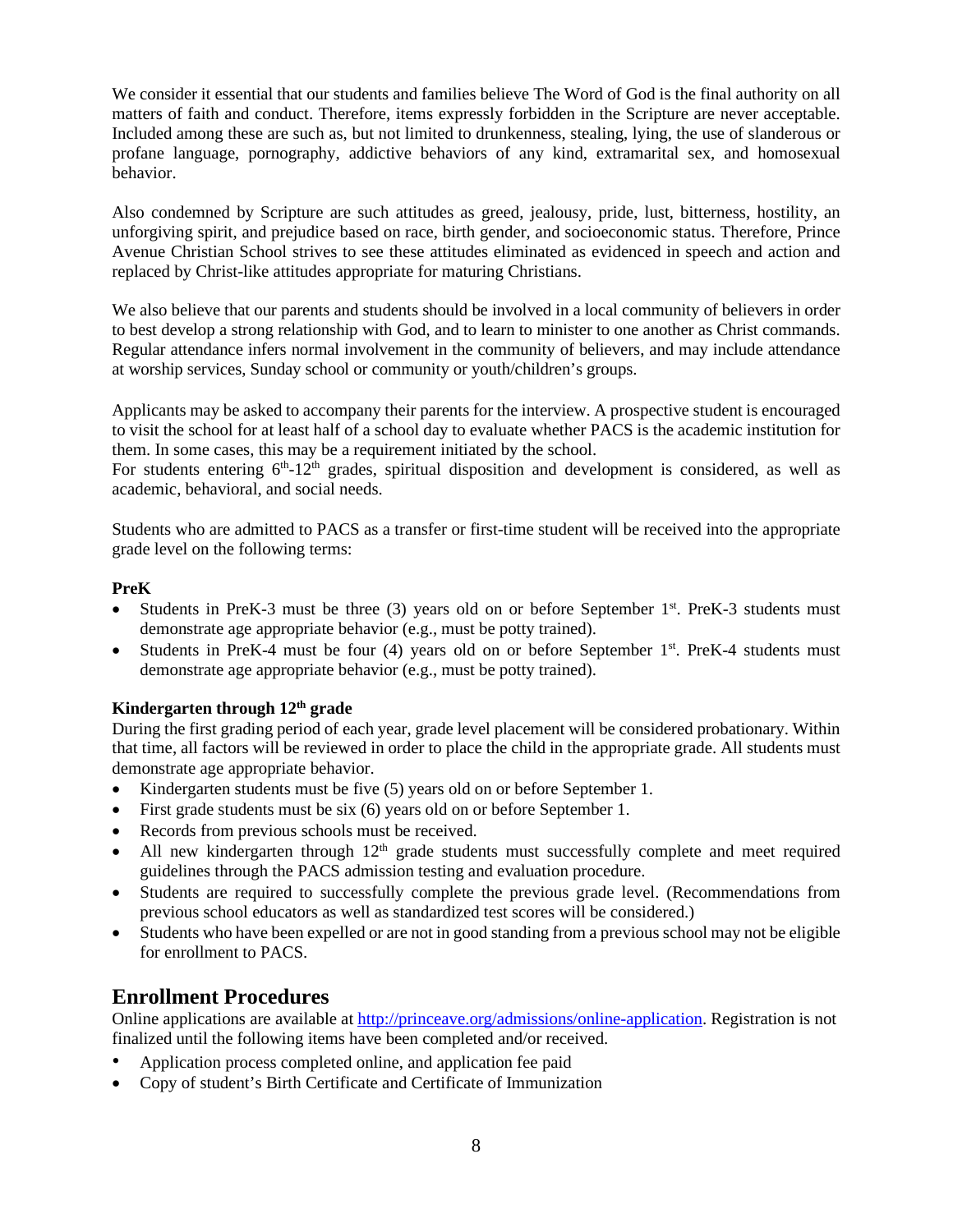- Preschool/Lower School Teacher; Principal/Guidance Counselor/Preschool Director; Church recommendation forms, Math and English recommendation forms (if requested)
- Academic and Health Records from previous schools which includes: last year's and the most current report card, last two standardized testing results (if applicable), psychological, medical or IEP testing information (if applicable), high school transcript (if applying for  $10<sup>th</sup>$ -12<sup>th</sup> grades)
- Successful completion of previous grade level
- Evidence of positive behavior, attitude, socialization, academics
- Parent(s)/Guardian(s) interview (6th-12th grade students are required to attend)
- Enrolled and having chosen a payment plan through FACTS Tuition Management (online)
- All students who desire to attend PACS on an I-20 will have an additional application fee for international Visa processing (see International Fees under Financial information).

Parents of all students are responsible for supplying the needed information to Prince Avenue Christian School and for ensuring that their child's records remain up-to-date by notifying the school as significant changes occur (i.e., phone numbers, work locations, emergency contacts, family physician, etc.).

### <span id="page-11-0"></span>**Re-enrollment Procedures**

Re-enrolling students must be in compliance with all requirements for enrollment. Attendance at PACS is a privilege. The school reserves the right to refuse re-enrollment or re-admission to any student or students of families who have demonstrated disharmony regarding the purpose, objectives, standards, policies, rules, and regulations of the school. In addition, no family may be re-enrolled or re-admitted unless all financial obligations have been met from the previous school year and the student has positive behavior and has made academic progress.

By February of each year parents will be provided with re-enrollment instructions to re-enroll for the following year. There will be a two-week period during which all returning families may re-enroll and secure their child's place for the upcoming school year. After the two-week re-enrollment period has expired, the child is not guaranteed a space in his or her class. A reenrollment fee per student is required to secure a seat in the upcoming school year. Further details including the fee structure and the reenrollment process will be distributed in January.

### <span id="page-11-1"></span>**Withdrawals and Dismissals**

Initial acceptance and reenrollment contracts with Prince Avenue Christian School represent a binding agreement between a family and the school for the contract period, which is one school year. Because teachers' contracts, school services, and curriculum and supplies are funded and purchased at the beginning of each school year based upon student enrollment, honoring the one-year contract period is necessary to ensure the school delivers the services agreed upon after students are enrolled. Exceptions to this contract commitment include:

#### • **Withdrawal Following Reenrollment and Prior to the First Day of School**

If a student is withdrawn after reenrollment but before the first day of school, the contracting party forfeits the reenrollment fee and will be accessed two full months of tuition for the upcoming school year. Following the receipt of two full months of tuition for the upcoming school year AND after all outstanding financial balances are paid, the contracting party will be released from the remaining tuition balance for the upcoming school year.

### • **Withdrawal Following the First Day of School**

If a student is withdrawn after the first day of school, tuition for the remainder of the school year is required. Case by case exceptions may be granted by the head of school for reasons such as relocation, change in marital status, and employment termination (loss of income). All requests must be submitted in writing.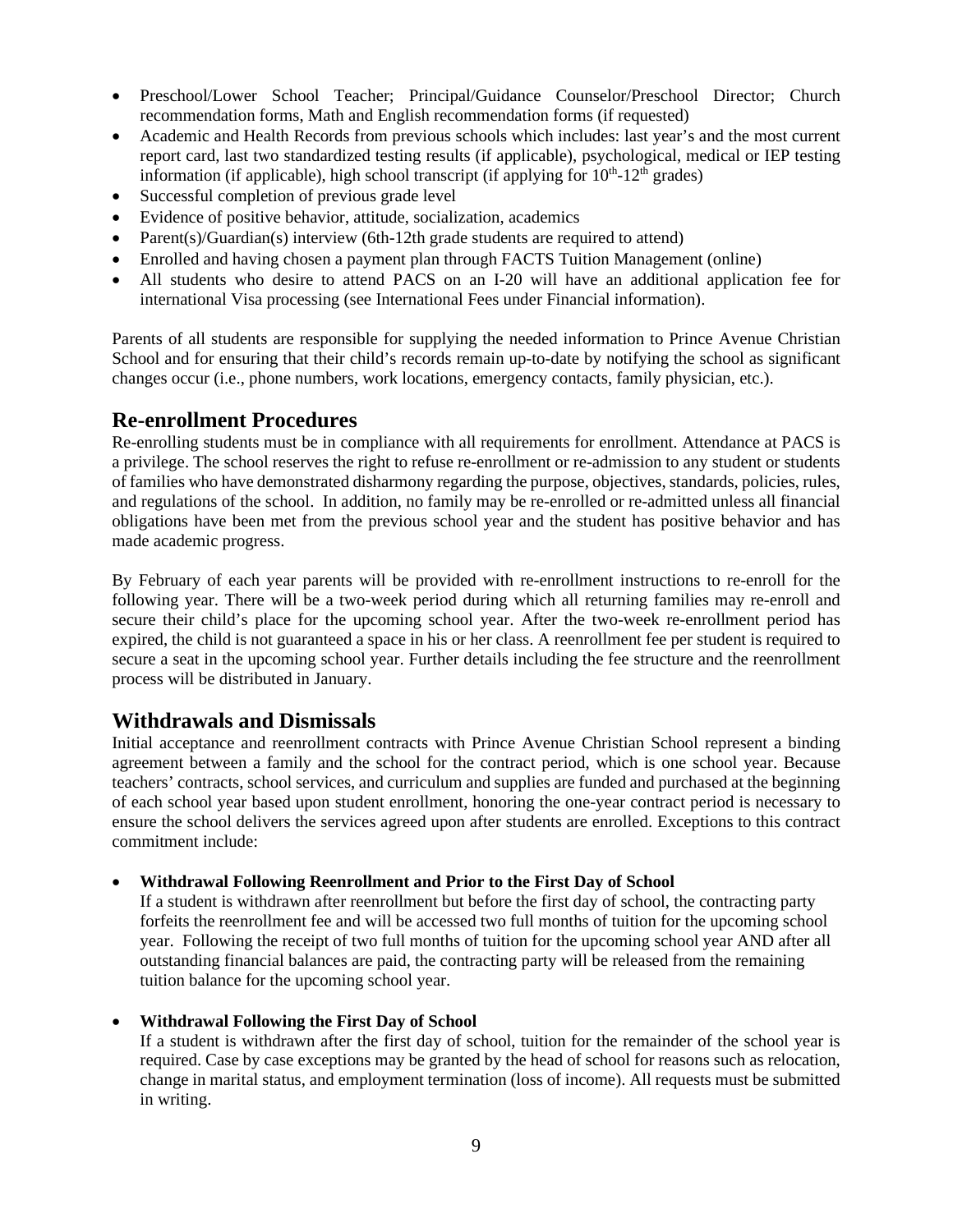School records (i.e., Report cards, transcripts) will only be released if the student's account is current. Official records will only be released to another school.

## <span id="page-12-0"></span>**FINANCIAL INFORMATION**

The PACS Business Office is comprised of several staff members who work collectively to assist families with financial questions and concerns. To ensure a timely response to your question, please email [businessoffice@princeave.org](mailto:businessoffice@princeave.org) so that the next available team member can provide assistance.

### <span id="page-12-1"></span>**Tuition Rates**

Please see the current Tuition Schedule located at<http://www.princeave.org/admissions/tuition-fees>

<span id="page-12-2"></span>**Tuition Discounts** (if a family qualifies for multiple discounts, the following order will be used for calculation)

### • **Prince Avenue Baptist Church Member and Financial Contributor**

- o A 10% tuition discount is available for families who are active members of PABC who meet the following criteria:
	- **Parents or guardians of the PACS student(s) are members of PABC**
	- Family church attendance is regular<br>• The family has contributed financial
	- The family has contributed financially to the church in the preceding 12-month period measured March - February an amount that is equal to or greater than the discount amount per student
		- Example: The Johns family has three students at PACS. Using the 10% discount amount with the 2021-22 tuition rates, the minimum financial contribution to the church is calculated as:
			- o Student I in  $10^{th}$  grade: \$11,304.00 x  $10\% = $1,130.40$
			- o Student II in  $8^{th}$  grade: \$11,304.00 x 10% = \$1,130.40
			- o Student III in  $5^{th}$  grade: \$9,996.00 x 10% = \$999.60
			- o Total PABC contribution minimum =  $$3,260.40$
- o For families who currently receive the PABC discount, the school will verify membership with the Prince Avenue Baptist Church office and verify that the minimum financial contribution level has been met in March of each year to confirm eligibility to receive the discount for the next school year
- o For families who meet the criteria for the first time and who wish to be considered for the PABC discount, please send an email to [businessoffice@princeave.org.](mailto:businessoffice@princeave.org)
- o Discount eligibility will be determined in March for the following school year for returning families and will be determined at official acceptance for new students.
- o PABC Discounts will be applied on a per student basis and partial discounts for a student are not available. For families who have multiple children at PACS, it is possible to receive the PABC discount for one student, but not another, based upon the family's giving level to PABC.

### • **Ministerial Discount**

- o Full-time ministers may receive a 10% tuition discount for each student.
- o A letter from the church governance body (e.g., Board of Deacons, the Session, the Elder Board etc.) is required to verify discount eligibility.
- **Multi-child**
	- o A \$150 discount is available for each additional child beyond the first student in a family.

### • **Lump Sum Advance Payment**

o A 4% discount off the tuition balance owed is available for a student whose tuition is paid in full by June  $15<sup>th</sup>$ .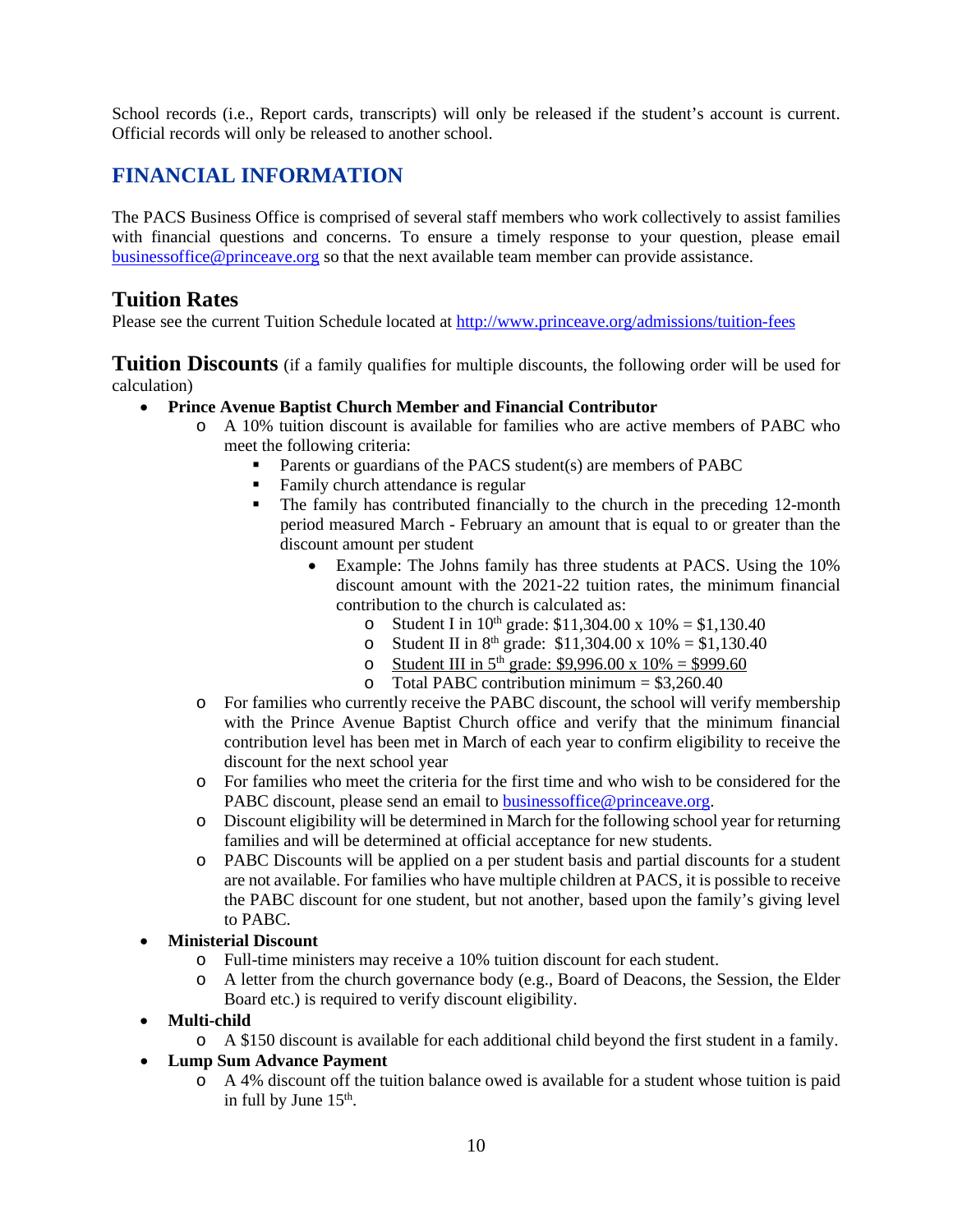- o A 2% discount off the tuition balance owed is available for a student whose tuition is paid in full by August  $2<sup>nd</sup>$ . (For returning PACS families, the June 15<sup>th</sup> and July 15<sup>th</sup> payments will be required as if a monthly payment plan was being utilized, but the discount will be applied if the full amount is paid by August  $2<sup>nd</sup>$ .
- o For families with multiple students at PACS, it is possible to use the lump sum payment option for some students and the monthly payment option for others within the same school year.
- **PreK Pricing**
	- o Tuition discounts are not offered for PreK students.
- **Financial Assistance**
	- o Financial aid, scholarships and special programs related to tuition assistance are covered in a later section of this handbook.

### <span id="page-13-0"></span>**Incidental Expenses**

In an effort to keep general tuition for all students at an affordable rate, those students who elect to participate in co-curricular activities and use auxiliary services will be assessed incidental fees that are necessary in order to cover the costs of administering each optional activity. Examples include athletic team participation, cafeteria purchases, bus transportation, etc. In addition, services or items that are provided as an "add-on" (examples: field trips, t-shirts, supply fees, graduation fees, technology fees for high school, etc.) will be charged on a student's FACTS account as an incidental expense.

| <b>DESCRIPTION</b>                                                 | WHEN ITEM IS POSTED TO FACTS                                                                                  |
|--------------------------------------------------------------------|---------------------------------------------------------------------------------------------------------------|
| Cafeteria & snack purchases                                        | Daily – usually by $3pm$                                                                                      |
| Before School, After School &<br><b>PreK Extended Day Programs</b> | Weekly – either Friday afternoon, or the following Monday                                                     |
| <b>Educational Support Services</b>                                | Weekly – either Friday afternoon, or the following Monday                                                     |
| <b>Wolverine General Store</b>                                     | Monthly                                                                                                       |
| <b>Athletic Participation</b>                                      | After team roster is finalized                                                                                |
| Athletic Add-on Items                                              | As required by the coach                                                                                      |
| Fine Arts Participation                                            | After the production cast/crew team is finalized                                                              |
| 1:1 Program (Technology)                                           | Monthly                                                                                                       |
| <b>Bus Transportation</b>                                          | Charges for daily riders will be posted the following school day. Monthly<br>riders are billed once per month |
| Co-Curricular Activities                                           | Varies depending on activity                                                                                  |
| <b>Field Trips</b>                                                 | As student participation is known                                                                             |

The school will post incidental charges to a student's FACTS account as they are incurred. The processing time depends on the nature of the charge, with the following as a guideline:

Due to the individual charge volume for most students, an email is NOT sent each time a charge is posted to a FACTS account. On-line access is available 24/7 to monitor your incidental charges on an as-needed basis as well.

All charges for a one-month period are accumulated on an invoice that is emailed on the  $5<sup>th</sup>$  day of each month. This invoice will be due on the  $1<sup>st</sup>$  day of the following month (approximately a 25-day payment window). Please note that if the  $1<sup>st</sup>$  day of a month is a weekend or holiday, payment is due the following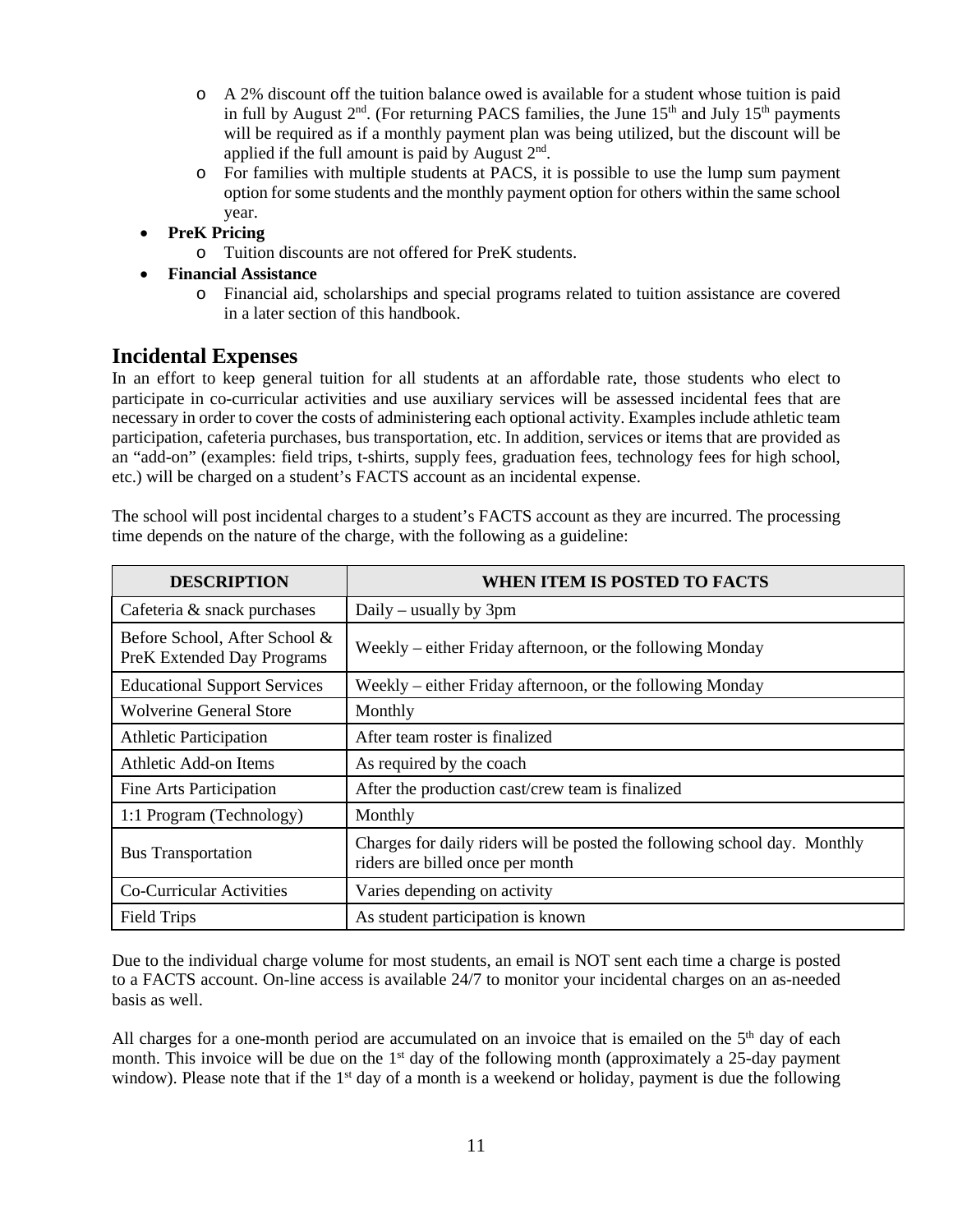business day. Also, at the end of each school year a revised invoice/payment schedule is implemented to facilitate year-end wrap up.

A summary of incidental fees by grade and by activity is now available. This new resource is being provided to assist families in budgeting for anticipated activities and costs. Visit the PACS website at Admissions > Tuition & Fees.

## <span id="page-14-0"></span>**Payment**

### **FACTS**

PACS utilizes the FACTS Tuition Management Company, and each family is assigned an account upon acceptance at factsmgt.com.

- The FACTS account is the unified billing and payment mechanism for the school.
	- o All tuition charges and payments are processed in the FACTS software.
	- o FACTS provides a streamlined communication process between teachers and parents to assist with collecting funds for co-curricular activities (e.g., field trips, band instrument rentals, athletic apparel, etc.).
	- o Families who take advantage of auxiliary services including the cafeteria, before/after school program, bus transportation, and Educational Support Services are charged in FACTS and can remit payment for these services.
- Each family has an on-line portal with 24/7 access to:
	- o Review customer information
	- o Change linked bank accounts and or credit card accounts
	- o Make payments
	- o Review prior charges, invoices and payments
	- o Review upcoming scheduled payments
- FACTS can also be reached by phone at 1-866-441-4637
	- FACTS charges an annual fee per family which is NOT included in the base tuition rates:
	- o \$20.00 for tuition payments that are made in one or two installments.
	- o \$50.00 for monthly tuition payments
	- o This fee is due annually when the tuition payment plan is finalized.
- FACTS uses the terminology "Payment Plan" for tuition. All other charges including required fees, co-curricular activities and auxiliary services are billed as "Incidental Expenses."

### **Payment Methods**

- **Tuition**
	- o Link a bank checking/savings account in FACTS to have tuition payments automatically drafted from your account on the scheduled due date(s).
		- There are no fees associated with this payment method.
	- o Link a credit card in FACTS to have tuition payments automatically charged on the scheduled due date(s).
		- FACTS charges a credit card convenience fee of 2.85%.

#### • **Incidentals**

- o Enroll in auto-pay for incidentals.
	- Families will receive invoices by email that provide the details for each charge. A minimum of ten days will pass after receiving an invoice before the payment is due. The invoiced amount will automatically be debited from your bank account or charged to your credit card (fee applies) on the due date.
- o Manually authorize each payment.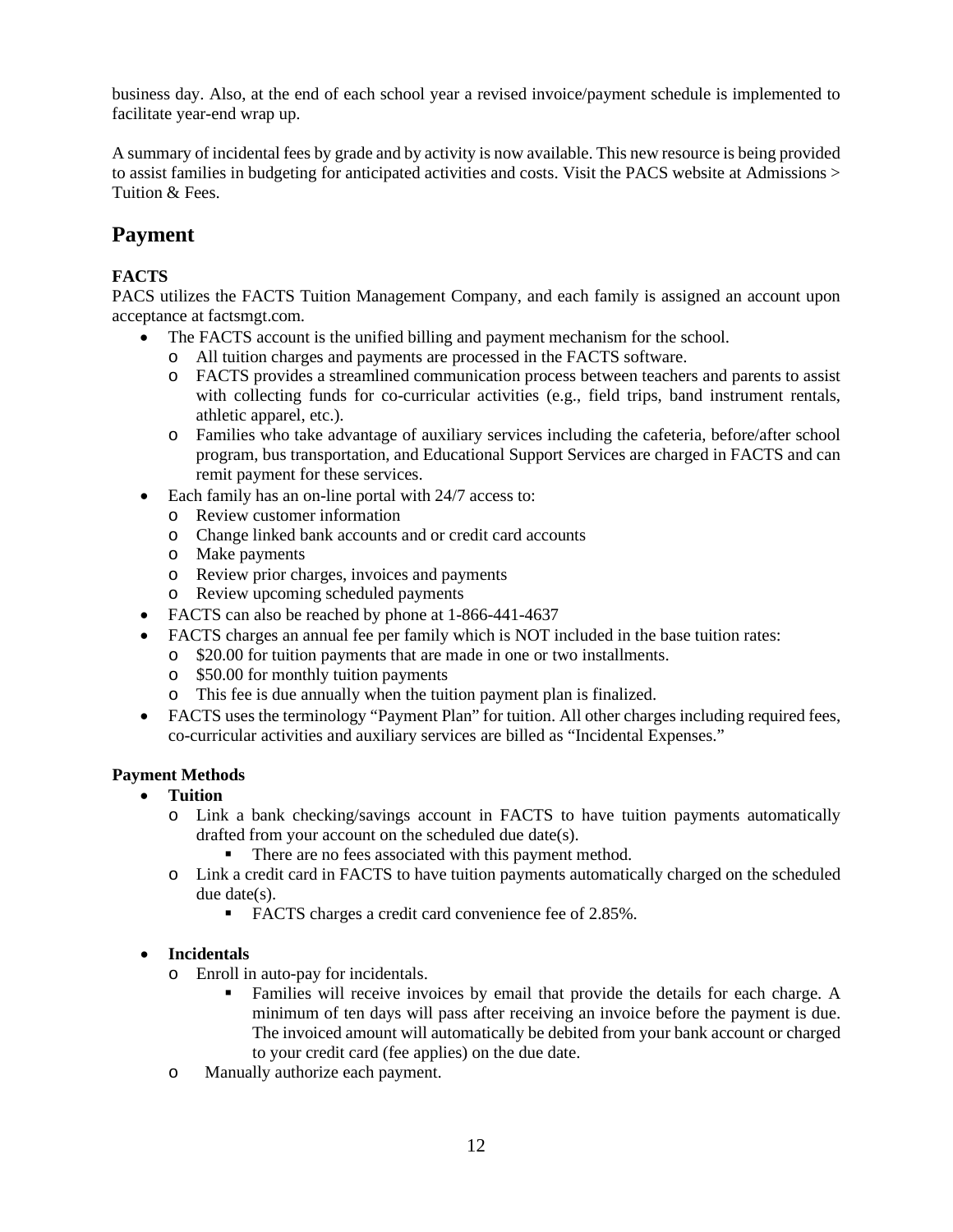- Families will receive invoices by email that provide the details for each charge. A minimum of ten days will pass after receiving an invoice before the payment is due. Using your on-line account, or by calling FACTS at 1-866-441-4637, a family must authorize the payment of each invoice.
- o Send payments by check to FACTS with Prince Avenue Christian School listed on your check as well as your customer name and student name(s):

FACTS PO Box 82527 Lincoln NE 68501-2527

- **Payments made at the school**
	- o If possible, please use the payment options listed above which result in your funds being transferred directly to FACTS without requiring manual processing at the school. Payments received directly at the school will be posted to your FACTS account, however, we kindly request that this payment method be used sparingly due to limited staffing for payment processing in the PACS business office.
	- o Payments by Check
		- Checks should be made payable to PACS.
	- o Payments in Cash
		- Cash is accepted; however, we do not maintain funds on hand to make change.
	- o Payments by Credit Card
		- PACS will add a 2.5% convenience fee for credit card payments made at the school to cover the bank fees associated with this type of payment.

#### **Tuition Payment Plan Options**

Families who are new to PACS are provided with the following choices during their initial FACTS set-up. Families who reenroll for the next school year are automatically set-up with the payment option that they are currently using. Families can convert to the alternate payment plan during the reenrollment process by contactin[g businessoffice@princeave.org.](mailto:businessoffice@princeave.org)

#### • **Lump Sum Advance Payment**

- $\overline{Q}$  Payments received in full by June 15<sup>th</sup> are eligible for a 4% discount off the tuition balance.
- $\circ$  A 2% discount off of the tuition balance is available if payment is received in full by August  $2<sup>nd</sup>$ . (Monthly payments for June and July are still required with this option)
- o If the tuition balance is not paid in full by these dates, the discount will be removed, and the family will be contacted to determine if a monthly payment plan is more appropriate.

#### • **Monthly Payments**

- o The tuition balance is divided into 12 monthly installments with the first payment due in June and the last payment occurring in May at the end of the school year.
- o To assist with family budgeting preferences, you can set your payment due date to either the  $1<sup>st</sup>$  of each month or the  $15<sup>th</sup>$  of each month.

#### • **Students Accepted at PACS after the first payment date in June**

- o For students who are accepted at PACS after the regular first payment date in June, the tuition amount owed will be condensed into fewer monthly payments so that the last tuition payment coincides with the school year end in May.
- o The regular PACS school year spans a ten-month period. Students who are admitted and attend any school days in that month owe the tuition for that month thru the end of the school year.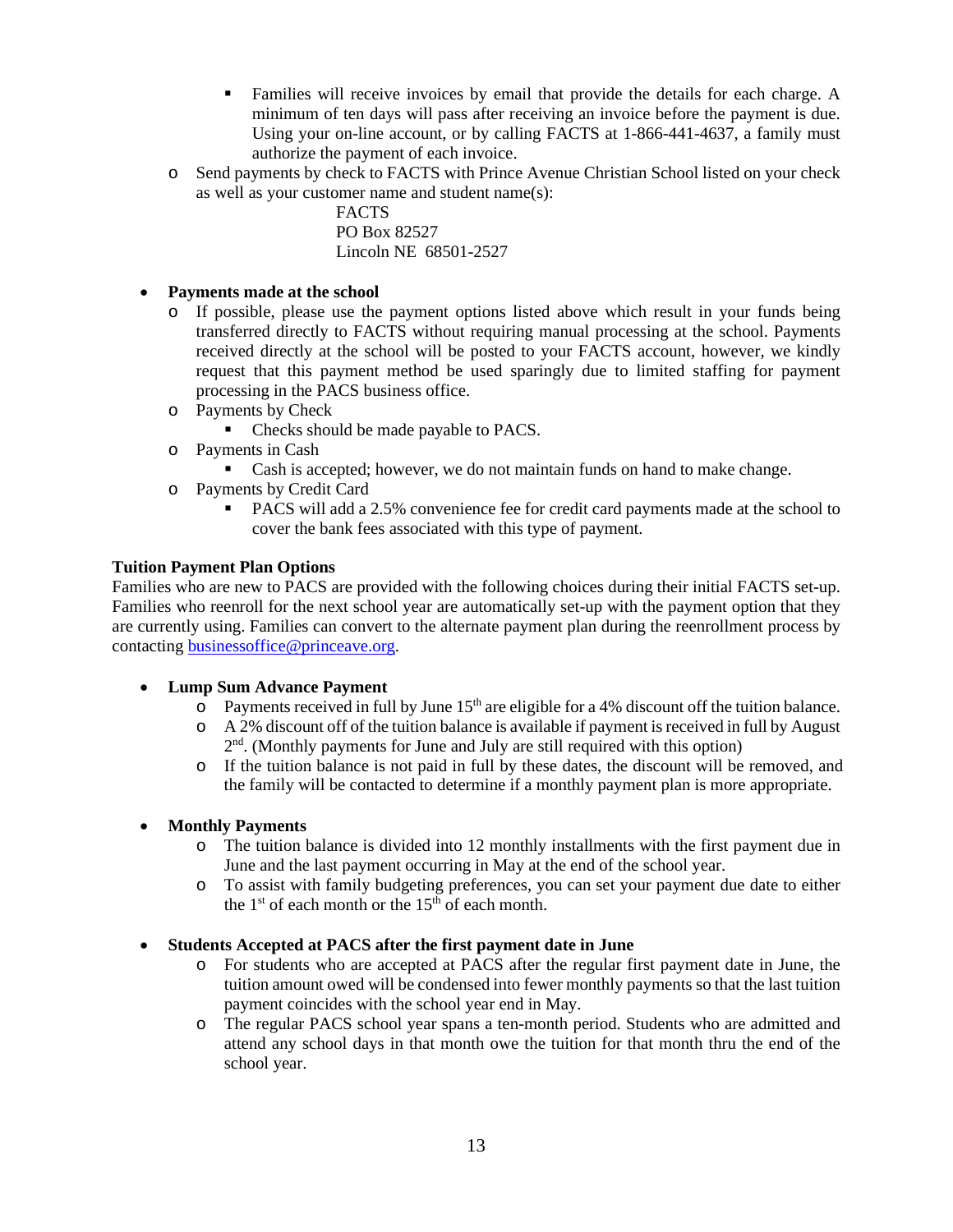| August    | Full tuition divided into 10 payments                    |
|-----------|----------------------------------------------------------|
| September | $9/10$ <sup>ths</sup> of tuition divided into 9 payments |
| October   | $8/10$ <sup>ths</sup> of tuition divided into 8 payments |
| November  | $7/10$ <sup>ths</sup> of tuition divided into 7 payments |
| December  | $6/10$ <sup>ths</sup> of tuition divided into 6 payments |
| January   | 1/2 of tuition divided into 5 payments                   |
| February  | $4/10$ <sup>ths</sup> of tuition divided into 4 payments |
| March     | $3/10$ <sup>ths</sup> of tuition divided into 3 payments |
| April     | $2/10$ <sup>ths</sup> of tuition divided into 2 payments |
| May       | $1/10th$ of tuition made in 1 payment                    |

This table summarizes tuition owed based on the first day a student attends:

### <span id="page-16-0"></span>**Early Withdrawal**

Initial acceptance and reenrollment contracts with Prince Avenue Christian School represent a binding agreement between a family and the school for the contract period, which is one school year. Because teachers' contracts, school services, and curriculum and supplies are funded and purchased at the beginning of each school year based upon student enrollment, honoring the one-year contract period is necessary to ensure the school delivers the services agreed upon after students are enrolled. Exceptions to this contract commitment include:

### • **Withdrawal Following Reenrollment and Prior to the First Day of School**

If a student is withdrawn after reenrollment but before the first day of school, the contracting party forfeits the reenrollment fee and will be accessed two full months of tuition for the upcoming school year. Following the receipt of two full months of tuition for the upcoming school year AND after all outstanding financial balances are paid, the contracting party will be released from the remaining tuition balance for the upcoming school year.

### • **Withdrawal Following the First Day of School**

If a student is withdrawn after the first day of school, tuition for the remainder of the school year is required. Case by case exceptions may be granted by the head of school for reasons such as relocation, change in marital status, and employment termination (loss of income). All requests must be submitted in writing.

### <span id="page-16-1"></span>**Returned Payments and/or Overdue Balances**

Prince Avenue Christian School relies on each partner family to pay student tuition and incidental charges in a timely manner.

- **Returned Payments**
	- o FACTS charges a \$30 NSF (non-sufficient funds) fee for returned payments in addition to charges that your bank may assess.
	- o For returned tuition payments, FACTS will automatically reschedule the payment to be withdrawn/charged 15 days from the date the check is returned. Payments will be automatically scheduled and attempted a total of three times.
	- o PACS charges a \$25 fee per occurrence on late tuition payments and assesses a 2% per month late fee for unpaid incidental balances.

### • **Payment Accommodations**

o In order to stop or make a change on a FACTS tuition or incidental payment, please make this request by email at least three (3) business days prior to the due date. Send an email to [businessoffice@princeave.org.](mailto:businessoffice@princeave.org)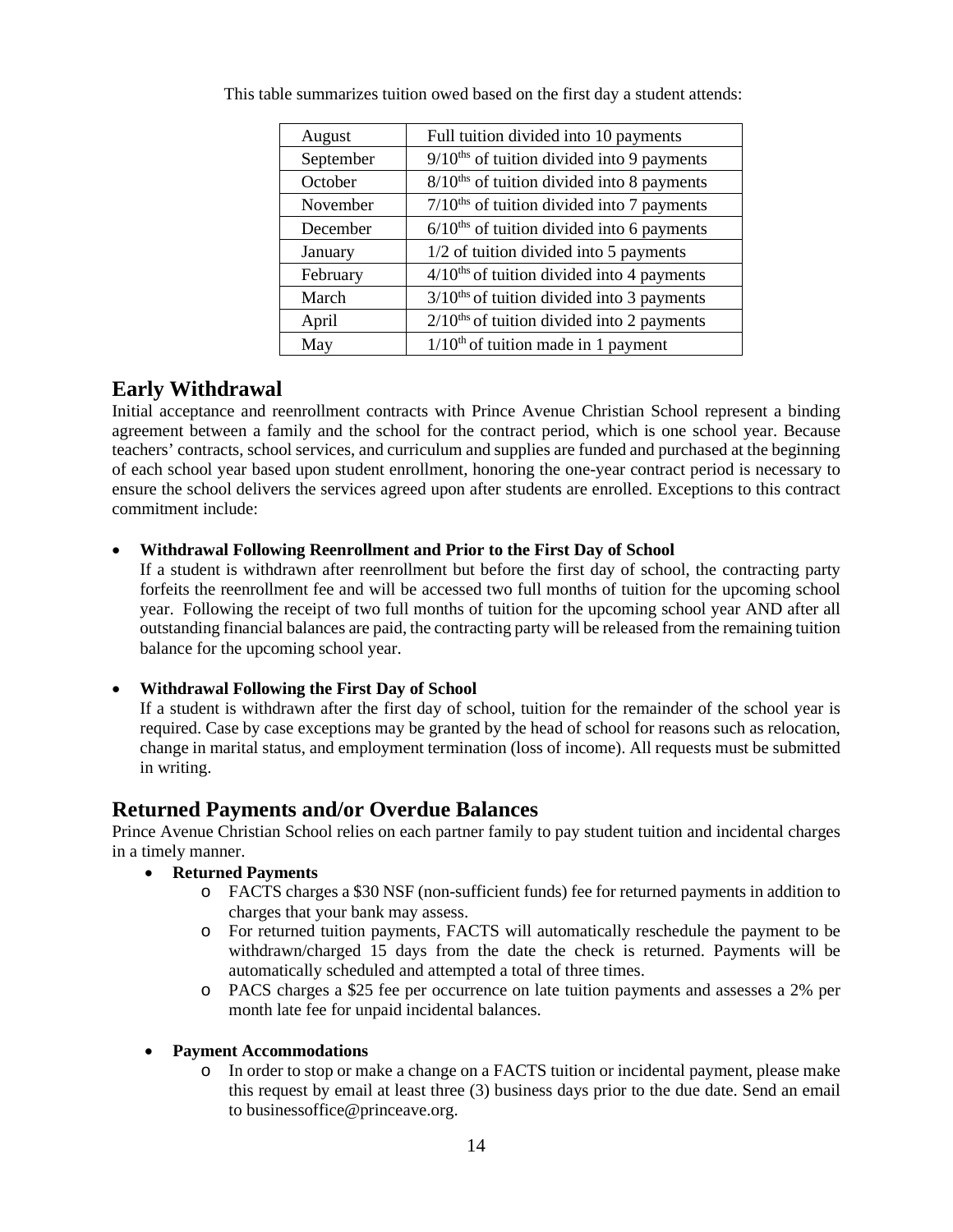- o If at any time you are unable to meet your financial obligations, please contact the business office to see if a plan can be arranged that will enable your student to continue at PACS.
- o Requests for removal of charges and/or refunds are subject to administrative approval.

#### • **Delinquent Accounts**

- o Both FACTS and PACS Business Office staff will make attempts to notify families of overdue amounts both by email and phone calls.
- o The following actions relate to past-due accounts at particular points during the school year:
	- Beginning of School Year
		- Students may not attend classes without (1) an active tuition payment plan or (2) the tuition being paid in full in advance.
		- Students may not attend classes if there is an outstanding balance from the previous school year.
	- End of Each Quarter
		- Action will be taken on substantial past-due accounts (as described below).
	- Reenrollment (January/February)
		- Substantial delinquent balances must be resolved prior to a student reenrolling for the following school year.
	- End of the School Year
		- Seniors may not participate in graduation, nor receive their transcript until their student account is paid in full.
		- PreK  $11<sup>th</sup>$  grade report cards and/or testing scores will be held until payment is received in full.
- o PACS administration reserves the right to discontinue auxiliary and/or co-curricular activities for accounts that are greater than 45 days overdue. This includes, but is not limited to:
	- Restricting cafeteria & snack purchases
	- Inability to try-out for athletic sports
	- Inability to audition for fine arts productions
	- Inability to charge items to FACTS from the Wolverine General Store
- o Delinquent balances are reviewed regularly and those with a substantial past due sum will warrant additional actions, which may include:
	- Holding report cards and/or transcripts
	- Limiting access to ParentsWeb for both the parents and student
	- Discontinuing student participation in co-curricular activities
	- Not permitting the student to attend classes until payment is received
	- Turning the balance over to a collection agency
- o PACS utilizes a collection agency to recover compensation for payment of services rendered, which is at the sole discretion of the Head of School.

### <span id="page-17-0"></span>**Tuition Assistance**

(including financial aid, scholarships and other programs)

#### <span id="page-17-1"></span>**Financial Aid**

Prince Avenue Christian School (PACS) provides financial aid to families based on need, which is computed by a mathematical formula utilizing the FACTS system. The funding is a combination of resources taken from the school's operating budget and the Georgia Private School Tuition Tax Credit Program (a re-allocation of state tax dollars awarded to PACS by families that contribute to the program). Families who want to request financial aid must do so, annually, by completing one financial aid application per family. The application can be found a[t https://online.factsmgt.com/aid.](https://online.factsmgt.com/aid)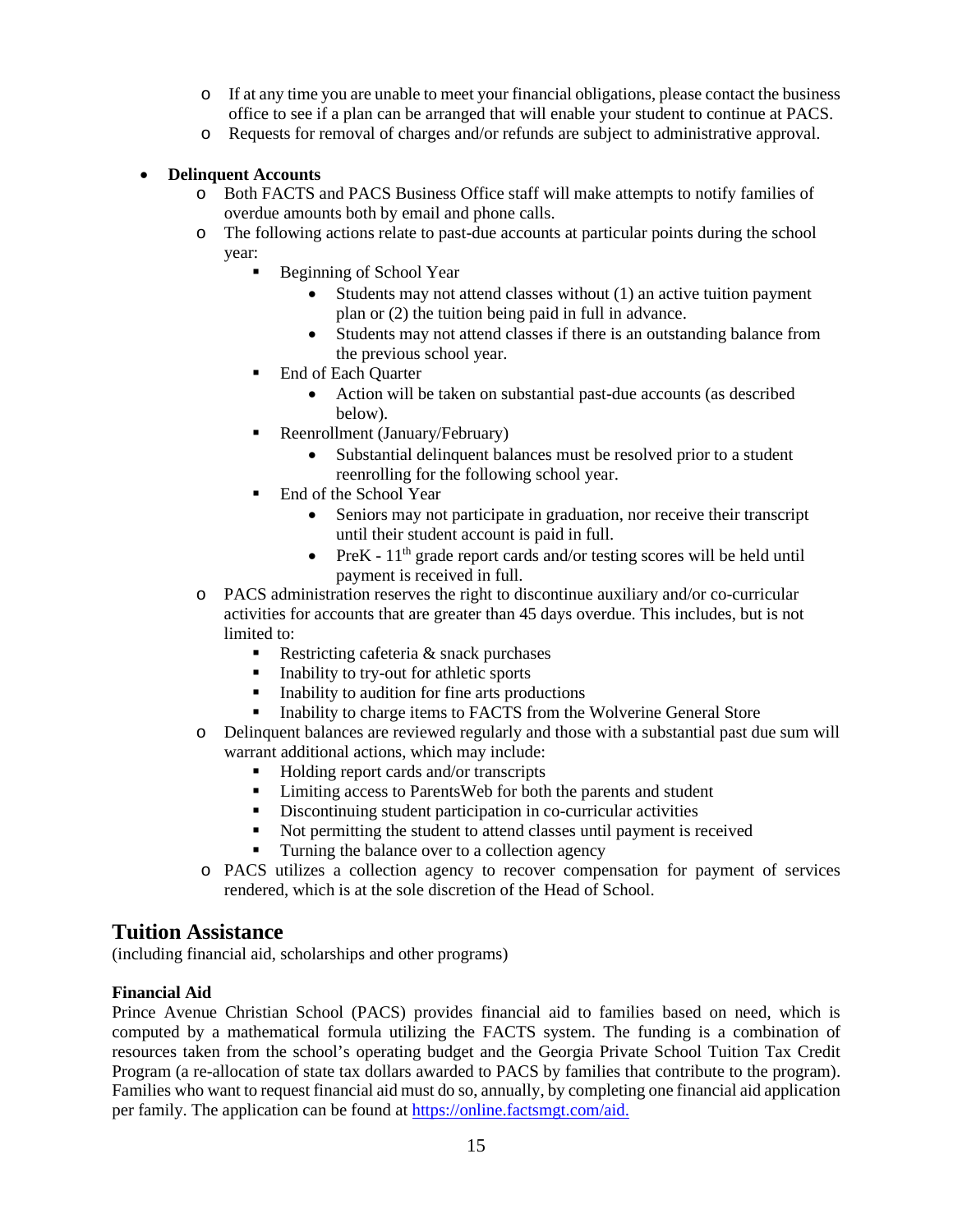The following criteria must be satisfied in order to be considered for financial aid tuition assistance:

- Demonstrate the need for financial aid by completing a financial aid application (FACTS charges \$35.00 per application) and by supplying all required documentation - PACS utilizes the FACTS Grant & Aid Assessment Service to facilitate the application and verification process. FACTS uses a mathematical formula to evaluate a family's household income and expenses. This service calculates an estimated need which is then compared against the need from other families who are also requesting aid to arrive at an equitable distribution of available funds. Instructions for submitting an application for FACTS Grant & Aid is covered in further detail in the next section.
- Enrolled for the upcoming school year to be considered for financial aid a student must be a returning PACS student in good standing from the previous year OR a student who has successfully completed all steps in the application process and has been formally accepted to PACS for the upcoming year.
- FACTS account current to be considered for financial aid, families with delinquent FACTS balances (those with overdue balances of 45 days or greater) will NOT be considered for financial aid until the account is paid in full.
- No PreK financial aid is available Financial aid is not offered for students at the PreK level.

The deadline for applying for financial aid is at [http://www.princeave.org/admissions/financial-aid.](http://www.princeave.org/admissions/financial-aid)

- The financial aid application will be available in late January for consideration for the upcoming school year.
- Financial aid will be awarded beginning in March and will continue until July  $1<sup>st</sup>$  or until funds are no longer available. The earlier you apply, the better likelihood of receiving aid.
- To receive aid prior to the first tuition due date, please apply for financial aid by May  $1<sup>st</sup>$ .

Steps for applying for aid:

- Complete the financial aid application at [https://online.factsmgt.com/aid.](https://online.factsmgt.com/aid)
- There is a one-time non-refundable fee of \$35.00 per family to submit a financial aid application. This can be paid by any major credit card (Visa, Master Card, American Express, Discover). This fee covers the cost of the manual review that a FACTS employee will perform to certify that the documents you submit in support of your application match the stated amounts.
- Send copies of required supporting documents to FACTS either by fax 1-866-315-9264 or by US Mail to:

FACTS Grant & Aid Assessment P.O. Box 82524 Lincoln, NE 68501-2524

Note: Depending on your application, some or all of the following documents may be required:

- Copy of your most recent IRS Federal Form 1040, 1040A, or 1040-EZ Individual Income Tax Return
- Corresponding W-2 Wage and Tax Statements
- Copies of supporting tax schedules (see specific list within the application)
- Copies of all supporting documentation for household non-taxable income such as Social Security Income, Welfare, Child Support, Food Stamps, Workers' Compensation, and Temporary Assistance for Needy Families (TANF).

All recipients of financial aid are expected to remain in good academic standing, exhibit exemplary behavior and remain current in their financial obligations to the school. Failure to comply with any of these expectations may result in the termination of the financial aid award. If you have questions or concerns about the application process, you may speak with a FACTS Customer Care Representative at 1-866-315- 9262.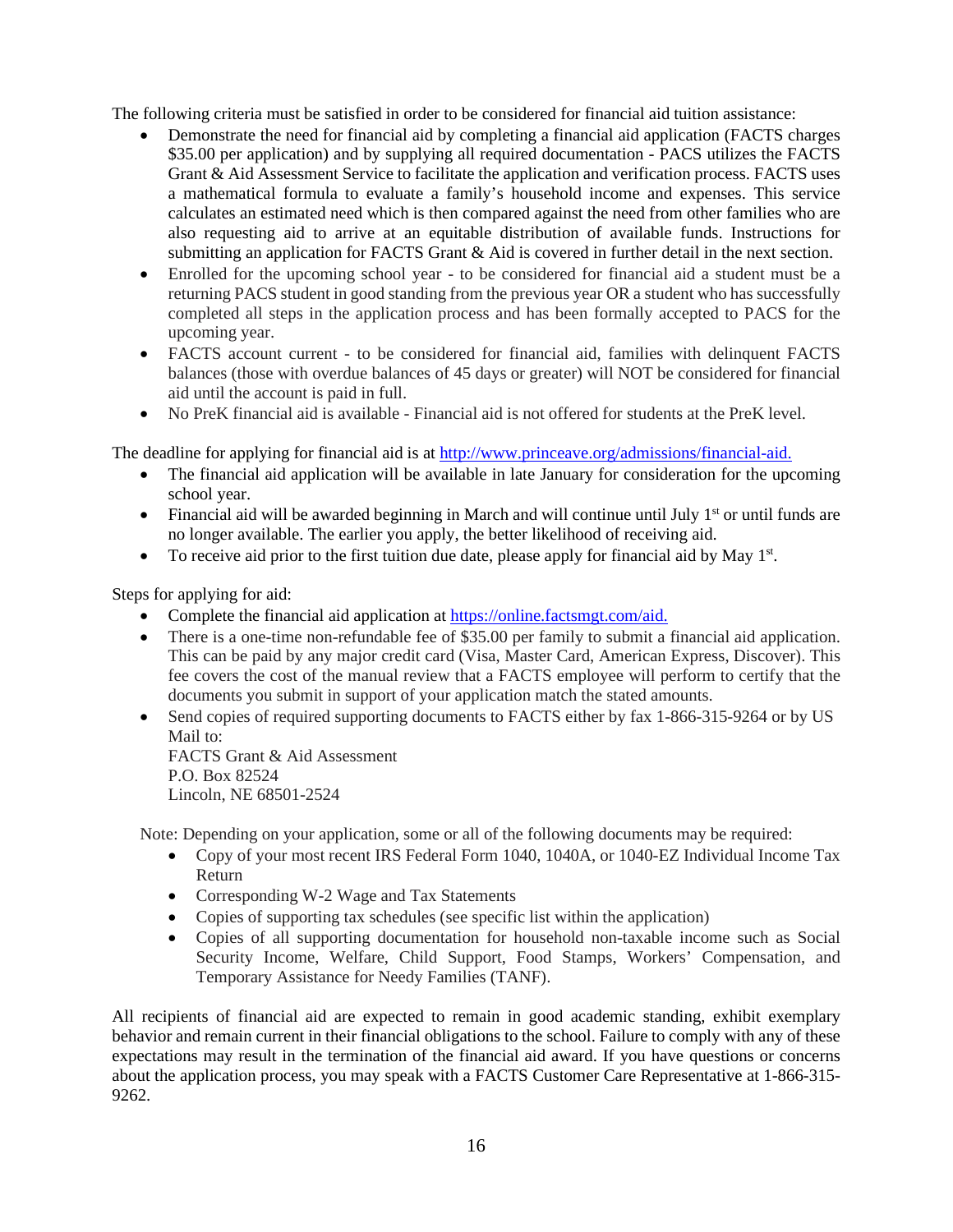## <span id="page-19-0"></span>**Scholarship Opportunities**

Prince Avenue Christian School is pleased to announce that, through the faithful generosity of friends and alumni, the following needs-based scholarships are available. These are primarily awarded to students who possess scholastic aptitude and display Christian character traits. If you are interested in applying for these scholarships, visit<http://www.princeave.org/admissions/scholarships> for an application and for application submission deadlines. Only students who are reenrolled for the following school year will be considered for a scholarship.

### 1. **William H. Ricketts Scholarship**

- Established by PACS to honor Rev. Bill Ricketts, former pastor of Prince Avenue Baptist Church
- Awarded to an 11th or 12th grade student in good standing
- \$1,500 awarded annually
- Based on the student's commitment to the Lord, commitment to his or her church's ministry, and desire to serve Christ in his or her daily life
- Application required

#### 2. **Jon Desso Scholarship**

- Established in memory of Jon Desso, PACS alumnus, Class of 2000
- Awarded to one male and one female 9th through 12th grade student in good standing
- The award is approximately \$4,500 per student
- Based on financial need, scholastic achievement (min. 2.5 GPA), discipleship, committed
- Personal relationship with Christ and loyalty to friends
- Application, financial information and grade report required

#### 3. **The Shoff Foundation Scholarship**

- Established by Richard Mason and family in loving memory of Shelton T. Shoff
- Awarded to one or more Kindergarten through 12th grade students in good standing
- Full or partial tuition for the school year
- Based on financial need
- Application and financial information required

#### 4. **Ruby Evelyn Brown Memorial Scholarship**

- Established by the Brown Family in memory of Ruby Evelyn Brown
- Awarded to one 1st through 12th grade student in good standing
- \$1,000 awarded annually
- Based on financial need
- Application and financial information required

### 5. **Kathy Stamatinos Geyer Memorial Scholarship**

- Established in memory of Kathy Stamatinos Geyer, former teacher and parent of PACS
- Awarded to one or more 1st through 12th grade student with at least 3.5 GPA in good standing
- \$1,000 awarded annually
- Based on scholastic achievement and financial need
- Application and financial information required

#### 6. **Chick-fil-A Christian Service Scholarship**

- Established by Shane and Carri Leigh Todd and family
- Awarded to one 1st through 12th grade student in good standing
- \$2,000 awarded annually
- Based on extraordinary Christian service in the community and financial need
- Application and financial information required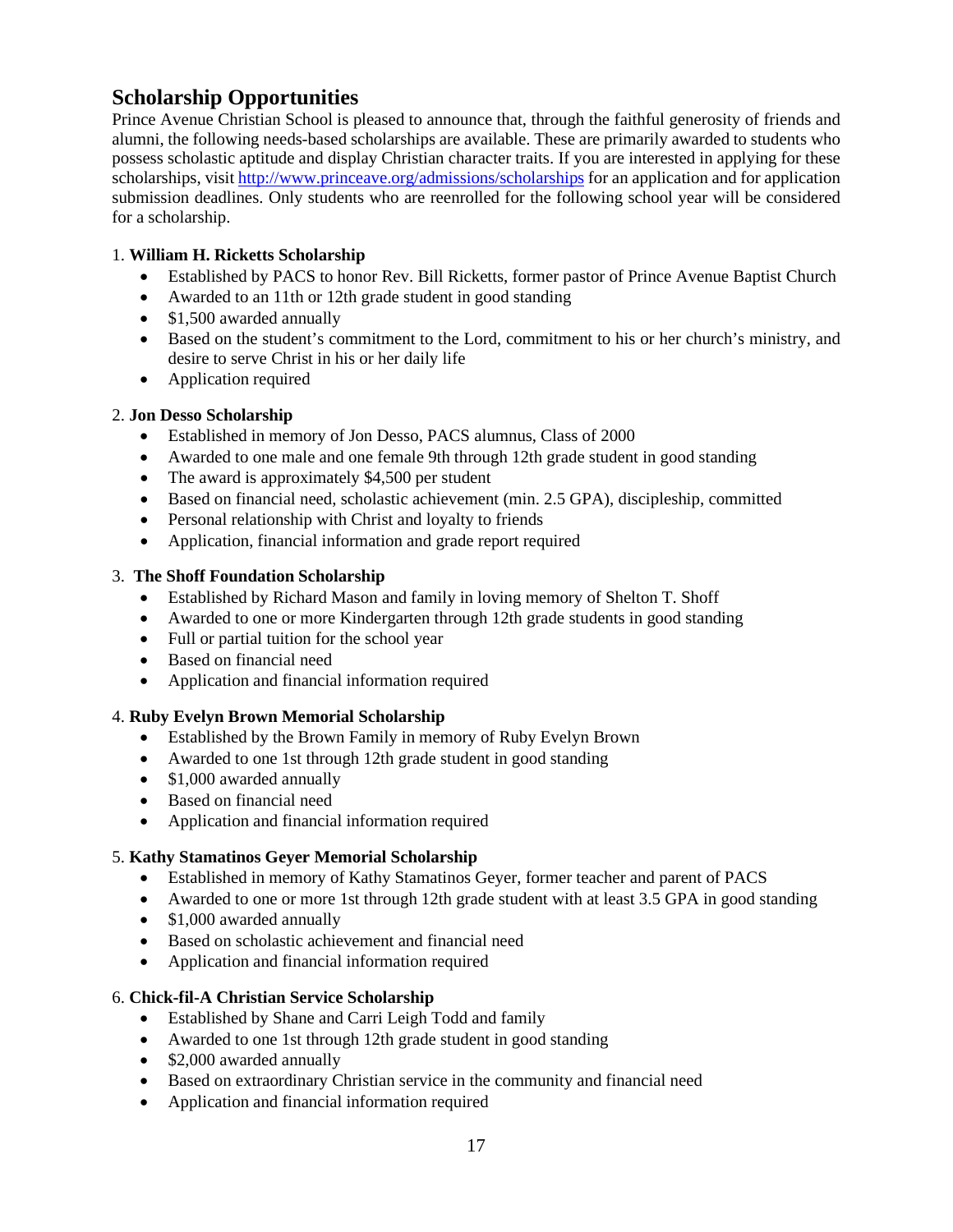### 7. **Reg Gattie "Sing Strong" Memorial Scholarship**

- Established in memory of Reginald Gattie, music minister at PABC
- Awarded to 9th through 12th grade student in good standing
- \$1,000 awarded annually
- Based on students' desire to use their God given musical talent to glorify the Lord Jesus Christ in an extraordinary way through their leadership and Christian character; this student should plan to major or minor in music
- Application required

### 8. **The Asher Foundation Scholarship**

- Established by the family of Ward Asher Elrod, who was born with hydrocephalus; a condition in which the spinal fluid in the brain will not drain properly
- Awarded to 1st through 12th grade student in good standing
- \$2,000 awarded annually
- Based on financial need
- Application and financial information required

### 9. **Missionary Emergency Fund awarded by the Richard S. Reynolds Foundation**

- Original Fund incorporated in 1920 and founded by Major A.D. Reynolds
- Awarded to 1st through 12th grade student in good standing
- \$1,000 awarded annually
- Based on the student's commitment to the Lord, commitment to his or her church's ministry, and desire to serve Christ in the area of missions at home and around the world
- Application and financial information required

### 10. **Melissa Stokes and Michael Kirby Tyler Memorial Scholarship**

- Established in memory of Melissa Tyler, Former PACS Director of Finance, and her husband, Michael Kirby Tyler
- Awarded to a 12<sup>th</sup> grade student in good standing who plans to attend the University of Georgia
- \$1,000 awarded annually
- Based on students' work ethic and determination to succeed in academics
- Application and financial information required.

### 11. **Candace Coles Todd "Climb Every Mountain" Scholarship**

- Established in 2015 by Prince Avenue Christian School to Honor the Perseverance of Candace Coles Todd, former teacher, mentor, and friend
- Every student in good standing is eligible for this scholarship.
- Based on a spirit of joy through trials and perseverance
- \$1,000 scholarship will be awarded annually.
- Application required

### 12. **Megan Twist Memorial Scholarship**

- Established in 2017 by an anonymous donor in memory of Megan Twist, PACS Alumnus, Class of 2011
- Nominees must have a minimum 3.5 GPA, strong work ethic, perseverance through trials, loves people, sensitive to other's needs, quick to forgive, a team player, and a clear communicator
- \$10,000 scholarship will be awarded annually
- Recipient will be nominated by the faculty and selected by the scholarship committee
- No application required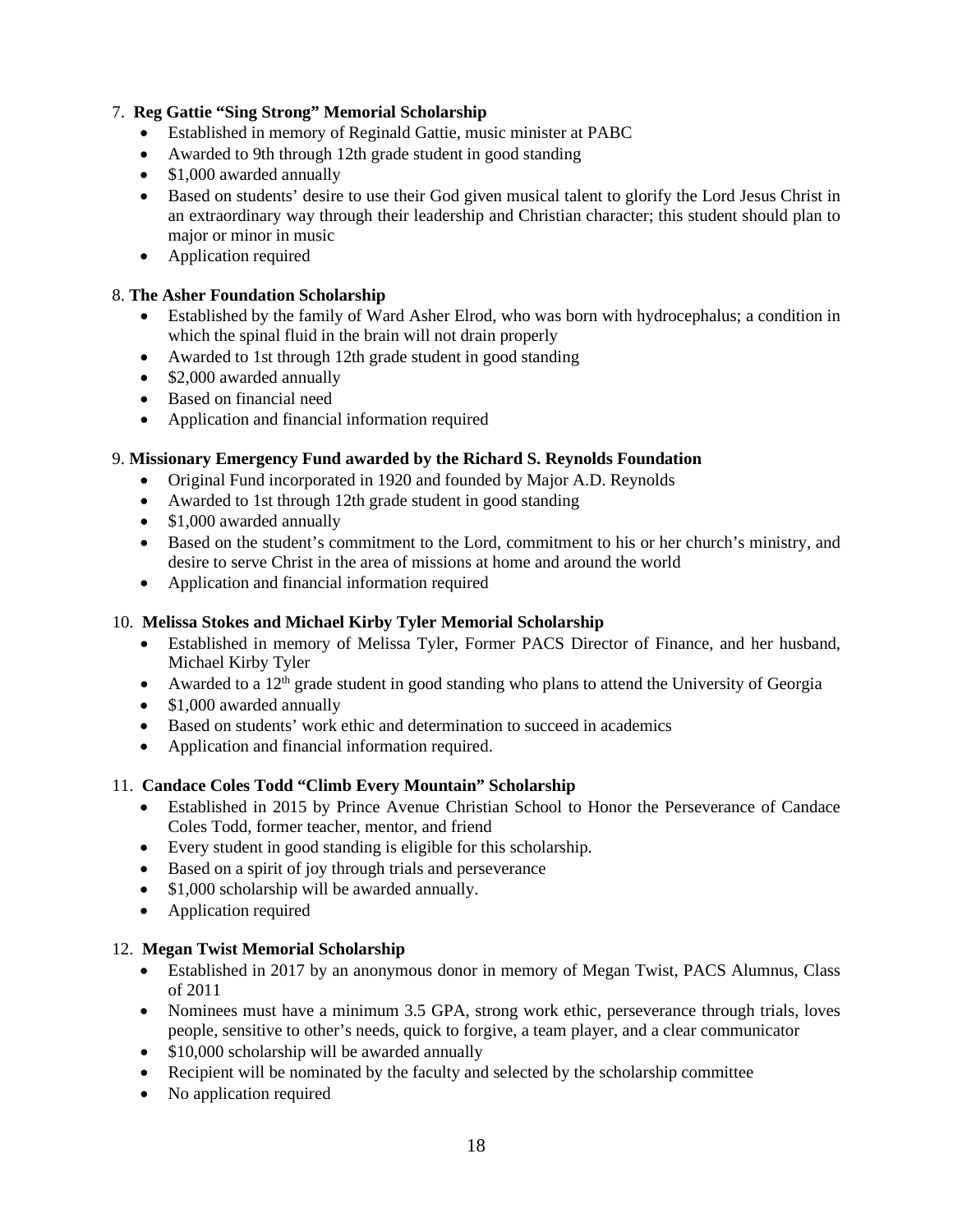#### 13. **Gail McCall Reading Scholarship**

- Established by the McCall family to honor Gail and her love for reading
- Recipient is decided by the Gail McCall Reading Scholarship Committee
- \$1,000 scholarship will be awarded annually
- Application and financial information required

#### 14. **Dr. John W. McCall Science and Research Scholarship**

- Established to honor Dr. John W. McCall for his lifelong devotion to science and research
- Awarded to a junior or senior nominated by the high school science faculty and chosen by the Dr. John W. McCall Scholarship Committee
- Awarded to a student whose gifts and interests are driven to the field of science and research
- \$1,000 scholarship will be awarded annually
- No application required

Prince Avenue Christian School provides Excellence in Christian Education. The Lord had blessed us to provide these scholarship opportunities to our families. If you would like to contribute to any of these scholarships, please contact the Director of Development.

## <span id="page-21-0"></span>**ACADEMIC INFORMATION**

### <span id="page-21-1"></span>**Overview**

- Christ-centered Education
- Variety of subjects offered

PACS strives to provide a Christ-centered educational environment where students will be encouraged, nurtured, and challenged spiritually, academically, emotionally, and physically. Instructional services will be provided to students using a traditional or online format. Our school offers a variety of subject areas, including Bible, Language Arts, Social Studies, Math, Science, Physical Education, Health, Art, Library Skills, Foreign Language, Speech, Music, and Computer. We have modern classrooms, spacious grounds, and up-to-date curriculum and equipment. Classes are teacher-directed, and a strong emphasis is placed on foundational skills.

### <span id="page-21-2"></span>**Bible Teaching/Chapel**

Since PACS is a Christian school, daily Bible teaching is an integral part of the education offered. A person is not truly educated until he/she understands God's Word. We strive not only to teach the facts and principles of the Bible, but also to apply those teachings to everyday life. Inspirational chapel services are held weekly, during which time the students learn, sing, and hear testimonies and character building messages from the Word of God. Parents are invited to worship with us at chapel services. Chapel will be held on designated days throughout the year and the dress uniform is required to be worn on chapel days throughout the year. These days will be announced at the beginning of the school year.

All students are required to have a traditional translation of the Bible for classes. Acceptable translations are the English Standard, King James, New King James, New American Standard, New International, Christian Standard or New Living Translation.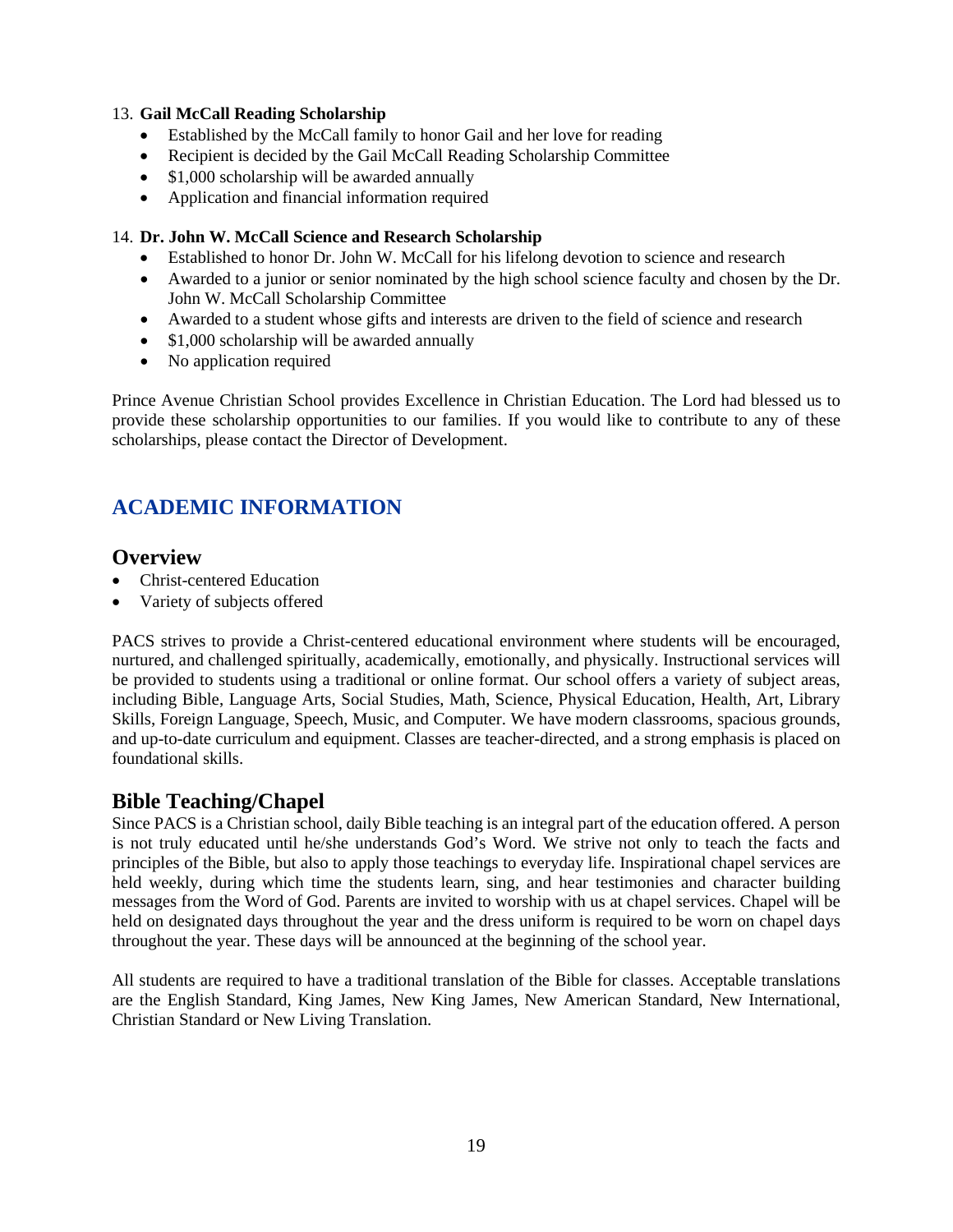## <span id="page-22-0"></span>**Lower School (PreK-5th)**

#### **PreK & Kindergarten**

The PreK and Kindergarten classes at PACS provide a warm, nurturing experience focusing on the development of spiritual, social, and foundational academic skills. The students are exposed to a fascinating world of animals, people, and places that allows them to develop necessary language skills as well as to develop reading and writing readiness, eye-hand coordination, visual perception, and listening and thinking skills. Each day includes Bible stories, songs, prayer, scripture reading and memory, and character-building activities. Our preschoolers are delighted with their achievement in learning their letters and numbers. Our phonics–based reading readiness program carefully sequences activities in letter recognition, letter sounds, vowel formation (long and short), consonant-vowel blends, and one-syllable words with one or two vowels. Children enjoy counting and participating in activities that introduce number concepts and the formation of numbers. Preschool is also a time to develop a love and appreciation for good poetry, music, art, and drama through new and traditional media that are an important part of our program.

#### **1st - 5th Grades**

PACS strives to partner with families in providing a Christian education in a safe, encouraging setting that will assist parents in raising their children to exemplify Christ above all else. Spiritual growth is nurtured within each child during regular times of sharing God's word through daily Bible classes, scripture memorization, songs, hymns, prayer, assemblies, and a weekly chapel program.

Early independence in reading is achieved by emphasizing word analysis and comprehension with an intensive phonics-based program. In the early lower school grades, our program motivates students to learn with genuine, early success in reading. In later years, we enrich the curriculum with award-winning books. We believe that language is a gift from God; therefore, we have carefully developed a traditional grammar program, which builds confidence in the students' capabilities in written and spoken language. Grammar is taught with the purpose of making clear to the students the orderly structure of their language and a picture of God's plan for the world and for their lives.

Students enjoy studying science and are thrilled to see the plan of God as it is revealed in His creation. Our science program provides a solid foundation based on the Word of God and Christian principles.

"His Story," recording the rise and fall of nations and individuals as they respond to God's truths, is the main focus of our Social Studies and geography programs in the lower school grades.

Physical education, health, music, art, foreign language and computer help round out a superior education with a Christian perspective.

Guided discussion in all subject areas provides students an opportunity to extend their thinking skills and apply their learning to other situations.

# <span id="page-22-1"></span>**Middle and High School (6th -12th)**

PACS strives to develop outstanding citizens and leaders by participating in and promoting civic activity as we share Jesus with our community. We offer designed opportunities to develop leadership skills and to develop philosophies to become effective citizens within the framework of Christian faith and principles. PACS is committed to reach the world by embracing a proper Christian worldview that views other cultures and nations as a part of our mission field.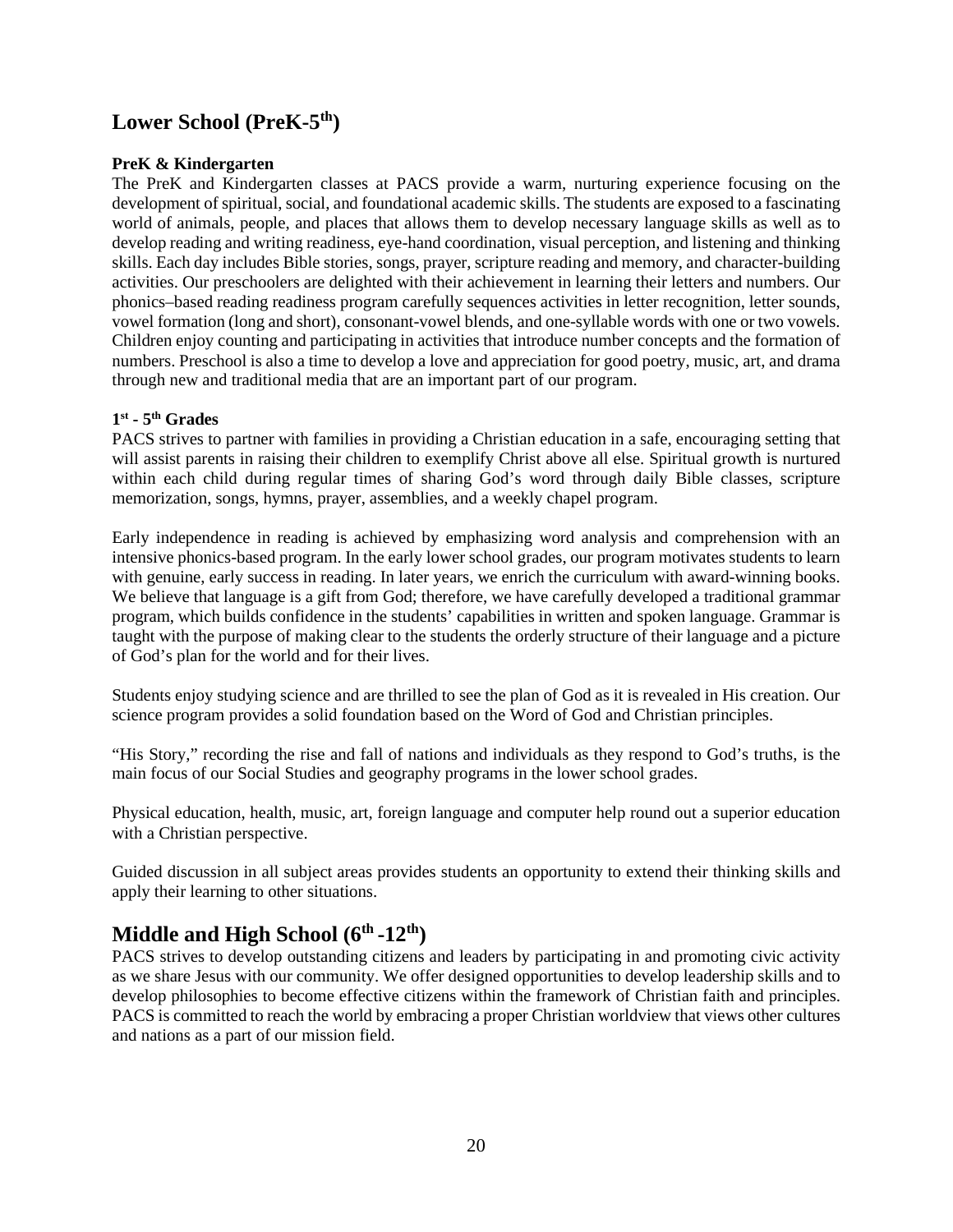Our curriculum is focused on the academic and spiritual development of the student. Middle and high school are departmentalized with multiple teachers. Students progress through a balanced curriculum that stresses analysis and higher cognitive thinking skills in all core subject areas.

## <span id="page-23-0"></span>**Co-curricular Eligibility**

In order to participate in co-curricular activities, students must meet or surpass academic standards.

Each semester's grade report determines eligibility for the following semester. If a student has a failing grade in more than one class, he/she is ineligible to participate for the duration of the following semester.

A student who is struggling academically may be placed on academic probation usually at the end of a quarter or semester and may be suspended from co-curricular participation for a period of time as a means to encourage greater academic success. Any decision involving a suspension will be made jointly by the appropriate department and middle or high school administration.

Withdrawal from a class after the normal two-week drop period will be considered a failure for co-curricular eligibility purposes. Exception to this guideline must be approved by administration.

Eligibility and ineligibility take effect on the first day of the new semester. Grades earned in the second semester of the school year determine the eligibility for the first semester of the following school year.

Any student who is ineligible to participate/play is ineligible to practice or work out with the team.

Student athletes who become eligible after a sport season has begun (for example, basketball or cheerleading) may be added to the roster, space permitting. These students will be added only if the following requirements are met: a positive faculty recommendation is received by the coach and athletic director; a positive administration recommendation is received by the coach and athletic director; and the ongoing sports team does not have a rule about joining its team in the middle of a season.

**NO ATHLETE WILL BE ALLOWED TO PARTICIPATE IN AN ATHLETIC CONTEST OR PRACTICE AT PACS UNTIL THE GHSA PRE-PARTICIPATION PHYSICAL, CONCUSSION, AND SUDDEN CARDIAC ARREST AWARENESS FORMS HAVE BEEN DIGITALLY SIGNED IN** *PRIVIT.* **A** *PRIVIT* **ACCOUNT MUST BE CREATED FOR EACH FAMILY AND EACH INDIVIDUAL STUDENT ATHLETE MUST BE ADDED TO THE FAMILY ACCOUNT.**

### <span id="page-23-1"></span>**Academic Probation**

Students who are not maintaining current grade level standards may be placed on academic probation at mid-term, the end of a quarter or the end of a semester. Parents will be notified, and the administration will review each case on a continuing basis until the problem is resolved or until it is determined that a student's needs cannot be met at PACS.

## <span id="page-23-2"></span>**Educational Support Services**

*Psalm 139:14 - I praise you because I am fearfully and wonderfully made; your works are wonderful, I know that full well.*

### **What is it?**

The Educational Support Service (ESS) Program is designed to provide academic support to students with diagnosed learning differences in a college preparatory setting. Our program most often includes students with the following:

• Mild to moderate challenges in reading (dyslexia)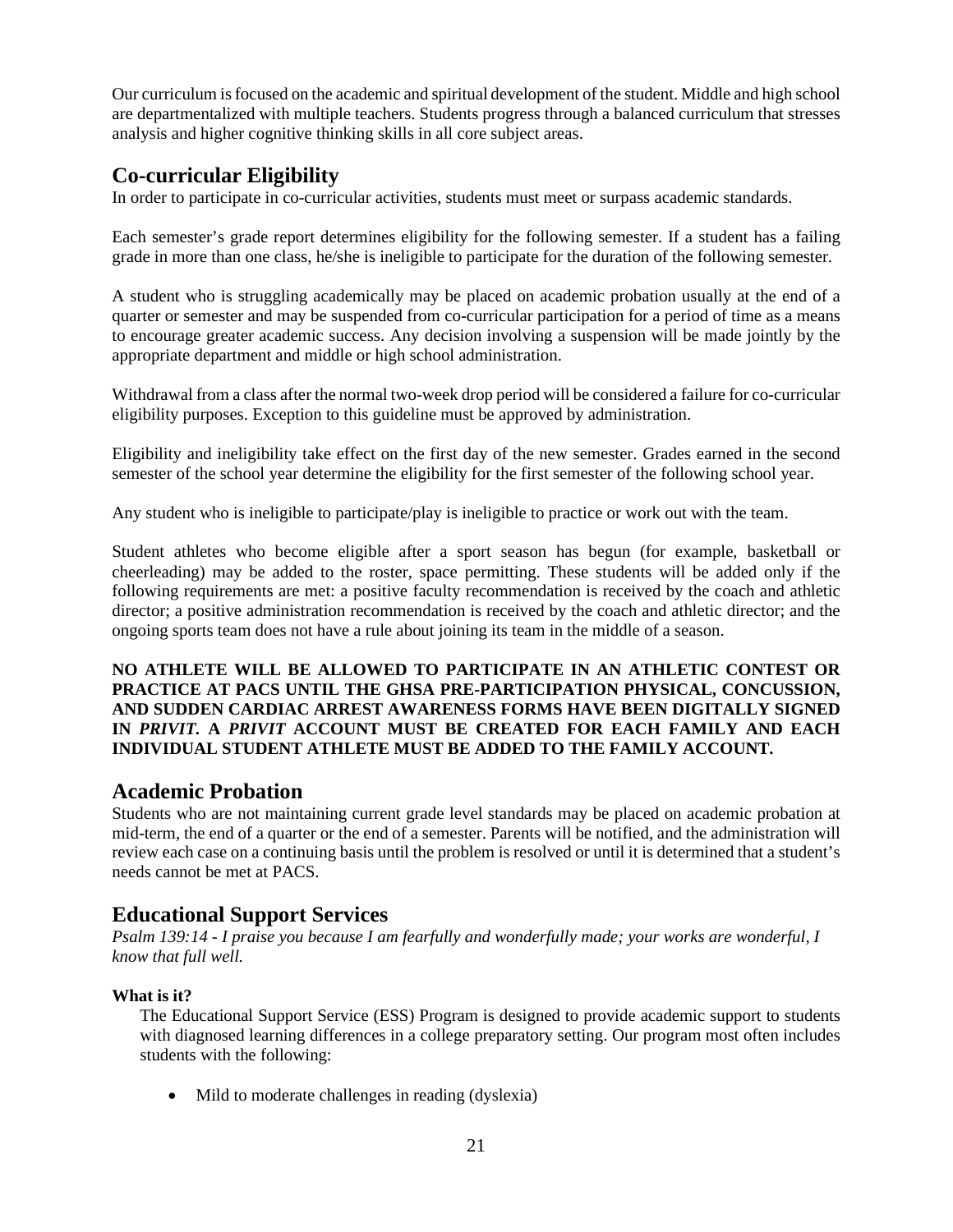- Mild to moderate challenges with written expression (dysgraphia)
- Mild to moderate challenges with math (dyscalculia)
- Attention Deficit Hyperactivity Disorder (ADHD)

We only provide accommodations taken from the psycho-educational recommendations but may not include every recommendation. Additionally, students must demonstrate the intellectual potential to master a college-preparatory curriculum.

The goal of the program is to provide personalized support in order to maximize strengths in each student. We strive to help students realize that struggles in life are a way that God works in us and through us. We also focus on strategies to help students become self-advocates and guide them through the process of self-awareness. We encourage our students to grow as Jesus did – in wisdom, stature, and favor with God and man (Luke 2:52).

In order to create an educational support plan, a psycho-educational evaluation is required. This document must include the following:

- Administered by a clinical, school, or educational psychologist
- Current (within 3 years)
- State a specific learning difference or diagnosis
- Multiple battery of assessments

To continue enrollment in the program, a new diagnostic report is required every three years. Enrollment in the program is limited. Upon acceptance, a mandatory, yearly fee is required. Admission to the program is permitted throughout the year. A student's enrollment is automatically renewed each school year if testing is current, unless the parent requests removal. If a student withdraws from the program, but later requests admittance, the original enrollment process must be completed.

At Prince Avenue Christian School, we understand the importance of connecting with students and collaborating with parents. It is the strong partnership we establish with our families that allows us to meet the needs of our diverse learners. Our Educational Support Service Program instills a remarkable degree of confidence, creates a love of learning, and teaches students to advocate for themselves. ESS is housed in our on-campus Learning Center and the Director of ESS will review all psycho-educational testing reports and monitor the use and implementation of accommodations.

#### **What Does the Learning Center Provide?**

#### **Accommodations**

The Learning Center provides assistance to students with learning differences by reviewing all psycho-educational testing reports and monitoring the use and implementation of accommodations. This is all administered through the Director of ESS.

#### **Separate Test-Taking Environment**

Test-taking services are also available in the Learning Center to qualifying students. Test taking accommodations are provided based on a student's learning difference and at an additional fee. Tests must be scheduled the Testing Coordinator in advance.

#### **Tutorial Services**

Tutorial services are available to all Prince students who may need a temporary period of intervention to augment skills not mastered in the classroom. It is NOT designed as a study hall or homework lab. On-campus tutoring is arranged through the Director of ESS. Tutoring sessions are scheduled based on availability and only during non-academic classes. Students are encouraged to first utilize the supports provided by the regular classroom teachers such as help sessions, tutorials,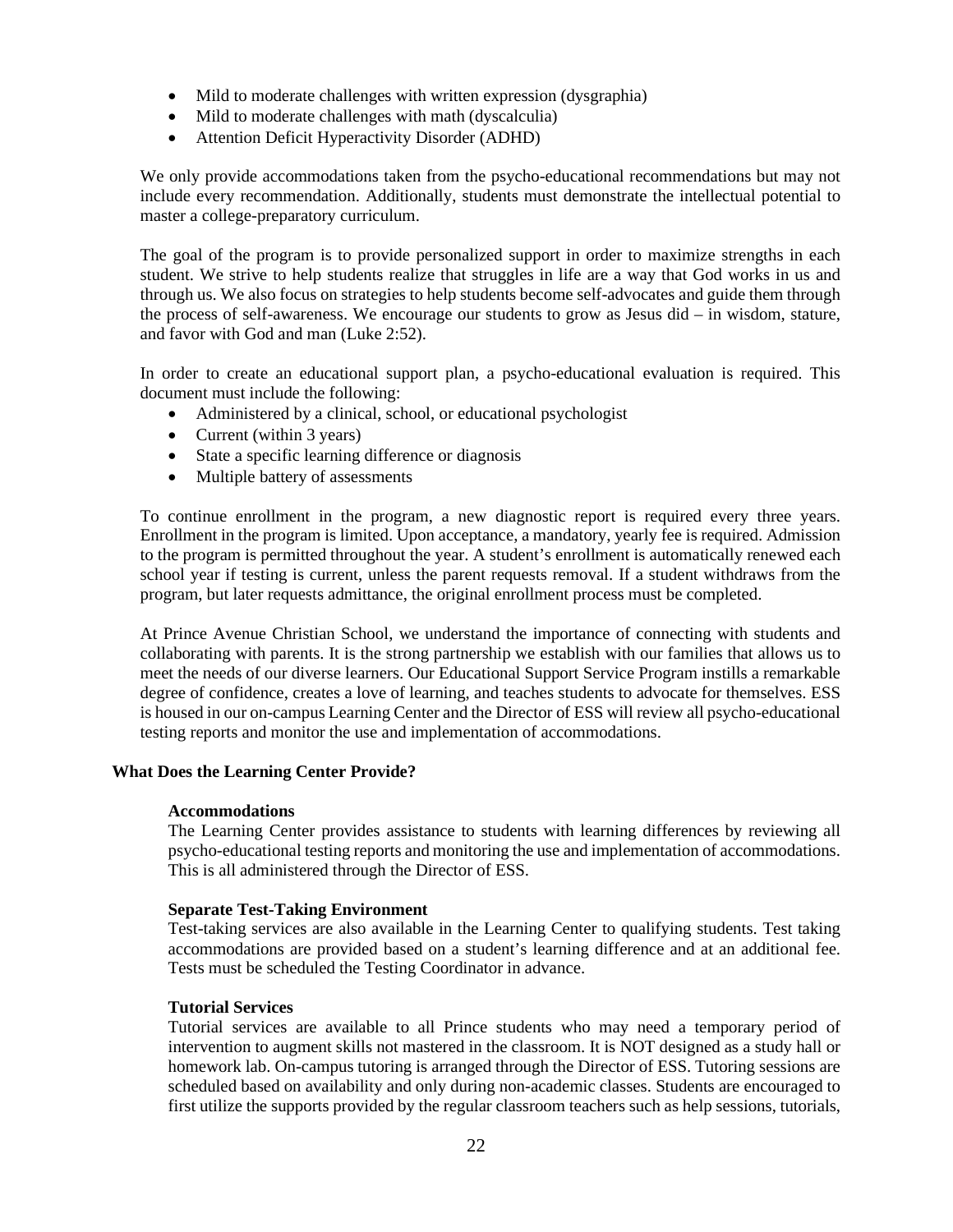etc. Tutoring does not replace the need for students to study on their own, nor does it guarantee an increase in a student's grade. We expect our students to continue to be responsible for their learning while receiving tutoring services. A tutorial form is required and should be completed **prior** to any tutoring session.

#### **Speech Services**

Speech Services are provided through Educational Support Services (ESS) with the Speech-Language Pathologist. Please contact the Director of ESS with any speech needs. Speech is open to all students.

### <span id="page-25-0"></span>**Homework**

Homework is defined as all outside assignments that are averaged into the student's grade. Not all homework will be graded. Special long-term projects may require extra homework time. Homework is assigned for these purposes:

- For practice
- For drill
- For remedial activity
- For enrichment activity
- For special projects

We strive to limit homework assigned or generated for Wednesday evenings to allow families to attend Wednesday evening services at their church. However, this does not include work due Thursday that was assigned prior to Wednesday. Homework must be turned in on time.

Work missed due to an absence is expected to be completed. The time allowed to complete the work for absences is equal to the number of days absent. The calendar begins on the first day the student returns to school. An incomplete homework assignment may be recorded as a zero (PreK through 12). Homework that was assigned prior to the absence is due the next time the class convenes. Because of increased rigor and college credit implications of AP and Dual enrollment courses, these courses may have policies on work completion, acceptance, and makeup of missed assignments that are different from the school policy for all other courses. Differences in these policies will be clearly stated in the syllabus for the course.

### <span id="page-25-1"></span>**Exams**

Middle School  $(6<sup>th</sup>-8<sup>th</sup>)$  students may be given comprehensive exams over material covered during the quarter/semester.

High School  $(9<sup>th</sup>-12<sup>th</sup>)$  students may be given exams in all core subjects. These exams will be comprehensive, testing/evaluating material covered during the semester. During semester exams, high school students will be permitted to leave school after the class of their exam has ended. Students who have an "A" average in a class will be exempt from taking the semester exam. Advanced Placement students and seniors do not take second semester exams. If a student accumulates eight absences in a specific class during one semester, he/she will be required to take the semester exam regardless of his/her final semester average (see attendance policy sections).

Any make-up exams will be given as designated by the teacher or administration. Students who are late to their exam will have points deducted as determined by the principal and the time the student has to complete the exam will be limited to the assigned time for the exam.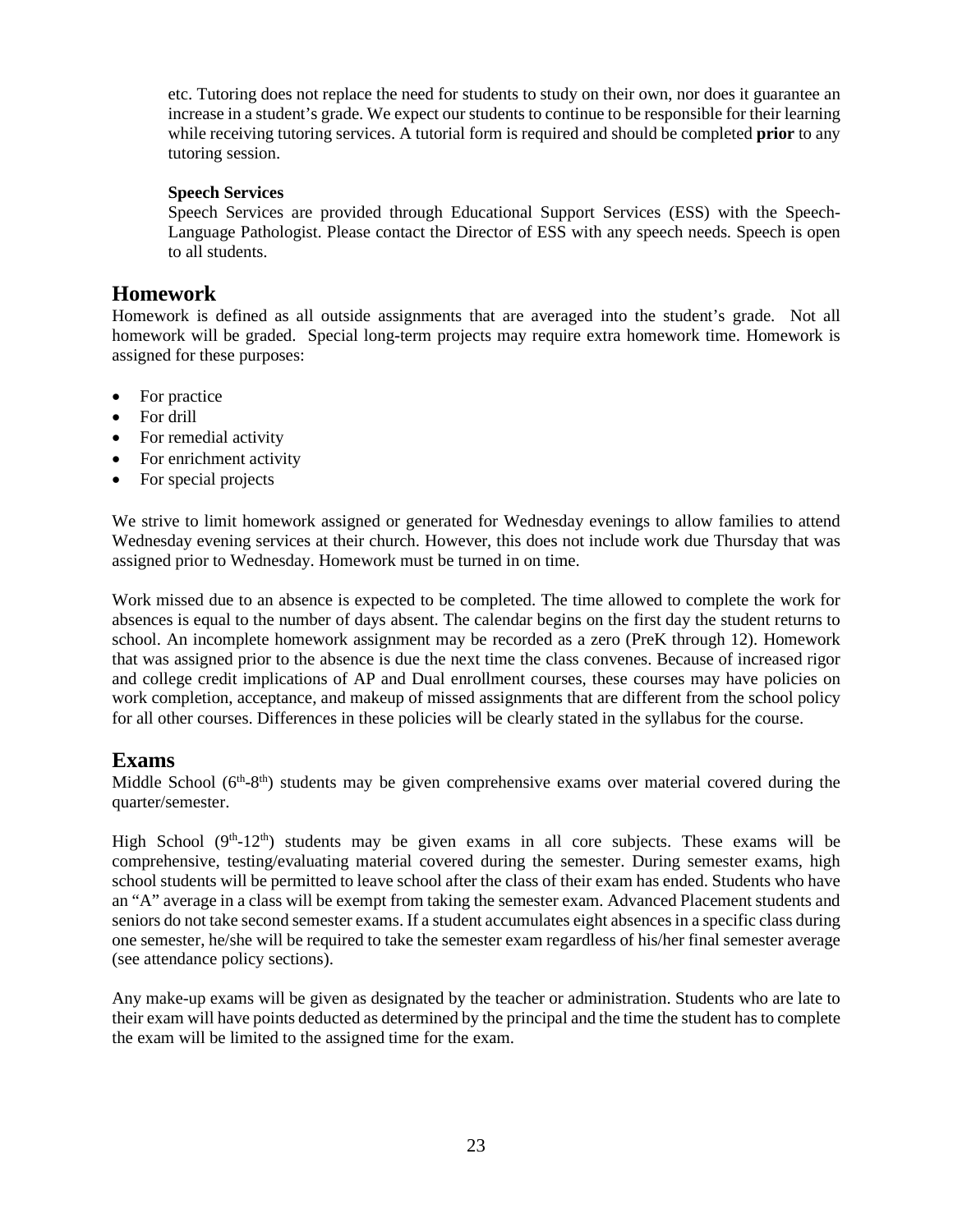## <span id="page-26-0"></span>**Course of Study**

| Kindergarten-5 <sup>th</sup> Grade      |                           |
|-----------------------------------------|---------------------------|
| Bible                                   | Science                   |
| Reading                                 | Social Studies            |
| <b>Creative Writing</b>                 | <b>Physical Education</b> |
| Penmanship                              | Art                       |
| English                                 | Music                     |
| Spelling                                | Band                      |
| Mathematics<br>Computer                 |                           |
| Foreign Language                        |                           |
| 6 <sup>th</sup> -8 <sup>th</sup> Grades |                           |
| Bible $6 - 8$                           | History $6 - 8$           |
| Math $6 & 7$                            | English $6 - 8$           |
| Pre-Algebra                             | Science 6-8               |
| Honors Algebra I                        | Physical Ed. 6-8          |

### **Diploma Types**

Prince offers three types of diplomas. The basic requirements for each diploma type are listed on the chart below. Additional requirements are listed below the chart.

| <b>DIPLOMA REQUIREMENTS</b> |                         |                                       |                                                          |
|-----------------------------|-------------------------|---------------------------------------|----------------------------------------------------------|
| <b>Course</b>               | <b>General Diploma*</b> | <b>College Prep</b><br><b>Diploma</b> | <b>College Prep With</b><br><b>Distinction Diploma**</b> |
| <b>Bible</b>                | 4 Carnegie units        | 4 Carnegie units                      | 4 Carnegie units                                         |
| English                     | 4 Carnegie units        | 4 Carnegie units                      | 4 Carnegie units                                         |
| Math                        | 4 Carnegie units        | 4 Carnegie units                      | 4 Carnegie units                                         |
| Science                     | 4 Carnegie units        | 4 Carnegie units                      | 4 Carnegie units                                         |
| <b>Social Studies</b>       | 3 Carnegie units        | 4 Carnegie units                      | 4 Carnegie units                                         |
| Foreign Language            |                         | 2 Carnegie units                      | 2 Carnegie units                                         |
| PE/Health                   | 1 Carnegie unit         | 1 Carnegie unit                       | 1 Carnegie unit                                          |
| Speech                      | 0.5 Carnegie unit       | 0.5 Carnegie unit                     | 0.5 Carnegie unit                                        |
| Electives                   | 3.5 Carnegie units      | 3.5 Carnegie units                    | 4.5 Carnegie units                                       |
| <b>TOTAL</b>                | 24 Carnegie units       | 27 Carnegie units                     | 28 Carnegie units                                        |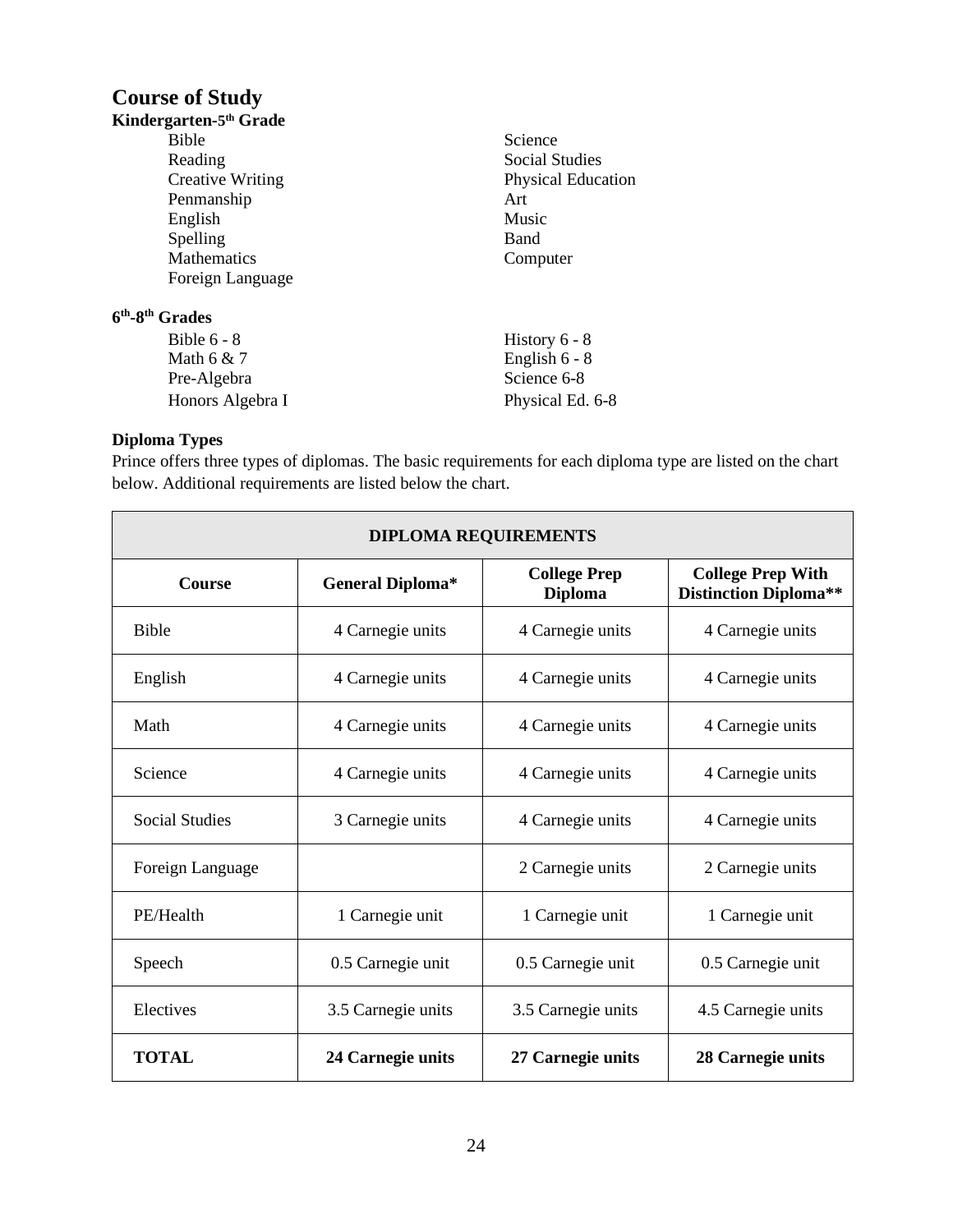\*In order to pursue a General diploma, a student must receive permission from administration.

\*\*To receive a College Preparatory With Distinction Diploma, a student must

- $\triangle$  complete at least three courses from the following list
	- $\geq$  3rd or 4<sup>th</sup> year of a foreign language
	- Advanced Placement courses
	- Dual Enrollment courses
- Successfully complete four Carnegie units in Fine Arts, Academics or Athletics

#### **Specific Course Requirements**

#### **Bible**

- All students must take a Bible course each semester of high school.
	- o Students who transfer to Prince during high school are required to have Bible credits equal to the time in attendance at Prince. The remaining Carnegie units can be filled with electives.

#### **Math**

- **All students must take math each semester of high school unless the student** has at least 4 math credits and has successfully completed either AP Calculus or College Calculus by the end of their junior year, **at which point**, they may not be required to take a math class their senior year.
- 3 Carnegie Units for math must include Algebra 1, Geometry, and Algebra 2.

#### **Science**

• 3 Carnegie Units for Science must include lab sciences.

#### **Social Studies**

• 3 Carnegie Units for Social Studies must include World History, United States History, Government (1/2 unit) and Economics (1/2 unit).

### **Foreign Language/Fine Arts**

• Beginning with the class of 2024, students must complete three Carnegie units in the areas of Foreign Language and/or Fine Arts.

#### **Non-traditional Courses**

- Any non-traditional courses, including online, dual enrollment, etc., must be approved by administration before the beginning of the course. Courses that are offered at Prince may not be taken at another institution without prior administrative approval.
- Students are expected to complete online coursework in accordance with the due dates published in the syllabus. Extensions to online courses are the exception and will only be considered on a case by case basis. Extension requests for online courses must be submitted to the director of academic counseling who will forward a recommendation to the high school principal for a final decision.

## <span id="page-27-0"></span>**Classification**

Below are the minimum requirements for classification:

- Sophomore: 5 units earned
- Junior: 10 units earned
- Senior: 16 units earned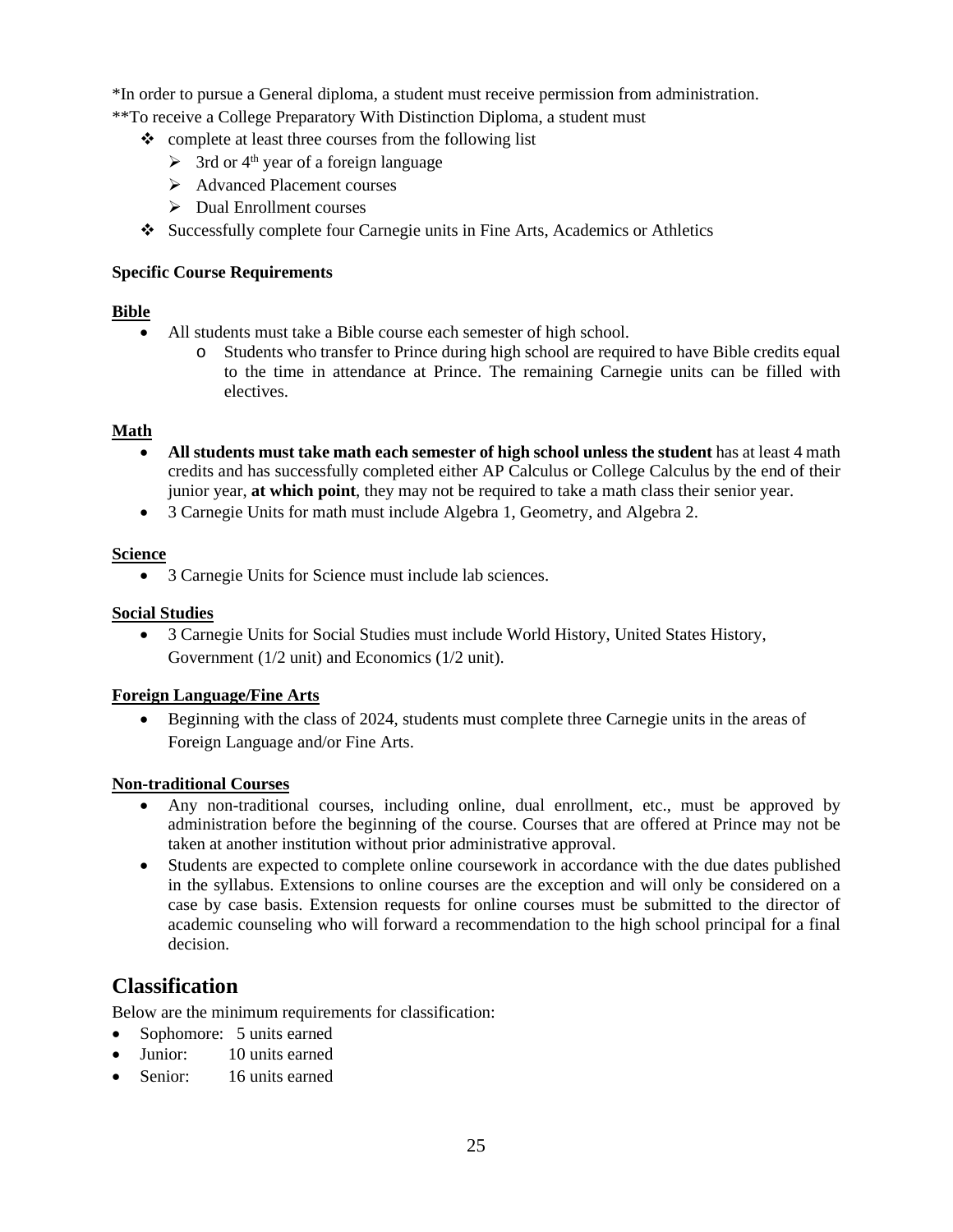### <span id="page-28-0"></span>**Grading Scale**

Grades for most subjects will be on a numerical basis using the following grading scale:

| Letter Grade | <b>Grading Scale</b> |
|--------------|----------------------|
|              | $90 - 100$           |
| R            | 80-89                |
| C            | 70-79                |
| E            | $0 - 69$             |

Lower school classes may receive a letter grade on the following scale:

| Letter Grade | <b>Grading Scale</b> |
|--------------|----------------------|
|              | Incomplete           |
| E.           | Excellent            |
| S            | Satisfactory         |
| N            | Needs Improvement    |
|              | Unsatisfactory       |

#### **Grading System**

For AP classes, 10 numerical points (1.0 additional quality points) are added to the passing semester grade and for Honors classes, 5 numerical points (0.5 additional quality points) are added to the passing semester grade for determination of awards and honors. No additional points are given to a failing grade. For Dual Enrollment classes, 10 numerical points (1.0 additional quality points) are added to the semester grade.

For permanent record purposes, the grades of high school students will be tabulated each year on a 4.0 scale as follows. Any high school class taken in middle school (Example: Algebra I and Geometry) will be included.

The following GPA weights are assigned to CP, AP, Dual and Honors grades:

|                | College Prep Frequency Honors AP/Dual |  |
|----------------|---------------------------------------|--|
|                |                                       |  |
| $B = 80 - 89$  |                                       |  |
| $C = 70 - 79$  |                                       |  |
| $F = Below 70$ |                                       |  |

#### **Middle School (6th-8th)**

Final Grade: 1<sup>st</sup> Semester Grade x 50% 2nd Semester Grade x 50%

#### **High School (9th-12th)**

 $1<sup>st</sup>$  Quarter Grade x 40% 3<sup>rd</sup> Quarter Grade x 40% 3<sup>rd</sup> Quarter Grade x 40% 4<sup>th</sup> Ouarter Grade x 40%  $2<sup>nd</sup>$  Quarter Grade x 40%<br> $1<sup>st</sup>$  Semester Exam x 20%

 $1<sup>st</sup>$  Semester Final Grade with exams:  $2<sup>nd</sup>$  Semester Final Grades with exams:

 $2<sup>nd</sup>$  Semester Exam x 20%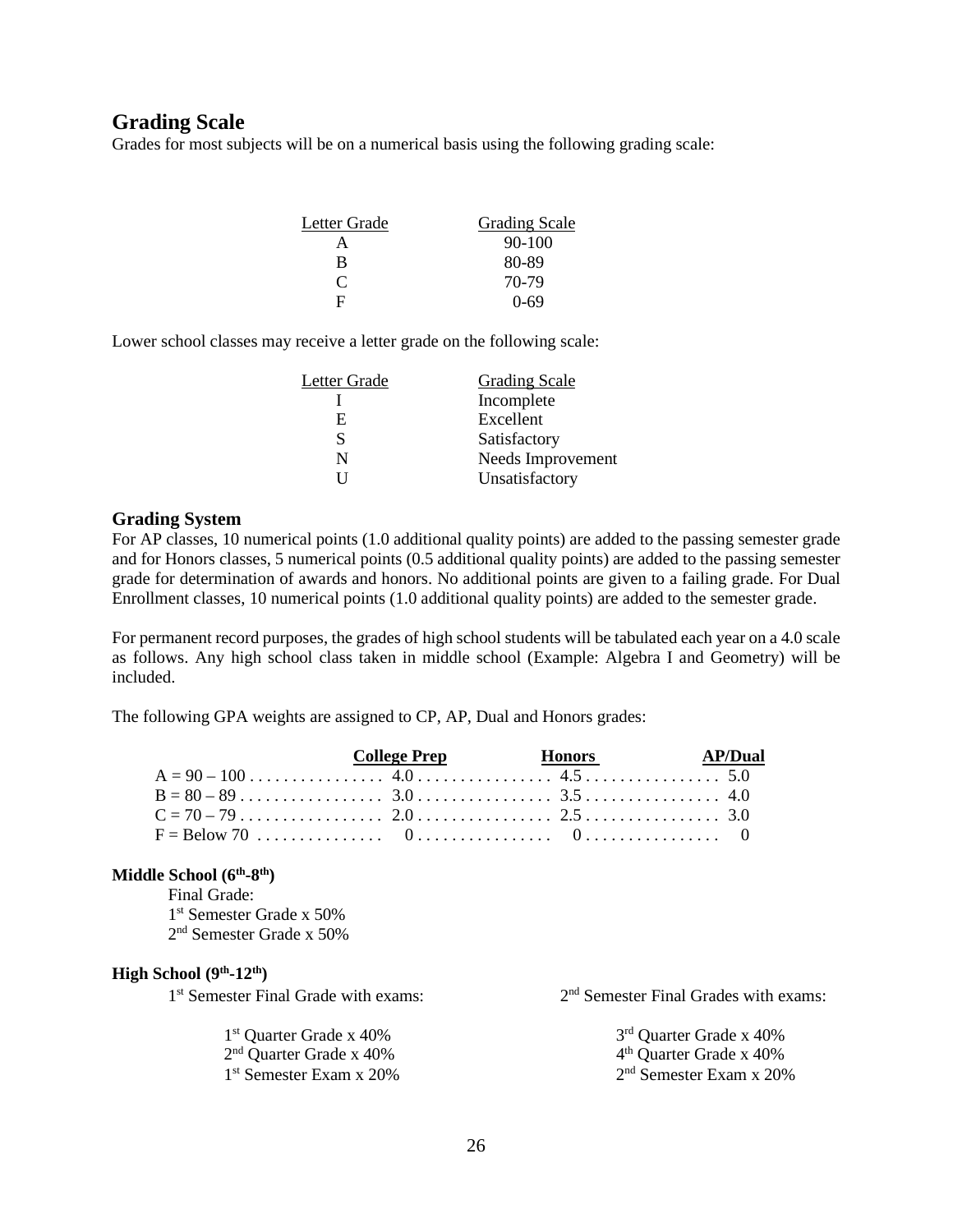1<sup>st</sup> Semester Final Grade without exams: 2<sup>nd</sup> Semester Final Grades without exams:

1<sup>st</sup> Quarter Grade x 50% 3<sup>rd</sup> Quarter Grade x 50% 2<sup>nd</sup> Quarter Grade x 50% 4<sup>th</sup> Quarter Grade x 50%

## <span id="page-29-0"></span>**Graduation Requirements**

Before graduating seniors receive their diplomas, the following requirements must be fulfilled:

- If a student fails to pass the required courses, he will not be able to participate in the graduation ceremony. The student will make up all work before August 1 to receive a diploma.
- All fees, charges, tuition, and monies for graduating seniors must be reconciled prior to graduation and release of final transcripts.
- Community service must be completed as a part of the school's Christian Character Development Program.
	- Community service hours will be completed in the following grade increments:  $9<sup>th</sup>$  (10) hours);  $10^{th}$  (15 hours);  $11^{th}$  (20 hours); and  $12^{th}$  (20 hours).
		- One of the highlights of a student's experience at PACS is the Senior Mission trip. This is a school-sponsored trip to another country that allows students opportunities to grow spiritually, academically, and socially. Students participating in the senior mission trip will fulfill the 20 hours of community service hours required for  $12<sup>th</sup>$  grade. In the rare event a senior cannot attend a senior mission trip, plans for senior service hours must be approved by the administration prior to the senior mission trip.
		- High school students' community service hours will be recorded in the school's FACTS SIS (formerly RenWeb) management system by members of the high school faculty.

### <span id="page-29-1"></span>**Hope and Zell Miller Scholarship Requirements**

Only the grades earned in Hope/Miller approved courses will be counted toward the GPA for HOPE and Zell Miller scholarship eligibility. Information regarding the subjects that will be included and the number of Carnegie units the student must have earned are available through the Guidance Services Department, as these requirements change from year to year.

Current information and requirements may be obtained through Georgia Student Finance Commission at: either www.GSFC.org or www.gafutures.org

### <span id="page-29-2"></span>**Student Records/Transcripts**

Report cards and transcripts will not be released until all fees are reconciled through the business office. Student records are open to and may be obtained by the parent or guardian, as long as there is not an outstanding balance.

If a student's records are sent to another school, PACS will mail the records within two weeks of receipt of the request from the new school or a written request from the parents/guardians, if all account balances have been settled.

### <span id="page-29-3"></span>**Physical Education**

All students scheduled for physical education classes are expected to participate except in cases of illness or injury. Students who take physical education will "dress out" for PE classes. Excuses must be provided when a student does not dress out. Only a doctor's excuse is permitted for allowing a student not to dress out for prolonged periods.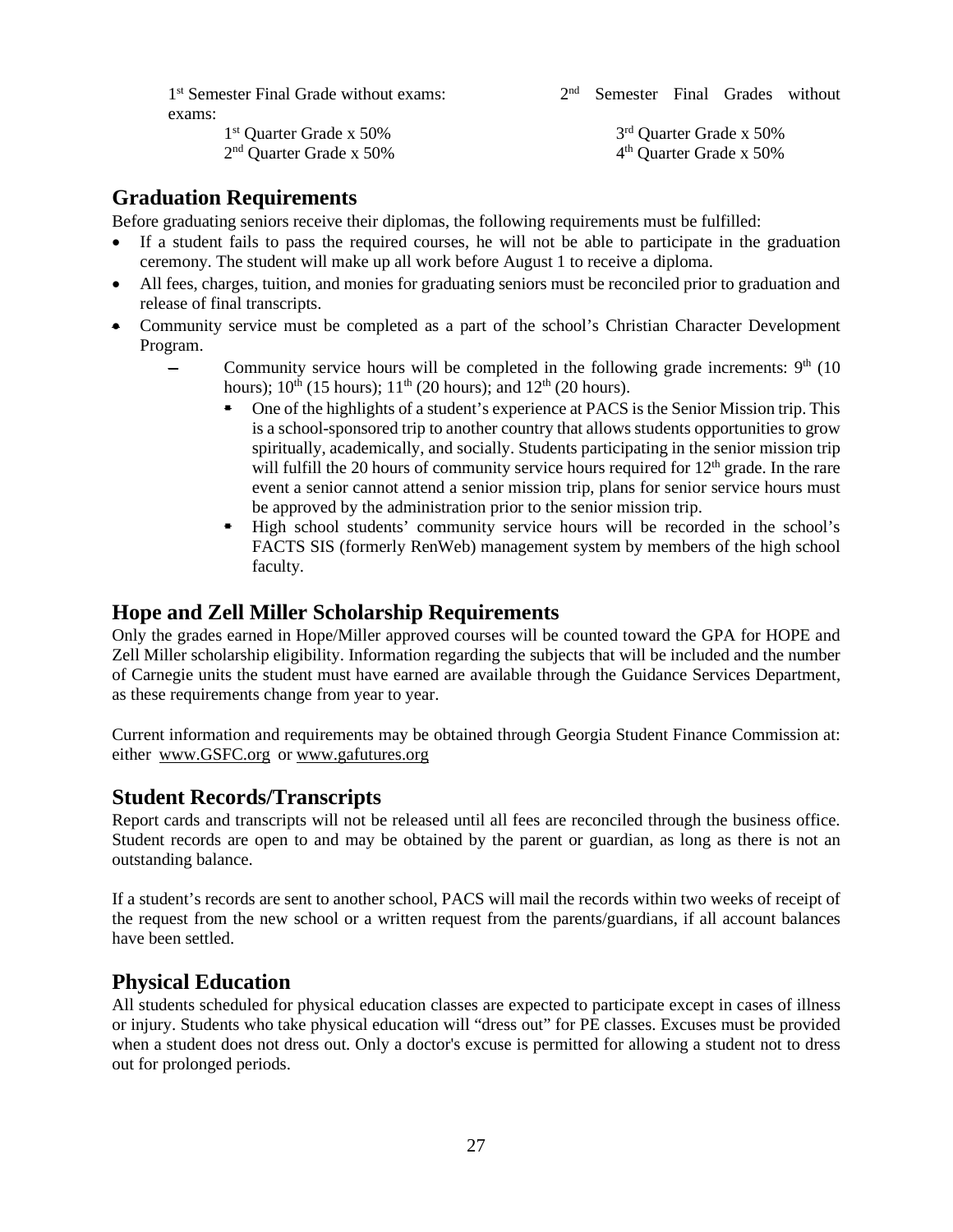Only approved PE uniforms are permitted. Students who wear apparel other than the approved uniform will be considered not "dressed out." Each time a student is not dressed out and it is unexcused, an academic penalty will be given.

## <span id="page-30-0"></span>**Student Recognition and Awards**

#### **Lower School Honor Roll**  $(4<sup>th</sup>$  and  $5<sup>th</sup>$  grades)

Lower school honor roll is calculated for each academic quarter. Students who achieve grades of 95 and above in all core courses (Bible, English, Math, Reading, Science, Spelling\*, and Social Studies) for a given academic quarter will be named to the Head of School's List. Students who achieve grades of 90 and above in all core courses (listed above) for a given academic quarter will be named to the Honor Roll. (\*Spelling is a separate grade in  $4<sup>th</sup>$  grade, but it is included in content area subjects in  $5<sup>th</sup>$  grade.)

#### **Middle School Honor Roll**

Middle school honor roll is calculated each quarter. Students who earn all As (no incompletes) in core courses (Math, English, Science, Social Studies, Foreign Language, Bible) will be placed on the **"***Head of School Honor Roll*" for that quarter. Students obtaining an overall average of at least 90 (no failing grades or incompletes) in core courses (Math, English, Science, Social Studies, Foreign Language, Bible) will be placed on the **"***Principal's Honor Roll"* for that quarter.

#### **High School Honor Roll**

High school honor roll is calculated each semester. Students who earn all As (no incompletes) in core courses (Math, English, Science, Social Studies, Foreign Language, Bible) will be placed on the **"***Head of School Honor Roll*" for that semester. Students obtaining an overall average of at least 90 (no failing grades or incompletes) in core courses (Math, English, Science, Social Studies, Foreign Language, Bible) will be placed on the **"***Principal's Honor Roll"* for that semester.

#### **Graduation Honors**

Honor Graduate: College Preparatory or College Prep with Distinction students, who have a final numerical average of 90 or above in core high school courses will be deemed honor graduates. For AP classes, 10 numerical points (1.0 additional quality points) are added to the passing semester grade and for Honors classes, 5 numerical points (0.5 additional quality points) are added to the passing semester grade for determination of awards and honors. No additional points are given to a failing grade. For Dual Enrollment classes, 10 numerical points (1.0 additional quality points) are added to the semester grade.

The **Valedictorian and Salutatorian** must complete the college preparatory with distinction requirements, must have been a student at PACS during their entire eleventh and twelfth grades, and must meet Honor Graduate requirements. The Valedictorian will be the student that has the highest numerical average in core classes as calculated by the school's management system. The Salutatorian will be the student that has the second highest numerical average in core classes as calculated by the school's management system.

The **Valedictorian and Salutatorian** from the graduating class will not be chosen on the basis of their academic record alone. Citizenship, attitude, cooperation, level of course work taken, and other similar factors will be considered by the administration in making these choices.

The purpose for graduation regalia is to recognize the scholastic achievements of seniors following four years of intensive study. The regalia listed below will be worn by students that meet the grade point average and conduct criteria published by the high school office working in conjunction with faculty sponsors (as appropriate):

• National Honor Society (NHS gold stole): NHS academic and conduct standards are defined in the school's charter.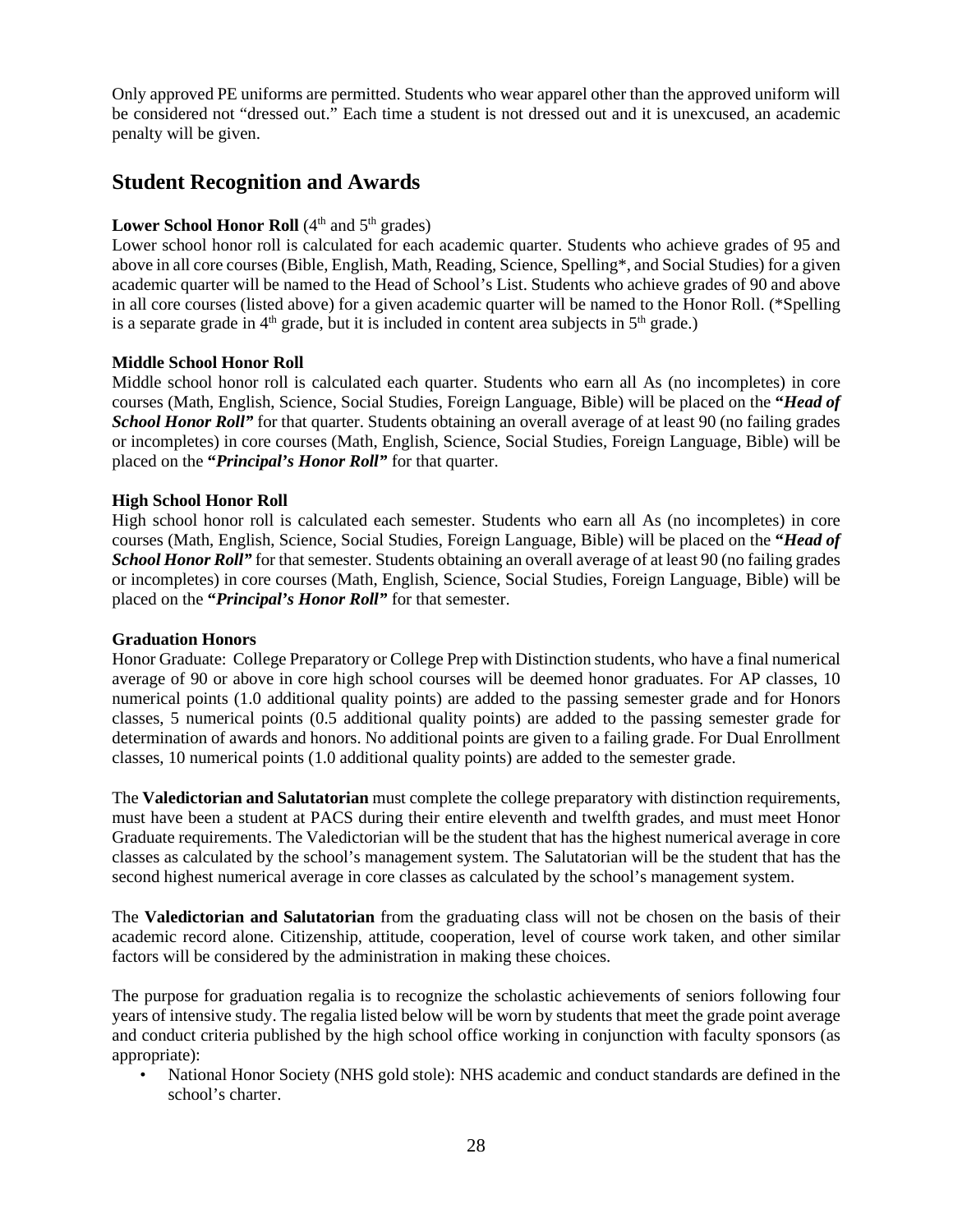- National Beta Club (white cord): Beta Club academic and conduct standards are defined in the school's charter.
- Honor Graduate (gold cord): Awarded to students who maintain a cumulative core average of 90 or above and graduate with a College Preparatory or College Preparatory with Distinction Diploma.
- College Preparatory with Distinction (gold, blue, and white cord): Awarded to students that meet all College Preparatory with Distinction Diploma requirements.
- Valedictorian/Salutatorian (medallion)

NOTE: No other regalia (cords, stoles, etcetera) nor modifications to a student's graduation gown or mortarboard are authorized, and any student who violates this policy will be required to remove the unauthorized regalia during the ceremony. Any student who refuses to remove unauthorized regalia will not be presented with a graduation certificate during the ceremony. High school graduation is a seminal event recognizing each student's academic achievements; wearing unauthorized regalia diminishes the accomplishments of the other students and will not be tolerated.

The Epistle award will be given to a senior who has displayed Christ-like character during his or her high school career. The recipient of this award will be determined by the faculty of PACS. Academics will not be a determining factor unless the student has a record of not passing.

Any student suspended for any reason from school during his or her junior or senior year will not be considered for graduation honors such as Valedictorian, Salutatorian, Epistle award, etc.

#### *Academic Honors and Awards Summary*

- Valedictorian/Salutatorian/Honor Graduate = Num. Avg. Core classes including Bible
- Beta, NHS, NJHS = Num. Avg. All Classes
- Honor Roll = Num. Avg. Core including Bible
- College GPA  $=$  Refigured their choice
- HOPE/ZELL = GPA Core only (no Bible)

### <span id="page-31-0"></span>**High School Courses**

#### **Advanced Placement Courses**

Prior to enrolling in an AP course, a student must:

- Be a high school sophomore, junior or senior
- Have a 3.0 overall GPA or higher
- Be on the "college prep" or "college prep with distinction" diploma track
- Earn an 88 or higher in the previous year's subject area course

Any exceptions to this guideline are at the discretion of the high school administration and require parental and student agreement. Students taking an AP course are required to take the end of course AP test. Parents will be billed for this test in the spring.

For AP classes, 10 numerical points (1.0 additional quality points) are added to the passing semester grade for determination of awards and honors. No additional points are given to a failing grade. This includes online courses approved by Prince Avenue**.** 

Because of the increased rigor and college credit implications of AP and Dual enrollment courses, these courses may have policies on work completion, acceptance, and makeup of missed assignments that are different from the school policy for all other courses. Differences in these policies will be clearly stated in the syllabus for the course.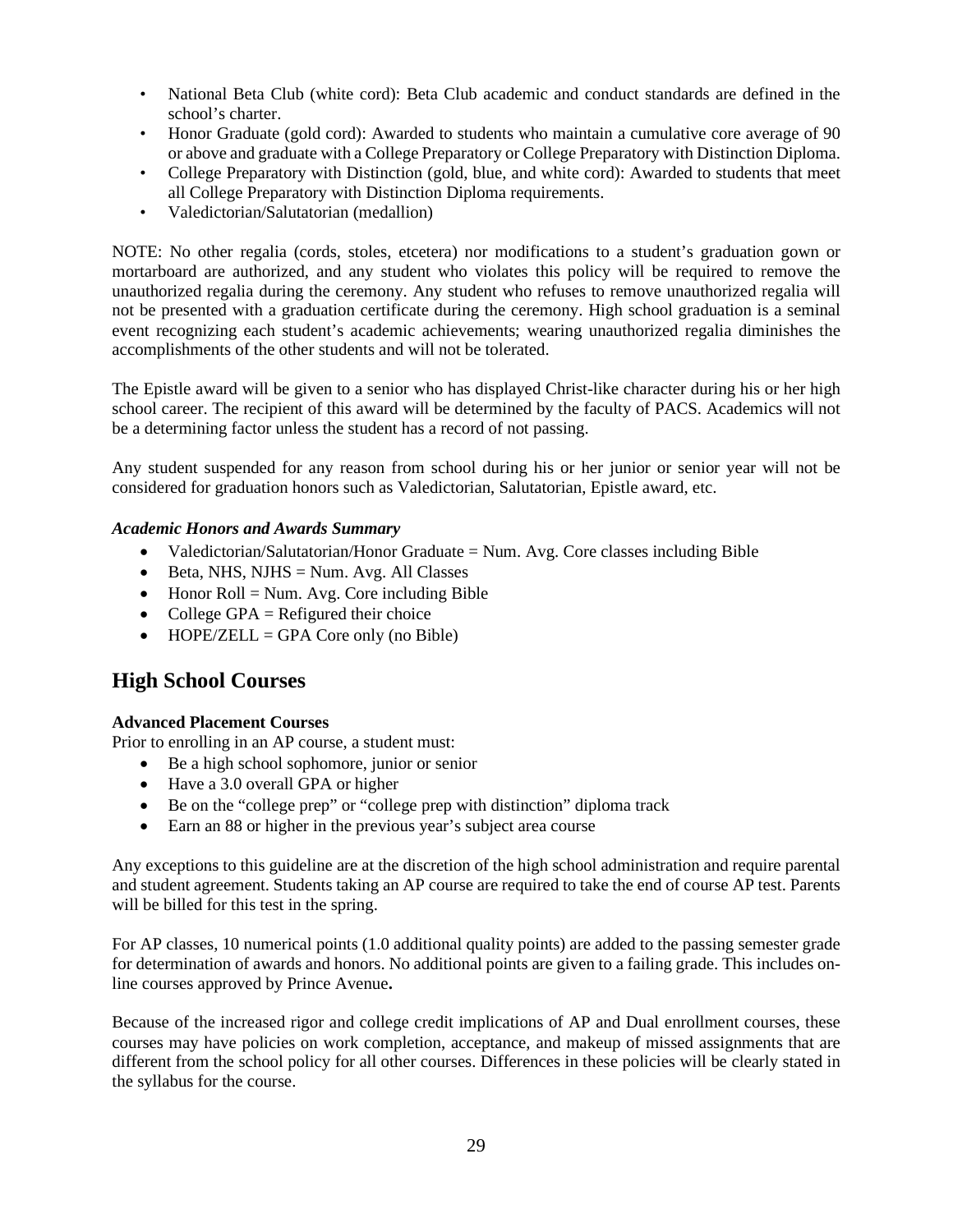#### **Dual Enrollment Courses**

Prior to enrolling in a dual enrollment course, a student must:

- Be a high school junior or senior and meet the partnering college's admission requirements
- Have a 3.0 overall GPA or higher
- Be on the "college prep" or "college prep with distinction" diploma track
- Earn an 88 or higher in the previous year's subject area course
- Fulfill all PACS prerequisite requirements or pre-course work assignments
- Meet all prerequisites required by the partnering college
- Ensure they do not exceed the maximum number of hours allowed by the Georgia Student Finance Committee.

The academic and curricular standards for these courses are governed by the authorizing college or university. In most cases these courses are offered through the State of Georgia's Dual Enrollment Program and thus are also regulated by state laws.

For Dual Enrollment classes, 10 numerical points (1.0 additional quality point) are added to the passing semester grades for determination of awards and honors. This includes on-line courses approved by Prince Avenue.

Because of the increased rigor and college credit implications of AP and Dual enrollment courses, these courses may have policies on work completion, acceptance, and makeup of missed assignments that are

different from the school policy for all other courses. Differences in these policies will be clearly stated in the syllabus for the course.

#### **Honors Courses**

In order for a student to take an Honors course they must have earned an 88 or higher in the previous year's subject area course. Any exceptions to this guideline are at the discretion of the high school administration and require parental and student agreement.

For honors classes, 5 numerical points (0.5 additional quality point) are added to the passing semester grade for determination of awards and honors. No additional points are given to a failing grade.

### <span id="page-32-0"></span>**Report Cards and Interim Reports**

#### **Lower School**

Report cards are sent home at the end of each quarter (four times yearly). Students receive an interim (midterm) report in the middle of each grading period to inform parents of their child's progress. Kindergarten interim reports are sent home with the student on the designated day.  $1<sup>st</sup>$ -12<sup>th</sup> grade interim reports are available through FACTS SIS (formerly RenWeb).

#### **Middle School and High School**

Report cards are sent home at the end of each quarter (four times yearly). Students receive an interim (midterm) report in the middle of each grading period to inform parents of their child's progress. Interim reports are available through FACTS SIS (formerly RenWeb).

### <span id="page-32-1"></span>**Retention/Promotion Policies**

#### **PreK**

It is the desire of the PACS PreK staff to feel confident in a child's readiness for kindergarten, academically, socially, and emotionally. There are numerous readiness factors involving the development of the whole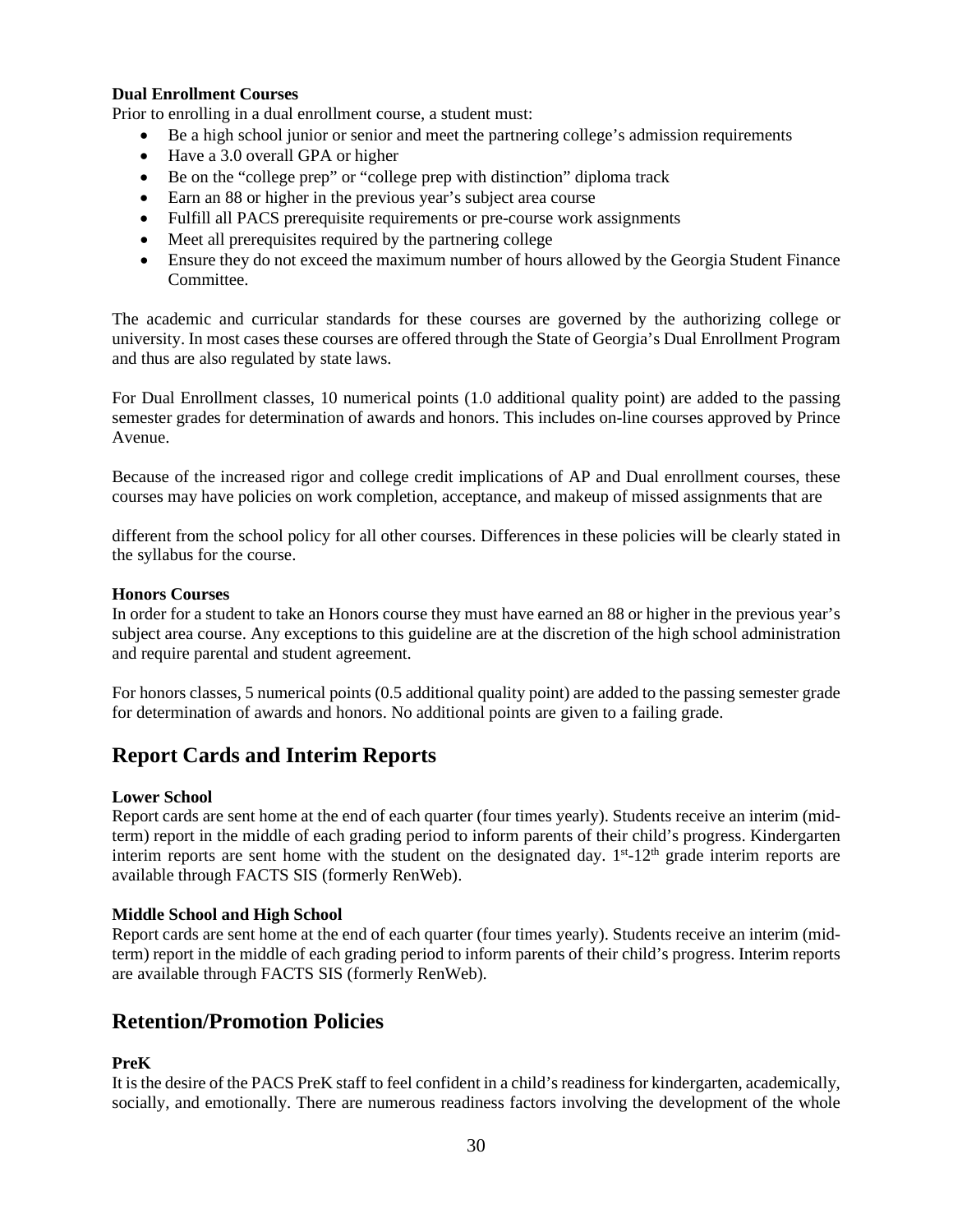child that will be considered in order to determine if a PreK child is ready for kindergarten. If the teacher feels concerned that the child may not be ready in any of the areas listed above, she will discuss the possibility of retention with the parents and Administration.

#### **Kindergarten-2nd Grades**

It is the desire of the PACS lower school staff to feel confident in a child's readiness to promote to the next grade level, academically, socially, and emotionally. The school will determine the promotion or retention of a student based on the results of tests, as well as overall daily performance in the classroom.

#### **3rd-5th Grades**

Promotion is based on the yearly average of each core subject. The failure of more than one core subject may result in retention.

#### **Middle School (6th-8th)**

Retention is recommended when a student fails more than one academic subject (Bible, English, Science, Math, or Social Studies) and/or lacks developmental social skills. If a student fails one class, he/she will be required to make it up in summer school in order to be promoted to the next grade level. The administration will then determine whether the student should be retained.

#### **High School (9th-12th)**

Students in grades 9-12 who receive a final semester grade of 69 or lower in any required course must make it up during the summer or retake the course. Any summer school classes must be approved by the administration.

### <span id="page-33-0"></span>**Subject/Course Changes**

High School parents/students may petition the administration via [scheduling@princeave.org](mailto:scheduling@princeave.org) to drop/add a course, which must be done within the first two weeks of each semester. Students have two weeks to drop a College Prep course and three weeks to drop an AP or dual enrollment course. Online and dual enrollment deadlines to withdraw without academic penalty may be subject to the online provider or university deadline if it precedes the school deadline. Please note: Providers who offer online classes generally have a tiered refund policy based on the course drop date. PACS must adhere to the provider's refund policies; therefore, refund options may be limited for online courses.

### <span id="page-33-1"></span>**Achievement Tests**

**Testing Program -** Achievement Tests are administered to grades Kindergarten – 9th each year.

#### **Duke TIP Testing**

Each year, a select number of lower and middle school students earn the opportunity to participate in the Duke University Talent Identification Program based on their superior achievement test scores. The Duke University Talent Identification Program (Duke TIP) is a non-profit organization dedicated to serving academically gifted and talented youth. Duke TIP works with students, their families, and educators to identify, recognize, challenge, engage, and help students reach their highest potential. Students who score in the 95th percentile or higher on specific standardized subtests are recognized for their acceptance into the program and are given the opportunity to participate further by taking an upcoming SAT or ACT. If students score high enough on one or both of these, they may receive state recognition from the Duke TIP Program and offered the opportunity to participate in the Academy of Summer Studies.

#### **College Admissions Testing**

As a student begins to prepare for college, Prince Avenue Christian School's guidance office will provide assistance in planning for college selection, entrance, scholarships, and financial aid. Students are also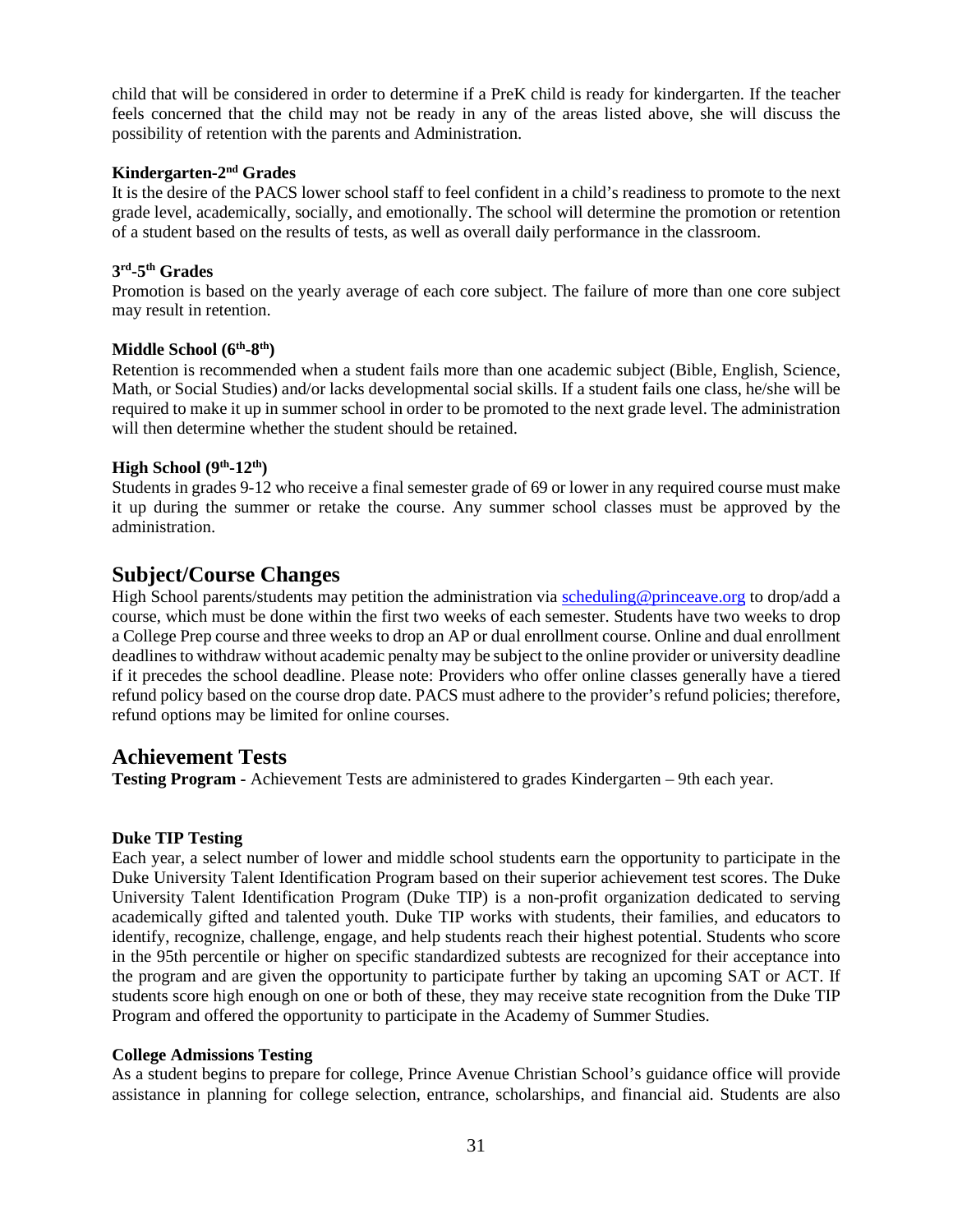required to take several tests that help prepare them for college acceptance. PACS provides opportunities for these tests to be taken.

- In  $9<sup>th</sup>$ ,  $10<sup>th</sup>$ , and  $11<sup>th</sup>$  grades, all students will take the PSAT (first test in the SAT series).
- In  $10^{th}$  grade, all students will take a practice ACT test.

In  $10<sup>th</sup>$ -12<sup>th</sup> grade, all students are encouraged to take the SAT and/or ACT as many times as deemed appropriate to achieve college admission.

All seniors must have taken either the SAT or ACT prior to graduation (exceptions to this guideline must be approved by the High School Administration).

### <span id="page-34-0"></span>**Textbook and Instructional Materials**

Our textbooks and curriculum materials include some standard texts used in public and private schools, along with textbooks from Christian publishers dealing with the same subject matter but from a Christian perspective. Our preference would be to use all Christian texts, but in some subjects an academically superior text is available from a secular publisher. When we choose a secular textbook, it is with the understanding that it is the teacher who makes the curriculum "Christian."

We can guide our students in the development of critical thinking skills and discernment in evaluating printed material. Exposure to false worldviews will prepare our students for future educational experiences, especially if they choose to attend a state university.

The safekeeping of books is the responsibility of the student to whom they are assigned. Lost or damaged books will be charged to the student responsible for the books since all books are the property of PACS. **All non-consumable books are to be covered to help prolong the use of the book.** All textbooks are to be handled with care and are not to be marked on or defaced in any way. Students may be required to purchase supplementary books for some classes (i.e. novels for English, etc.).

### <span id="page-34-1"></span>**Transfer Students**

Transfer credits with letter grades will be transposed to numeric grades to match our grading scale according to the chart below. All transcripts for transfer students will be evaluated according to courses taken and content of courses.

| Credit Transfer Chart $(A, B, C, F)$    |                                                                                           |  |
|-----------------------------------------|-------------------------------------------------------------------------------------------|--|
|                                         | $A + \dots 100 \quad B + \dots 89 \quad C + \dots 79 \quad F \dots 65$                    |  |
| A95 B85 C75                             |                                                                                           |  |
|                                         |                                                                                           |  |
|                                         |                                                                                           |  |
| Credit Transfer Chart $(A, B, C, D, F)$ |                                                                                           |  |
|                                         | $A + \dots 100 \quad B + \dots 92 \quad C + \dots 84 \quad D + \dots 75 \quad F \dots 65$ |  |
|                                         | A96 B88 C80 D73                                                                           |  |
|                                         | A-93 B-85 C-76 D-70                                                                       |  |

### <span id="page-34-2"></span>**Transcripts – High School**

High school transcripts must be requested by filling out a Transcript Request Form and forwarding it to the guidance office at least one week in advance. Final transcripts will not be released if there is an outstanding balance on the student's account. Once you have chosen a post-secondary school, a final transcript must be requested.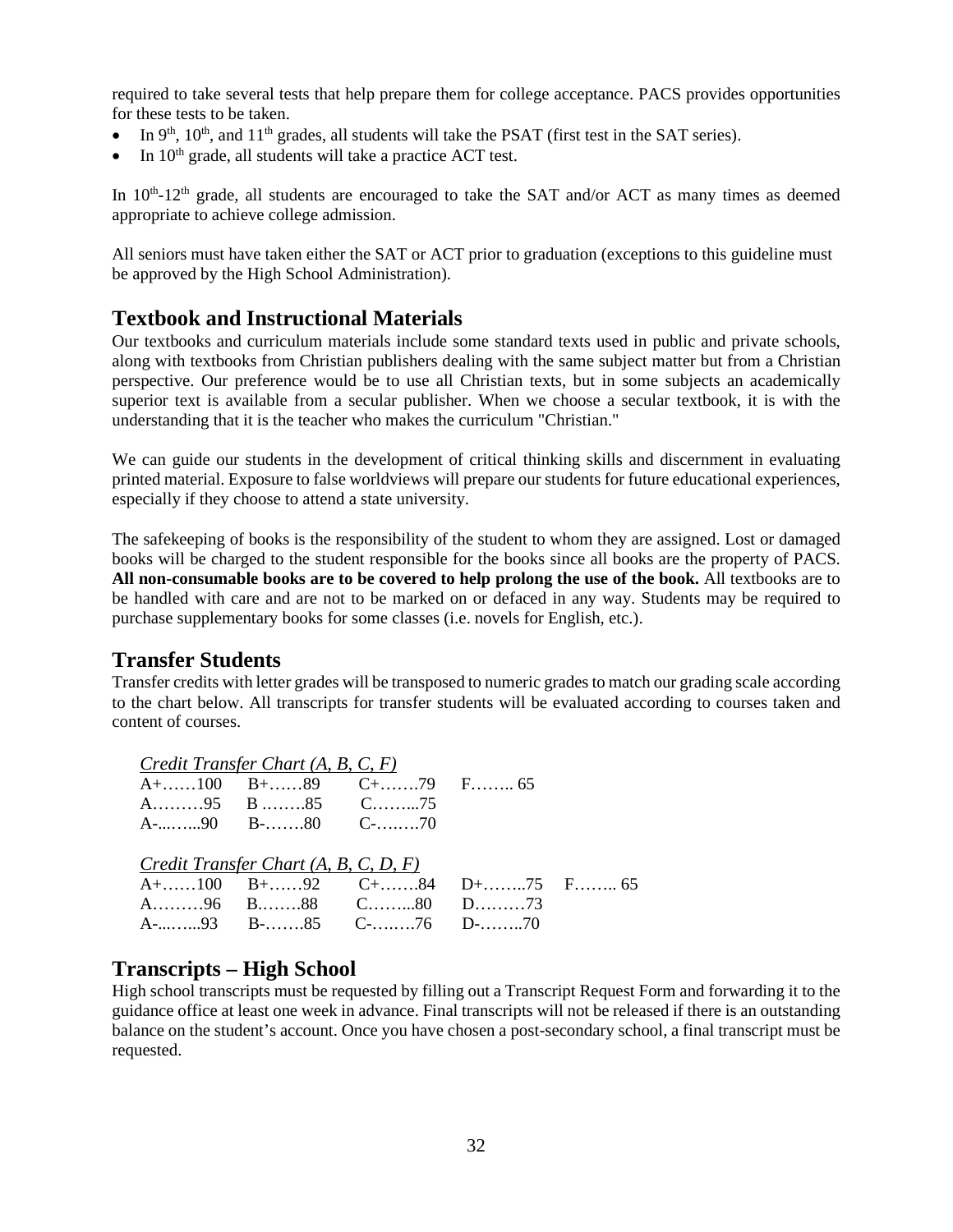## <span id="page-35-0"></span>**SCHOOL AND OFFICE HOURS**

### <span id="page-35-1"></span>**School Hours**

 Normal school days of operation are Monday-Friday during the months of August through May. The school will observe various holidays throughout the year. Please consult the school calendar for specific holidays, early dismissal days, extended breaks, and the specific start and end dates for the school year.

| <b>Regular Day</b>                                                                      |                                      |                                      |                            |
|-----------------------------------------------------------------------------------------|--------------------------------------|--------------------------------------|----------------------------|
| Morning Car Line Begins                                                                 |                                      | $7:45$ am                            |                            |
| PreK $(1/2$ day)                                                                        |                                      | $8:10 \text{ am} - 12:00 \text{ pm}$ |                            |
| PreK (Extended Day - Must be in the PreK-4 Program) $8:10 \text{ am} - 2:55 \text{ pm}$ |                                      |                                      |                            |
| Kindergarten through $5th$ grade                                                        |                                      | $8:10$ am $-2:55$ pm                 |                            |
| $6th - 8th$ grades                                                                      |                                      | $8:10 \text{ am} - 3:18 \text{ pm}$  | Car lines begin at 3:25 pm |
| $9th - 12th$ grades                                                                     |                                      | $8:10 \text{ am} - 3:18 \text{ pm}$  | Car lines begin at 3:25 pm |
| <b>Early Dismissal</b> (1/2 days)                                                       |                                      |                                      |                            |
| Morning Car Line Begins                                                                 | $7:45$ am                            |                                      |                            |
| PreK through $5th$ grade                                                                | $8:10$ am $-11:30$ am                |                                      |                            |
| $6th-8th$ grades                                                                        | $8:10 \text{ am} - 12:00 \text{ pm}$ |                                      |                            |
| $9th$ -12 <sup>th</sup> grades                                                          | $8:10 \text{ am} - 12:00 \text{ pm}$ |                                      |                            |
| Delayed Opening (due to weather or other conditions) – 2 hour delay                     |                                      |                                      |                            |
| Morning Car Line Begins                                                                 | 9:45 am                              |                                      |                            |
| PreK-12 <sup>th</sup> Grade                                                             | $10:10$ am                           |                                      |                            |

#### **Student Sign-in and Sign-Out**

- PreK 8th grade students who are tardy to school or leave school early must sign in and out in the front office.
- 9th  $12<sup>th</sup>$  grade students who are tardy to school or leave school early must sign in and out in the high school office.

### <span id="page-35-2"></span>**School Closings**

In case of an emergency due to natural causes such as snow, ice, or other conditions that would make driving hazardous, the school will be closed. *You will be contacted through PACS's Parent Alert System via text or phone call regarding early dismissal or closing.*

You may also locate our school closings the following ways: the website a[t www.princeave.org,](http://www.princeave.org/) JOY 88.9 radio station and WSB TV Channel 2. Occasionally it is necessary to send children home early to avoid serious weather conditions. In such cases, parents should be prepared to pick up children at school in a timely manner.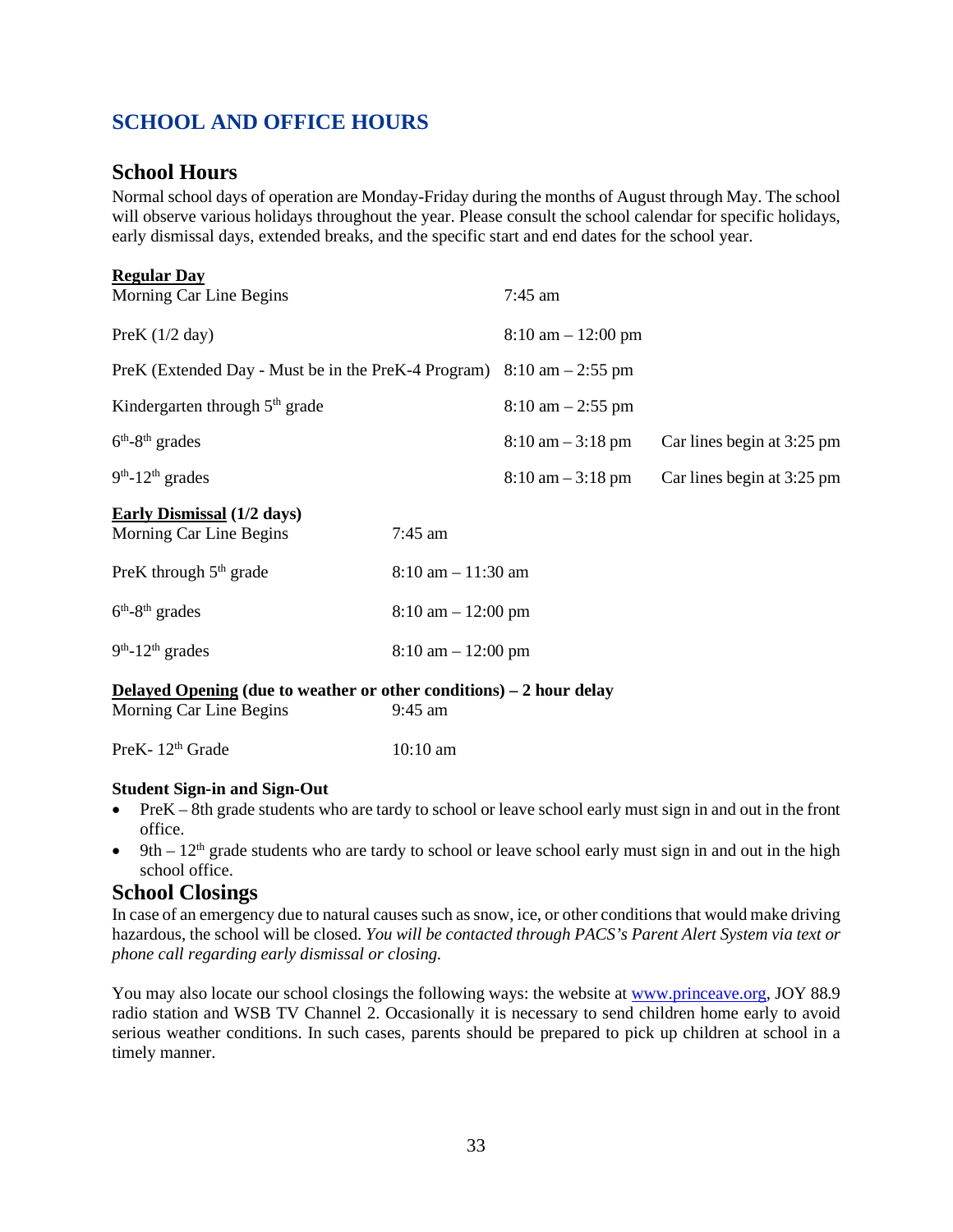## <span id="page-36-0"></span>**Office Hours**

The school office opens each morning at 7:45 am and closes at 4:00 pm on Monday through Thursday. The office closes at 3:30 pm on Fridays. Summer office hours will be announced prior to the end of the school year and posted on our website.

## <span id="page-36-1"></span>**ATTENDANCE REQUIREMENTS**

### <span id="page-36-2"></span>**Attendance**

In order to obtain the maximum benefit from our academic program, students should be in class every day. The following rules are designed to help the student maintain good attendance, help parents fulfill their responsibility, and allow the student to receive all the educational benefits to which they are entitled.

### Lower School (PreK through 5<sup>th</sup>)

- Students who are in attendance until 11:30 am on a "full" day of school are counted present for the entire school day. Students who are late but arrive by 11:30 am are counted present for the entire day.
- If a student misses more than 20 days per year (excused or unexcused), it could affect the student's promotion. Parents may be required to supply additional information regarding these absences.

## **Middle School (6th through 8th) and High School (9th through 12th)**

Middle and high school attendance is determined by the individual class period and Prince utilizes a 10% rule regarding absences. Students in grades 6-12 are allotted seven absences per semester in each class without penalty. In extreme cases students may jeopardize their potential to gain credit for a particular class. When a student accumulates eight or more absences in a particular class during one semester, the following sanctions will occur:

- 2 point reduction will be given for the eighth day, and each subsequent day, as determined by the high school principal
- High school students are not permitted to exempt the semester exams regardless of the student's semester average.

Special circumstances involving death of an immediate family member, surgery, hospitalization, or physician-documented illness will be handled on a case-by-case basis. We strongly encourage appointments to be made outside of normal class time.

### <span id="page-36-3"></span>**Co-curricular Absences**

If a student misses school due to participation in a school-sponsored activity, he/she will not be counted absent.

### <span id="page-36-4"></span>**Senior Off-Campus Lunch Attendance Policy** *(Second Semester Privilege)*

- a) Regular Bell Schedule Days
	- 1. Students with a period 1, 3, 5, or 7 study hall, internship, mentorship, or AP help, may check out at 12:35 pm. and must check-in by 2:15 pm to attend their last class of the day.
	- 2. Students with a period 2, 4, 6, or 8 study hall, internship, mentorship, or AP help, can check out when lunch begins at 1:39 pm and may leave campus for the remainder of the day or return for co-curricular activities at the end of the school day. If students return to campus before the end of the school day they must sign-in at the HS office and return to class.
- b) Chapel/Activity Bell Schedule Days
	- 1. Students with a period 2, 4, 6, or 8 study hall, internship, mentorship, or AP help, may check out at 12:04 pm and must check back in by 1:33 pm to attend their last two classes of the day.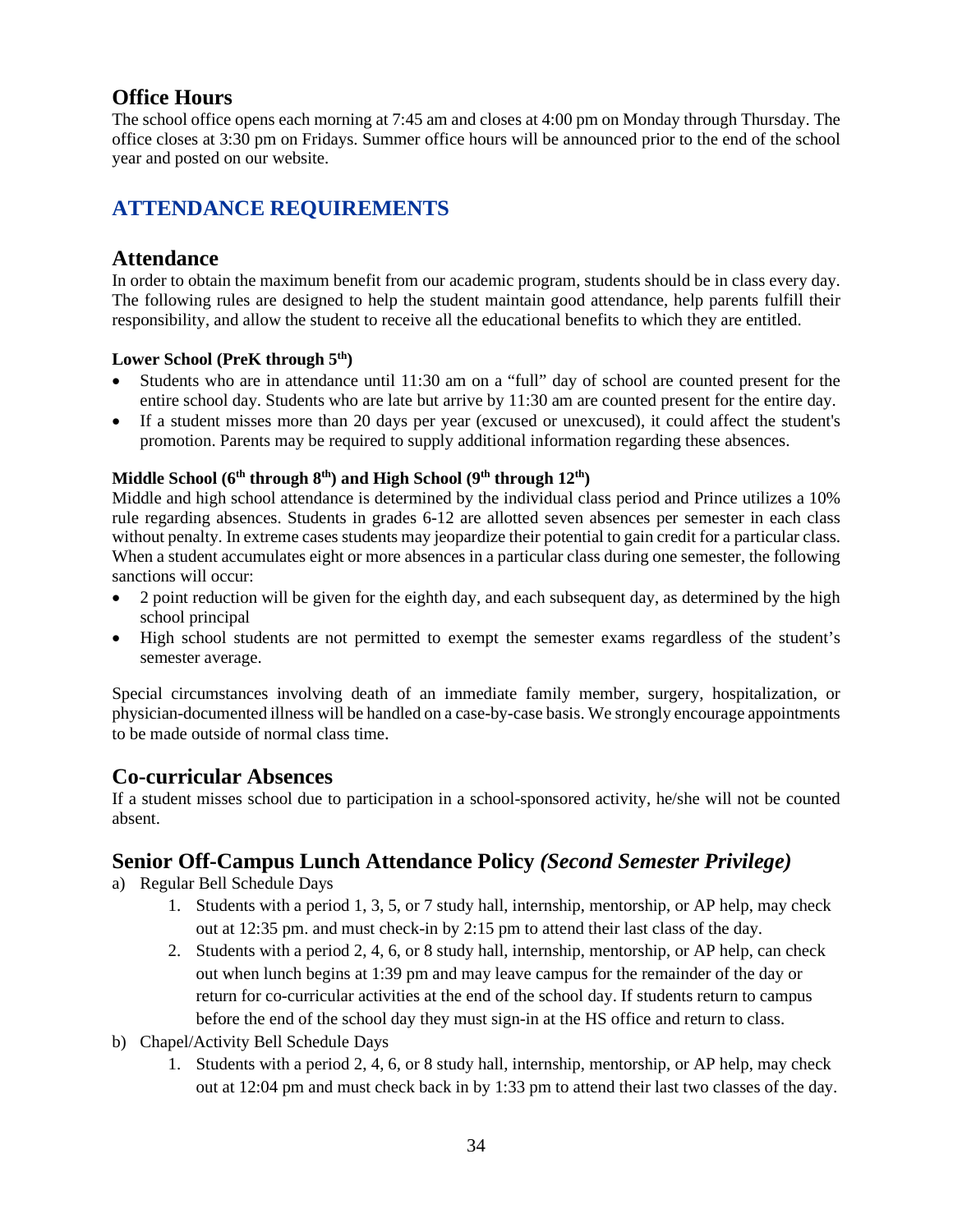- 2. Students with a period 1, 3, 5, or 7 study hall, internship, mentorship, or AP help, may check out at 12:54 pm and must check back in by 2:27 pm for their last class of the day.
- c) Accumulated absences

The school attendance policy (10% rule) still applies to seniors who participate in off-campus lunch. Missing internships, mentorships and AP help classes for off-campus lunch will count towards your seven allotted absences in a semester. If a student goes over seven absences in a semester, two points will be deducted for each additional absence from the student's semester grade.

## <span id="page-37-0"></span>**Senior End of the Year Attendance**

A graduating senior may not be absent during the last two weeks of school except when excused by a medical doctor. When pursuing college entrance and/or scholarship requirements, the student may make arrangements with the high school principal to be absent from school.

### <span id="page-37-1"></span>**Truancy**

Deliberate absence without the parent's knowledge and permission will result in a grade deduction of up to two points per absence from the student's semester grade average and/or a detention/suspension. A student who is continually truant will be referred to the authorities who handle truancy problems which may include revocation of his/her driver's license.

## <span id="page-37-2"></span>**Tardiness**

#### **Tardy to School – Lower School**

Any student who is not in his/her class at the time of the bell is tardy and will not normally be admitted until he/she has reported to the office. In order for a tardy to be excused, a phone call, note or e-mail must

be received by the teacher or office within five days. Chronic or habitual lateness may result in academic or disciplinary action.

### **Tardy to Class - Middle and High School**

Students are allotted four unexcused tardies per quarter without penalty. On the fifth and each subsequent unexcused tardy in a quarter, the student will generally receive a detention.

### <span id="page-37-3"></span>**Recorded Absences**

Quarterly attendance is calculated and populated onto the report card through FACTS. Challenges to the school's attendance record should be submitted no later than one week after quarterly report cards are made available, after which no changes to the school record will be made. Parents who request changes to the school's attendance record will be expected to show verifiable documentation supporting their request.

### <span id="page-37-4"></span>**Daily Attendance Requirements for Participation in Co-Curricular Activities**

In order for a student to participate in co-curricular activities, he/she must be in school by 9:30 am. Exceptions may be granted by the administration for doctor's appointments, pre-arranged absences, or justifiable emergencies. **If a student is late and arrives after 9:30 am, he/she will generally be ineligible to participate in any co-curricular activities** that day. If a student is too ill to be in school by 9:30 am, then a student is too ill to participate in any co-curricular activity that day, unless a doctor authorizes in writing that the student is able to participate.

A student must be in attendance at school on the day after any co-curricular activity by 9:30 am, unless an excused notice, signed by a parent, is given to the office. The excuse "I was too tired" is NOT valid. If a student is tardy or absent for the above reason, he/she will be ineligible for the next similar activity.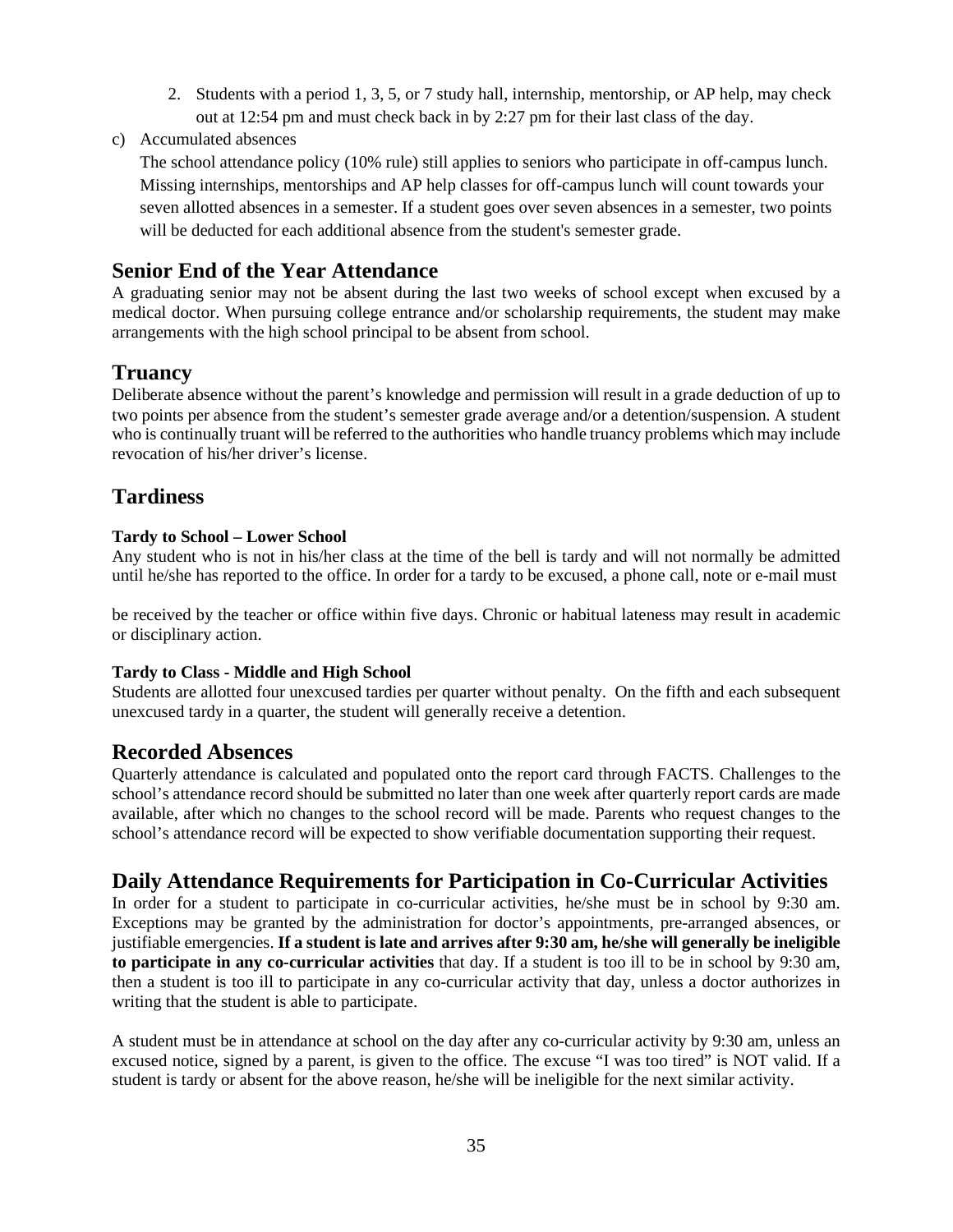## <span id="page-38-0"></span>**College Visits**

Juniors are allowed two days and seniors are allowed four days for college visits. Pre-arranged Absence form must be completed prior to each visit.

### <span id="page-38-1"></span>**Pre-Arranged Absence Form**

An absence for any reason other than those listed above must be approved in advance. These may include attendance at a Christian retreat, educational travel, court proceedings, and immediate demands of the home. The purpose of the Pre-Arranged Absence form is to ensure that teachers and administration are aware when a student will be absent for non-emergency purposes. Students should check FACTS SIS (formerly RenWeb) for assignments. Students are encouraged to do any work they can prior to leaving; however, all guidelines involving make-up work are in effect.

### <span id="page-38-2"></span>**Early Dismissal and Sign-out**

Students must have parental consent to leave campus during traditional school hours. Students who depart campus and are not returning for the remainder of the school day must sign out in the appropriate school office. Students who depart AND return to campus during the traditional school day MUST present a doctor's note when they sign back in. Parent and administration approval must be given to a student at signout who plans to return to school without a note from a doctor. Signing out earlier than 20 minutes before the class ends may be counted as an absence for that class.

### <span id="page-38-3"></span>**Working Students**

Students holding a part-time job (anything requiring a work permit) are not allowed to miss/skip school field trips, programs, or other required events for work purposes.

### <span id="page-38-4"></span>**Work Missed**

Parents of absent lower school students should call the school office prior to 10:30 am to request work assignments in order to allow teachers time to make appropriate arrangements. Assignments may be emailed to them or picked up after 3:20 pm in the school office.

Parents of absent middle or high school students, or the students themselves, should check ParentsWeb for assignments. If further assistance is needed, please email the teachers directly. It is the student's responsibility to obtain class notes and make-up work.

Work missed due to an absence is expected to be completed. The time allowed to complete the work for absences is equal to the number of days absent. The calendar begins on the first day the student returns to school. An incomplete homework assignment may be recorded as a zero (PreK through 12). Homework that was assigned prior to the absence is due the next time the class convenes.

Because of the increased rigor and college credit implications of AP and Dual enrollment courses, these courses may have policies on work completion, acceptance, and makeup of missed assignments that are different from the school policy for all other courses. Differences in these policies will be clearly stated in the syllabus for the course.

## <span id="page-38-5"></span>**CONDUCT AND DISCIPLINE**

### <span id="page-38-6"></span>**Family-School Covenant**

According to the Bible, parents are responsible for the training of their children. PACS serves as partners with parents in providing an excellent education consistent with Biblical truth. Harmony between home and school provides the best environment for godly training to take place (Deuteronomy 6:1-7; Proverbs 22:6; Ephesians 6:1-4).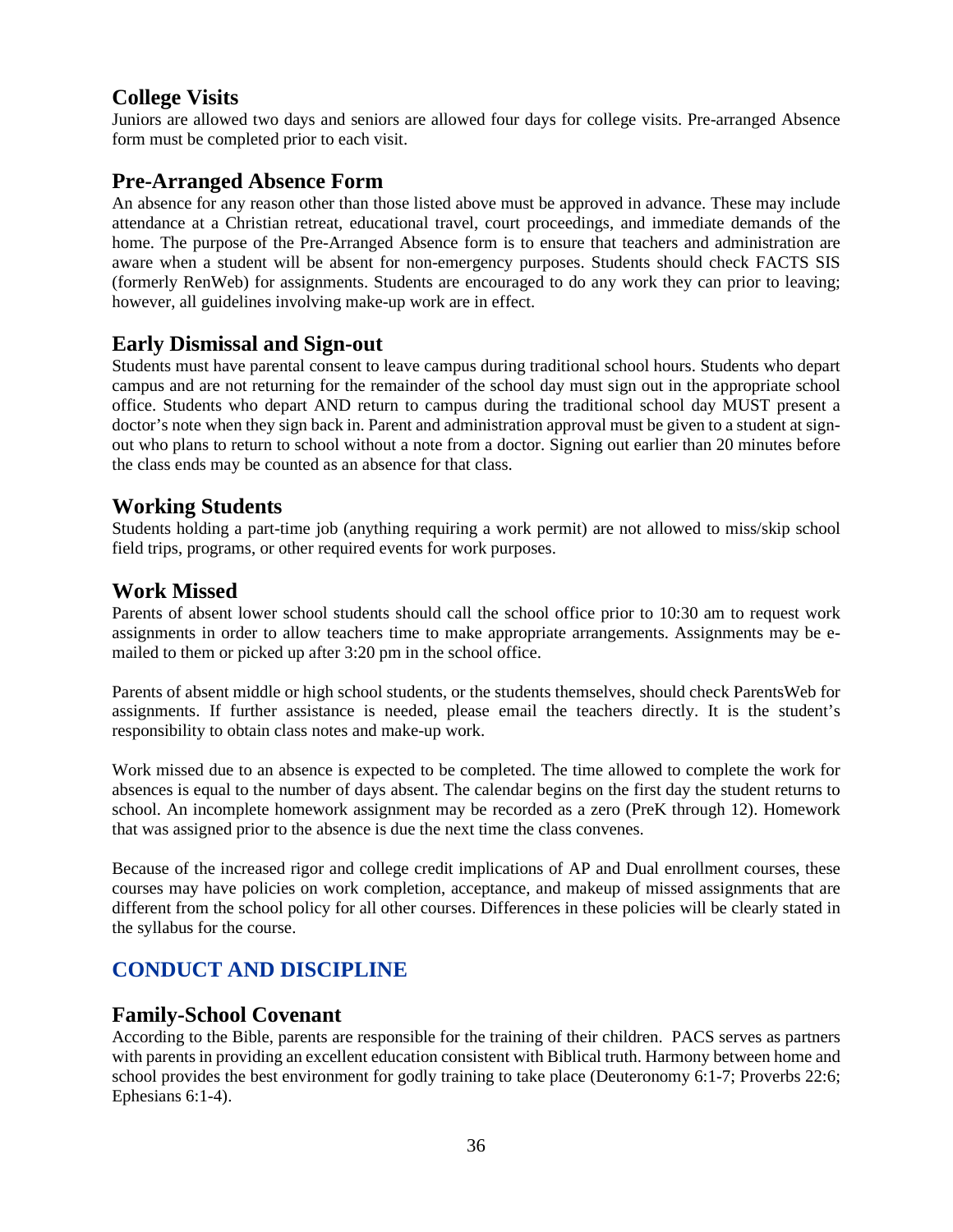The student at Prince Avenue Christian School is an ambassador for Christ as well as for the school. Therefore, The Family-School Covenant and Honor Code apply to and must be followed by the student during school as well as away from school. We seek to nurture development of the following essential character traits in the lives of our students.

- *Eternal Values*: We are to live with the perspective of eternity, focusing not on temporary, material, self-serving gain, but on the glory of God. We are to pursue the treasure that is of eternal value. Matthew 6:19-21, 33; James 4:14
- Godly Living: By the grace of God we are to be committed to growing in the character and values of Jesus Christ, so that the outworking of our faith will be seen in conduct that is consistent with the principles of God's Word and reflective of His holiness. We seek, by the power of the Holy Spirit, to walk in obedience and flee the desires of the sinful flesh. Galatians 5:16-26; 1 Peter 1:13-16, 2:9-10; 1 Corinthians 6:12-20; Romans 8:6-8
- *Integrity*: We are to have a testimony that is above reproach. We are to be honest, forthright, morally sound, and trustworthy in all of our relationships. Our word should be our bond. Titus 1:7-9; Job 27:5; Proverbs 11:3, 20:11; Psalm 15
- *Obedience*: We are to live with an attitude of submission that is manifested in cheerful obedience. The Lord God, who is Sovereign over all, is the absolute and final Authority of our lives. As our Creator and Savior, He deserves our whole-hearted obedience. Our obedient submission manifests our love for Him and trust in Him. Likewise, as He places human authority over us, we are to cheerfully obey that authority as unto the Lord. John 14:21; Ephesians 6:1-4; Proverbs 6:23
- *Respect*: We are to honor others and value the contributions they bring to our lives. Especially within the family of God, where we are instruments to edify and build others up in our walk with Christ, we are to treat others as we would want to be treated. 1 Peter 2:13-21; 1 Thessalonians 5:12, 13
- *Responsibility:* We are to faithfully carry out what God has for each of us to do. Because we are accountable to love one another, encourage one another, bear one another's burdens, and share with one another, we are called to a sense of responsibility that will enable us to faithfully fulfill the work of the Kingdom. Initiative, discipline, diligence, and a desire for excellence should mark all that we do as we serve God and relate to one another. Matthew 18:15-17; Galatians 6:1-5; Ephesians 5:29-32
- *Self-Discipline:* We are to live, as a result of the Spirit's fruitfulness in our lives, with self-control, enabling us to delay immediate gratification that comes at the expense of obedience. With selfdiscipline we can learn to control those thoughts and attitudes that dishonor God and lead to ungodly behavior. Galatians 5:22-26; Proverbs 16:32; 1 Timothy 4:7, 8
- **Servant spirit:** We are to live with humility and selflessness that focuses on putting others first and ministering to their needs in the name of Christ. The ultimate example of a servant spirit is found in Jesus Christ, who set aside the glory of Heaven, became a man, and died on the cross for our sin. We are to imitate that selfless, giving spirit as we live for Him. Philippians 2:1-11; Ephesians 5:21; James 4:6, 10
- *Gratitude:* We are to live with a genuine spirit of thanksgiving, recognizing the Lord as the source of every good thing in our lives. Gratitude comes from recognizing that God uses all things in our lives to further His good purpose of growing us after the image of Christ. That spirit of thanksgiving also extends to those people whom God uses to bring blessing into our lives. 1 Thessalonians 5:18; Philippians 4:6-7; Colossians 2:7
- *Wisdom*: We are to live, not just with knowledge, but with wisdom as well. Wisdom means seeing life from God's perspective and using knowledge in the way that most honors God and accomplishes His purposes. We develop wisdom by spending time in God's Word and prayer and by living with a teachable spirit. Proverbs 1:7, 20-23; 2:1-22

## <span id="page-39-0"></span>**The Honor Code**

The Honor Code encompasses six main areas: lying, cheating, stealing, defaming others, intentionally damaging the property of another, and remaining silent when a student has knowledge of these actions. In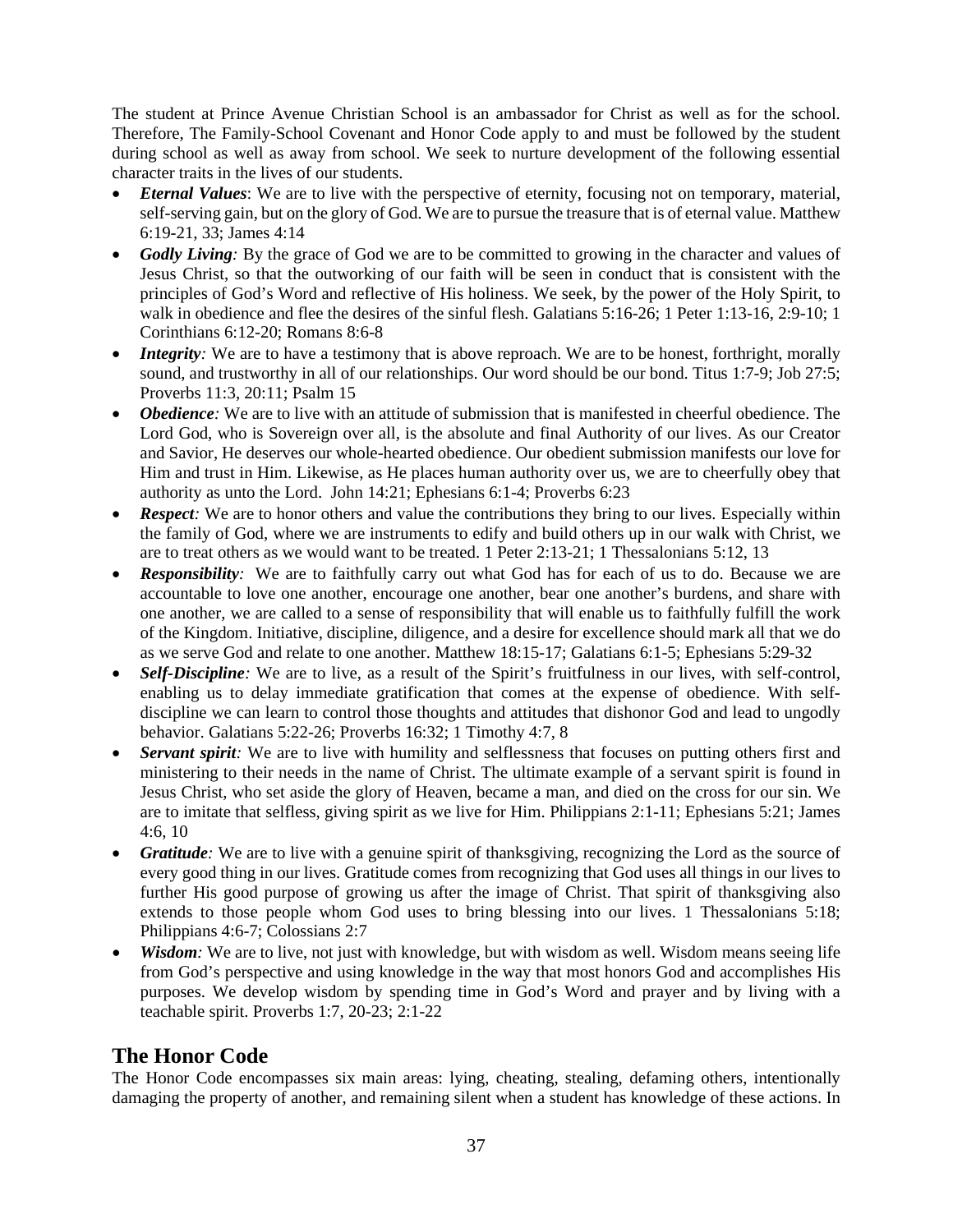the PACS community, lying, cheating, stealing, defaming others and intentionally damaging the property of others and remaining silent when a student has knowledge of these actions cannot be tolerated.

- *Lying:* A student lying or purposely misrepresenting the truth violates the Honor Code.
- *Cheating:* A student giving or receiving unauthorized help on a test or graded assignment, or a student submitting the work of another as his/her own, violates the Honor Code.
- **Stealing:** To take (the property of another) without right or permission. To present or use (someone else's words or ideas) as one's own.
- *Defaming others:* A student writing or speaking with malicious intent to injure unjustly a person's reputation violates the Honor Code. Malicious intent is the deliberate attempt and plan to do harm.
- *Intentionally damaging the property of another:* A student deliberately and intentionally causing damage to property of the school, the property of the faculty and staff and administration, or the property of his/her fellow students violates the Honor Code.
- *Remaining silent when a student has knowledge of these actions:* When a student has personal knowledge of the Honor Code being violated, he/she is obligated to inform the proper authority (teacher, coach, administration, etc.).

### *"A PACS student will not lie, cheat, steal, defame others or destroy their personal property, nor tolerate those who do."*

### <span id="page-40-0"></span>**Commitments**

For a student to be admitted and retained at Prince Avenue Christian School, the following family-school commitments must be made and adhered to:

Prince Avenue Christian School reserves the right to suspend and, when circumstances warrant, to dismiss students whose behavior is disrespectful, disruptive, immoral, and/or illegal. PACS also reserves the right to suspend or dismiss a student whose conduct is detrimental to the school community.

The disciplinary process of the school is designed to support the members of the school community and the school's mission and reputation. It is the intention of the school to use minor problems and misconduct as teaching opportunities. PACS will dismiss the student from the school if actions or behaviors (on or off campus, during the school day or not, under school supervision or not) determine that a student's continuation is not in best interest of the student and/or the school.

• *The Parent Commitment:* We are in support of the educational philosophy, objectives, Family-School Handbook, standards of conduct, doctrinal statement, Christian life commitment and the principles of this covenant. We will cooperate with the teachers in a spirit of partnership in the training of our child.

I agree that my partnership with PACS to educate and disciple my child requires unity between my home and the school, and I will refrain from posting on-line and/or social media content that would reflect negatively on this partnership.

If at any time during the training of our child, we can no longer work together in a spirit of unity, and all reasonable avenues of communication are exhausted, we will withdraw our child from Prince Avenue Christian School. We understand that failure by our child to uphold these principles and guidelines of the Family-School Handbook may result in dismissal from PACS.

As a Christian school, we are committed to serving as a partner with Christian parents to develop "students who are followers of Jesus Christ who are pursuing their purpose for the glory of God, applying knowledge with Godly wisdom, communicating God's love to others and sharing their Godgiven resources in biblical ways" (Prince Avenue Ends Statement).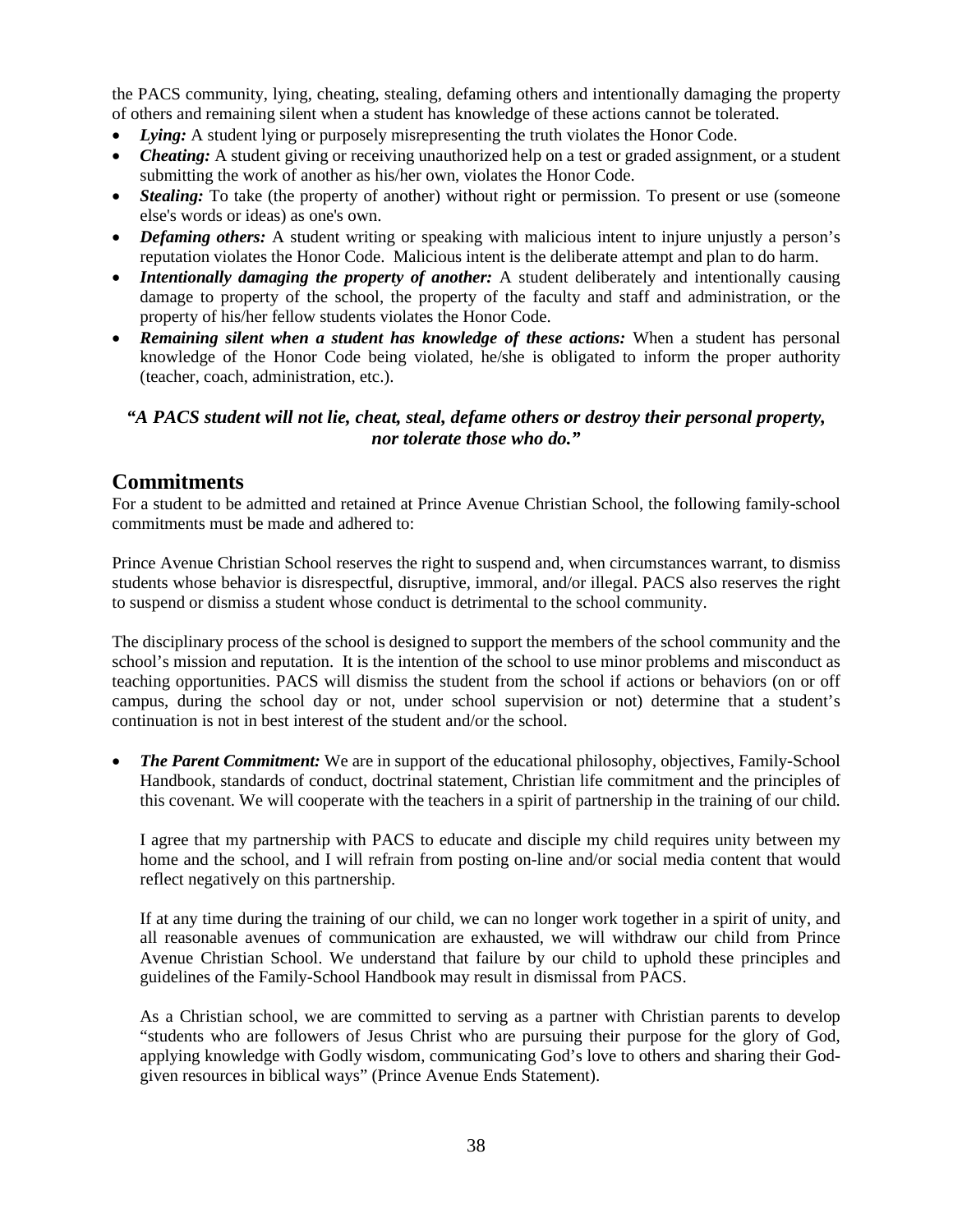We consider it essential that our students and families believe The Word of God is the final authority on all matters of faith and conduct. Therefore, items expressly forbidden in the Scripture are never acceptable. Included among these are such as, but not limited to drunkenness, stealing, lying, the use of slanderous or profane language, pornography, addictive behaviors of any kind, extramarital sex, and homosexual behavior.

Also condemned by Scripture are such attitudes as greed, jealousy, pride, lust, bitterness, hostility, an unforgiving spirit, and prejudice based on race, birth gender, and socioeconomic status. Therefore, Prince Avenue Christian School strives to see these attitudes eliminated as evidenced in speech and action and replaced by Christ-like attitudes appropriate for maturing Christians.

We also believe that our parents and students should be involved in a local community of believers in order to best develop a strong relationship with God, and to learn to minister to one another as Christ commands. Regular attendance infers normal involvement in the community of believers, and may include attendance at worship services, Sunday school or community or youth/children's groups.

• *The Student Commitment:*I desire to attend Prince Avenue Christian School and am willing to be under the authority of my parents in submitting and deferring to their wishes concerning enrollment at PACS.

I understand that Christian teachers are in partnership with my parents. I will strive to obey them also as they seek to train according to God's Word.

With the help of the Holy Spirit, I will seek to live a godly life in and out of school in order that Jesus Christ will be glorified.

I understand that failure to uphold these principles and guidelines of the Family-School Handbook may result in my dismissal from PACS.

- **The Honor Code Commitment:** Because I believe that honor toward God and man is essential, I promise not to lie, cheat, steal, defame others, intentionally damage the property of another, or remain silent when I have knowledge of these actions.
- *The Commitment from the School:* The faculty and staff of PACS pledge by God's grace to uphold the principles of this covenant and guidelines as we assist the parent in training your child.

### <span id="page-41-0"></span>**Statement of Cooperation**

I agree to cooperate with Prince Avenue Christian School (PACS) in every way possible, including academic, behavioral, dress and disciplinary policies. I further agree that if I have any concerns with the school policies or programs, I will bring it first to the teacher and/or the school administration prior to discussing it with others. As a family, we are committed to following the Matthew 18 principle of reconciliation; that if concerns or disagreements arise over issues or incidents related to the welfare of our children, we will go to the individual involved and seek a mutually satisfactory remedy in the bonds of Christian love.

I recognize that PACS works as an extension of me, the parent or guardian, and I pledge my prayerful support to the school administration and faculty. I realize that the discipline of my child is initially my responsibility and I agree that discipline is necessary for the welfare of each student, as well as the entire school. I also understand the school has full authority to discipline any student who refuses to cooperate with the educational process or adhere to the standards of conduct, therefore, give permission for my child's teacher, and/or other members of the school staff and administration to enforce all classroom regulations and school policies in a manner consistent with Christian principles of discipline. Discipline may include,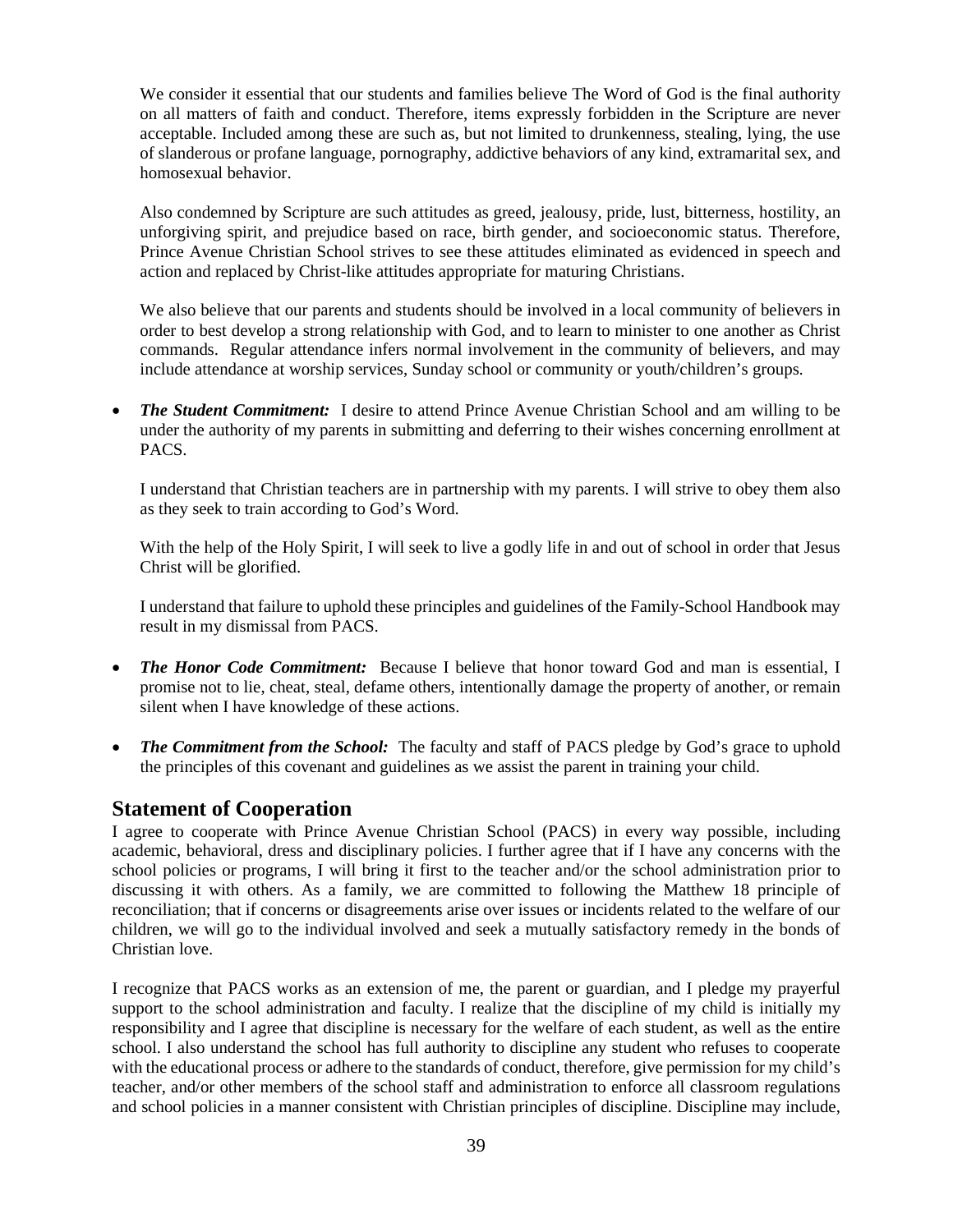but not be limited to, detention, suspension, or expulsion from the school program. I also understand that it may be necessary to withdraw my child if I cannot cooperate with the school policies as defined in the Parent/Student Handbook.

I agree to assume the responsibility of my child's education through supervision of homework, encouraging my child and by keeping in regular contact with his/her teacher. I realize that parent meetings are important for the educational welfare of my child, and therefore, I will make every effort to be in attendance.

I understand that for enrollment to be complete, the full registration and enrollment fees must be received and that these fees are non-refundable. I also understand that the operating expenses of PACS are fixed, and a loss is realized if any vacancy occurs during the school year. In support of the school's obligation to its staff, I agree to keep my son/daughter enrolled for the school year if at all possible. I understand prorated tuition is the exception and not the norm, and any requests for prorated tuition must be submitted to the Head of School in writing. I am responsible to pay any tuition and fees due, and records cannot be forwarded to another school until all financial obligations have been satisfied. I understand that the school, at its discretion, may withhold transcripts of grades, final exams, diplomas, etc. due to non-payment of bills. I also understand that if my child's tuition is 45 days late, my child will not be allowed to stay in class until my overdue balance obligation has been met.

I hereby agree to release Prince Avenue Christian School and its agents from any and all liability to my child, or any agent thereof, due to any injury or alleged injury to my child while on school premises, enroute to and from school, or while involved in any school activity. In case of an accident or serious illness, I give my consent for the school nurse, athletic trainer, or athletic team doctor to treat my student and to call a physician in the event I cannot be contacted. If they are unable to contact a physician, they may make whatever arrangements are necessary. The school will not be held liable for any medical treatment or care provided to my child by a licensed physician, hospital or emergency rescue squad. Should legal action, for any reason, be taken against PACS or any employee or agent thereof on my child's behalf, and the school or its agents are found to be free of fault, I agree to pay any attorney fees, court costs, damages or other costs that Prince Avenue Christian School or its agent incurred while defending itself against such action.

## <span id="page-42-0"></span>**Corrective Discipline**

Order is necessary in any school to maintain control and to effectively teach. To teach self-discipline and respect for authority, certain standards of conduct are maintained at PACS.

Students are expected to comply with the standards and regulations of the school with a positive attitude. They are encouraged to use "Yes Sir" or "Yes Ma'am" when conversing with a teacher or other adult. Correction by a teacher should be accepted without argument. If there is a question concerning the violation of a rule, the student should discuss it with the teacher privately. Courtesy and respect for fellow students is also expected. A student who does not respond to corrective discipline appropriately and who displays an attitude which is consistently out of harmony with the spirit of the school will be considered for dismissal.

### <span id="page-42-1"></span>**Behavior and Conduct**

One of the chief components of discipline at Prince Avenue Christian School is the understanding that the school is not the primary discipline provider of any student. The parents are the primary discipline providers for their own children. However, by attending Prince Avenue Christian School and agreeing to uphold the philosophy, mission, and policies of the school, each student has placed himself/herself under the school's authority, rules, and policies. Because Prince Avenue Christian School is a direct ministry of Prince Avenue Baptist Church, the school is committed to upholding the testimony and standards of the church. When students enroll at Prince Avenue, they agree to abide by the standards of the school on and off campus.

There is no exhaustive list of offenses where church discipline applies, though various examples are given: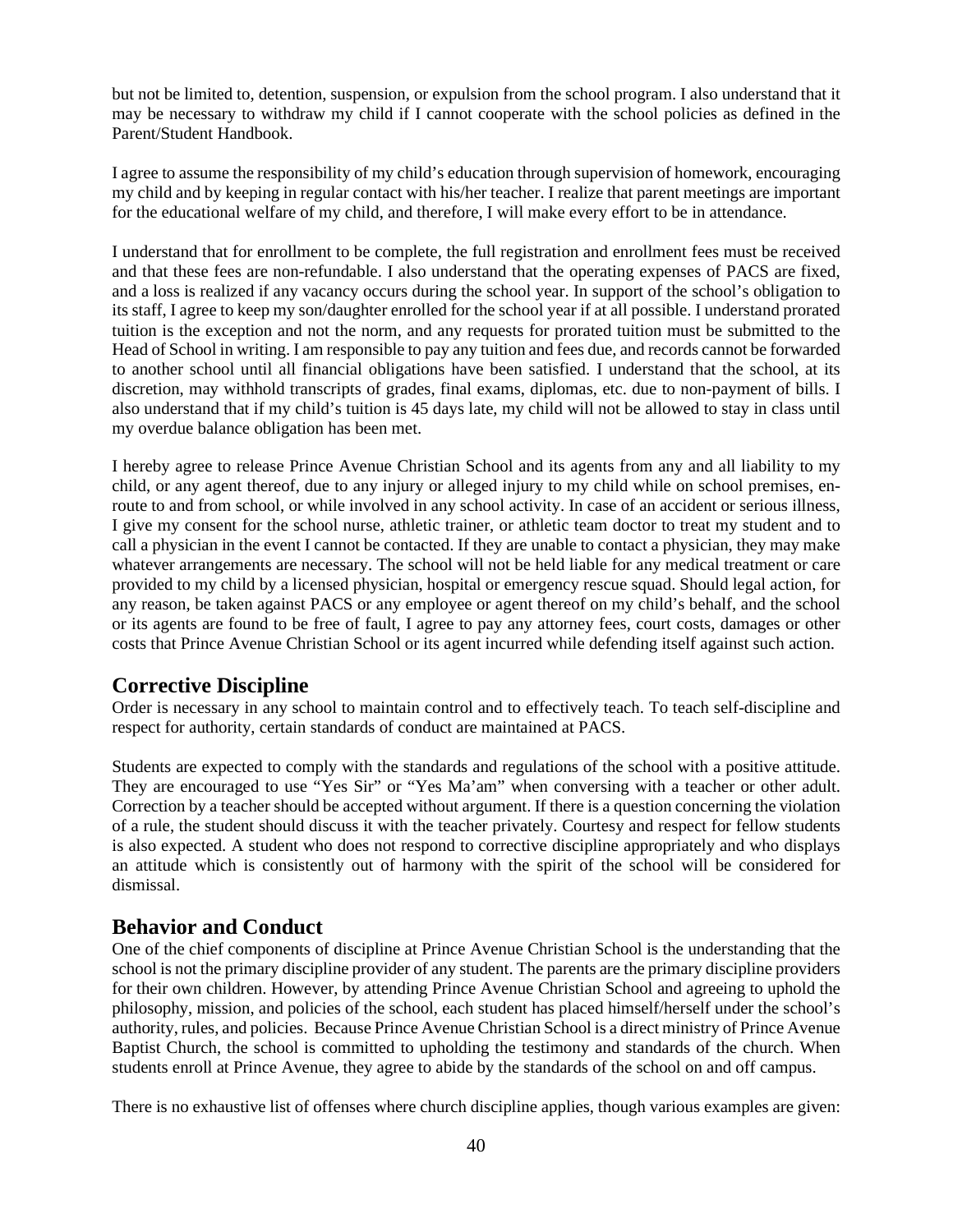- Romans 16:17-18 mentions false teaching and divisive behavior.
- I Corinthians 5:11 lists sexual immorality, greed, idolatry, slander, drunkenness, and financial dishonesty.
- I Corinthians 6:1-10 adds adultery, prostitution, homosexual behavior, and theft.
- II Thessalonians 3:6 warns about idleness and disobedience.
- II Timothy 1:20 identifies blasphemy. II Timothy 2:17-18 reveals the blasphemers to be false teachers who were upsetting the church.
- Titus 3:9-10 deplores quarreling and divisiveness.
- Revelation 2:1, 14, 20 uncovers false teaching, false apostles, and false prophets.

Discipline is necessary for making disciples and living together as a community of disciples. Since any area of sin is a hindrance to discipleship, and any sin might damage relationships with others, any area of sin can come within the scope of discipline. In disciplining a student, we will try to evaluate the following: first, the effect the violation is having on a person's discipleship; second, the way in which he/she is dealing with it; and third, the effect it is having on the fellowship of those involved.

Therefore, with this understood PACS desires to use the following framework in dealing with students who break the behavior guidelines the school has adopted. PACS will:

- Confront the student and the sin, understanding the issues.
- *Punishment* This can take many different forms, but care is taken in handling the student as an individual.
- **Restore the student This process can also take many different forms, because we are looking out for** the best interests of the student and the school.

Students who make unwise and/or foolish choices, but are willing to repent, accept the consequences of their actions, and learn so as not to repeat the offense, will be given every opportunity to be restored to good standing in the school. However, those who scoff at the policies and regard them, or their enforcement, with disdain or contempt, showing no desire for repentance or restoration, will not be permitted to continue at Prince Avenue Christian School.

With all this understood, we have put together a framework that we will use in determining the infraction and its consequences. This list is not all-inclusive but will give clear ideas of the expectations of the school.

## <span id="page-43-0"></span>**Discipline Categories and Consequences**

Misconduct has been classified and divided into three categories, depending on the severity of the violation. The category and the consequences are at the discretion of the teachers and/or the administration. Principals in consultation with the Head of School have the ability to modify consequences at their discretion.

### **Category III**

The following list is not to be considered as all encompassing of Category III offenses:

- Violation of U.S., state or local laws
- Fighting
- Sexual and racial harassment
- Threats of any kind: verbal, written, or implied
- Stealing
- Using or possessing a weapon at school or at a school activity
- Blatant disrespect of authority
- Sexual misconduct, to include (but not limited to) fornication and homosexuality
- Defacing or destroying school property or personal property
- Using or possessing drugs, alcohol, tobacco, or electronic cigarettes
- Possession of pornography
- Possession and/or use of flammable devices such as matches, cigarette lighters, fireworks, etc.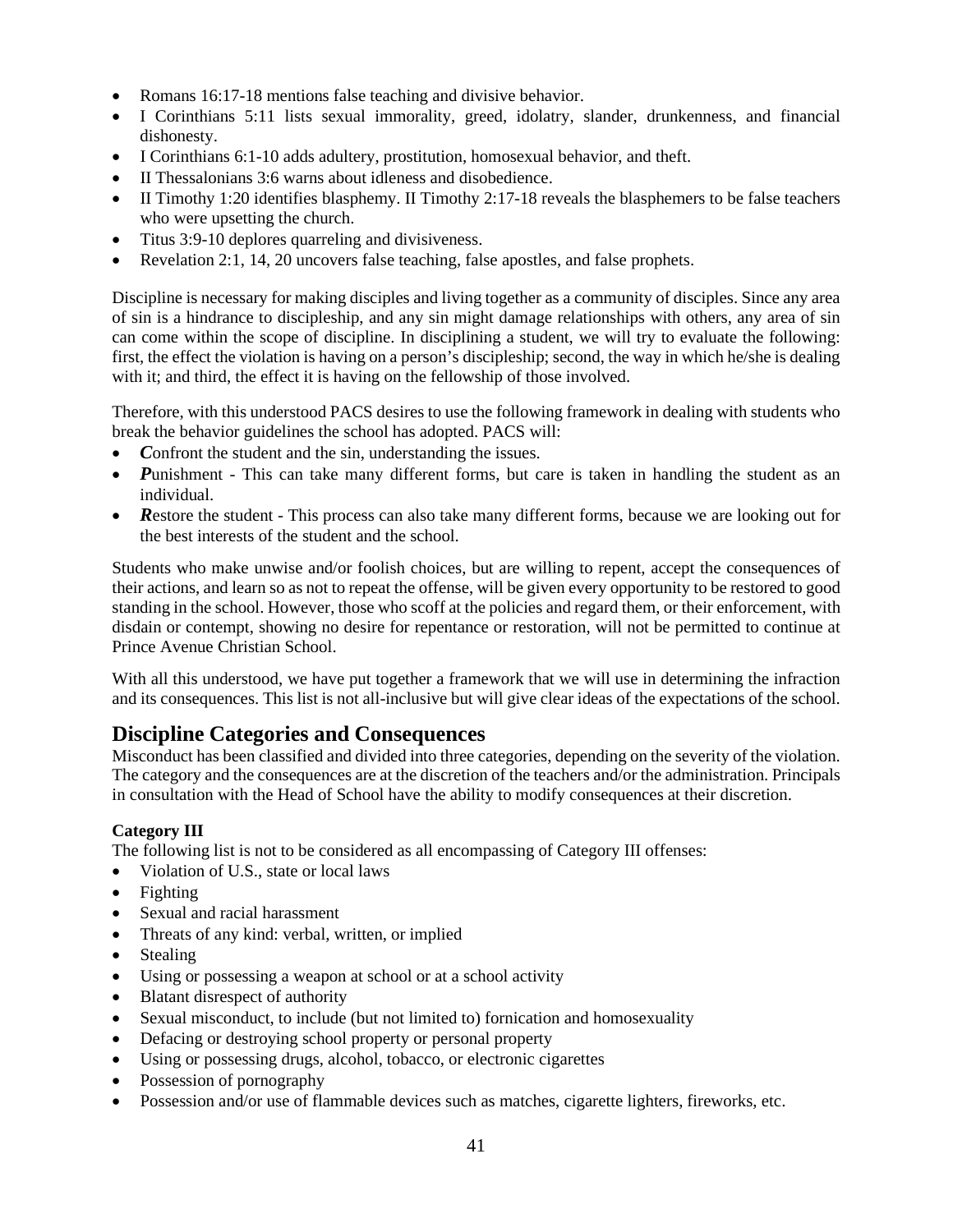- Use of profane or vulgar language
- Use of electronic media inconsistent with the school's educational philosophy
- Excessive detentions and/or suspensions for Category I and Category II offenses
- Leaving school grounds without permission

**Consequences:** Offenses will usually result in suspension, expulsion/withdrawal, and/or suspension of cocurricular activities.

#### **Category II**

The following list is not to be considered as all-encompassing of Category II offenses:

- Cheating and Plagiarism
- Using inappropriate language
- Misconduct
- Disrespect of authority
- Defacing or destroying school property or personal property
- Cutting class
- Lying
- Use of electronic media inconsistent with the school's educational philosophy
- Excessive detentions and/or suspensions for Category I offenses

**Consequences:** Offenses may result in one or more of the following: student/administration conference, parent/administration conference, detentions, multiple-day detention or Saturday detention, suspension, suspension of co-curricular activities, or Category III consequences for recurrent offenses.

#### **Category I**

The following list is not to be considered as all-encompassing of Category I offenses:

- Passing notes in class
- Dress/Hair code violation
- Unexcused absence
- Talking or disrupting class
- Tardy to class
- Public display of affection
- Chewing gum
- Possession of prohibited items that are not considered as dangerous
- Food or drink in unauthorized locations or at unauthorized times
- Failure to attend scheduled detention

**Consequences***:* Offenses may result in one or more of the following: detention, note home, student/ administration conference, suspension of co-curricular activities, academic penalty, or Category II consequences for recurrent offenses.

### <span id="page-44-0"></span>**Definition and Expectations Concerning Conduct and Discipline**

#### **PreK Discipline Policies**

PACS preschool classrooms are positive and safe learning environments in which each child is able to reach the potential God has given him/her. The children are expected to obey right away . . . completely from the heart.

Each teacher has a set of rules and consequences for her respective classroom that will be enforced as deemed necessary by the teacher.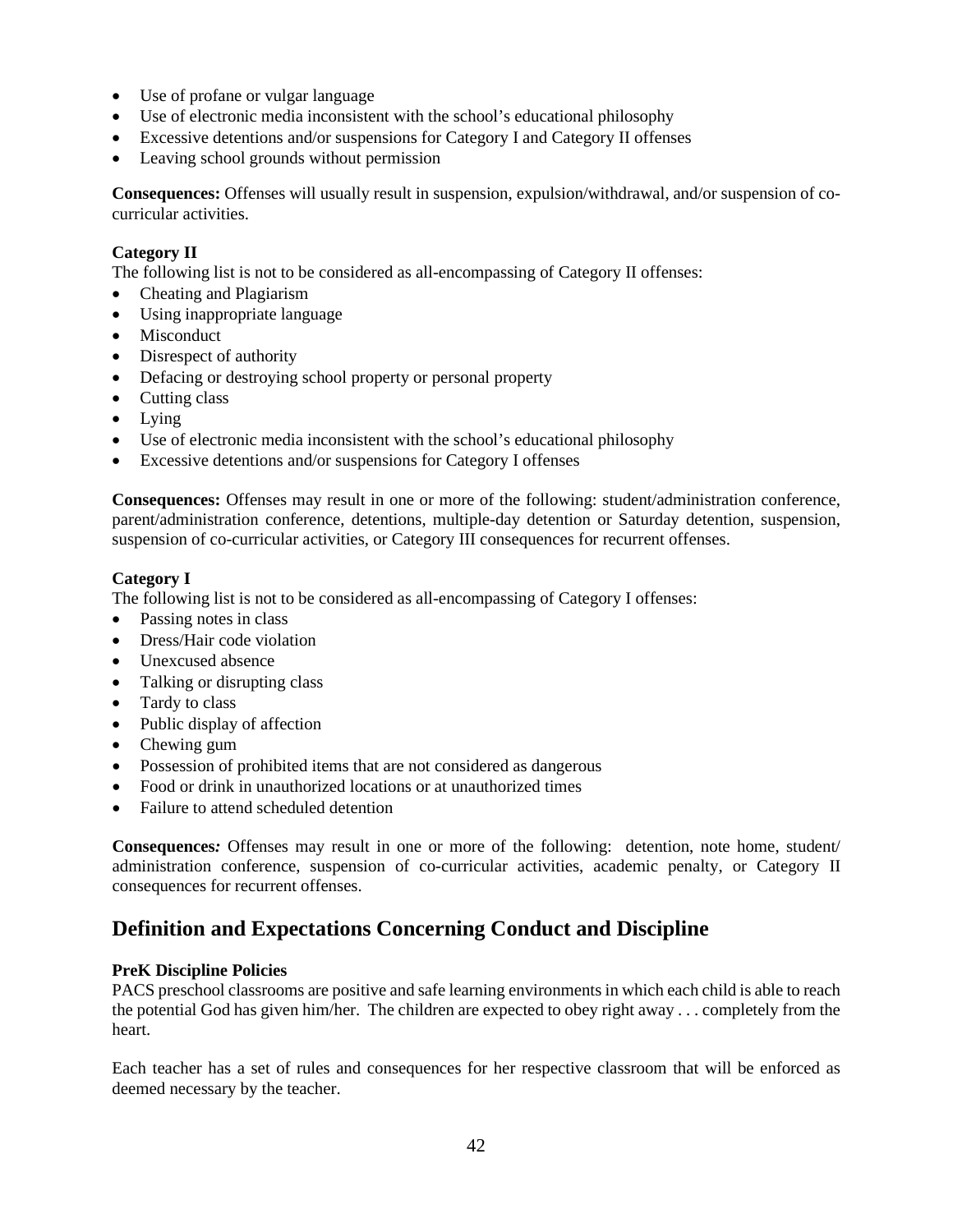PACS teachers encourage children to verbalize their disagreements and use positive redirection as an alternative to unacceptable behavior. Acceptable forms of discipline used in the PreK classes at PACS are time-out and restricted active play (small increments of time). Corporal punishment is not used at PACS.

With an exciting curriculum and a stimulating and organized school environment, discipline problems are usually kept to a minimum. Our PreK strongly supports building the child's self-confidence and encourages the development of respect for self and others. All our behavior management actions are directed toward these goals and, consistent with our developmental approach; our teachers use a variety of methods to help the children learn appropriate behaviors. With the support and guidance of the teacher, each child is encouraged to try to work out his problems. Acceptable behavior is reinforced with verbal praise and other incentives and rewards from the teacher.

When PreK students encounter situations where they feel they have no power, they will often engage in inappropriate behaviors. Our staff is trained to recognize potential situations where they might occur and assist the children in problem solving.

Since we know that our parents want to be advised of any unusual occurrences in their child's day, we will contact them if their child has been involved in a situation involving biting, hitting, pushing, pinching, or use of inappropriate language or behavior. The parents and teachers can work together to determine how to help the child behave in a more acceptable way. Because discipline is so important and so personal, we welcome open discussions regarding any disciplines used with your child.

If a child consistently exhibits behavior that is not appropriate and not responsive to typical management techniques, the teacher will notify Administration. The Administration will observe the child and work with the staff to develop and/or refine methods used with the child.

Should a child's behavior be disruptive to the extent that a classroom cannot operate effectively with the child present, or if the learning environment is significantly affected with the child present, the child's enrollment in the program may be suspended or discontinued.

PreK teachers at PACS each use a variation of a "Smiley Face" discipline chart to keep track of student behavior each day. All students will begin the day with their names on the "Smiley Face." As inappropriate and/or disobedient behaviors occur, students will move their names according to the teacher's system and then consequences will be enforced as the teacher deems necessary and appropriate.

#### **Lower School Discipline Policies (Kindergarten-5th)**

Our philosophy and approach to individual and classroom management is to train and grow students to understand and embrace the truth that the best discipline is self-discipline. The collective efforts of teachers and administration are aimed at helping students see the value in managing themselves in a way that shows respect for peers, adults, people's belongings, and property within the bounds of God's word and classroom and school-wide rules. This goal translates to everyday life when, for example, a student becomes guilty of committing a minor infraction of the stated expectations.

These minor infractions will be dealt with by the teacher in each respective classroom. The teacher's class discipline record is noted, and typically the parent is notified. Repeated occurrences of the same minor infractions may result in the teacher consulting with the parent for reinforcement in correcting the inappropriate behavior.

When counterproductive or inappropriate behaviors persist, the principal is consulted, resulting in administrative involvement in the matter. At this level, the principal becomes the primary contact between the school and home, as well as the chief disciplinarian for the student, still with the end goal being that the student develops the desire and understanding to avoid inappropriate behavior and exercise self-control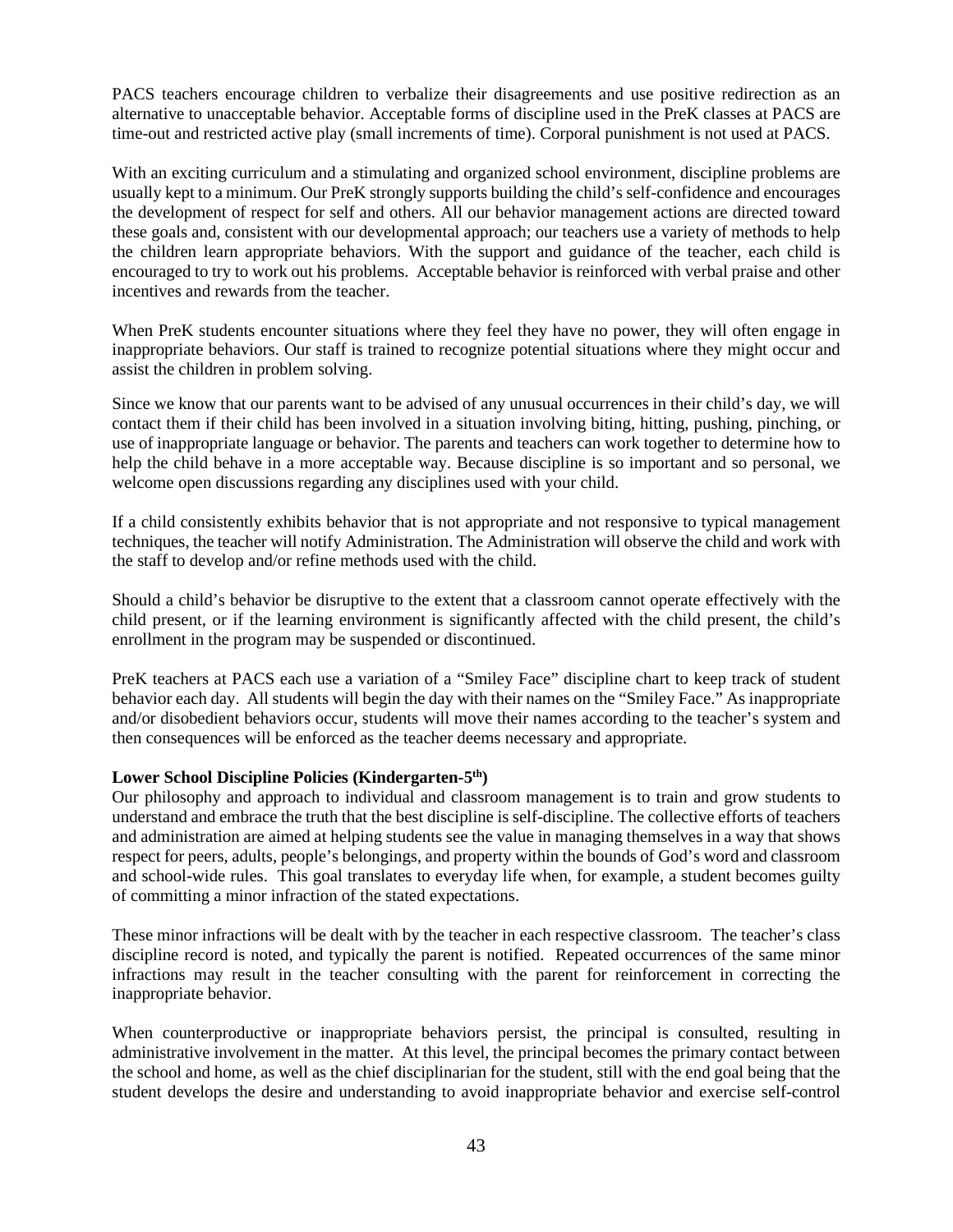over behavioral tendencies that negatively impact the learning and social environments of the school. The following behaviors are considered serious and thus warranting of more direct disciplinary measures at the first display:

- Teasing maliciously
- The use of unwholesome language
- Showing disrespect for anyone in authority
- Fighting, stealing, cheating, or lying
- Blatant disregard for the school's dress code

Students engaging in any of the above will be immediately referred to the principal, who will contact the parent to inform him or her of the details of the incident. Typically, the parents and administration will confer as to appropriate consequences for the behavior, both at home and at school. On the rare occasion that a student's behavior shows no sign of improving to the point of no longer posing a problem for the environment of the school, the school reserves the right, at the discretion of the Head of School, to dismiss a student from enrollment.

#### **Middle and High School Discipline Policies (6th-12th)**

- **Warnings:** Students involved in misbehavior will often be given the opportunity to correct their behavior by the teacher. In some cases, students may be seen by a member of the administration to remind them of the school guidelines and to let them know what actions will occur if such behavior continues.
- **Parent Notification:** A parental notice is a verbal or written notification to parents sent by the teacher/administrator to the parent(s) to inform them of a misbehavior situation. This affords the opportunity for the family and school to work together to correct a potential behavioral problem before it develops into something more serious.
- **Detention:** A detention consists of detaining a student before school, after school, or during lunch for a time period not to exceed 60 minutes. Failure to serve detention on the date assigned may result in additional disciplinary action. Specific times for detention will be assigned by the school principal.
- **Suspension:** Attendance at Prince Avenue Christian School is a privilege with certain responsibilities. One responsibility is to maintain a consistent standard of behavior both at school and away from school, which will reflect the student's commitment to Christ and respect for Christian education. Therefore, any use of, or involvement with, tobacco, drugs, alcohol, unwholesome language, entertainment, behavior, gambling, cheating, fighting, stealing, lying, disrespect, immorality, possession of a weapon, or an accumulation of detentions, may result in the student's immediate suspension or expulsion from Prince Avenue Christian School. Other types of behavior, including (but not limited to) defacing school or personal property or leaving school without permission, may also be grounds for suspension or expulsion.

Suspended students will generally serve out-of-school suspensions. Receiving a suspension is a serious occurrence and could jeopardize a student's future enrollment at Prince Avenue Christian School. A suspension can also impact a student's membership in student government and honor societies. The bylaws or charter for student government and each honor society contain the impact corrective discipline has upon a student's membership in these organizations.

If a student is suspended, the following consequences will occur:

The student will be required to either stay at home or serve the suspension at school. This determination will be made by the administration and parents. If the student serves an on-campus suspension, a fee of \$60 will usually be charged to pay for appropriate supervision of the student.

The student shall not participate in any co-curricular event on the days suspended and may not attend a school activity without administrative permission. The final decision on suspension from cocurricular activities will be determined by the school administration.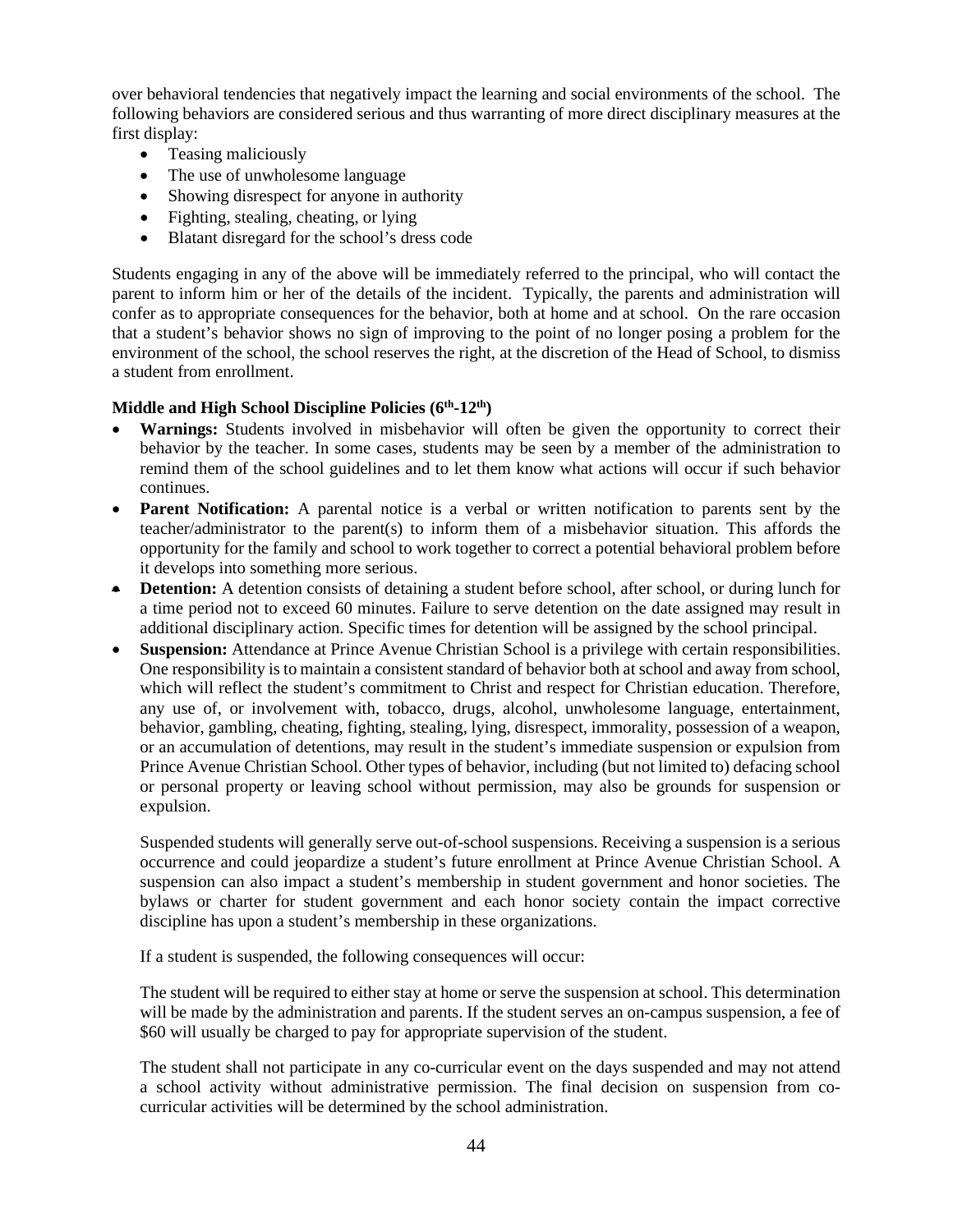- o The student may be required to do in-school or out-of-school research and/or work related to the violation.
- o All academic work must be made up within the normal framework of time, as outlined in the policies for make-up work.
- o For dual enrollment courses, one point will be deducted from the semester grade for every day of suspension, with a maximum 3 point deduction per disciplinary event.
- o For each day of suspension, two percentage points from the current nine-week grade may be deducted in every subject. The maximum number of percentage points that may be deducted for a single disciplinary event is six. If the suspension is due to a cheating infraction, the grade in that particular subject will not be lowered because the student has already received a significant grade reduction (usually a zero) for the assignment which has lowered the overall grade.
- o The student may be permitted or requested to go before the student body or a group of peers to ask forgiveness for the wrong committed. Upon suspension or expulsion of a student, the administration may give the rest of the student body an appropriate statement regarding the basic nature of the offense and purpose of discipline. This action will be designed to:
	- Protect the reputation of the student(s) involved from the conclusions others might draw if gossip were the only channel of information.
	- Solicit prayer for those involved.
- **Expulsion:** A student may also be expelled or asked to withdraw for Category III violations or repeated Categories I and II violations. In cases involving pregnancy, students (girls *and* boys) who conceive a child while enrolled will customarily be dismissed from PACS; however, the administration will evaluate each situation for extenuating circumstances on a case by case basis. Recommendations for expulsion will require the approval of the Head of School.
- **Committee:** In situations involving serious behavioral issues, the administration will seek counsel from a Discipline Committee consisting of PACS teachers and/or staff. This committee will generally be convened in situations where level two or three offenses have occurred.

### <span id="page-47-0"></span>**Prohibited Items**

Items that are not permitted on campus, such as skateboards, laser pens, etc., will be collected by the teacher and may not necessarily be returned. Skateboards, scooters, hoverboards, roller blades, go-carts and minibikes should not be used on school property at any time due to the high risk of injury and liability for the school. Lower school students should not bring toys to school except on designated days.

### <span id="page-47-1"></span>**Guidelines for Permitted Electronic Items**

### **Cell Phones:**

Lower school: Lower school students are discouraged from bringing cell phones to school. However, if a student does bring a phone to school, it must remain in the student's bookbag throughout the day. Lower school students will be able to utilize cell phones after the last bell of the school day.

High school and middle school: in general, cell phone use during the school day is discouraged. Students will follow the cell phone policy documented in their course syllabi, which is designed to protect instructional time. Students discovered using a cell phone in class without permission will have their phone taken and held in their principal's office. Repeat offenses will have graduated sanctions and can result in the suspension of on campus cell phone privileges.

**Smart Watches:** These are permitted at school, but should not be used to make calls, send messages, surf the internet, take photos, or use any other application during the school day. Exemptions to this rule are granted on a case-by-case basis by faculty or staff. Failure to follow these guidelines will result in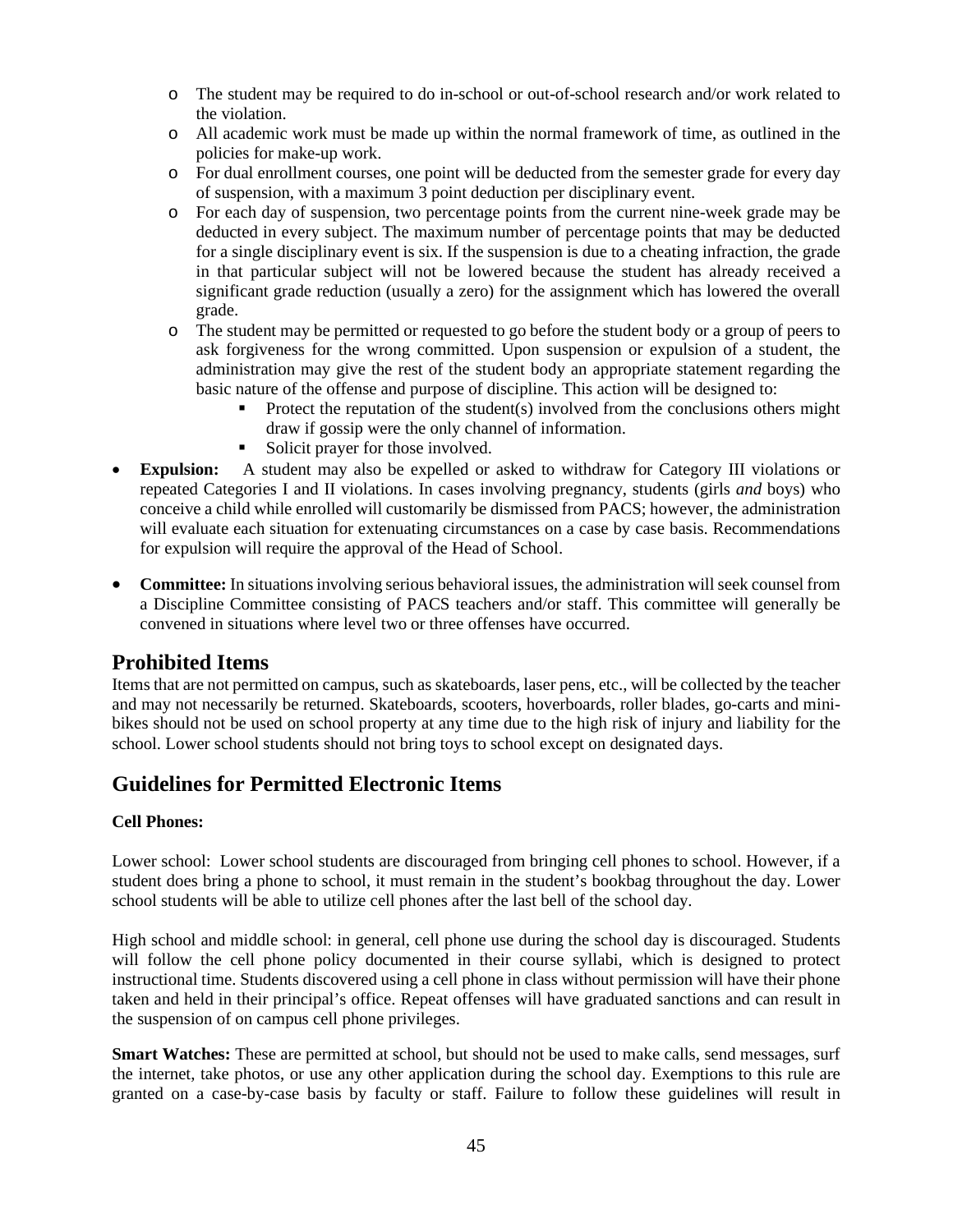disciplinary consequences. Parents who need to contact students during the school day should call the School Office.

**Electronic Listening Devices:** These items are only permitted during the school day if permission has been granted by a teacher for academic purposes. These devices will be permissible under specified guidelines during some co-curricular activities.

**Electronic Recording Devices:** Use of these items as picture/video/recording devices is only permitted during the school day if permission has been granted by a teacher for academic purposes. These devices will be permissible under specified guidelines during some co-curricular activities. Any use of these items for the purpose of cheating, harassment, vulgarity, transmitting pictures/video, or any other activity deemed inappropriate by the administration will result in serious consequences.

#### **Electronic Recording Devices in Locker Rooms or Restrooms**

Cell phones, video cameras, and all recording devices are strictly prohibited in all locker rooms and restrooms.

#### **Laptops**

Unauthorized use of laptops during school hours includes, but is not limited to the following:

- Taking pictures or video without teacher permission
- Transmitting pictures or video without teacher permission
- Non-educational gaming (time wasting "escape" activities)
- Watching video with no educational or co-curricular purpose or affiliation
- Laptops are not authorized for use during chapel services

Misuse or abuse of electronic mediums (including laptops) can be subject to disciplinary action as defined in the Discipline Categories and Consequences section of this Family-School Handbook.

Laptops are provided to all students for educational use. They are the property of the school and are configured by the IT Department. Students are not allowed to install any software without the approval of the Director of Technology. Students must adhere to the Student Acceptable Use and Safety Procedures as well as the Internet/Network Guidelines listed below.

### <span id="page-48-0"></span>**Student Technology Acceptable Use and Safety Procedures**

Students are encouraged to use technology resources for educational and communication purposes. Use of such resources is a privilege, not a right. Students must conduct themselves in a responsible, efficient, ethical, and legal manner. Unauthorized or inappropriate use, including any violation of these guidelines, may result in cancellation of certain privileges, and/or disciplinary action, and/or civil and/or criminal liability. Prior to accessing the Internet at school, students and parents must acknowledge the Student Technology Resources Acceptable Use and Safety Procedure. Smooth operation of Prince Avenue Christian School's Network relies upon users adhering to the following guidelines. The guidelines outlined below are provided so that students are aware of their responsibilities.

### **PACS Internet/Network Guidelines:**

- A. Students are responsible for their behavior and communication on the Internet.
- B. Students may only access the Internet by using their assigned Network/Internet account. Use of another person's account/address/password is prohibited. Students may not allow other users to utilize their accounts.
- C. Students may not intentionally seek information on, obtain copies of, or modify files, data or passwords belonging to other users, or misrepresent other users on the network.
- D. Students may not use the Network/Internet to engage in "hacking" or other unlawful activities.
- E. Transmission of any material in violation of any State or Federal law or regulation is prohibited.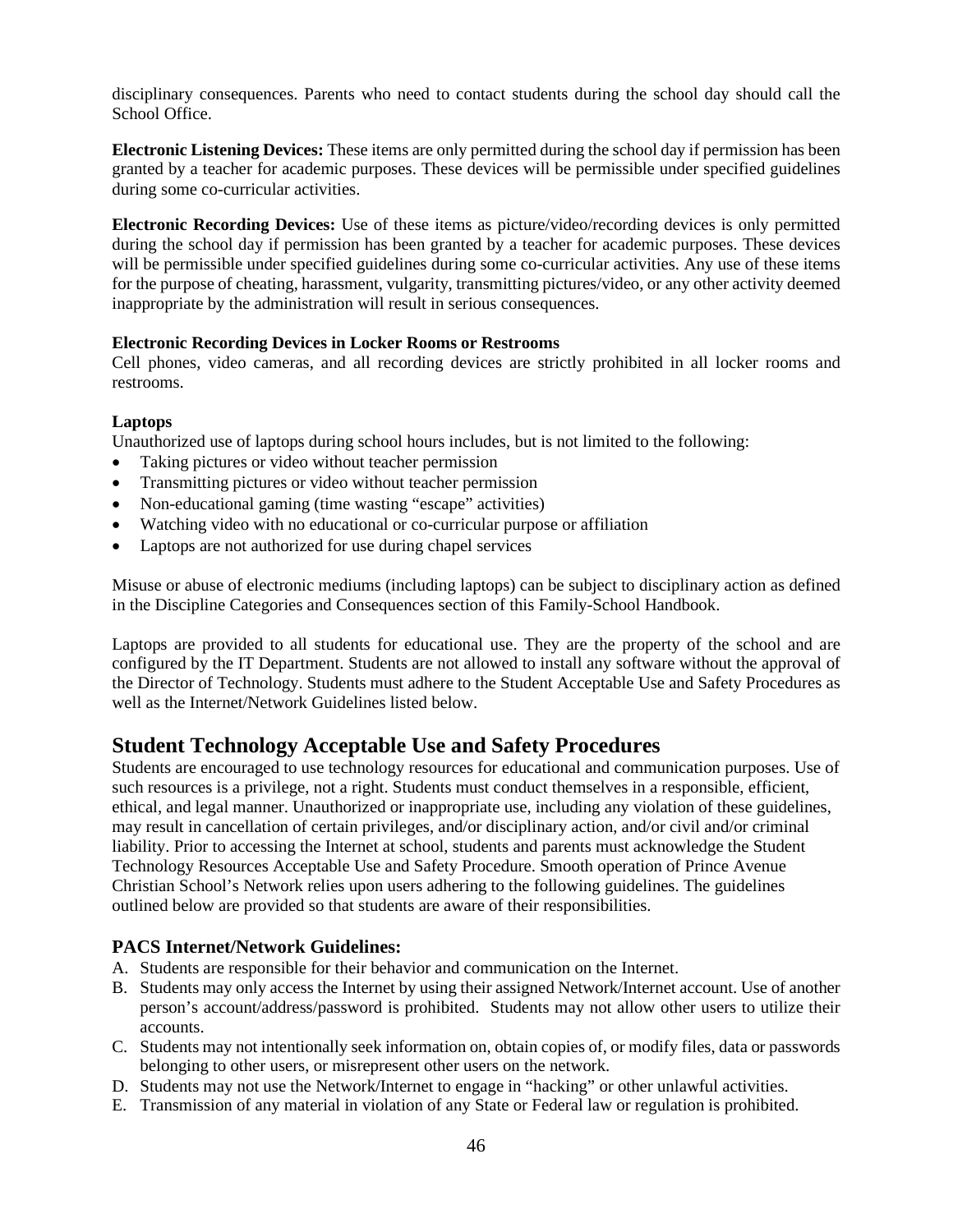- F. Any use of the Internet for commercial purposes, advertising, or political lobbying is prohibited.
- G. Students are expected to abide by the following generally accepted rules of network etiquette:
	- a) Be polite, courteous, and respectful in your messages to others. Use language appropriate to school situations in any communications made through Prince Avenue Christian School's computers/network. Refrain from using obscene, profane, vulgar, sexually explicit, defamatory, or abusive language in your messages.
	- b) Do not transmit pictures or other information that could be used to establish your identify without prior approval of a teacher.
	- c) Never agree to get together with someone you "meet" on-line without prior parent/guardian approval.
- H. Use of the Internet to access, process, distribute, display or print child pornography and other material that is obscene, objectionable, inappropriate or contrary to Prince Avenue Christian School's Code of Conduct, are also prohibited.
- I. Malicious use of Prince Avenue Christian School's computers/network to develop programs that harass other users or infiltrate a computer or computer system and/or damage the software components of a computer or computing system is prohibited. Students may not use Prince Avenue Christian School's computers/network in such a way that would disrupt their use by others. Students should refrain from intentionally wasting limited resources.
- J. All copyright issues regarding software, information, and attributions of authorship must be respected.
- K. Any and all downloading of information must have permission from the Director of IT or his designee in advance. If a student transfers files from information services and electronic bulletin board services, the student must check the file with a virus-detection program before opening the file for use. Only public domain software may be downloaded with permission. If a student transfers a file or software program that infects the Network with a virus and causes damage, the student may be liable for any and all repair costs to make the Network once again fully operational.
- L. Privacy in communication over the Internet and the Network is not guaranteed. To ensure compliance with these guidelines, Prince Avenue Christian School reserves the right to monitor, review and inspect any directories, files and/or messages residing on or sent using Prince Avenue Christian School's computers/network. Messages relating to or in support of illegal activities will be reported to the appropriate authorities.
- M. Use of the Internet and any information procured from the Internet is at the student's own risk. Prince Avenue Christian School is not responsible for any damage a user suffers, including loss of data resulting from delays, non-deliveries, miss-deliveries, or service interruptions. Prince Avenue Christian School is not responsible for the accuracy or quality of information obtained through its services.
- N. Information (including text, graphics, audio, video, etc.) from Internet sources used in student papers, reports, and projects should be cited the same as references to printed materials.
- O. Disclosure, use and/or dissemination of personal identification information of minors via the Internet is prohibited, except as expressly authorized by the minor student's parent/guardian on the "Student Technology Resources Acceptable Use and Safety Agreement Form."
- P. Proprietary rights in the design of web sites hosted on Prince Avenue Christian School servers remains at all times with Prince Avenue Christian School.
- Q. The transfer of communications to personnel to whom that information is not pertinent is defined as Spamming. (i.e., mass mailing or global distribution of information of a function such as a play held at one school site.) Spamming is prohibited.
- R. Chat rooms and other forms of direct electronic communications (i.e., Instant Message services) are prohibited.
- S. Use of any hardware or software (such as proxies) to circumvent the school's content filters is prohibited.
- T. Students are not allowed to use computers designated for teacher use.
- U. Students may use personal devices (such as laptops, iPads, Smart Phones, etc.) on the school's Public Wireless Network. All traffic on these devices is subject to all the policies written above. Students may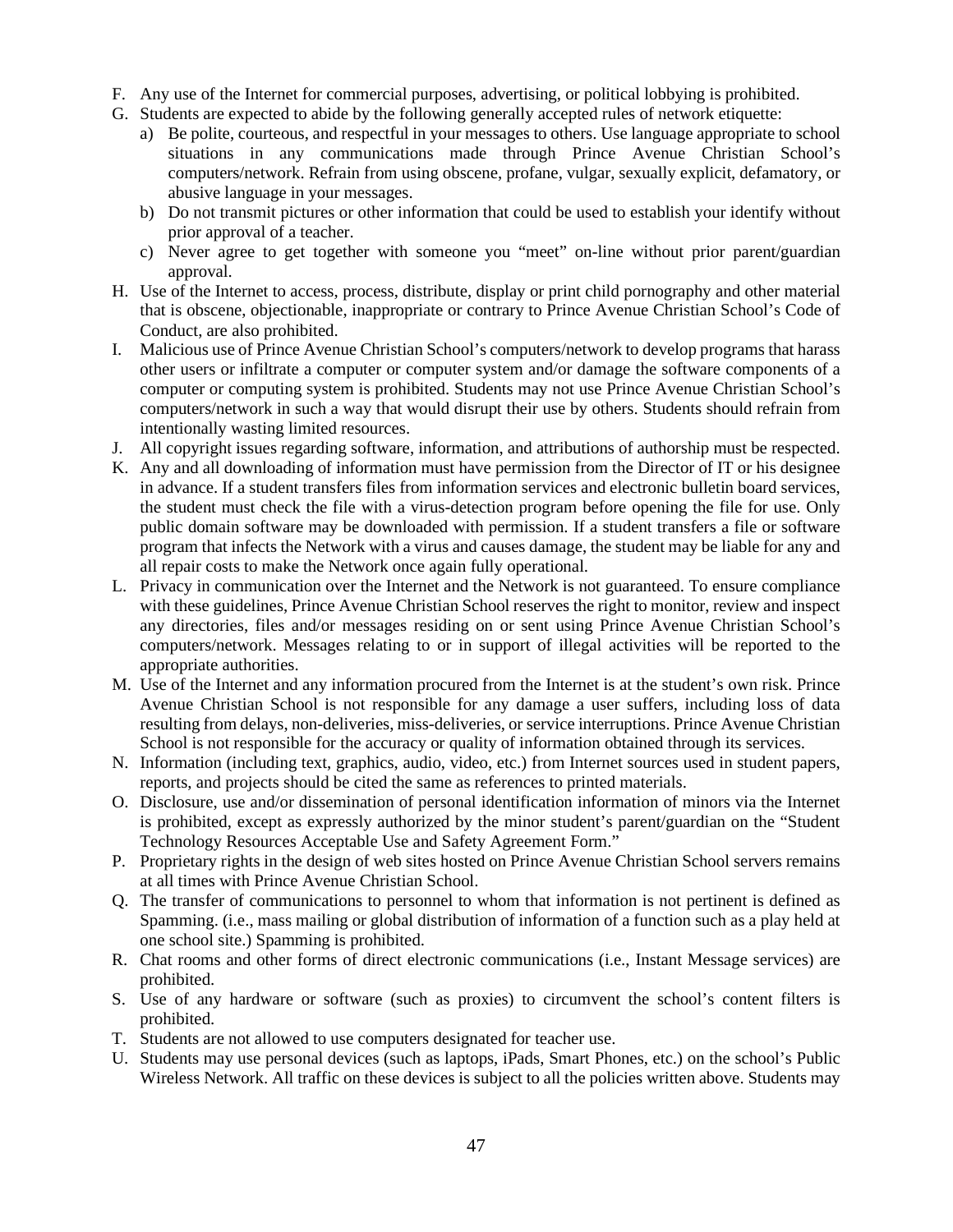not use data connections such as cell phone data plans that bypass the school network during normal school hours.

V. Students' school email accounts are subject to school policy. Students may face disciplinary actions if emails are found to be contrary to Prince Avenue Christian School's Conduct and Discipline standards, State or Federal law or regulation is prohibited.

#### **Personal Social Networking and Website Guidelines:**

Students' conduct online in any fashion is subject to school policy. Students may face disciplinary actions if posted items are found to be contrary to Prince Avenue Christian School's Conduct and Discipline standards, state or federal law or regulation is prohibited.

## <span id="page-50-0"></span>**UNIFORM/DRESS CODE**

### <span id="page-50-1"></span>**Overview**

Since students' dress strongly influences their behavior, self-image, and academic achievement, PACS has chosen to require school uniforms for kindergarten through 12th grade. As administration, our desire is to help your children develop a habit of modest dress; therefore, the administration has the right and responsibility to require all students to be appropriately dressed before attending any class.

There will be certain days when the student body is permitted to depart from the standard uniform. These special days are days such as picture days, approved team travel days, approved special events, spirit days, etc. The administration will inform students and parents of the dress that is acceptable for these days.

The PACS uniform consists of the:

- Daily uniform
- Dress uniform
- Physical Education uniform
- Spirit Day or special occasion dress

Any special event or field trip dress that deviates from the normal dress code will be determined by the teacher and/or the administration. All decisions by the faculty and/or administration concerning dress code are final.

All attire must be neat, clean, and appropriately sized. Nothing should be worn that is too tight, too loose, too long, or too short. Only plain white t-shirts with no writing or emblems are to be worn under uniform shirts. Long sleeve t-shirts are not allowed underneath short-sleeved shirts.

### <span id="page-50-2"></span>**Purchasing Information Daily and Dress Uniforms**

Uniforms are to be purchased through *Lands' End* School Uniform Division. Some uniform items may also be purchased in the *Wolverine General Store* on campus. *Lands' End* will embroider the PACS shield logo. *Lands' End* catalogs are available in the school office. To purchase uniforms go to [www.landsend.com/school](http://www.landsend.com/school) or call 1-800-469-2222. Since PACS is a member of the preferred school program, *Lands' End* will donate 3% of our net sales back to our school.

Only Prince approved uniform items can be worn at school. To ensure that you are ordering the correct uniforms and given the correct logo, you must use the *Prince Avenue Christian School preferred school number: 900118969.* The *Lands' End* website is located at [http://www.landsend.com.](http://www.landsend.com/) Items sold by *Lands' End* that are not part of our approved uniform package cannot be worn at school. "Substitute"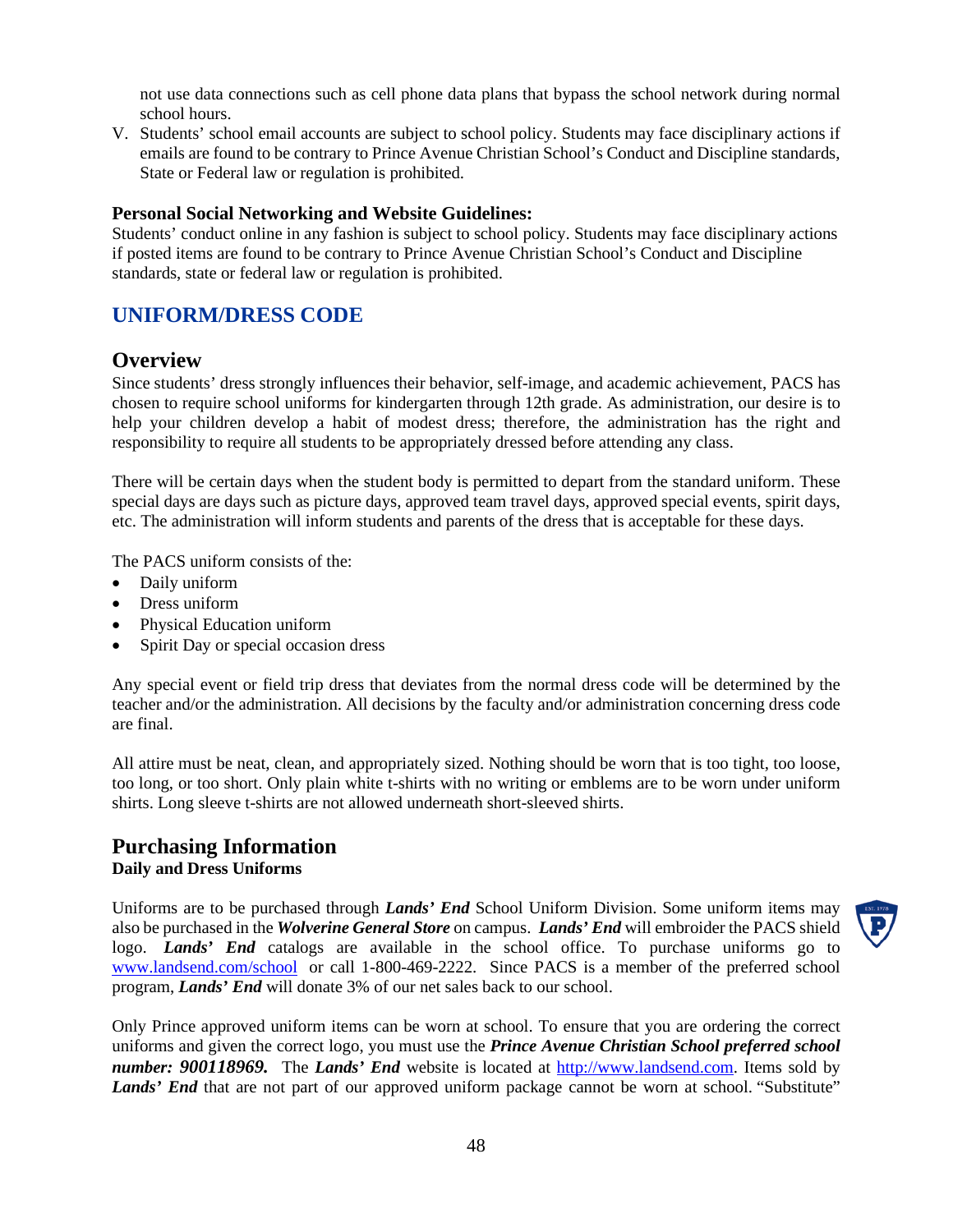uniform items produced by other manufacturers, such as Duck Head, Chino, etc., are not approved for use at school.

### **PE Uniform**

PE uniforms may be purchased through the *Wolverine General Store* on campus.

#### **Outerwear/Sweatshirts**

Outerwear and sweatshirts may be purchased from the *Wolverine General Store* or *Lands' End*.

## <span id="page-51-0"></span>**Daily Uniforms for Kindergarten-12th**

• **Shirts:** Any style polo, oxford, or turtleneck shirt *with a Prince Avenue shield logo* may be worn from the *Lands' End* **School Uniform catalog** or the *Wolverine General Store* as long as it is from the following color choices: blue, light blue, classic navy, chambray blue, white, chamois, maize, and gray heather. Boys long sleeve shirts: white, blue, French blue, and blue/white striped. (A logoed *Lands' End* polo or oxford shirt must be worn at all times. You may layer approved *Lands' End* or *Wolverine General Store* outerwear over the shirt at your discretion.)

\*All lower school students must have a classic navy blue polo shirt *with a Prince Avenue shield logo* to be worn on "Field Trips"

- **Pants, Crops, Skirts, Skorts and Shorts** *(Uniform shorts may be worn by all students - Kindergarten – 12th grade):* Any style pants, crop pants, skirt, skort, and shorts may be worn from the *Lands' End School Uniform catalog* or the *Wolverine General Store* as long as it is from the following color choices and meets the following requirements:
	- o Classic navy, khaki, gray, blue pin cord/pinstripe and classic navy plaid (no corduroy or jersey knit)
	- o Skorts or skirts may not be worn any shorter than 4 inches above the top of the kneecap
	- o *Lands' End* has all the measurements for skirts, skorts, and short lengths so that the correct length skirt, skort, or short may be purchased for your child
	- o No sweat or wind pants may be worn under skirts or skorts
- **Jumpers with Peter Pan shirt** (Kindergarten-5<sup>th</sup> grade girls):
	- o Classic navy, khaki, and classic navy plaid *with a Prince Avenue shield logo*
	- Jumpers may be no shorter than 2 inches above the top of the kneecap. *Lands' End* has all the measurements for jumper lengths so that the correct length is purchased.
	- o White or blue short or long sleeve Peter Pan shirt only to be worn underneath jumper
- **Dresses** (Kindergarten-5<sup>th</sup> grade girls): Classic navy, chambray blue and gray heather polo dress **with a Prince Avenue shield logo**
	- o Polo dresses may be no shorter than 2 inches above the top of the kneecap. *Lands' End* has all the measurements for dress lengths so that the correct length is purchased.
- **Sweaters:** Any style sweater *with the Prince Avenue shield logo* may be worn from the *Lands' End School Uniform catalog* or the *Wolverine General Store* as long as it is from the following color choices: Classic navy, white, maize, and pewter heather (no argyle)
- **Sweatshirts:** *Must have Prince Avenue shield logo* (*Lands' End*) or *Prince Avenue graphic* (*Wolverine General Store*) and be either classic navy, white, maize, or gray heather.
- **Outerwear:** Only the following may be worn during school hours:
	- o Navy Prince Avenue logo wind jacket
	- o Prince Avenue Christian School Letter Jacket Varsity Athletes Only
	- o Any style fleece jacket, vest, sweater or sweatshirt *with the Prince Avenue shield logo* may be worn from the *Lands' End School Uniform catalog* or the *Wolverine General Store* as long as it is from the following color choices: classic navy, white, gray heather, maize
	- o Other Prince Avenue Christian School approved outerwear items sold through the *Wolverine General Store*
- **Accessories:**
	- o **Belt:** Black or Brown with a conservative belt buckle (If an article of clothing has belt loops, then a belt must be worn)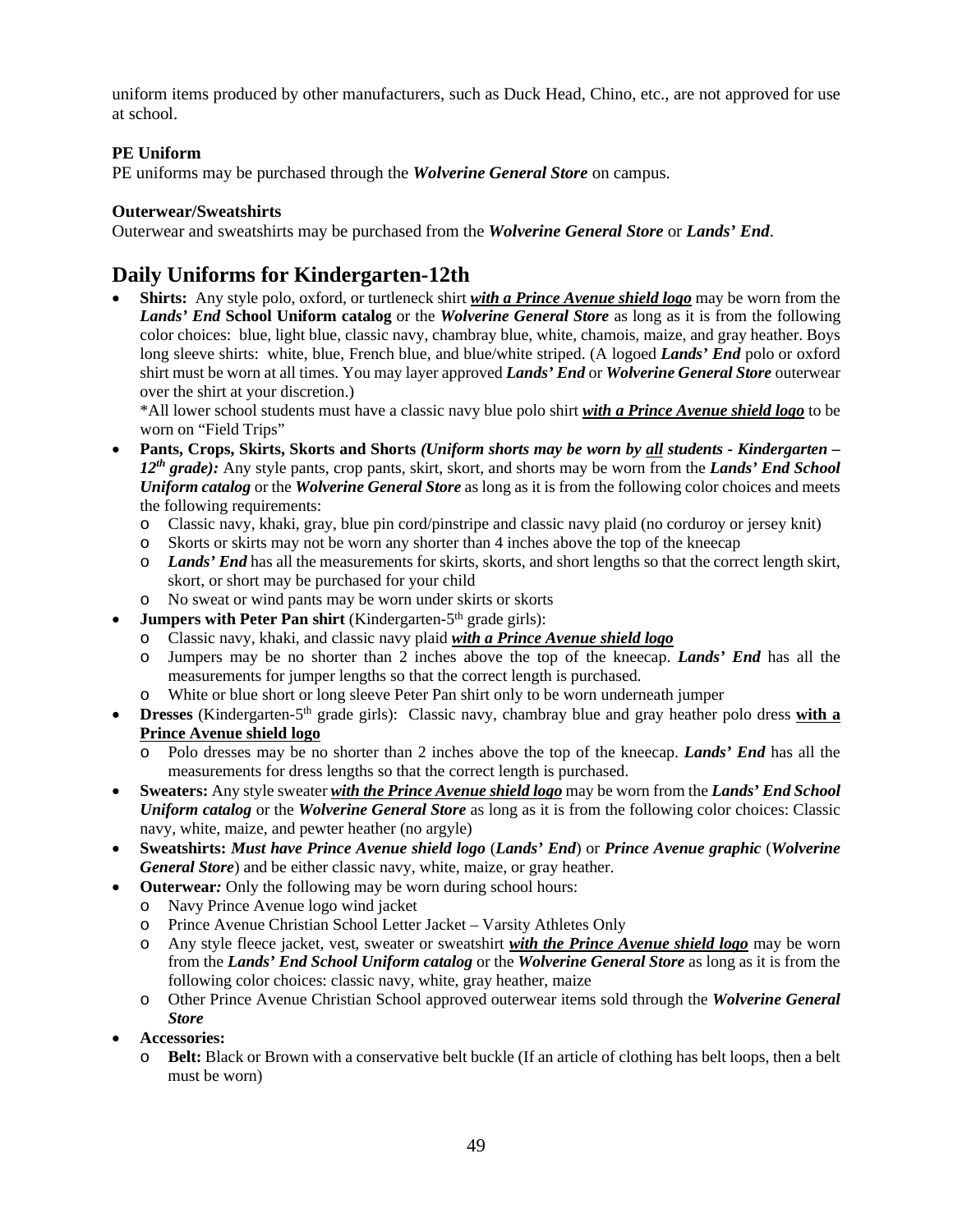- o **Socks:** Socks should be navy, gray, white, black or brown. Socks from the *Wolverine General Store* are also approved.
- o **Tights/leggings***:* White, navy, black or gray (no lace or patterned tights)
- *Shoes:* All shoes should be of a conventional and closed-toe style
	- o Dress shoes/Boots: Must be black, brown, gray or navy in color.
	- Athletic shoes: Must be white, gray, black, brown or blue (not neon), with minimal accent colors.
	- o Backless shoes, sandals\* or casual styles such as "Crocs" and "Paws" are not allowed.
	- o Rain boots may be worn on rainy days only.

\*Sandals are an additional option on Spirit Days for middle and high school students only.

\*Students who are out of the dress code will be required to comply before being allowed back in the classroom. They can purchase the item from the Wolverine General Store or call parents to bring the item to the school.

### <span id="page-52-0"></span>**Dress Uniforms for Kindergarten-12th**

*The purpose of the dress uniform (or chapel dress) is for special occasions, chapel days, picture day, and other designated special days. Students should be prepared to wear this uniform each week on the day of chapel. Shorts, casual polos, or tennis shoes (6th-12th) are NOT to be worn on these days. Therefore, all students should be prepared to purchase at least one uniform that meets the dress uniform code.* 

**Boys:** Khaki or navy pants (no shorts), short or long sleeve oxford shirt *with a Prince Avenue shield logo* in approved colors (blue, French blue, white, chamois, blue and white stripe). Optional navy blazer

**Girls:** Khaki, navy, gray, blue pin cord/pinstripe or plaid skirt, skort, jumper, dress, or pants (no shorts) with short, long, or <sup>3</sup>/4 length sleeve oxford shirt *with a Prince Avenue shield logo* in approved colors (blue, French blue, white, and chamois). 1st- 5th grade optional khaki, plaid, or navy jumper with white Peter Pan shirt.

#### **Shoes:**

- Kindergarten  $-5<sup>th</sup>$  grade students must wear shoes with closed toe and no backless shoes (to allow for recess activities)
- 6<sup>th</sup> 12<sup>th</sup> grade students must wear shoes with closed toes: black, gray, brown, white, and navy (no tennis shoes on chapel day, which includes Converse All Stars (Chuck Taylors), slippers/bedroom shoes)
- Rain boots may be worn on rainy days only.

## <span id="page-52-1"></span>**Physical Education Uniforms**

**Lower School:** All students in kindergarten - 5th grades must wear an official Prince Avenue PE Uniform during PE classes. (They may wear their PE uniform all day on PE days.) Official uniforms include shirts and shorts and are available through the *Wolverine General Store* located on campus. Socks and tennis shoes are also required. Navy cotton sweatpants may be worn in the winter.

**Middle and High School:** All students in 6th-12th grades who are enrolled in PE or Strength and Conditioning, must wear an official Prince Avenue PE Uniform during these classes.  $6<sup>th</sup>$ -12<sup>th</sup> grade students must "dress out" for PE and then change back to school uniform for class. All students must purchase a Physical Education uniform from the *Wolverine General Store* located on campus. Any official Prince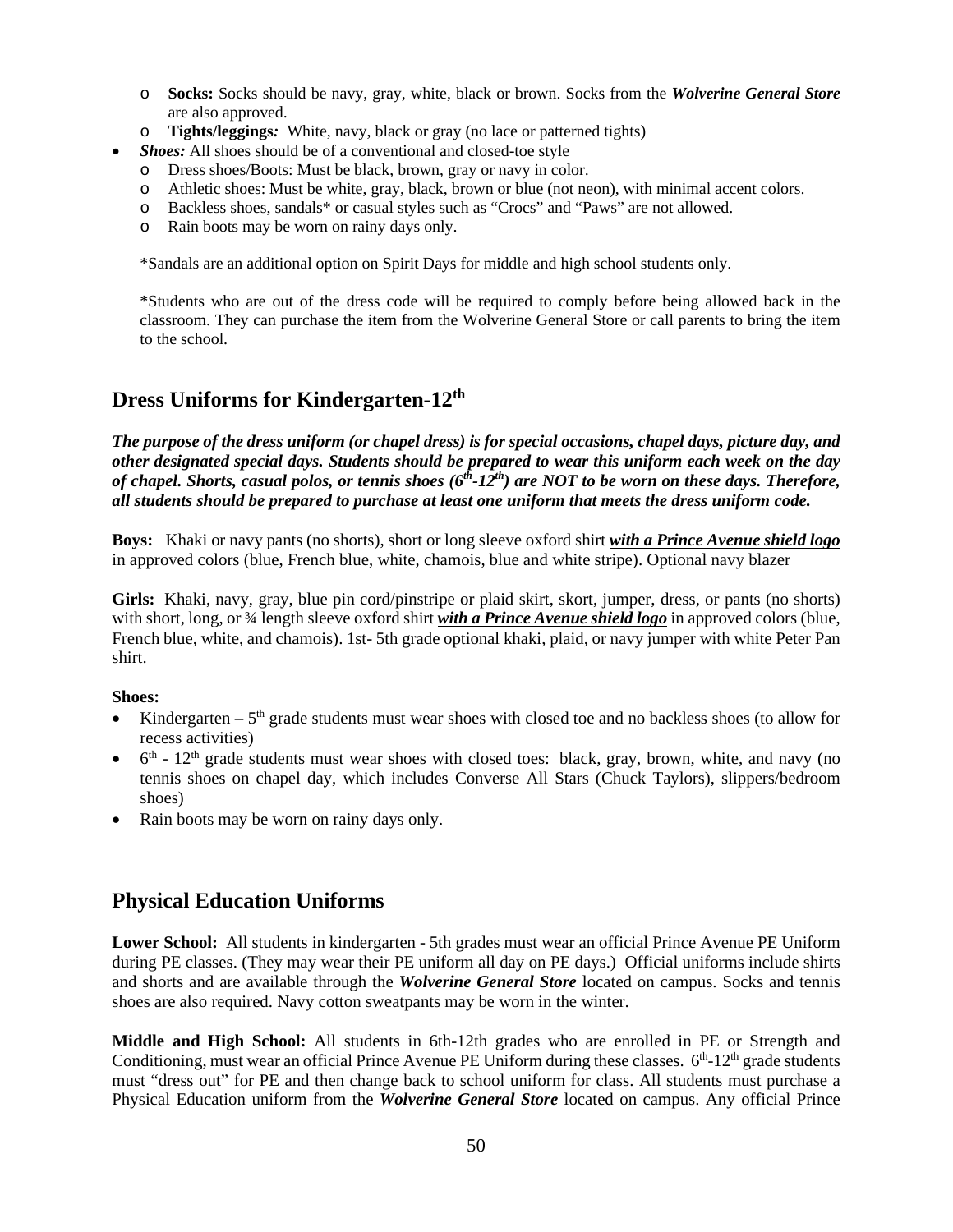Avenue PE or Wolverine shorts issued through the athletic department may be worn. Socks and tennis shoes are also required. Navy cotton sweatpants may be worn in the winter.

### <span id="page-53-0"></span>**Spirit Day for Kindergarten-12th**

"Spirit Days" are days that afford us the opportunity to express our pride in being Wolverines.

Students will have the option to wear a Prince Avenue shirt with jeans in school colors only - navy, white or gold (no rips or tears, or "jeggings") or their uniform pants, shorts, skirts or skorts. Lower school students (only) have the option to wear jeans, their PE shorts, or badger grey shorts purchased through the *Wolverine General Store*. (girls/women's running shorts are not acceptable for Spirit Day wear.)

Students can wear previously purchased Prince shirts such as Thing-a-Thon, Homecoming and Pi Day. We also have a large selection of shirts in the *Wolverine General Store*, which will be open during Open House and specified times during the school year.

Students who choose not to participate in Spirit Days are required to wear their school uniform. We look forward to your support with this as we strive to improve our school spirit by promoting uniformity within our Wolverine Pack.

- Remember the too rule not too tight, not too loose, not too long, and not too short
- Approved shoes no crocs, no flip-flops
- Sandals are an additional option on Spirit Days for middle and high school  $(6<sup>th</sup>-12<sup>th</sup>$  grade students only)
- Traditional jeans (in keeping with school colors) are acceptable (no jeggings, leggings or form fitting jeans, no holes, no frays, neat in appearance)
- All students may wear *Lands' End* uniform shorts or pants with a Prince spirit wear t-shirt
- Students may not wear sweatpants
- Students who do not want to participate in Spirit Day must wear a school uniform

### <span id="page-53-1"></span>**Special Occasion Dress**

#### **Junior/Senior Banquet, Graduation and Other Special Gatherings**

All special gatherings and banquets sponsored by the school will have an acceptable dress code communicated by PACS administration. This communication will be given when all other details are given pertaining to the event.

#### **Homecoming Week, Wolverines Unleashed, other Theme Related Days**

All attire must be neat, clean, and appropriately sized. Nothing should be worn that is too tight, too loose, too long, or too short.

- o Leggings may not be worn without shorts
- o Shorts must be worn with leggings or must be below fingertips in length standing straight. Shirt should not completely cover shorts.

## <span id="page-53-2"></span>**Field Trip Attire**

**Kindergarten – 5th Grade:** Classic navy polo shirt with Prince shield logo and khaki bottoms (pants, crops, skirt, skort or shorts).

**Middle and High School:** Field trip attire will be announced by the teacher prior to the trip and will usually consist of the school uniform.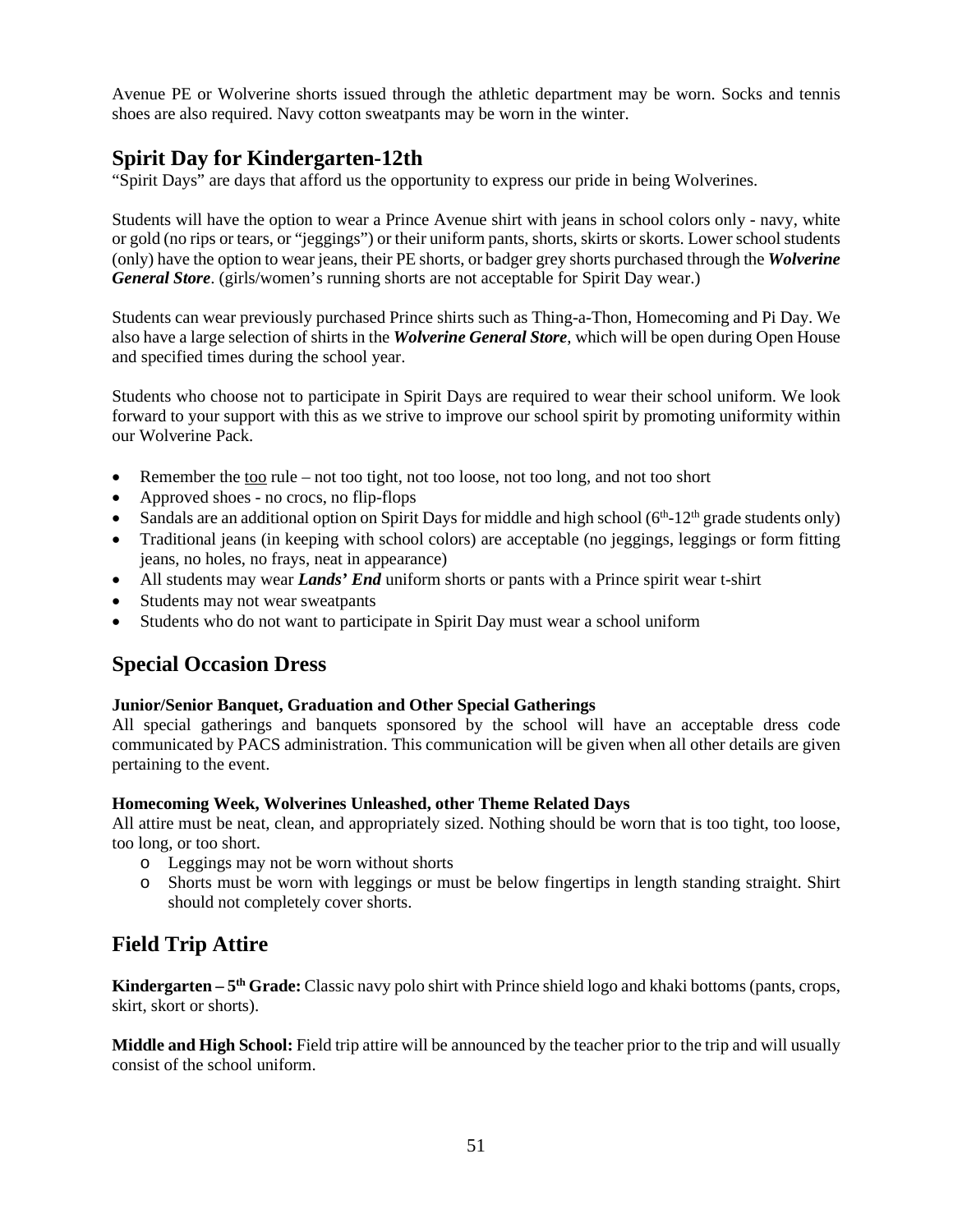**Elective Class Attire:** Electives that require dress other than the school uniform must meet with the approval of the faculty member in charge and the administration.

### <span id="page-54-0"></span>**Hair Code**

A boy's hair should be neat, combed, and clean. It is to be neatly trimmed on the sides, may not touch the collar and cut in the front so the student's eyebrows are visible. The length of a boy's hair is determined when it is "down". (Boys may not wear their hair "up" using hairbands, ponytails, etcetera). Sideburns are to be neatly trimmed and no lower than the middle of the ear. Male students are to be clean-shaven daily. Fad or extreme hairstyles or unnatural coloring are not permitted.

### <span id="page-54-1"></span>**Jewelry**

For girls, modest jewelry is permitted. Wrap around earrings "bands," are not permitted. Boys may not wear earrings.

### <span id="page-54-2"></span>**Piercings and Tattoos**

Body piercing or permanent tattoos are not permitted.

## <span id="page-54-3"></span>**HEALTH AND SAFETY**

### <span id="page-54-4"></span>**Concussion Protocol**

Concussions represent a serious threat to a student's health that can affect them not only physically but cognitively. Parents must immediately notify the school if their child has been diagnosed with a concussion and communicate, in writing, any concussion protocols recommended by their child's physician. The school's administrative leadership team will work closely with the faculty, staff, and athletic department to adhere to the concussion protocols recommended by a student's physician to the fullest extent that resources allow. The school's Athletic Department will adhere to all "Return to Play" policies set forth by the GHSA Concussion Policy. Academic accommodations vary dependent upon the severity of the concussion and can include, but are not limited to, the following: modified assignments, extended time, and preferential seating. Before returning to physical education classes, parents must provide written clearance from their physician for their concussed student.

### <span id="page-54-5"></span>**Illness**

In all cases involving a public grouping of people, prudence requires that students and employees with acute symptoms of communicable diseases take sick leave when ill.

Children are very susceptible to colds, flu, and other diseases. We desire our school to have the healthiest environment possible. The best way to prevent illness is to prevent exposure. *PLEASE KEEP YOUR CHILD(REN) AT HOME IF THEY HAVE ANY OF THE FOLLOWING:*

- Fever defined as having a temperature of 100.4°F or higher. Students should be fever-free (without fever-reducing medications) for at least 24 hours prior to returning to school.
- Diarrhea runny, watery, or bloody stools
- Vomiting within a 24-hour period
- Body rash with fever
- Sore throat with fever and swollen glands
- Severe coughing child gets red or blue in the face, has persistent coughing, or makes high-pitched whooping sound after coughing
- Eye discharge thick mucus or pus draining from the eye or pink eye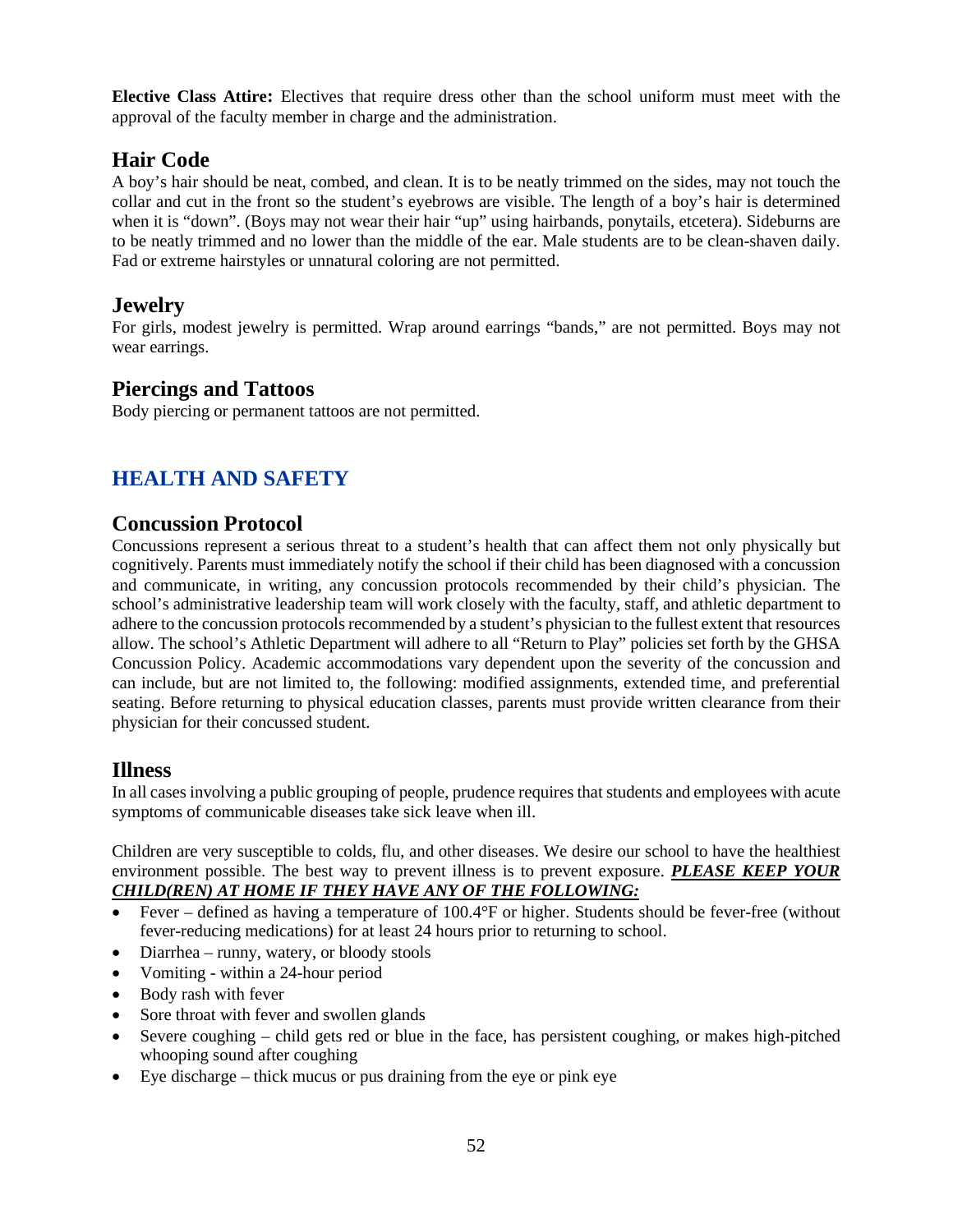- Child is irritable, continuously crying, or requires more attention than we can provide without compromising the health and safety of other children in our care.
- Any communicable disease. Such communicable diseases include, but are not limited to the following: Influenza, Pneumonia, Scarlet Fever (Strep), Whooping Cough (Pertussis), Mumps, Measles, Chicken Pox, Diphtheria, Conjunctivitis (Pink Eye), Shingles, MRSA/Staph.
- Head Lice and Scabies are passed from person to person by direct contact or on shared objects. If your child has head lice or scabies, he/she is not permitted to return to school until he/she has been treated. A follow-up treatment for head lice should be given eight to ten days after the initial treatment.

If a student becomes ill during the school day, a staff member will escort the student to the school nurse's office. The parent/guardian or emergency contact person (authorized individuals only) will be notified. Arrangements should be made to pick up the student within one hour. It is routine policy to require parents to pick up their child when their temperature reaches/exceeds 100.4°F, the child has a persistent cough or is vomiting, has diarrhea, and /or is unable to function normally at school.

#### NOTE*: If your child is being treated with an antibiotic for any condition, he/she must have received treatment for at least 24 hours before returning to school.*

In the case of a contagious disease, please contact the school nurse immediately. If your child contracts any of the following, notification to the school is necessary: measles, mumps, chicken pox, head lice, strep throat, COVID-19, shingles, or MRSA/Staph.

A teacher or administrative official who reasonably suspects that a student or employee has a communicable disease shall immediately notify the school nurse. Any student or employee with a communicable disease for which immunization is required by law or is available shall be temporarily excluded from school while ill and during recognized periods of communicability. Students and employees with communicable diseases for which immunization is not available shall be excluded from school while ill. PACS reserves the right to make all final decisions necessary to enforce its communicable disease policy and to take all necessary action to control the spread of communicable diseases within the school.

A physician's release to return to school must be submitted to the school office before the student can return.

When necessary, Prince Avenue Christian School will send electronic communication to notify parents of their child's potential exposure to a communicable disease. Any cases or suspected cases of notifiable communicable diseases will be reported to the local County Health Department.

### <span id="page-55-0"></span>**Immunizations/Physicals**

It is a requirement of PACS and the state of Georgia that the school have on file a Certificate of Immunization indicating the current status of immunization for each student. It is the responsibility of the parent(s) to keep these files updated. All students entering sixth grade are required to have a second Measles, Mumps, and Rubella (MMR) immunization. All incoming  $7<sup>th</sup>$  graders and any new entrants into the Georgia school system will be required to have two immunizations, one for tetanus, diphtheria, and pertussis (Tdap) and one for meningitis (Meningococcal disease) before starting school. An updated Certificate of Immunization needs to be submitted to the school office at this time. The administration has the option to not permit any student (regardless of grade) to begin classes until the appropriate records are on file.

PACS requires that any student participating in co-curricular sports complete a physical prior to participation each year. These forms can be acquired through the Athletic Department.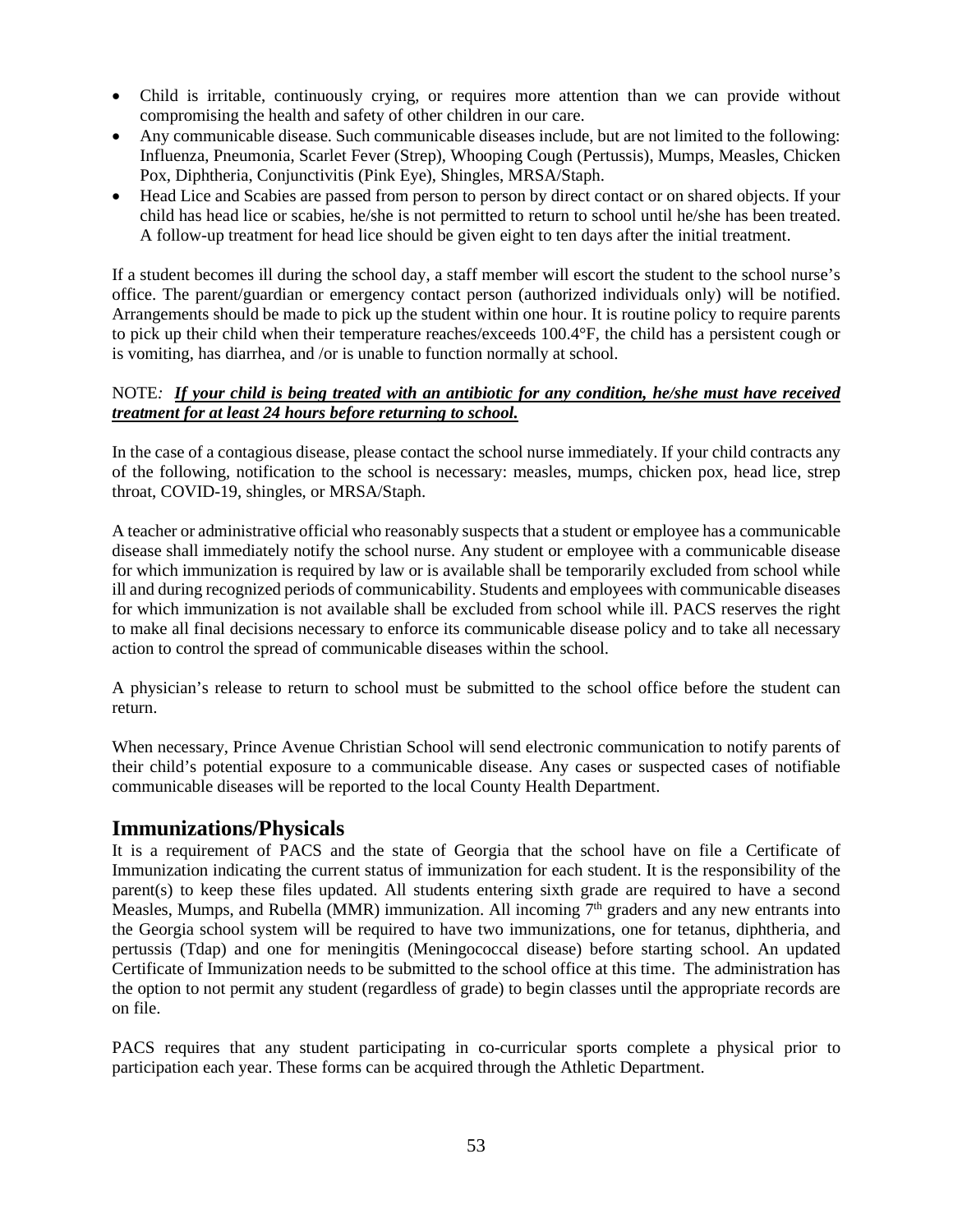## <span id="page-56-0"></span>**Injury of Students**

In the event a student is injured while on campus, and the injury is minor, the staff member in charge will administer the necessary first aid. If the injury requires more than clean up and a Band-Aid, the school nurse will be notified and the parents will be contacted. At that point, the school's policy on Accidents with Severe Injuries will be followed. If necessary, students may be taken to either Piedmont Athens Regional Medical Center or St. Mary's Hospital in Athens, GA.

## <span id="page-56-1"></span>**Medication**

All medications must be brought to the school nurse immediately upon arrival to school. Prescription medications that are a controlled substance or psychotherapeutic medication must be brought to the front office by a parent/guardian and meet the following requirements.

MEDICINE MUST BE IN THE ORGINAL CONTAINER and the following information should be clearly written on the container and on the MEDICATION AUTHORIZATION FORM:

- Child's name
- Medicine name and dosage
- Time, date, and reason medicine is being administered
- Signature of parent
- Phone number where parent can be reached during the day

The school will have a supply of the following over-the-counter medications: Ibuprofen, Acetaminophen, Midol, Benadryl, burn cream, Hydrocortisone cream, triple antibiotic cream. If any of these or other overthe-counter medications are needed during the school day **on a regular basis**, it is requested that parents provide over-the-counter medications with a completed **Medication Authorization Form** for their student(s). This medication will be kept locked in the school nurse's office and labeled for your student's use only and should be picked up at the end of the school year. All medications given by the school will require a **Medication Authorization Form** completed by the parent/guardian and submitted to the school nurse at [schoolnurse@princeave.org.](mailto:schoolnurse@princeave.org)

### *Adverse Reaction to Medication*

All medication will be given by the school nurse or trained designee and shall be documented. No medicine will be dispensed without parent consent and/or doctor documentation.

After taking the medication, if the teacher in charge notices or the child complains of itching, swelling, nausea, shortness of breath, or loss of consciousness, the teacher is to notify the school nurse immediately. If the child is still conscious, the child should be brought to the school nurse's office by an adult. The child's parents will be contacted to notify them of the adverse reaction to the medication.

If unconscious, the school nurse and an administrator/principal or designee will go to the scene. Administration will call 911, notifying the EMS personnel of an adverse reaction and contact the child's parents. Support staff will bring the AED to the scene and follow the plan for the serious injury of a child.

### <span id="page-56-2"></span>**Sudden Cardiac Arrest**

In accordance with the state of Georgia's Jeremy Nelson and Nick Blakely Sudden Cardiac Arrest Prevention Act that took effect in the fall of 2019, all students participating on a middle school, junior varsity, or varsity athletic team (or school activity) must have a completed Sudden Cardiac Arrest Awareness Form digitally signed in *Privit*. The school will contact parents of middle or high school students should their student pass out or faint while participating in a sport that requires a medical physical for participation.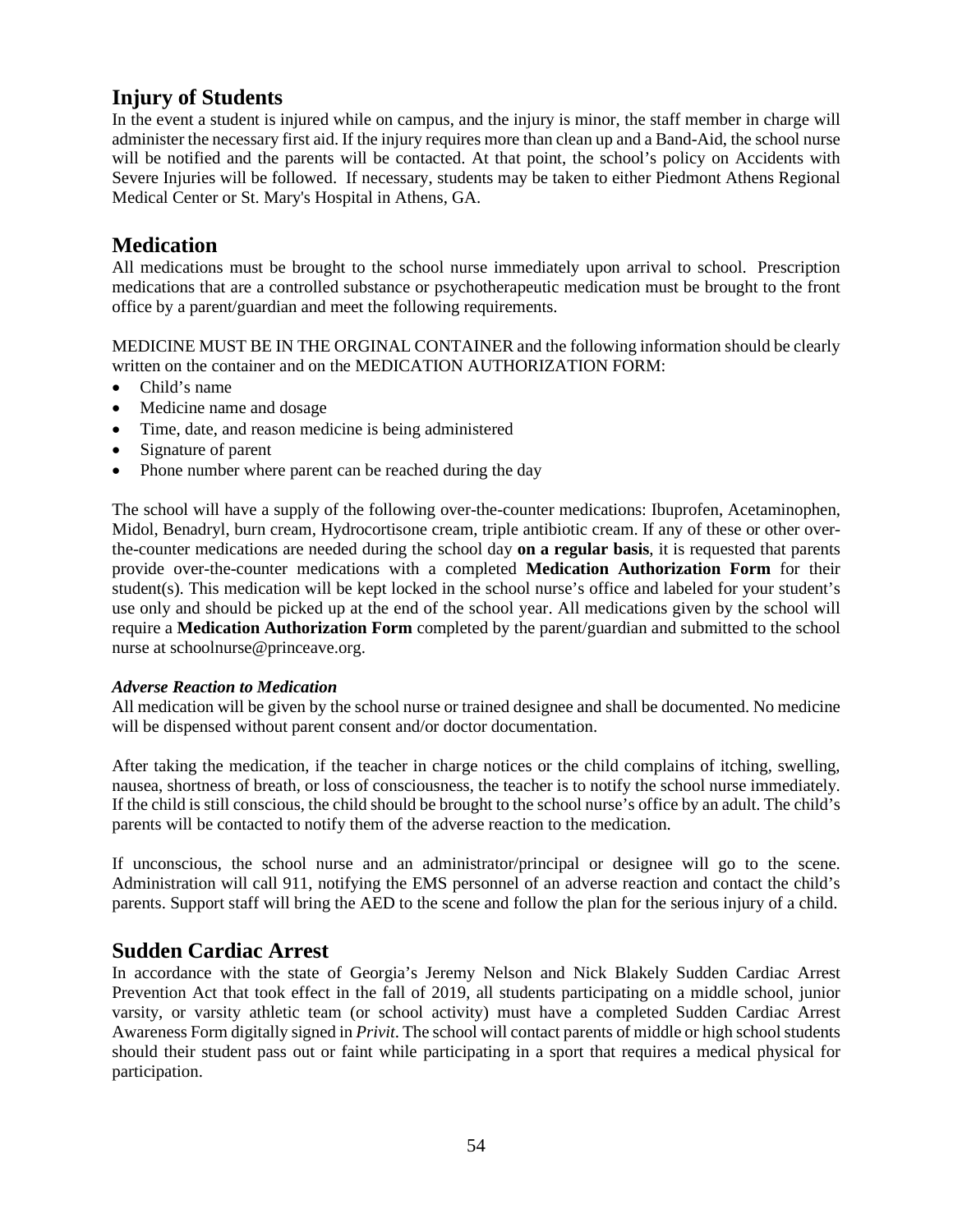## <span id="page-57-0"></span>**BUS TRANSPORTATION**

## <span id="page-57-1"></span>**Bus Drivers**

A CDL licensed driver with a passenger and school bus endorsement is required for all school trips requiring the use of buses or vehicles designed to transport fifteen or more students. The drivers must be on the school and church approved drivers' list and meet DOT requirement for drug and alcohol testing.

## <span id="page-57-2"></span>**Bus Rules**

- No pushing or shoving while entering or exiting the bus
- No standing while bus is in motion or en-route
- No hand gestures to other vehicles
- No signs placed on or in windows
- No screaming or yelling permitted
- No whistles or noisemakers allowed by students or teachers
- No tampering with emergency exit doors or windows
- Seats will be assigned if needed
- Additional rules may be given to students at the time of the trip.

### <span id="page-57-3"></span>**Bus Service and Routes**

Prince Avenue Christian School offers morning and afternoon bus routes. Students can ride on a daily basis if they need to use the service occasionally or sign up as monthly riders if they expect to ride most days. Fees are charged for daily rides or on a monthly basis. Fees for bus services are listed under Financial Policies and Fees. Routes and pickup times are available at princeave.org/current-families/campus-life/busschedule.

NOTE: The parent/guardian must meet the student being dropped off at the bus door. No student will be let off the bus without being handed directly to a parent/guardian. Students not picked up will be taken back to the school and delivered to the After School Program. After School Program rates will apply.

For information or to register for bus service, contact the Business Office at businessoffice@princeave.org.

### <span id="page-57-4"></span>**Field Trip/Athletic Event Transportation**

- Field Trips Prince Avenue Christian School provides bus transportation for field trips for students in kindergarten –  $12<sup>th</sup>$  grade. There is no school transportation provided for PreK field trips. Parents of PreK students are responsible for bringing their child to the site of the field trip, staying for the duration of the field trip, and taking their child home once the field trip is complete.
- Athletic Events when bus transportation is provided for athletic events, only students who are part of the team, either as a player or a manager, are permitted to travel with the team unless approved by administration.

## <span id="page-57-5"></span>**MISCELLANEOUS**

### <span id="page-57-6"></span>**Birthday Celebrations (Lower School)**

If you wish to help your child celebrate his/her birthday at school, communicate with the teacher in advance. We will be glad to allow you to furnish refreshments and/or favors for a party. Parents are especially welcome at school on birthdays. For outside parties, please do not hand out invitations in class unless the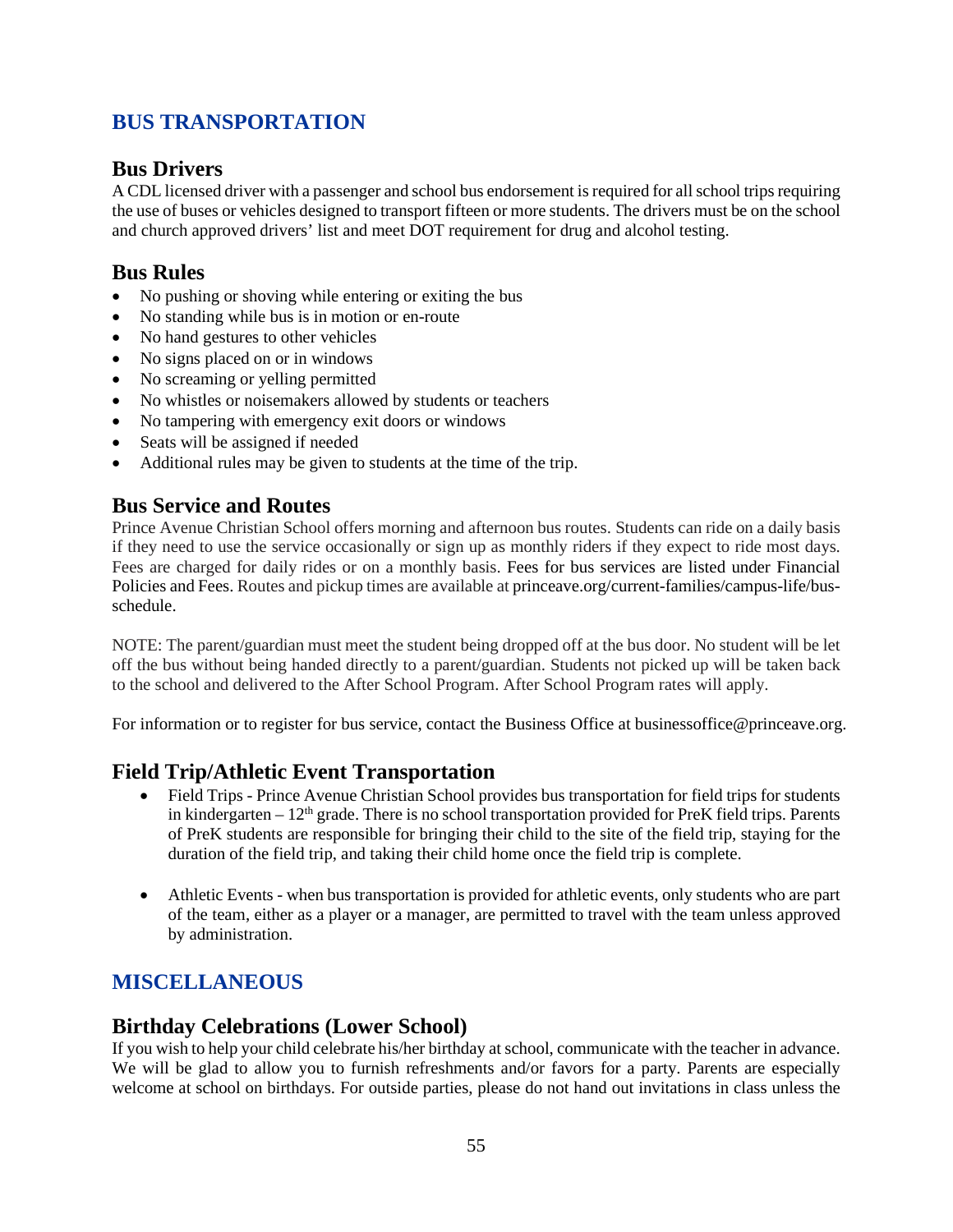entire class is invited. Students may also be honored for their birthdays by donating a new book to the school library.

## <span id="page-58-0"></span>**Car Line Safety and Etiquette**

When picking up and dropping off your child(ren):

- Be patient, careful, and watchful
- Go slowly
- Face forward when moving
- Stop at least six feet from the car in front of you
- No cell phone use at the curb as this can be a *significant* distraction
- Do not pass cars unless directed to do so by school personnel
- Stay in your car and allow school personnel or their designee to assist your child in or out of the vehicle
- For student safety purposes, Uber/Lyft services are NOT allowed to be used to get to or leave the school campus. Using these services may subject students to disciplinary action.

### <span id="page-58-1"></span>**Care of Property**

Willful damage or destruction of school property will not be tolerated. All damage, whether willful or accidental, must be paid for. All students are expected to report any damage to furniture or other school property immediately.

### <span id="page-58-2"></span>**Chaperones**

There are times throughout the school year when parents may be asked to serve as chaperones. The school requires parents to follow the same standards of dress and conduct as required of the faculty and staff. Chaperones are to be considered an extension of the school and Prince Avenue Baptist Church.

### *Overnight Chaperones for Middle and High School Trips (Teachers/Staff/Parent Volunteers)*

- 1. Must be an adult 26 years of age or older who is willing and able to supervise and care for the general welfare of students and demonstrate personal conduct consistent with our school's Spiritual Life Commitment Statement.
- 2. Must have a criminal background check completed prior to serving, and all background checks must be within 12 months of the end date of the trip.
- 3. At no time shall a parent chaperone or teacher sleep in the same room with students. As a general rule, students sleep in rooms with students, and chaperones sleep in rooms assigned to chaperones. Exceptions to this rule include but are not limited to: a parent chaperone or teacher who sleeps in a room *alone with their own child* or if chaperones and students are sleeping in a common area (campground bunk house, gymnasium, and etcetera.
- 4. Only chaperones of the same gender may be assigned to the same chaperone room unless the chaperones are a married man and woman.
- 5. The possession or use of alcohol or tobacco while serving as a chaperone is prohibited.

### <span id="page-58-3"></span>**Communication with Students**

Lunches, homework, books, and other items that may need to be delivered to your child should be left in the office. If you need to send a message to your child during school, please call the office and the message will be delivered to your child. We DO NOT call students to the phone except in the case of an emergency. A message may be given to a student to call a parent during a convenient break (i.e., lunch).

### **Employee and Volunteer Use of Social Networking Sites**

Prince Avenue Christian School (PACS) respects the right of employees to use social media and networking sites, as well as personal websites and blogs, but it is important that employees' personal use of these sites does not damage the school's reputation, its employees, its students, or their families. Employees should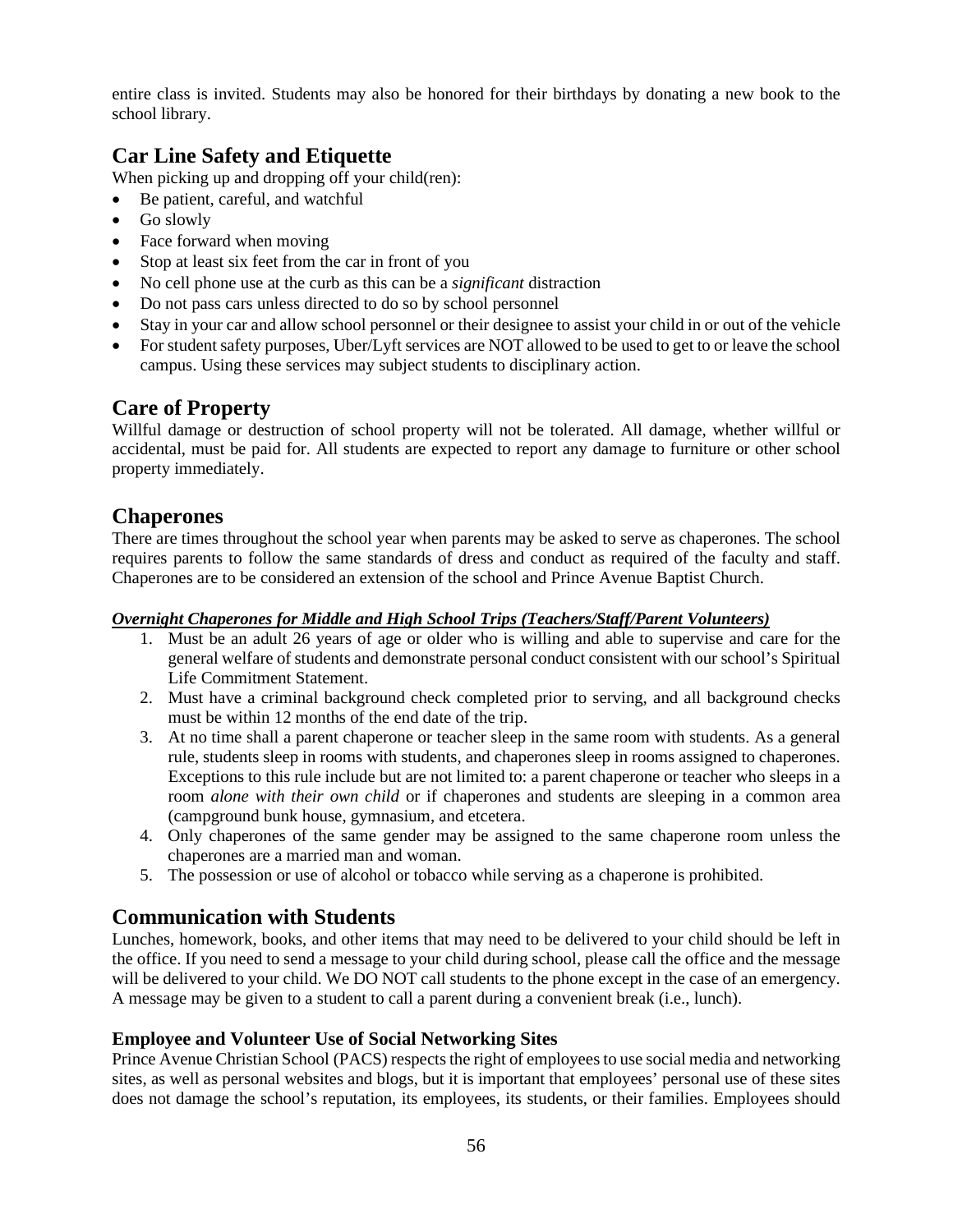exercise care in setting appropriate boundaries between their personal and public online behavior, understanding that what is private in the digital world often has the possibility of becoming public even without their knowledge or consent. Employees of PACS are *strongly encouraged* to carefully review the privacy settings on any social media and networking sites they use and exercise care and good judgment when posting content and information on such sites.

When using a social media site, an employee may not include current students as "friends," "followers," or any other similar terminology used by various sites. If an employee maintains or participates in a PACSsponsored online community that extends to persons who are parents, alumni, or other constituents, s/he must exercise good judgment about any content that is shared on the site. Additionally, employees should adhere to the following guidelines, which are consistent with PACS' workplace standards on student/parent/alumni relationships, conduct, professional communication, and confidentiality:

- Employees may not disclose any confidential information about the school obtained during the course of his/her employment, which includes information about students, parents, alumni, coworkers or information about individuals or organizations associated with PACS.
- Employees must uphold PACS' values and respect for the individual and avoid making inflammatory or defamatory statements about the school, its employees, its students, their families, their religious denominational affiliation, or their church leaders.
- Employees should not post personal material to social networking sites during normal school day hours.
- Employees should not post photos, videos, or any identifiable information about students or coworkers on their personal social networking accounts. However, reposting or sharing these types of items *from official school sites* is approved.
- An employee should not make statements that would violate any of the school's policies including its policies concerning discrimination or harassment.

If the school believes that an employee's activity on a social networking site, blog, or personal website may have violated the school's policies, adversely affect the employee's ability to fulfill their duties, or adversely affected the school's mission, the school's administrative leadership may request that the employee cease such activity. Depending on the severity of the incident, the employee may be subject to administrative or disciplinary action.

### <span id="page-59-0"></span>**Creating and Maintaining Official Prince Avenue Christian School Social Networking Sites**

All "official" Prince Avenue Christian School social networking sites must be approved by the Marketing Office and should adhere to the following standards:

- Logos and graphics used on the site must be consistent with the branding standards and usage guidelines of the school.
- Sites that accept comments or postings by anyone other than the site administrator must be diligently monitored to ensure that information displayed fits within PACS guidelines and is appropriate to the subject matter of the page.
- Students should not be expected to utilize the site as the only source of important information since student access to social networking sites is restricted on the PACS network.

Unauthorized pages that have not been approved by the Marketing Office will be treated as personal pages and will therefore be limited to the standards provided above.

### <span id="page-59-1"></span>**Guidelines for the Use of Social Networking Sites**

- Use of social media for marketing/ alumni relations purposes
	- o The school has an official presence on multiple social media sites under the management of the Marketing Office; as such, employees may not engage in official marketing through their personal social media accounts without the expressed approval of the Marketing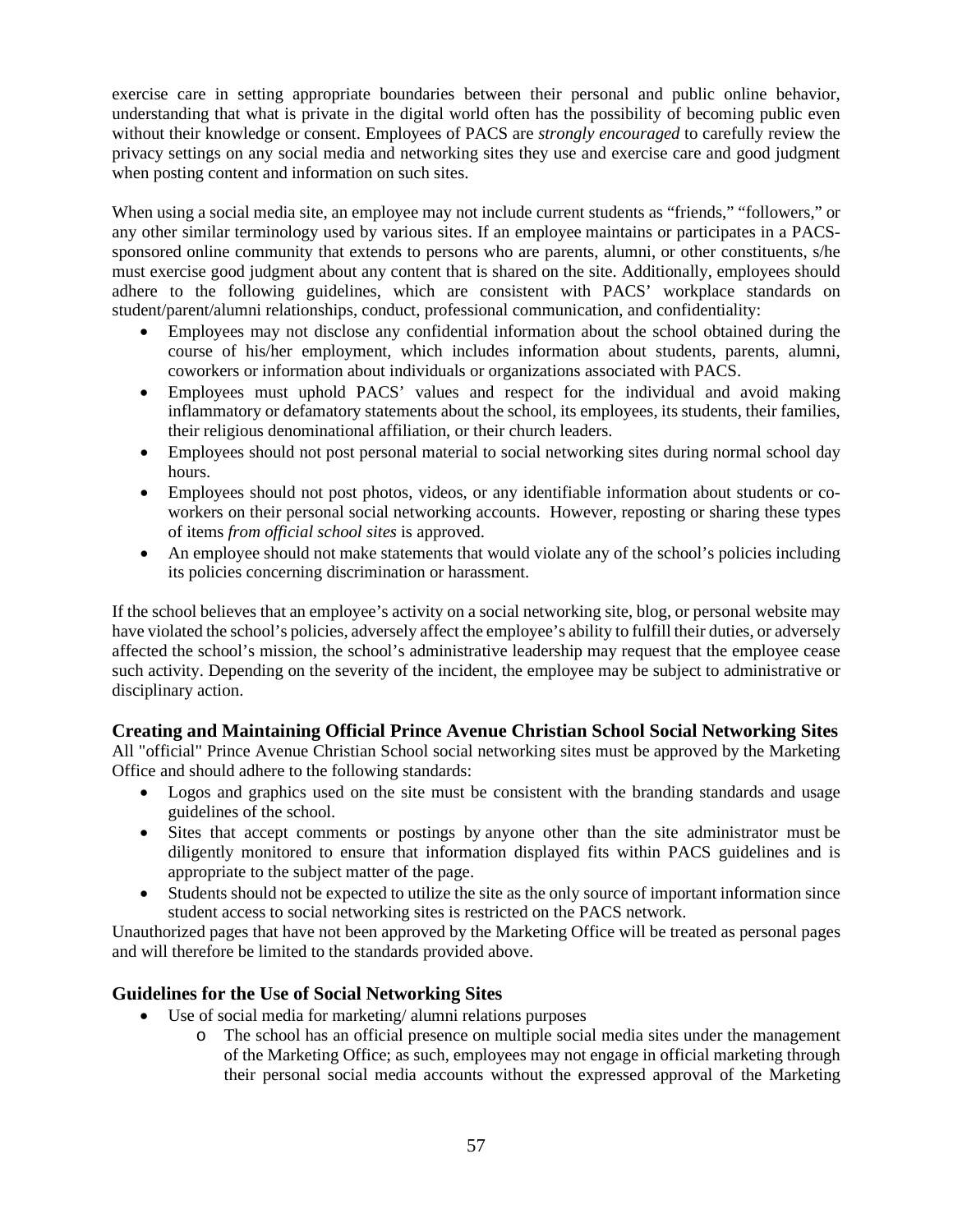Office. For example, an employee, on his or her own, may not create an alumni page for the school on his or her personal blog.

- School-related uses of social media
	- o Per the Family Educational Rights and Privacy Act (FERPA), official academic information, such as grades, can only be stored in and displayed via the school's official Student Information System, FACTS SIS (formerly RenWeb), not in a social media platform.
	- o Class blogs, Facebook pages, Twitter accounts, wikis, podcasts, or other social media tools used by a teacher for academic or co-curricular purposes must be actively monitored for proper online etiquette and adherence to U.S. copyright laws, the PACS Employee Handbook, and the school's student conduct standards contained in the PACS Family-School Handbook.
	- o Class blogs, Facebook pages, Twitter accounts, wikis, podcasts, or other social media tools used by a teacher that are not hosted on an official school platform should be approved by the teacher's principal and have at least two adult administrators.
	- o Parent notification should be given regarding their student's use of social media for schoolrelated activities. For example, if class projects are to be posted to YouTube or if the class uses a Facebook Group, this needs to be communicated on the Course Syllabus and annotated in FACTS SIS (formerly RenWeb) under the homework section so parents can see it.

Note: The remainder of the guidelines below apply to personal social media uses rather than official school purposes.

- "Friending" of alumni and parents
	- o Employees are *urged to use extreme caution* in connecting to alumni and parents using social media. There are legitimate reasons and uses for these connections, but personal boundaries all around need to be respected.
	- o Employees must be mindful of the power dynamic involved in making "Friend" requests and should leave that to alumni and parents to initiate.
	- o Employees should remind students, alumni, and parents of their moral and legal obligations as an educator, especially in the use of social media.
- Co-worker "Friends" Employees should use good judgment when making and/or accepting connections to or from colleagues. All employees are encouraged to use caution when making "Friend" requests of their supervisors or those that report to them due to the potential for both parties to feel pressured to accept the request and potentially impact the work relationship. Such courses of action can also raise conflicts of interest, feelings of unequal treatment, discrimination, or other concerns with employees.
- Non-school-related "Friends" Remind other members in your social networks of your position as an educator with PACS and that your profile may be accessed by other members of our school community. You are responsible for the posts made to your personal site(s) and you should manage your site(s) accordingly.
- Exercise care with personal profile data and posted content to ensure this information does not reflect poorly on your ability to serve as a role model at PACS or otherwise create a conflict of interest. The posted content associated with your account(s) should not contradict the school's Christian values and beliefs nor the requirements documented in employment contracts, the PACS Employee Handbook, or PACS Family-School Handbook.
- Privacy settings Inherent in social media technology is the capability to limit access to profiles and posted content. Employees are encouraged to check their privacy settings on a regular basis to ensure that they are revealing only what they wish to and only to those they wish to reveal it.
- Time on social sites As a general rule, teachers should not utilize social media for personal use during school hours in order to model appropriate behavior for students.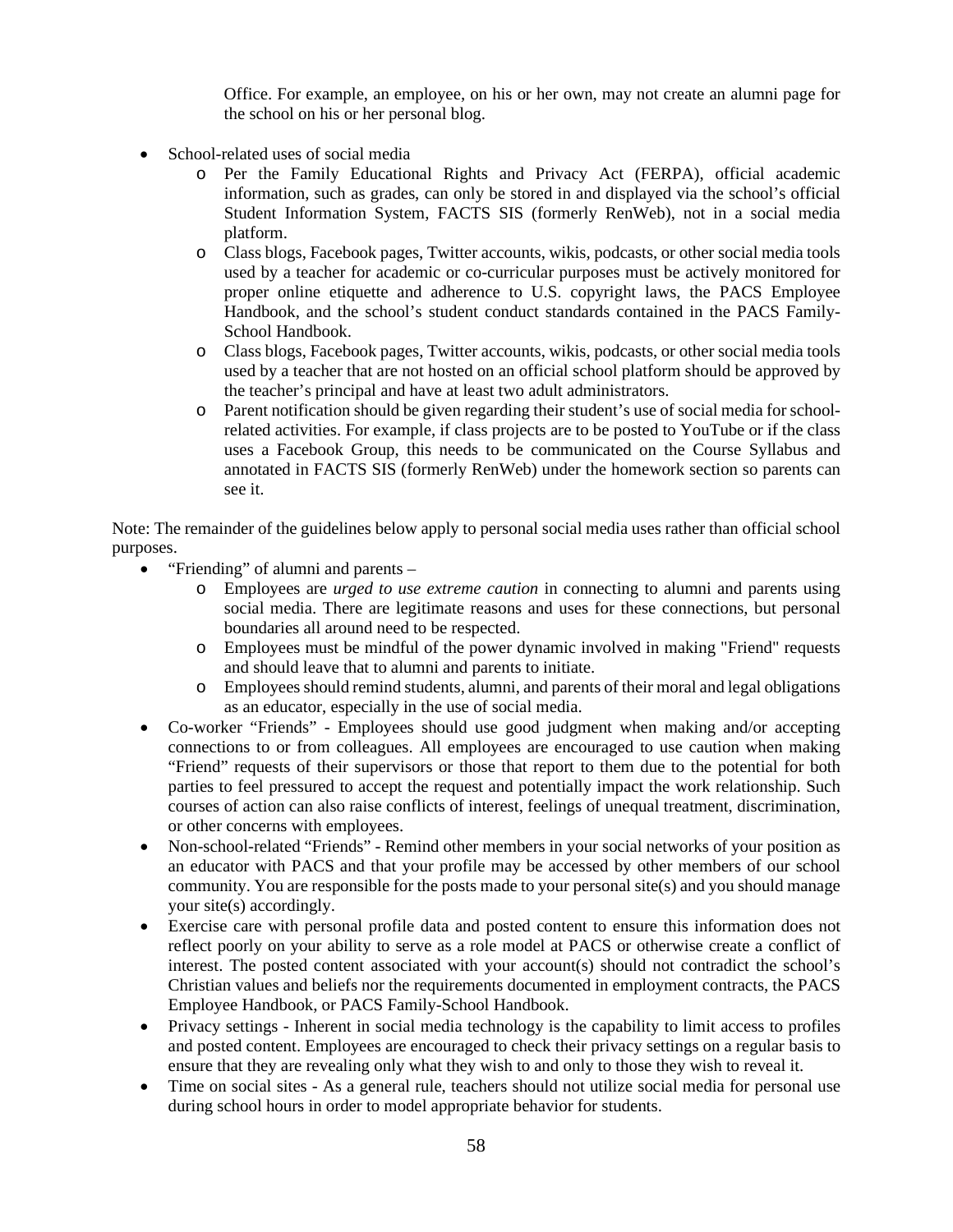- Protecting confidential information Per the Family Educational Rights and Privacy Act (FERPA), all confidential information must be protected and disclosed pursuant to school policy or as otherwise required by law. No social media posts may communicate any confidential information.
- Use of logos, trademarks, and intellectual property Employees are not permitted to use the PACS logo, trademarks, official photographs, or any other intellectual property of proprietary materials in any postings to social media without written consent from the Marketing Office.
- Online identity and posting to blogs As a vibrant, Christ centered, academic and cocurricular community, the school encourages active engagement in a range of activities, intellectual pursuits, and causes. At the same time, an individual's right to participate in these groups must be balanced with the school's right to manage public communications in its name, and on its behalf, inasmuch as it reflects on the school's image as an institution dedicated to excellence.

### **Employee Electronic Communications**

- Employees are NOT allowed to "text" students (SMS Short Message Service), and instead must use an official Prince Avenue Christian School service to communicate with students. School case law litigation has made the practice of texting students too great a liability for employees/teachers and the schools that employ them.
- Employees are NOT to text parents for school related business, and that Official Prince Avenue Christian School social networking sites, e-mail, or phone calls are approved to communicate with parents. The school's administration and faculty should be consistent in relaying that texting is not an approved official form of communication with parents.

This policy will be reviewed periodically and revised based upon emerging technology and changes in the use of technology that supports the school's vision and mission statements.

### <span id="page-61-0"></span>**Emergency Plans**

Emergency plans have been developed and are posted for parent viewing in each classroom. When necessary, parents will be notified through PACS's Parent Alert (via phone call/text/email) of school closings or changes in pick-up times due to any type of emergency (i.e., severe weather/tornado, fire, physical plant problems, etc.).

### <span id="page-61-1"></span>**Field Trips**

Field Trip permission forms must be filled out and returned to the classroom in order to attend scheduled trips. For guidelines regarding field trip attire, see the uniform section of the handbook.

### <span id="page-61-2"></span>**Fundraising**

Each year at PACS, we select certain fundraising events to supplement the school's regular budget. The funds raised during these events are used for various projects for which there is no regular funding. While participation in any of our fundraising events is voluntary, we ask our parents to help as much as possible. We will announce the dates and times of fundraising events through school communications. All fundraising must be approved through the Development office.

### <span id="page-61-3"></span>**Holidays and Seasonal Emphasis**

Prince Avenue Christian School recognizes the following holidays in its school calendar: Labor Day, Columbus Day, Thanksgiving, Christmas, Martin Luther King Jr. Holiday, President's Day, Good Friday, and Easter. Year-round employees will also observe Memorial Day and Independence Day.

Prince Avenue Christian School will recognize certain seasons that are compatible with Biblical principles. Classroom decorations will honor Christ during the Christmas and Easter seasons. Halloween will not be recognized, with the exception of harvest or autumn themes.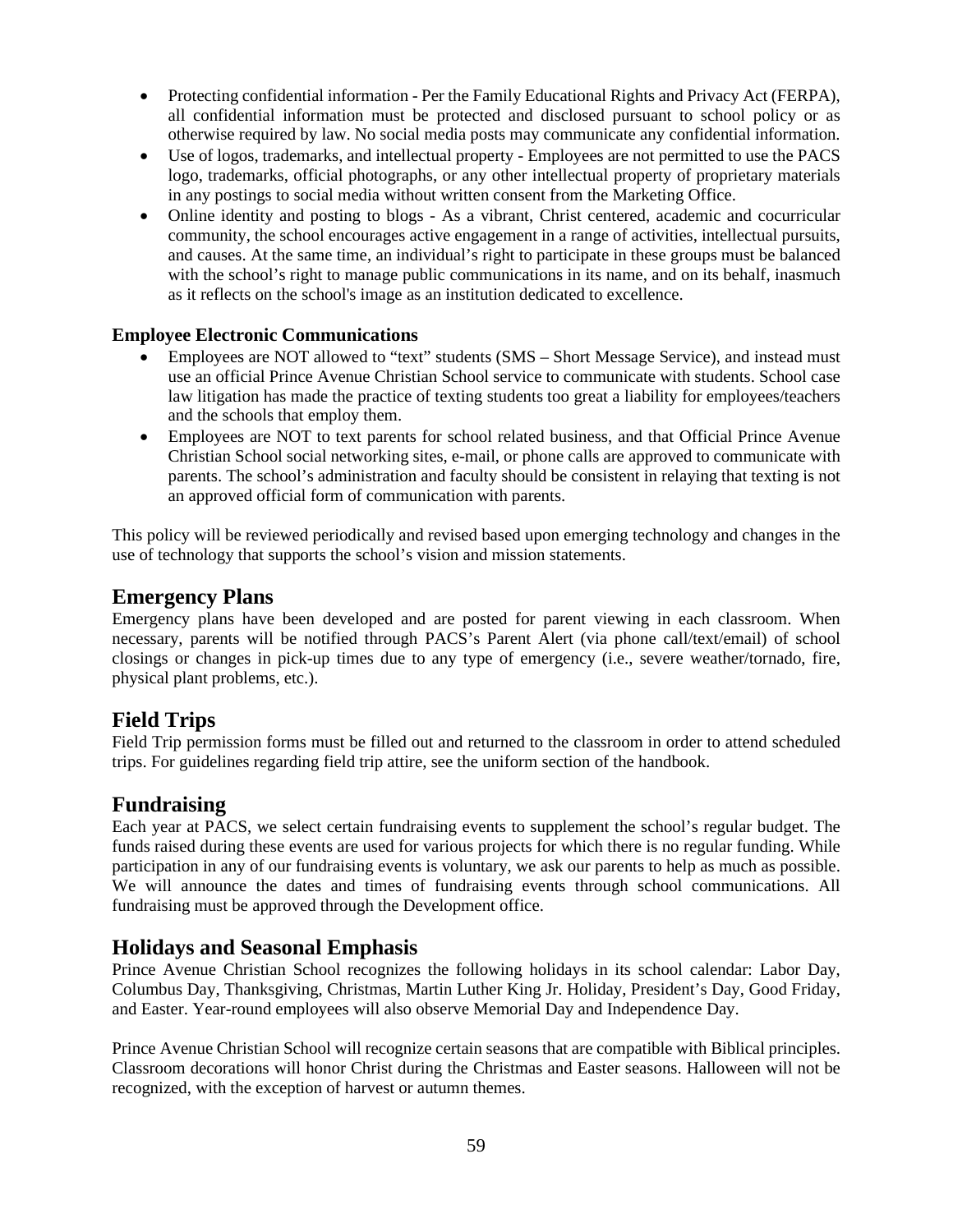## <span id="page-62-0"></span>**Leaving Campus**

Student Release Forms, which must be completed and filed before the first day of school, are to contain the names of persons, including parents, who are permitted to pick up students from the After School Program or during the day. Under no circumstances will students be released to anyone whose name does not appear on this form. Changes or additions can be made in person or by a written note signed by one parent, whose signature is on his/her child's registration application.

If your child has permission to go home after school with a friend, a signed note to this effect must be given to your child's teacher that morning. Middle and high school students are to give all notes to the middle or high school office.

All students, regardless of age, should check in and out through the school office to retain accountability for absences from school. Parents who wish to check their child out early must do so through the school office.

### <span id="page-62-1"></span>**Library**

Students who use the library must be supervised by the teacher or the librarian. Students are responsible for all books checked out in their name. Students should follow library rules for using library facilities. A copy of these rules may be obtained from the media specialist.

### <span id="page-62-2"></span>**Lockers and Locks**

Lockers and locks will be assigned to each middle or high school student. Students will keep their locks from year to year. If locks are lost, a new one must be purchased from the school. Stickers that are not easily removed are not permitted. Lockers are subject to being searched by administration at any time.

## <span id="page-62-3"></span>**Lost and Found**

If your child has lost an item, lost and found items are regularly available to be looked through in the Wolverine Den. The items are in large containers clearly marked "Lost & Found."

Lost and found items will normally be displayed in the main hallway the last week of each quarter. On the last Friday of the quarter, the uniform items will be donated to the PTF uniform sale and all other items will be given to a local charity. We will attempt to reunite items that are plainly marked (no initials, please) to their owner. Lost and found display dates will be published in the Wolverine Weekly.

## <span id="page-62-4"></span>**Lunch and Snack**

### *Snack Time*

Students are encouraged to bring a healthy snack from home each day. Middle and high school students are permitted to purchase snack items from the cafeteria during pre-determined times. Purchases are charged to the student's FACTS account when they show their student ID at checkout. No cash is accepted.

### *Lunch*

Students may bring a lunch from home or may purchase a hot lunch from the school cafeteria. When bringing a lunch from home, please note that there is no cold storage available. Students who wish to purchase a school lunch will need to sign-up with their homeroom or 1st period teacher. The lunch menu is posted on the school website and the prices for full meals and a la carte items are posted in the incidental fee listing. Food purchases are charged to the student's FACTS account and cash is not accepted.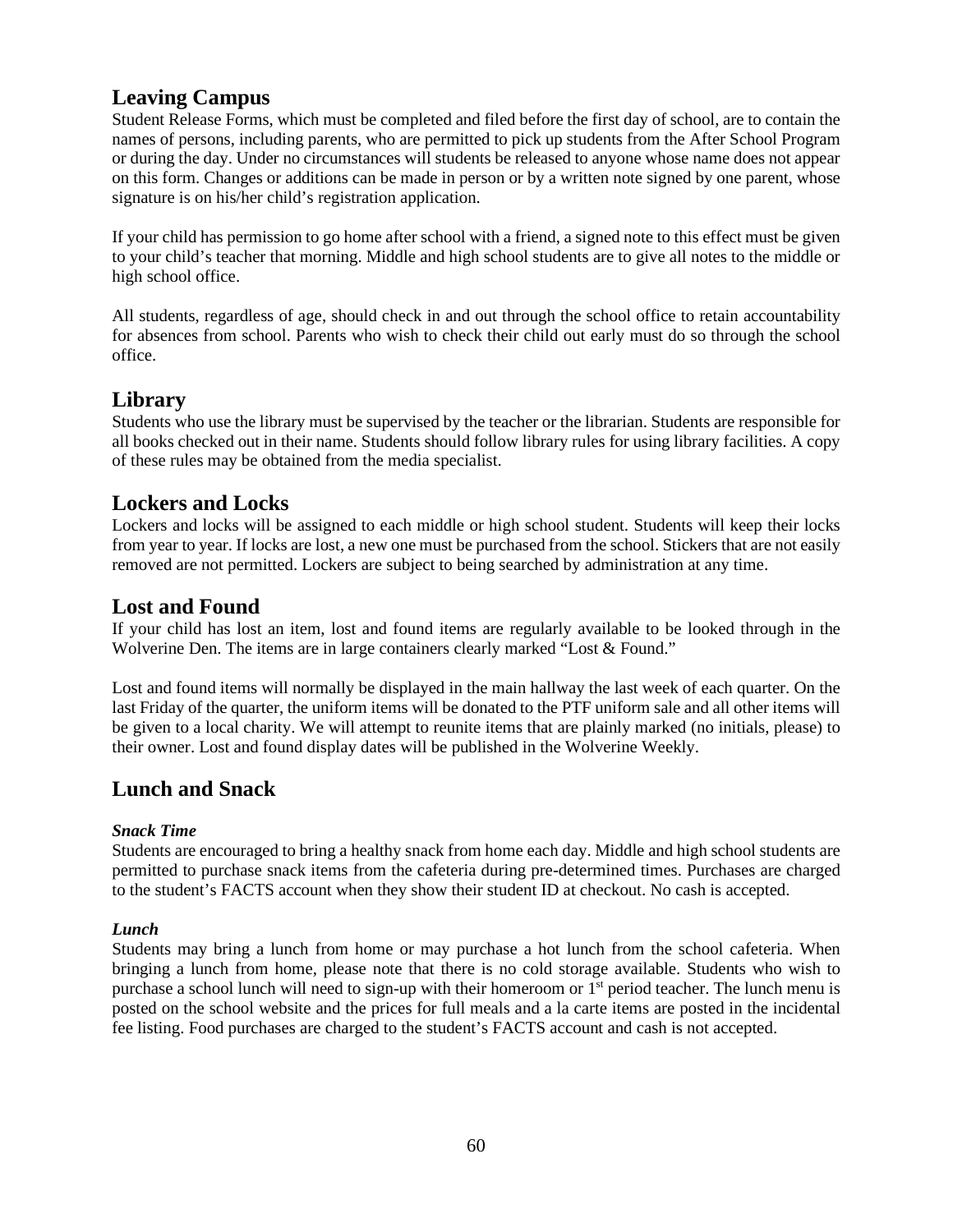## <span id="page-63-0"></span>**Parent Access**

Parents have permission for access to all areas of Prince Avenue Christian School used by their child. All parents and visitors must sign-in and out with the front office and wear a "Visitor" badge while on the school campus. All parents and visitors are expected to dress modestly while on campus.

### <span id="page-63-1"></span>**Parent Involvement**

We believe our school will be effective to the degree that we have parent involvement. Parents are encouraged to volunteer as teachers' aides, chaperones, special dinner workers, coaches, etc.

We want to promote the highest standard of home and school life for the spiritual, mental, social, and physical welfare of our children. We encourage each parent to be involved for his/her family's sake. Depending on the type of work a volunteer is involved with in the school, he/she may be required to complete a background check before assisting at the school.

### <span id="page-63-2"></span>**Parent Teacher Fellowship (PTF)**

At the beginning of the school year, parents are encouraged to become active volunteers within the school through PTF events. More information about this is available from PTF leadership.

## <span id="page-63-3"></span>**Parent-Teacher Grievances**

The Bible teaches that the best way to handle a problem with another person is by going directly to the party or parties concerned. The process is spelled out in detail in Matthew 18:15-17 and is amplified in Leviticus 19:15-18. The people of Israel were not to slander their neighbor, take revenge on their neighbor, or bear a grudge against their neighbor. To put it another way, they were not to confess the sins of others to uninvolved third parties, nor were they to confess those sins to the person himself in a hurtful way, or to confess those sins to themselves over and over again until bitterness and resentment resulted.

As we seek to resolve problems, let us always remember that it is God's reputation, not our own, that we are seeking to promote. We do that best when we seek to do things His way. His way involves attacking problems, not people. Guidelines to follow as we seek to resolve problems with others are as follows:

- Seek to gain knowledge of all sides of a problem before passing judgment on a matter.
- Go to your child's teacher and seek to resolve the problem at this level before going further. Go with the assumption that the teacher has your child's best interest at heart.
- If the problem cannot be resolved with your child's teacher, then go to the teacher's principal and discuss the issue. The principal may or may not decide that the teacher's involvement in the discussion is required.
- If the problem cannot be resolved by the principal, then go to the Head of School to discuss the issue. The Head of School may or may not decide that the principal and/or teacher's involvement in the discussion is required.
- If you feel that the issue has still not been handled in a proper and fair way by the Head of School, you may bring your concern to the School Board. All concerns referred to the Board must be done in writing, either by e-mail or letter, and addressed to the Chairman of the Board. The letter must explain the issue in detail, the steps that have been taken to resolve the issue, and how your concerns were handled at the teacher, principal, and Head of School levels. The submission of your letter to the Chairman of the Board means it will be earnestly considered, but not guaranteed, for placement on the Board's agenda for discussion. All parent complaints submitted in writing and discussed on the Board's agenda will be responded to in writing no later than 14 days after the Board hears the issue.

### *NOTE: Anonymous letters or phone calls will not be considered or accepted.*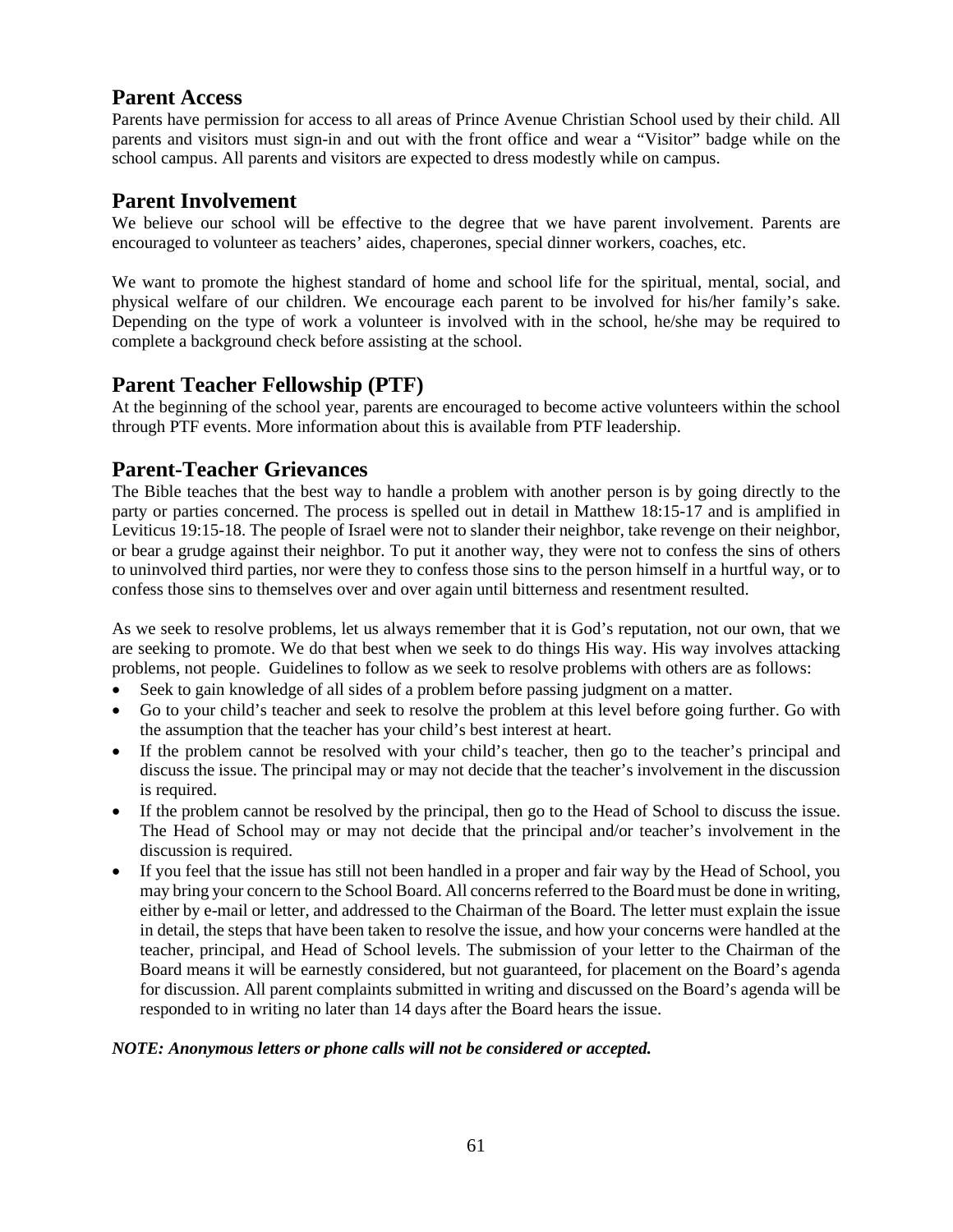### <span id="page-64-0"></span>**Parent or Teacher Initiated Conferences**

Teachers may request to discuss student's progress with parents; this can be a valuable time for both parents and teachers. A conference with teachers, administrators, or the Head of School may be scheduled by sending a note (in a sealed envelope), e-mail, or phoning to arrange a time. Please, no surprise conference visits.

## <span id="page-64-1"></span>**Potty Training**

Being potty trained is a pre-requisite for entering school. Being "trained" means that the student senses the need to go, understands the importance of going to the restroom, and can handle him or herself independently in the restroom. While grace is given to our youngest students regarding occasional accidents, these episodes should be clearly accidental and rare. Parents of PreK students should dress their student in clothing that can be easily managed independently while in the restroom. Teachers and parapros will remind students of proper restroom hygiene and will assist PreK students if assistance is occasionally needed, but students should be able to manage themselves independently on most occasions.

To handle the occasional accident, we ask that parents send a change of clothing (underwear, bottoms, top, and socks) in a clearly labeled gallon-size Ziplock bag that can be kept in the classroom. If the student has an accident during the day, parents will be notified by email, and the teacher or parapro will change the student and place the soiled clothes in the Ziplock bag and place the bag in the student's backpack to be taken home. Parents are asked to send in fresh clothing items the next day to replace the ones used the day of the accident.

Toileting incidents involving bowel movements will be referred to the school nurse if the classroom teacher is unable to sanitarily manage student clean-up. When the nurse assumes responsibility for the situation, the student will return home for the remainder of the school day. The nurse will contact the student's parents to arrange pick up.

Students who show a pattern indicating that they have regressed in their toileting independence or that they have not actually mastered toileting independently will remain enrolled but will be sent home for a minimum of two weeks to work on gaining independence in the toileting process. During this time, the teacher will maintain contact with the parent to determine that sufficient progress is being made. Parents of enrolled students who demonstrate lack of mastery of the toileting process will be released from their contractual agreement and allowed to withdraw.

### <span id="page-64-2"></span>**Safety Patrol**

The Safety Patrols  $(5<sup>th</sup>$  grades) are selected by teachers based on their maturity, responsibility, and citizenship within the school. Safety Patrols will assist students during morning drop-off beginning at 7:40 am.

## <span id="page-64-3"></span>**School Colors and Mascot**

The school colors are navy blue and gold and the school mascot is the Wolverine.

### <span id="page-64-4"></span>**School Trips**

A permission form must be signed by a parent or guardian for all trips away from school. This ensures that parents are adequately informed in advance of any anticipated field trip or excursion.

### <span id="page-64-5"></span>**Search Policy**

Prince Avenue Christian School reserves the right to invite Law Enforcement personnel on campus to provide assistance in searches at any time. Lockers are school property and are subject to search by school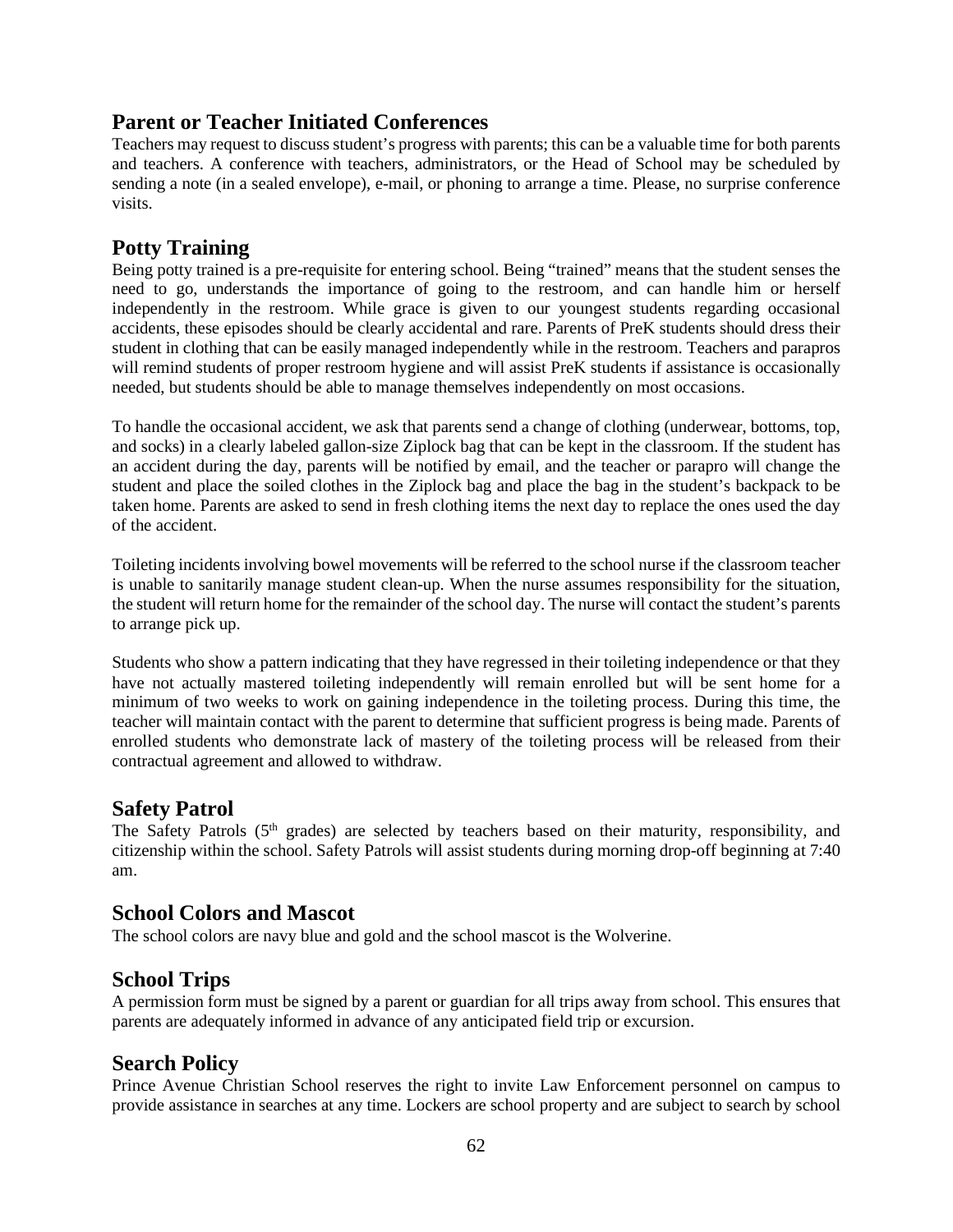officials at any time. Personal possessions, such as book bags, gym bags, and automobiles, while on campus, are subject to search by school officials at any time.

### <span id="page-65-0"></span>**Student Drivers**

All student drivers must have a driving permit that is signed by their parents on file in the school office, as well as a parking decal in their cars. Students may park in designated parking areas only.

To ensure safety, the speed limit in the parking lot is 5 mph. All drivers, students, and adults should be mindful of children in the parking lot. Students may not loiter in their cars before or after school.

All students must have a Certificate of Attendance issued from PACS in order to obtain a learner's or driver's license. This certificate is available through the school office and must be requested one week before it is to be issued. The certificate is only valid for 30 days.

### <span id="page-65-1"></span>**Student Drop Off and Pick Up**

#### *Before School Program*

All students dropped off between 7:00 - 7:45 am must go to the Before School Program in the gymnasium; students are not permitted to roam the school building prior to 7:45 am. The Before School Program is a fee based service since the program operates prior to the normal drop-off time of 7:45 am, and pricing is available at<http://www.princeave.org/admissions/tuition-fees> using the Incidental Fees document. Parents' FACTS accounts are billed weekly based on usage of this service. The Before School Program is staffed by a PACS employee/teacher as the lead supervisor and vetted high school student assistants. Students who participate in the Before School Program must be dropped off at the gymnasium door and checked-in by the PACS employee/teacher supervisor. At 7:45 am, PreK through 1st grade students are walked to their classrooms by a Before School Program worker, and 2nd grade and above students are released to report to their classrooms.

### *Morning Drop Off*

#### **Grades PreK, Kindergarten, and 1st (7:45 am)**

Students will be dropped off adjacent to Entrance "D" of the church, and students dropped off after 8:10 am must be signed in at the school's main office. Once signed in, office staff will call the student's classroom to notify the teacher of the student's arrival. The student's parent will then drive/walk the student adjacent to Entrance "D" of the church where a PACS staff member will meet them and bring the student to their classroom.

#### **Grades 2-12 (7:45 am)**

Students will be dropped off using the school's main carline, which promptly ends at 8:10 am. All students dropped off after 8:10 am must check in at the school's main office. No students are allowed to be dropped off in front of main office between 7:45 am and 8:10 am due to traffic safety concerns.

### *Afternoon Pick Up*

#### **PreK (12:00 pm)**

Students should be picked up adjacent to Entrance "D" of the church starting at 12:00 pm where PreK teachers will help load students into their cars/car seats. PreK students should be picked up no later than 12:10 pm.

### **PreK (Extended Day Program) through 5th Grade (2:55 pm)**

Students should be picked up at the school's main carline, which ends at 3:15 pm.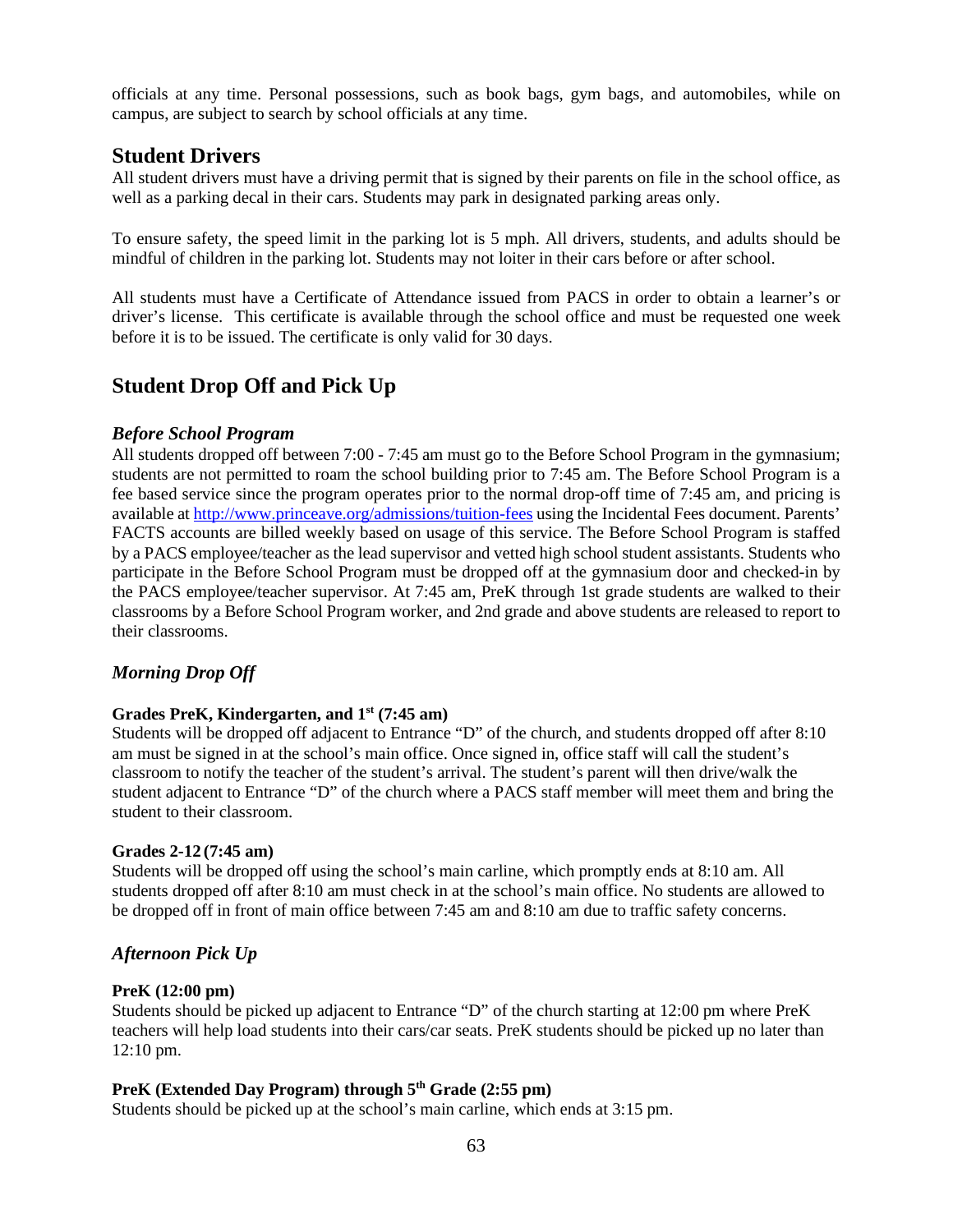#### **Middle and High School (3:25 pm)**

Students should be picked up at the school's main carline, which ends at 3:35 pm.

#### *After School Program*

The school contracts with the Athens YWCO for the After School Program. The program is staffed by a lead counselor and one additional counselor for every ten students in attendance. Counselors are vetted and subject to the same employment standards as all PACS employees. Fees for attendance are posted on the school's website and payable through parents' FACTS accounts. The program offers supervision of students in PreK-4 through 8th grade and provides a healthy snack, homework assistance and supervision, as well as a variety of well-planned and supervised age-appropriate group activities. Hours for this program are 2:45 - 6:00 pm daily or from 11:15 am - 6:00 pm on early release days.

Students who are not picked up by 3:10 pm for lower school and 3:35 pm for middle school will be sent to the After School Program. A fee will be assessed to your account for late pick up of your child. The exception to this will be adult-supervised school related activities such as: sports events, club activities, cheerleading practices, etc. After School Program pick-up is located in the school cafeteria. High School students not in supervised activities may wait in the Wolverine Den but are not authorized to "roam" the building or gymnasium.

### <span id="page-66-0"></span>**Suspected Child Abuse**

In Georgia law, it designates certain professionals as mandated reporters of child abuse or neglect [OCGA  $19-7-5(c)(1)$ ]. School employees are included in the list of mandated reporters.

If a teacher or staff member has reasonable cause to believe that a child is being abused or neglected (mentally or physically), he/she must make a report immediately to the Head of School and/or their direct supervisor if the Head of School is not available. A report must then be made to the local DFCS office or law enforcement agency no later than 24 hours. Failure to do so is subject to criminal penalty. Administration will document the report.

### <span id="page-66-1"></span>**Telephone Use**

Telephone use for students is limited to extreme emergencies only. Parents should not call to speak with their children during school hours except in the case of an extreme emergency. Students needing to speak with parents must do so in the school office.

### <span id="page-66-2"></span>**Tobacco Free Campus**

Prince Avenue Christian School is a tobacco-free campus. Tobacco products are not permitted anywhere on the campus, including playgrounds or in any vehicle used to transport children during school hours of operation.

### <span id="page-66-3"></span>**Visitors on Campus**

Visitors must register with the school office upon arrival. All visitors on our campus must wear an identifying badge, which is issued when they register in the office. Visitors must sign out and return the badge before leaving the campus.

Visitors permitted during regular school days are:

- Parents, legal guardians, or adults approved to pick up current students
- PACS graduates
- YoungLife/WildLife leaders who have active ID badges in the school office
- Pre-Approved Church youth ministers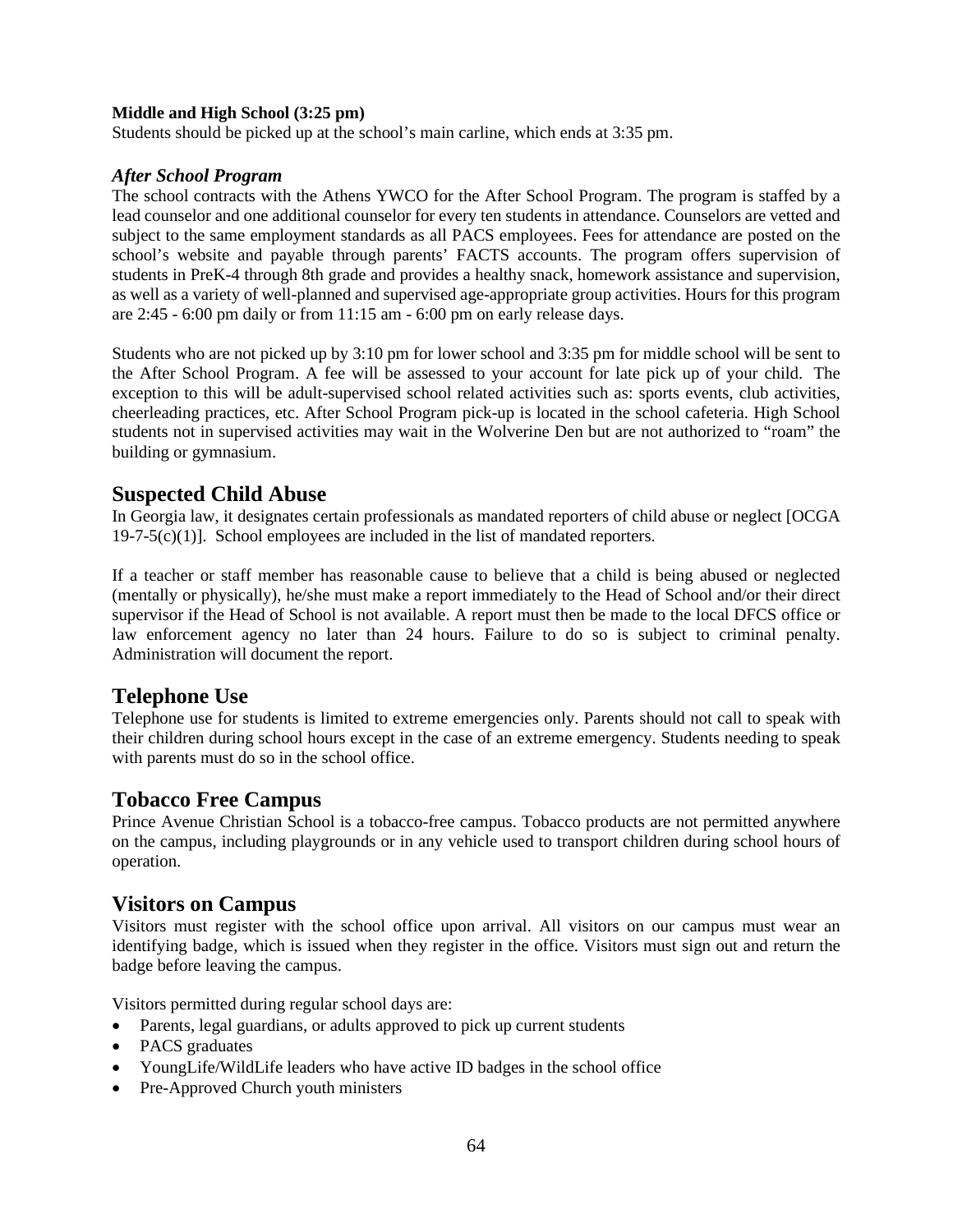All other visitors will need to be pre-approved twenty-four hours in advance. Proper attire is required for all parents and visitors. The administration has the right and responsibility to refuse any visitor from entering the campus or facility at any time.

Visitors who wish to purchase food from the cafeteria during lunch should purchase a voucher from the school business office prior to picking up food items. Cash and credit/debit cards are not accepted in the cafeteria.

## <span id="page-67-0"></span>**PLEDGES**

### **Pledge to the American Flag**

I pledge allegiance to the Flag of the United States of America and to the republic for which it stands: one nation under God, indivisible, with liberty and justice for all.

### **Pledge to the Bible**

I pledge allegiance to the Bible, God's Holy Word; I will make it a lamp unto my feet and a light unto my path; I will hide its words in my heart that I might not sin against God.

#### **Pledge to the Christian Flag**

I pledge allegiance to the Christian flag and to the Savior for whose kingdom it stands; one Savior, crucified, buried, risen, and coming again, with life and liberty to all who believe.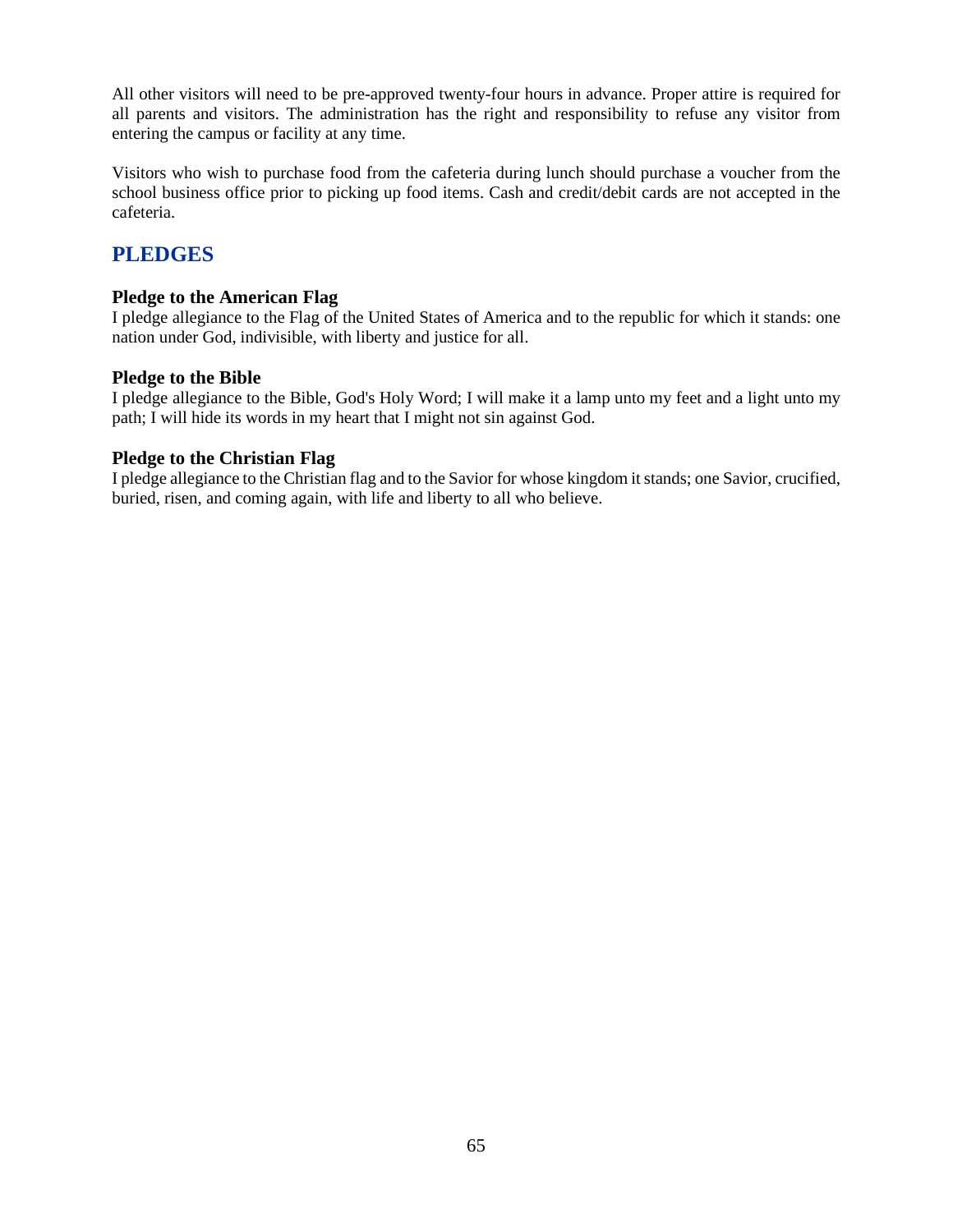## <span id="page-68-0"></span>**APPENDIX A**

### <span id="page-68-1"></span>**Student Sexual Harassment Policy (Employee-Student and Student-Student)**

### **POLICY**

Prince Avenue Christian School is committed to maintaining an academic environment in which all individuals treat each other with dignity and respect and which is free from all forms of intimidation, exploitation, and harassment, including sexual harassment. Prince Avenue Christian School is prepared to take action to prevent and correct any violations of this policy. Anyone who violates this policy will be subject to discipline, up to and including termination or expulsion.

### **DEFINITION OF SEXUAL HARASSMENT**

"Sexual harassment" means unwelcome sexual advances, requests for sexual favors, and verbal, visual, or physical conduct of a sexual nature, made by someone from or in the work or educational setting, under any of the following conditions:

- 1. Submission to the conduct is explicitly or implicitly made a term or condition of an individual's academic status or progress
- 2. Submission to, or rejection of, the conduct by the individual is used as the basis of academic decisions affecting the individual
- 3. The conduct has the purpose or effect of having a negative impact upon the individual's academic performance, or of creating an intimidating, hostile, or offensive educational environment
- 4. Submission to, or rejection of, the conduct by the individual is used as the basis for any decision affecting the individual regarding benefits and services, honors, programs, or activities available at or through Prince Avenue Christian School

### **EXAMPLES OF SEXUAL HARASSMENT**

Unwelcome sexual conduct of this type can include a wide range of verbal, visual, or physical conduct of a sexual nature. Among the types of conduct which would violate this policy are the following:

- 1. Unwanted sexual advances or propositions
- 2. Offering academic benefits in exchange for sexual favors
- 3. Making or threatening reprisals after a negative response to sexual advances
- 4. Visual conduct such as leering, making sexual gestures, displaying sexually suggestive objects, pictures, cartoons, or posters
- 5. Verbal conduct, such as making or using derogatory comments, epithets, slurs, and jokes
- 6. Verbal abuse of a sexual nature, graphic verbal commentaries about an individual's body, sexually degrading words used to describe an individual, suggestive or obscene letters, notes or invitations
- 7. Physical conduct such as touching, assaulting, impeding, or blocking movements

### **EMPLOYEE-STUDENT SEXUAL HARASSMENT**

Employee-student sexual harassment is prohibited.

### **STUDENT-STUDENT SEXUAL HARASSMENT**

Student-student sexual harassment is prohibited.